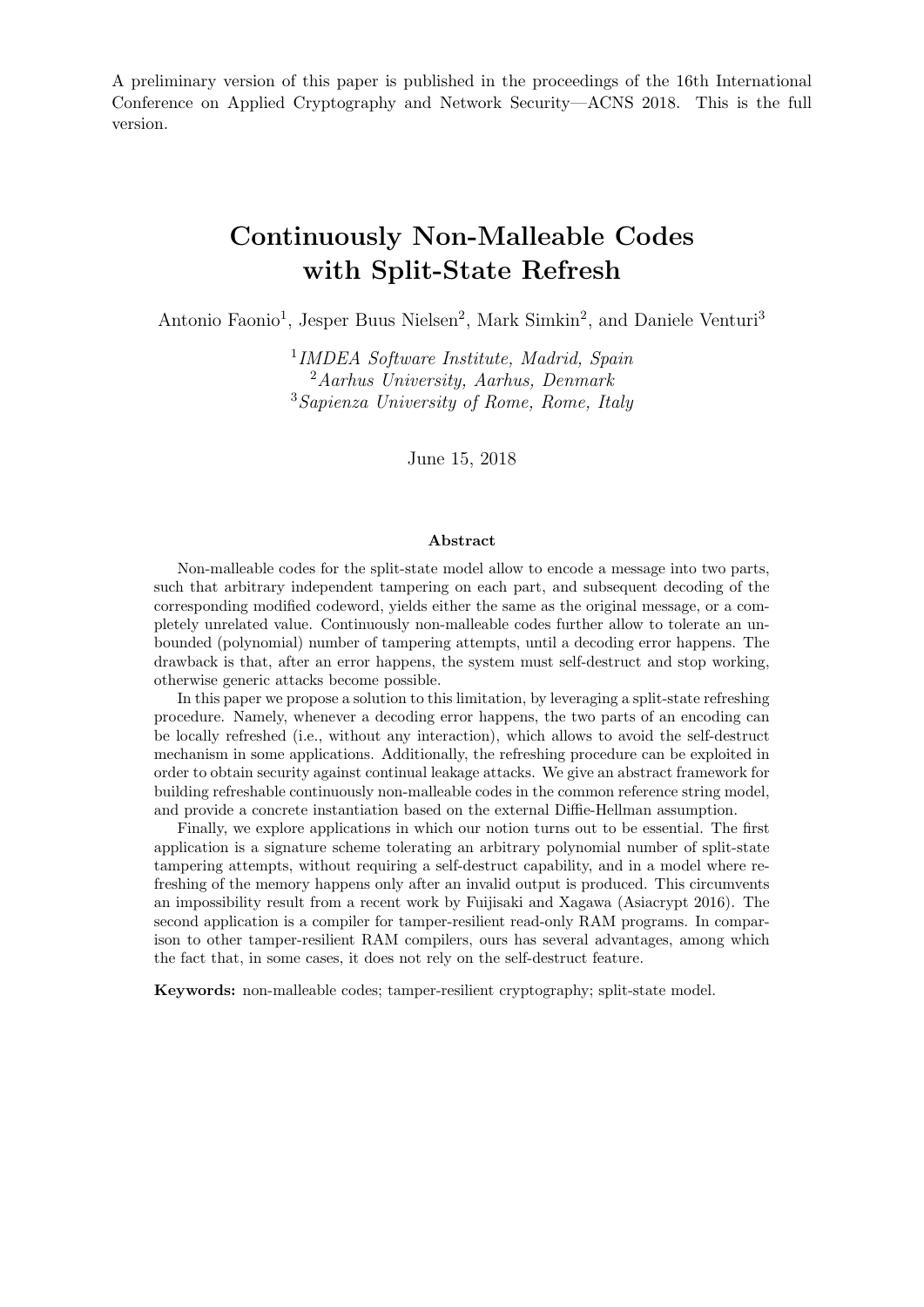# Contents

| 1. | Introduction                                                                                                                                                       | 1.                                                      |                | 3.2 The Definition $\ldots \ldots \ldots 12$                                                                                                                                                                                                        |    |
|----|--------------------------------------------------------------------------------------------------------------------------------------------------------------------|---------------------------------------------------------|----------------|-----------------------------------------------------------------------------------------------------------------------------------------------------------------------------------------------------------------------------------------------------|----|
|    | Our Contributions<br>1.1<br>Code Construction $\ldots$<br>1.2<br>Limitations of the Refresh<br>1.3 <sup>°</sup><br>Paradigm<br>Further Related Work<br>1.4         | $\overline{2}$<br>$\overline{3}$<br>$\overline{4}$<br>5 | 4              | <b>Code Construction</b><br>Proof Intuition $\dots \dots \dots \dots \dots 15$<br>4.1<br>Description of the Simulator $\ldots$ 17<br>4.2<br>Hybrids $\ldots \ldots \ldots \ldots \ldots 19$<br>4.3<br>Indistinguishability of the Hybrids 21<br>4.4 | 14 |
|    | 2 Preliminaries and Building Blocks<br>Basic Notation<br>2.1<br>Non-Interactive Zero-Knowledge<br>2.2<br>Public-Key Encryption<br>2.3<br>Commitment Schemes<br>2.4 | 5<br>5<br>6<br>8<br>9                                   | 5.             | <b>Concrete Instantiations</b><br>The PKE Scheme 31<br>5.1<br>The Commitment Scheme 32<br>5.2<br>The Label-Malleable NIZK 32<br>5.3                                                                                                                 | 30 |
|    | Signature Schemes $\ldots \ldots \ldots 10$<br>2.5<br>Authenticated Encryption 11<br>2.6<br>3 Non-Malleability with Refresh                                        | 12                                                      | 6              | <b>Applications</b><br>Tamper-Resilient Signatures 34<br>6.1<br>Tamper-Resilient RAM 37<br>6.2                                                                                                                                                      | 34 |
|    | Split-State Codes 12<br>3.1                                                                                                                                        |                                                         | 7 <sup>1</sup> | Conclusion                                                                                                                                                                                                                                          | 47 |

# <span id="page-1-0"></span>1 Introduction

Tampering attacks are subtle attacks that undermine the security of cryptographic implementations by exploiting physical phenomena that allow to modify the underlying secrets. Indeed, a long line of works (see, e.g., [\[12,](#page-48-0) [10,](#page-48-1) [42,](#page-50-0) [53\]](#page-51-0)) has established that black-box interaction with a tampered implementation can potentially expose the entire content of the secret memory. Given this state of affairs, protecting cryptographic schemes against tampering attacks has become an important goal for modern cryptographers.

An elegant solution to the threat of tampering attacks against the memory comes from the notion of non-malleable codes (NMCs), put forward by Dziembowski, Pietrzak, and Wichs [\[32\]](#page-49-0). Intuitively, a non-malleable encoding ( $\text{Encode}$ ,  $\text{Decode}$ ) allows to encode a value M into a codeword  $C \leftarrow$  Encode(M), with the guarantee that a modified codeword  $C = f(C)$  w.r.t. a tampering function  $f \in \mathcal{F}$ , when decoded, yields either M itself, or a completely unrelated value. An important parameter for characterizing the security guarantee offered by NMCs is the class of modifications  $\mathcal F$  that are supported by the scheme. Since non-malleability is im-possible to obtain for arbitrary (albeit efficient) modifications,<sup>[1](#page-1-1)</sup> research on NMCs has focused on constructing such schemes in somewhat restricted, yet interesting, models. One such model that has been the focus of intensive research (see, e.g.,  $[50, 36, 3, 2]$  $[50, 36, 3, 2]$  $[50, 36, 3, 2]$  $[50, 36, 3, 2]$  $[50, 36, 3, 2]$  $[50, 36, 3, 2]$  $[50, 36, 3, 2]$ ) is the split-state model, where the codeword C consists of two parts  $(C_0, C_1)$  that can be modified independently (yet arbitrarily). This setting is also the focus of this paper.

Unfortunately, standard NMCs protect only against a single tampering attack.<sup>[2](#page-1-2)</sup> To overcome this limitation, Faust et al. [\[36\]](#page-50-2) introduced continuously non-malleable codes (CNMCs for short), where the attacker can tamper for an unbounded (polynomial) number of times with

<span id="page-1-1"></span><sup>&</sup>lt;sup>1</sup>As it can be seen by considering the tampering function that first decodes the codeword, flips one bit of the message, and then encodes the result.

<span id="page-1-2"></span><sup>&</sup>lt;sup>2</sup>When using NMCs to obtain security against memory tampering, one can still obtain security against continuous attacks by enforcing a re-encoding of the secret key after each invocation; however, this comes with several disadvantages [\[33\]](#page-49-1), among which the fact that the encoding process is considerably more complex than the decoding process.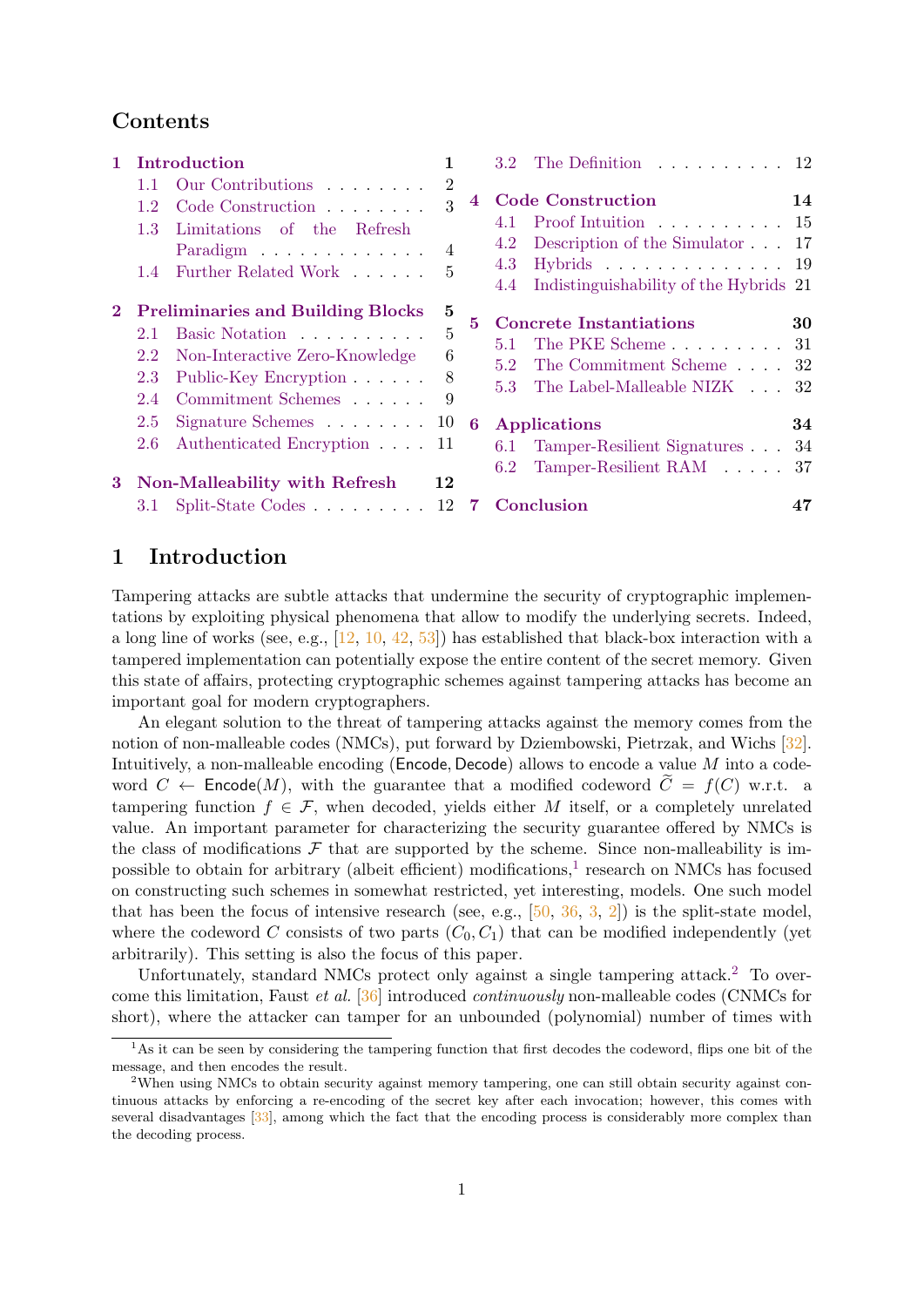the codeword, until a decoding error happens which triggers the self-destruction of the device. As argued in [\[36\]](#page-50-2), the self-destruct capability is necessary, as each decoding error might be used to signal one bit of information about the target codeword.

Another desirable feature of non-malleable codes is their ability to additionally tolerate leakage attacks, by which the adversary can obtain partial information on the codeword while performing a tampering attack. Note that in the split-state model this means that the adversary can leak independently from the two parts  $C_0$  and  $C_1$ . All previous constructions of leakageresilient NMCs either achieve security in the so-called bounded-leakage model  $[50, 36, 4]$  $[50, 36, 4]$  $[50, 36, 4]$  $[50, 36, 4]$  $[50, 36, 4]$ , where the total amount of leakage (from each part) is upper-bounded by a value  $\ell$  that is a parameter of the scheme, or only satisfy non-continuous non-malleability [\[33\]](#page-49-1).

### <span id="page-2-0"></span>1.1 Our Contributions

We introduce a new form of CNMCs (dubbed R-CNMCs) that include a split-state algorithm for refreshing a valid codeword. The refresh procedure is invoked either after a decoding error happens, or in order to amplify resilience to leakage, and takes place *directly* on the memory and without the need of a central unit. Our new model has two main attractive features, which we emphasize below.

- It captures security in the so-called continual noisy-leakage model, where between each refresh the adversary can leak an arbitrary (yet independent) amount of information on the two parts  $C_0, C_1$ , as long as the leakage does not reveal (information-theoretically) more than  $\ell$  bits of information. Importantly, this restriction is well-known to better capture realistic leakage attacks.
- It avoids the need for the self-destruct capability in some applications. Besides mitigating simple denial-of-service attacks, this feature is useful in situations where a device (storing an encoding of the secret state) is not in the hands of the adversary (e.g., because it has been infected by a malware), as it still allows to (non-interactively) refresh the secret state and continue to safely use the device in the wild.

Our first contribution is an abstract framework for constructing R-CNMCs, which we are able to instantiate under the external Diffie-Hellman assumption. This constitutes the first NMC that achieves at the same time continuous non-malleability and security under continual noisy leakage, in the split-state model (assuming an untamperable common reference string).

Next, we explore applications of R-CNMCs. As second contribution, we show how to con-struct a split-state<sup>[3](#page-2-1)</sup> signature scheme resilient to continuous tampering and leakage attacks, without relying on the self-destruct capability, and where the memory content is refreshed in case a decoding error is triggered. Interestingly, Fujisaki and Xagawa [\[40\]](#page-50-3) recently showed that such a notion is impossible to achieve for standard (i.e., non split-state) signature schemes, even if the self-destruct capability is available; hence, our approach can be interpreted as a possible way to circumvent the impossibility result in [\[40\]](#page-50-3).

Our third contribution consists of two generic compilers for protecting random access machine (RAM) computations against tampering attacks [\[24,](#page-49-2) [37\]](#page-50-4). Here, we build on the important work of Dachman-Soled *et al.*  $[24]$ , who showed how to compile any RAM to be resilient to continual tampering and leakage attacks, by relying both on an update and a self-destruct mechanism. We refer the reader to Section [6.2](#page-37-0) for further details on our RAM compilers. Below, we highlight the main technical ideas behind our code construction.

<span id="page-2-1"></span> $3$ This means that the signing key is made of two shares that are stored in two separate parts of the memory, and need to be combined upon signing.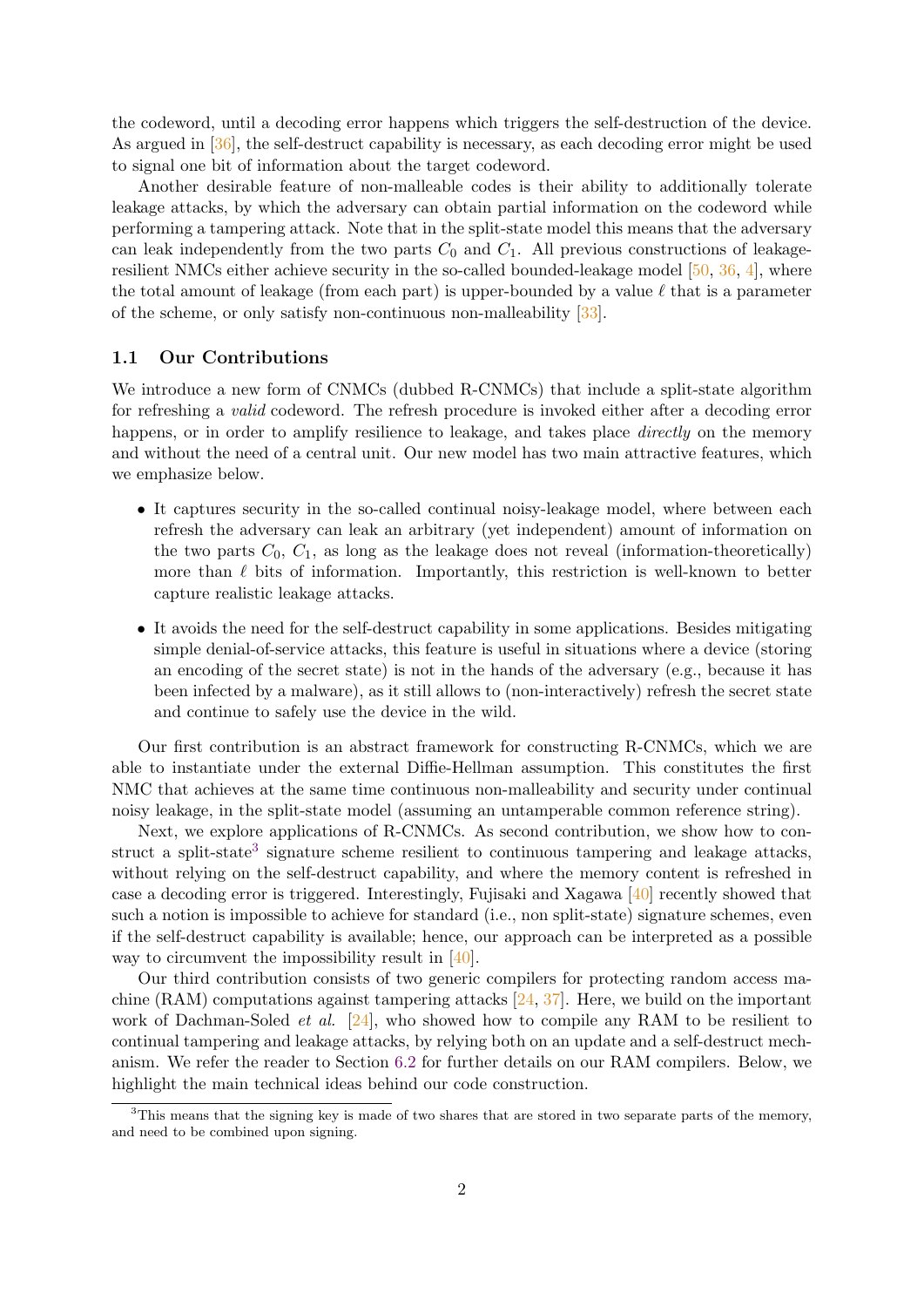### <span id="page-3-0"></span>1.2 Code Construction

The starting point of our code construction is the recent work of Faonio and Nielsen [\[33\]](#page-49-1). The scheme built in  $[33]$  follows a template that originates in the work of Liu and Lysyanskaya  $[50]$ , in which the left side of the encoding stores the secret key  $sk$  of a public-key encryption (PKE) scheme, whereas the right side of the encoding stores a ciphertext c, encrypting the encoded message M, plus a non-interactive zero-knowledge (NIZK) argument that proves knowledge of the secret key under the label  $c$ ; the PKE scheme is chosen to be a continual-leakage resilient storage friendly PKE (CLRS friendly PKE for short) scheme (see Dodis et al. [\[29\]](#page-49-3)), whereas the NIZK is chosen to be a malleable NIZK argument of knowledge (see Chase et al. [\[15\]](#page-48-5)). Such a code was shown to admit a split-state refresh procedure, and, at the same time, to achieve bounded-time non-malleability.

The NM code of [\[33\]](#page-49-1) does not satisfy security against continuous attacks. In fact, an attacker can create two valid codewords  $(C_0, C_1)$  and  $(C_0, C'_1)$  such that  $Decode(C_0, C_1) \neq$ Decode $(C_0, C'_1)$ . Given this, the adversary can tamper the left side to  $C_0$  and the right side to either  $C_1$  or  $C_1'$  according to the bits of the right side of the target encoding. This way, assuming tampering is non-persistent, the adversary can leak all the bits of  $C_1$  without activating the self-destruct mechanism. More in general, for any CNMC it should be hard to find two valid codewords  $(C_0, C_1)$  and  $(C_0, C'_1)$  such that  $\mathsf{Decode}(C_0, C_1) \neq \mathsf{Decode}(C_0, C'_1)$ . This property, called "message uniqueness", was originally defined in [\[36\]](#page-50-2).[4](#page-3-1)

Going back to the described code construction, an attacker can sample a secret key sk and create two ciphertexts,  $c_0$  for M and c' for M', where  $M \neq M'$ , together with the corresponding honestly computed NIZKs, and thus break message uniqueness. We fix this issue by further binding the right and the left side of an encoding. To do so, while still being able to refresh the two parts independently, we keep untouched the structure of the right side of the codeword, but we change the message that it carries. Specifically, the ciphertext  $c$  in our code encrypts the message M concatenated with the randomness r for a commitment  $\gamma$  that is stored in the left side of the codeword together with the secret key for the PKE scheme. Observe that "message uniqueness" is now guaranteed by the binding property of the commitment scheme. Our construction additionally includes another NIZK for proving knowledge of the committed value under the label  $sk$ , in order to further link together the left and the right side of the codeword.

Proof strategy. Although our construction shares similarities with previous work, our proof techniques diverge significantly from the ones in  $[33, 36]$  $[33, 36]$  $[33, 36]$ . The main trick of  $[36]$  is to show that given one half of the codeword it is possible to fully simulate the view of the adversary in the tampering experiment, until a decoding error happens. To catch when a decoding error happens,  $\boxed{36}$  carries on two independent simulators in an interleaved fashion; as they prove, a decoding error happens exactly when the outputs of the two simulations diverge. The main obstacle they faced is how to succinctly compute the index where the two simulations diverge, so that non-malleability can be reduced to the security of the inner leakage-resilient storage scheme (see Daví *et al.* [\[27\]](#page-49-4)) they rely on. To solve this,  $[36]$  employs an elegant dichotomous search-by-hash strategy over the partial views produced by the two simulators. At this point the experiment can terminate, and thanks to a specific property of the leakage-resilient storage scheme, the simulator can "extract" the decoded value corresponding to a tampered codeword.

<span id="page-3-1"></span><sup>&</sup>lt;sup>4</sup>Faust *et al.* also consider "codeword uniqueness", where the fact that  $\mathsf{Decode}(C_0, C_1) \neq \mathsf{Decode}(C_0, C_1')$  is not required (as long as  $C_1 \neq C'_1$ ). However, this flavor of uniqueness only allows to rule out so-called continuous super non-malleability, where one asks that not only the decoded value, but the entire modified codeword, be independent of the message. It is easy to see that no R-CNMC can satisfy "codeword uniqueness", as for instance  $C'_1$  could be obtained as a valid refresh of  $C_1$ .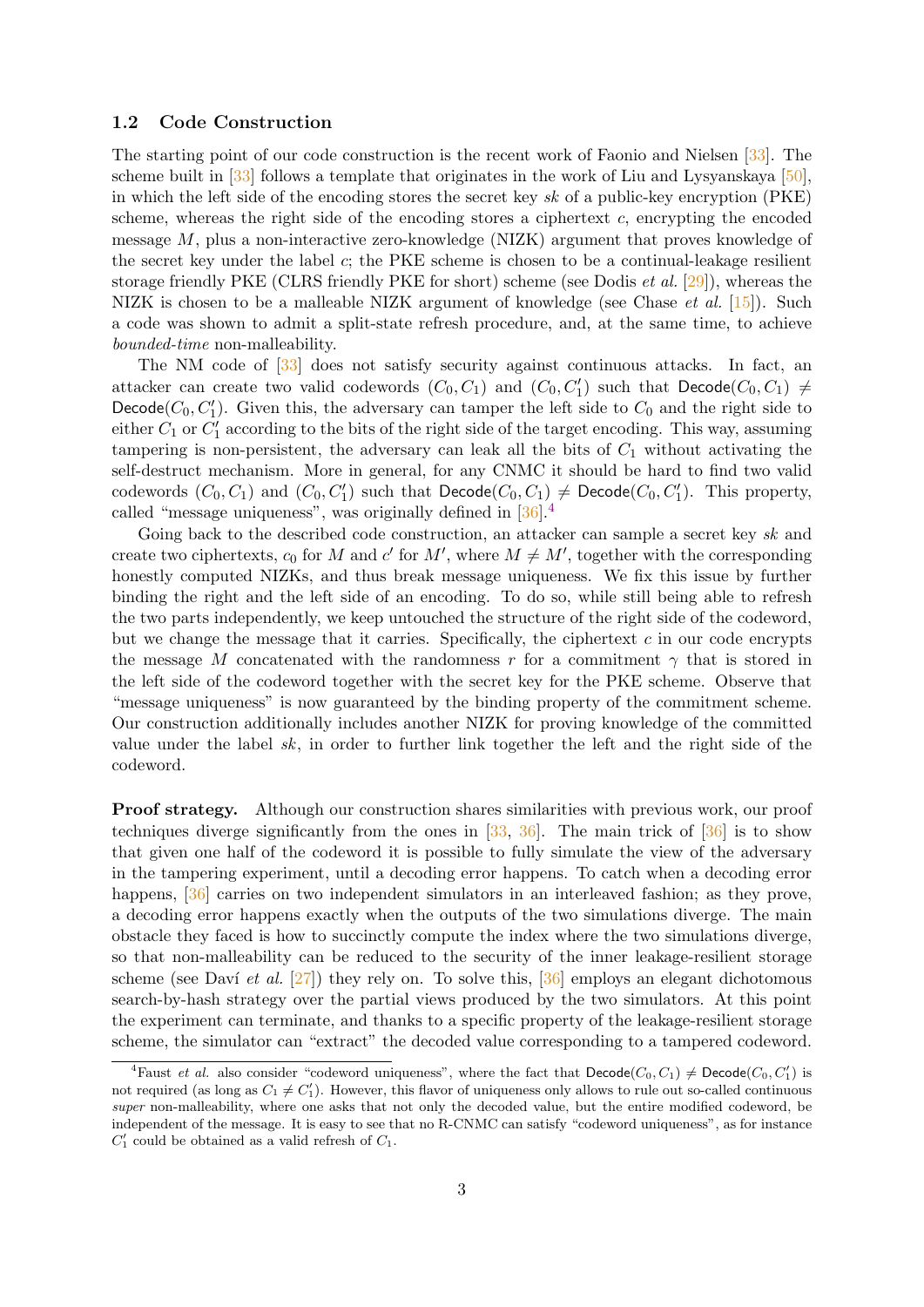Unfortunately, we cannot generalize the above proof strategy to multiple rounds. Indeed, Faust et al. exploit the fact that the leakage-resilient storage scheme remains secure even when the adversary is allowed to obtain one half of the encoding in full. Clearly, after that, the adversary is not allowed to leak further from the other half of the codeword. In our case, we would need to repeat the above trick again and again, in particular after each decoding error (and subsequent refresh of the target encoding) happens; however, once the reduction obtains one half of the codeword it cannot ask leakage queries anymore, so that it is unclear how to complete the proof. We give a solution to this problem by relying on a simple informationtheoretic observation.

Let  $(X_0, X_1)$  be two random variables, and consider a process that interleaves the computation of a sequence of leakage functions  $g^1, g^2, g^3, \ldots$  from  $X_0$  and from  $X_1$ . The process continues until, for some index  $i \in \mathbb{N}$ , we have that  $g^{i}(X_0) \neq g^{i}(X_1)$ . We claim that  $\bar{g}^{i}(X_0) := g^{1}(X_0), g^{2}(X_0), \cdots, g^{i-1}(X_0)$  do not reveal more information about  $X_0$  than what  $X_1$  and the index i already reveal. To see this, consider  $\widetilde{\mathbb{H}}_{\infty}(X_0 \mid \bar{g}^i(X_0))$ , i.e. the average conditional min-entropy of  $X_0$ , which is, roughly speaking, the amount (on average) of uncertainty of  $X_0$  given  $\bar{g}^i(X_0)$  as side information. (See Section [2.1](#page-5-2) for the formal definition.) Now, since  $\bar{g}^{i}(X_{0})$  and  $\bar{g}^{i}(X_{1})$  are exactly the same random variables we can derive<sup>[5](#page-4-1)</sup>:

$$
\widetilde{\mathbb{H}}_{\infty}(X_0 \mid \bar{g}^i(X_0)) = \widetilde{\mathbb{H}}_{\infty}(X_0 \mid \bar{g}^i(X_1)) \geq \widetilde{\mathbb{H}}_{\infty}(X_0 \mid X_1, i).
$$

The latter implies that the size of the view of the adversary, although potentially much larger than the leakage bound, might reveal only little information.

One can use the above observation in order to give an alternative proof of security for the scheme in [\[36\]](#page-50-2), where the reduction to the leakage-resilient storage scheme loses only a factor  $O(\kappa)$  in the leakage bound (instead of  $O(\kappa \log \kappa)$ ). Briefly, the idea is to carry on two independent simulators in an interleaved fashion (as in [\[36\]](#page-50-2)) and, at each invocation, outputting first the hashes<sup>[6](#page-4-2)</sup> of the simulated tampered codeword, and then, if the hashes match, leak the full simulated tampered codeword. This allows to avoid the dichotomous search-by-hash strategy, and thus to limit the total amount of leakage to  $O(\kappa)$ .

### <span id="page-4-0"></span>1.3 Limitations of the Refresh Paradigm

The original motivation behind the concept of CNMCs, as discussed in [\[36\]](#page-50-2), was to make the standard tampering application of NMCs more realistic, in the following sense. Imagine that the device we want to protect, besides storing an encoding of the secret key, also contains other non-encoded data. For example the device could be a laptop, and tampering attacks could be launched by a virus with read and write access to the memory. The virus could exploit the space available on the device to make multiple copies of the original codeword, which thus can be tampered continuously. However, since the underlying NMC is resilient to continuous attacks, the privacy of the secret key is still preserved. Intuitively, this works because the adversary, to gather information about the codeword, needs to trigger a decoding error, however, once such an event happens the device self-destructs and the game is over.

While our notion of R-CNMCs allows for the very same application as considered in  $\boxed{36}$  (as any R-CNMC is in particular a CNMC), the straight-forward extension of the above scenario to a setting where the self-destruct is not available, but the encoding of the key is refreshed after a decoding error happens, does not work. To make the attack even harder, suppose that all the locations in the memory are encoded using a R-CNMC, and whenever a decoding error happens,

<span id="page-4-2"></span><span id="page-4-1"></span><sup>&</sup>lt;sup>5</sup> In the last equation, we also use that the output of a function is at most as informative as the input.

 ${}^{6}$ By collision resistance of the hash function, if the two hashes match then the simulated tampered codewords are the same for both the simulators.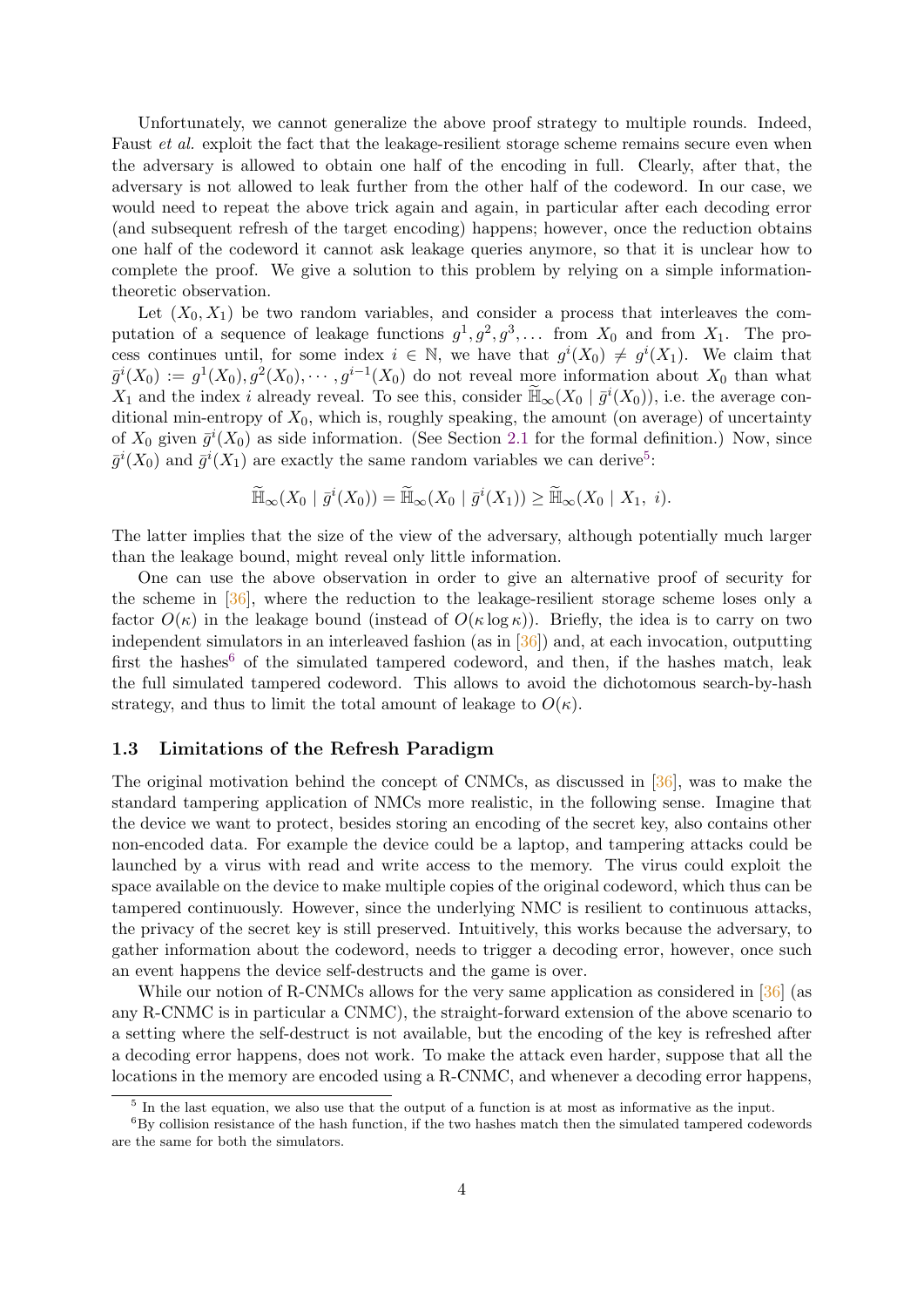the full memory is refreshed. An adversary could perform the following tampering attack. In case the *i*-th bit of the attacked codeword is equal to 1, the *i*-th location of the memory is corrupted (i.e., it is replaced with an invalid codeword), otherwise it is left untouched. Thus, the adversary reads sequentially all the memory locations. Very soon a decoding error will be triggered and all the codewords refreshed, however the information of the original codeword is still present in the memory (as the untouched codewords will be refreshed to valid codewords, while the corrupted codewords will still trigger a decoding error). This means that eventually the adversary is able to fully retrieve the original codeword (even if it has been refreshed many times), which leads to a clear breach of non-malleability.

### <span id="page-5-0"></span>1.4 Further Related Work

Several constructions of non-malleable codes in the split-state model appeared in the literature, both for the information-theoretic  $[32, 31, 3, 20, 4, 2, 14, 5, 48, 49, 17]$  $[32, 31, 3, 20, 4, 2, 14, 5, 48, 49, 17]$  $[32, 31, 3, 20, 4, 2, 14, 5, 48, 49, 17]$  $[32, 31, 3, 20, 4, 2, 14, 5, 48, 49, 17]$  $[32, 31, 3, 20, 4, 2, 14, 5, 48, 49, 17]$  $[32, 31, 3, 20, 4, 2, 14, 5, 48, 49, 17]$  $[32, 31, 3, 20, 4, 2, 14, 5, 48, 49, 17]$  $[32, 31, 3, 20, 4, 2, 14, 5, 48, 49, 17]$  $[32, 31, 3, 20, 4, 2, 14, 5, 48, 49, 17]$  $[32, 31, 3, 20, 4, 2, 14, 5, 48, 49, 17]$  $[32, 31, 3, 20, 4, 2, 14, 5, 48, 49, 17]$  $[32, 31, 3, 20, 4, 2, 14, 5, 48, 49, 17]$  $[32, 31, 3, 20, 4, 2, 14, 5, 48, 49, 17]$  $[32, 31, 3, 20, 4, 2, 14, 5, 48, 49, 17]$  $[32, 31, 3, 20, 4, 2, 14, 5, 48, 49, 17]$  $[32, 31, 3, 20, 4, 2, 14, 5, 48, 49, 17]$  $[32, 31, 3, 20, 4, 2, 14, 5, 48, 49, 17]$  $[32, 31, 3, 20, 4, 2, 14, 5, 48, 49, 17]$  $[32, 31, 3, 20, 4, 2, 14, 5, 48, 49, 17]$  $[32, 31, 3, 20, 4, 2, 14, 5, 48, 49, 17]$  $[32, 31, 3, 20, 4, 2, 14, 5, 48, 49, 17]$  and computational setting [\[50,](#page-50-1) [36,](#page-50-2) [24,](#page-49-2) [1,](#page-48-8) [46,](#page-50-7) [52,](#page-51-1) [23\]](#page-49-8). Non-malleable codes exist also for several other models besides split-state tampering, including bit-wise independent tampering and permutations [\[20,](#page-49-6) [6,](#page-48-9) [7,](#page-48-10) [22,](#page-49-9) [21\]](#page-49-10), circuits of polynomial size  $[32, 19, 38, 39]$  $[32, 19, 38, 39]$  $[32, 19, 38, 39]$  $[32, 19, 38, 39]$  $[32, 19, 38, 39]$  $[32, 19, 38, 39]$  $[32, 19, 38, 39]$ , constant-state tampering  $[18]$ , block-wise tampering [\[13\]](#page-48-11), space-bounded algorithms [\[35,](#page-50-10) [9\]](#page-48-12), bounded-depth circuits [\[8,](#page-48-13) [16\]](#page-48-14), and partial functions [\[47\]](#page-50-11).

The concept of non-malleable codes with split-state refresh was recently proposed in [\[33\]](#page-49-1). The main difference with our work is that in [\[33\]](#page-49-1) the refresh mechanism essentially allows to only tolerate continual leakage, but the codeword needs to be refreshed at each invocation in order to achieve security against continuous tampering attacks. In contrast, R-CNMCs satisfy both resilience to continual leakage and to continuous tampering without invoking a refresh at each invocation.

Security against tampering attacks against the memory can also be obtained without relying on non-malleable codes. See, e.g., [\[45,](#page-50-12) [25,](#page-49-13) [40,](#page-50-3) [34,](#page-49-14) [26\]](#page-49-15) (and the references therein) for some examples.

# <span id="page-5-1"></span>2 Preliminaries and Building Blocks

### <span id="page-5-2"></span>2.1 Basic Notation

We let N denote the naturals and R denote the reals. For  $a, b \in \mathbb{R}$ , we define  $[a, b] = \{x \in$  $\mathbb{R}: a \leq x \leq b$ ; for  $a \in \mathbb{N}$  we let  $[a] = \{0, 1, \ldots, a\}$ . If x is a bit-string, we denote its length by |x|, and, for any  $i \leq |x|$ , we let  $x[i]$  be the *i*-th bit of x. If X is a set, |X| represents the number of elements in X. When x is chosen randomly in X, we write  $x \leftarrow \mathcal{X}$ . When A is an algorithm, we write  $y \leftarrow A(x)$  to denote a run of A on input x and output y; if A is randomized, then y is a random variable and  $A(x; r)$  denotes a run of A on input x and random coins r. An algorithm A is *probabilistic polynomial-time* (PPT) if A is allowed to make random choices, and the computation of  $A(x; r)$  terminates in at most a polynomial number of steps (in |x|), for any input  $x \in \{0,1\}^*$  and randomness  $r \in \{0,1\}^*$ .

**Indistinguishability and min-entropy.** We let  $\kappa \in \mathbb{N}$  be a security parameter. A function  $\nu : \mathbb{N} \to [0,1]$  is called *negligible* in  $\kappa$  (or simply negligible) if it vanishes faster than the inverse of any polynomial in  $\kappa$ . For two ensembles  $\mathcal{X} = \{X_{\kappa}\}_{{\kappa} \in \mathbb{N}}$  and  $\mathcal{Y} = \{Y_{\kappa}\}_{{\kappa} \in \mathbb{N}}$ , we write  $X \approx c$ y, meaning that every PPT distinguisher D has negligible advantage in distinguishing X and Y, i.e.,  $|\mathbb{P}[D(X_{\kappa}) = 1] - \mathbb{P}[D(Y_{\kappa}) = 1]| \leq \nu(\kappa)$  where  $\nu(\kappa)$  is a negligible function. Similarly, we write  $\mathcal{X} \approx s \mathcal{Y}$  for statistical indistinguishability between X and Y, meaning that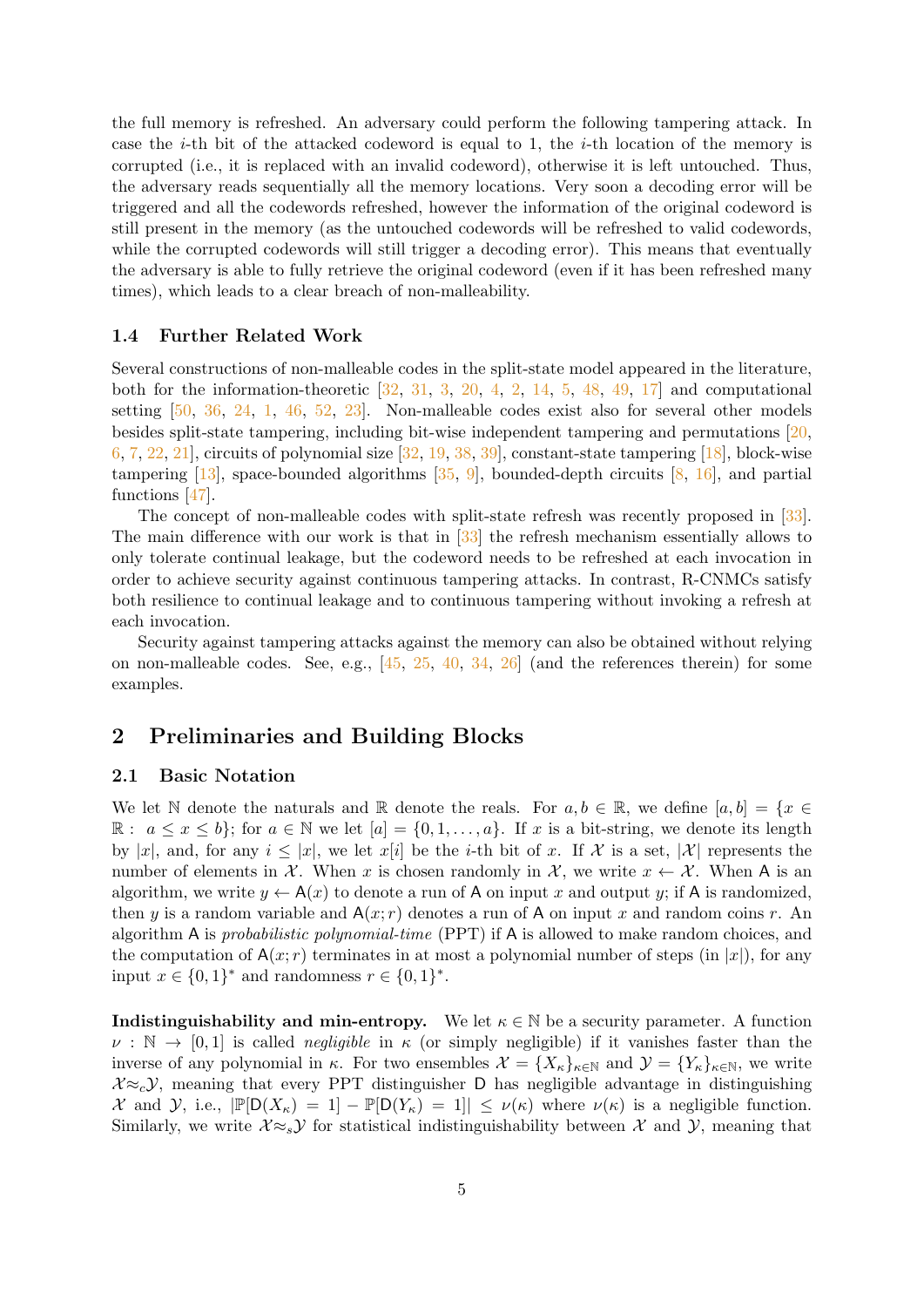the above indistinguishability holds for all (even computationally unbounded) distinguishers (or, equivalently, that the statistical distance between  $\mathcal X$  and  $\mathcal Y$  is negligible).

The min-entropy of a random variable X, defined over a set X, is denoted as  $\mathbb{H}_{\infty}(X) :=$  $-\log \max_{x \in \mathcal{X}} \mathbb{P}[X=x]$  and represents the best chance of guessing X by an unbounded adversary. Conditional average min-entropy captures how hard it is to guess  $X$  on average, given some side information  $Z \in \mathcal{Z}$  (possibly related to X), and it is denoted as  $\mathbb{H}_{\infty}(X|Z) :=$  $-\log \mathbb{E}_{z\in \mathcal{Z}} \max_{x\in \mathcal{X}} \mathbb{P}[X=x|Z=z]$ . We rely on the following lemmata [\[30\]](#page-49-16).

<span id="page-6-1"></span>**Lemma 1.** Let X and Z be possibly correlated random variables, and let f be any (possibly randomized) function. Then,  $\mathbb{H}_{\infty}(X|f(Z)) \geq \mathbb{H}_{\infty}(X|Z)$ .

<span id="page-6-2"></span>**Lemma 2.** Let  $X, Z_1, Z_2$  be possibly correlated random variables, where  $Z_2$  takes at most  $2^k$ values. Then,  $\mathbb{H}_{\infty}(X|Z_1, Z_2) \geq \mathbb{H}_{\infty}(X|Z_1) - \ell$ .

Following  $[28]$ , we define a notion of a function being  $\ell$ -leaky.

**Definition 1** ( $\ell$ -leaky function). A (possibly randomized) function  $g : \{0,1\}^* \to \{0,1\}^*$  is  $\ell$ -leaky, if for all X distributed over  $\{0, 1\}^*$  we have that  $\widetilde{\mathbb{H}}_{\infty}(X|g(X)) \geq \mathbb{H}_{\infty}(X) - \ell$ .

As shown in [\[28,](#page-49-17) Lemma L.3] the above notion composes nicely, meaning that if two functions are respectively  $\ell_1$ -leaky and  $\ell_2$ -leaky, their concatenation is  $(\ell_1 + \ell_2)$ -leaky.

**Oracle machines.** Given a pair of strings  $X = (X_0, X_1) \in (\{0, 1\}^*)^2$  define the oracle  $\mathcal{O}_{\infty}(X)$ to be the *split-state leakage oracle* that takes as input tuples of the form  $(\beta, g)$ , where  $\beta \in \{0, 1\}$ is an index and g is a function described as a circuit, and outputs  $g(X_{\beta})$ . An adversary A with oracle access to  $\mathcal{O}_{\infty}(X)$  is called  $\ell$ -valid, for some  $\ell \in \mathbb{N}$ , if for all  $\beta \in \{0, 1\}$  the concatenation of the leakage functions sent by A is an  $\ell$ -leaky function of  $X_{\beta}$ .

Given two PPT interactive algorithms A and B we write  $(y_A; y_B) \leftarrow (A(x_A) \leq B(x_B))$  to denote the execution of algorithm A (with input  $x_A$ ) and algorithm B (with input  $x_B$ ). The string  $y_A$  (resp.  $y_B$ ) is the output of A (resp. B) at the end of such interaction. In particular, we write  $A \leftrightarrows \mathcal{O}_{\infty}(X)$  to denote A having oracle access to the leakage oracle with input X. Moreover, we write  $A \leftrightarrows B$ , C to denote A interacting in an interleaved fashion both with B and with C.

### <span id="page-6-0"></span>2.2 Non-Interactive Zero-Knowledge

Let  $\mathcal{R} \subseteq \{0,1\}^* \times \{0,1\}^*$  be an NP-relation; the language associated with  $\mathcal{R}$  is  $\mathcal{L}_{\mathcal{R}} := \{x :$  $\exists w \text{ s.t. } (x, w) \in \mathcal{R}$ . We typically assume that given a pair  $(x, w)$  it is possible to efficiently verify whether  $(x, w) \in \mathcal{R}$  or not. Roughly, a non-interactive argument (NIA) for an NP-relation R allows to create non-interactive proofs for statements  $x \in \mathcal{L}$ , when additionally given a valid witness w corresponding to x. More formally, a NIA  $NIA := (CRSGen, Prove, Ver)$  for R, with label space  $\Lambda$ , is a tuple of PPT algorithms specified as follows: (1) The (randomized) initialization algorithm CRSGen takes as input the security parameter  $1<sup>\kappa</sup>$ , and creates a common reference string (CRS)  $\omega \in \{0,1\}^*$ ; (2) The (randomized) prover algorithm Prove takes as input the CRS  $\omega$ , a label  $\lambda \in \Lambda$ , and a pair  $(x, w)$  such that  $(x, w) \in \mathcal{R}$ , and produces a proof  $\pi \leftarrow \text{Prove}^{\lambda}(\omega, x, w);$  (3) The (deterministic) verifier algorithm Ver takes as input the CRS  $\omega$ , a label  $\lambda \in \Lambda$ , and a pair  $(x, \pi)$ , and outputs a decision bit  $\text{Ver}^{\lambda}(\omega, x, \pi)$ .

Completeness means that for all CRSs  $\omega$  output by CRSGen(1<sup> $\kappa$ </sup>), for all labels  $\lambda \in \Lambda$ , and for all pairs  $(x, w) \in \mathcal{R}$ , we have that  $\text{Ver}^{\lambda}(\omega, x, \text{Prove}^{\lambda}(\omega, x, w)) = 1$  with all but a negligible probability. Below, we define the security properties we require for NIAs. The first property, known as adaptive multi-theorem zero-knowledge, intuitively says that honestly computed proofs do not reveal anything beyond the validity of the statement.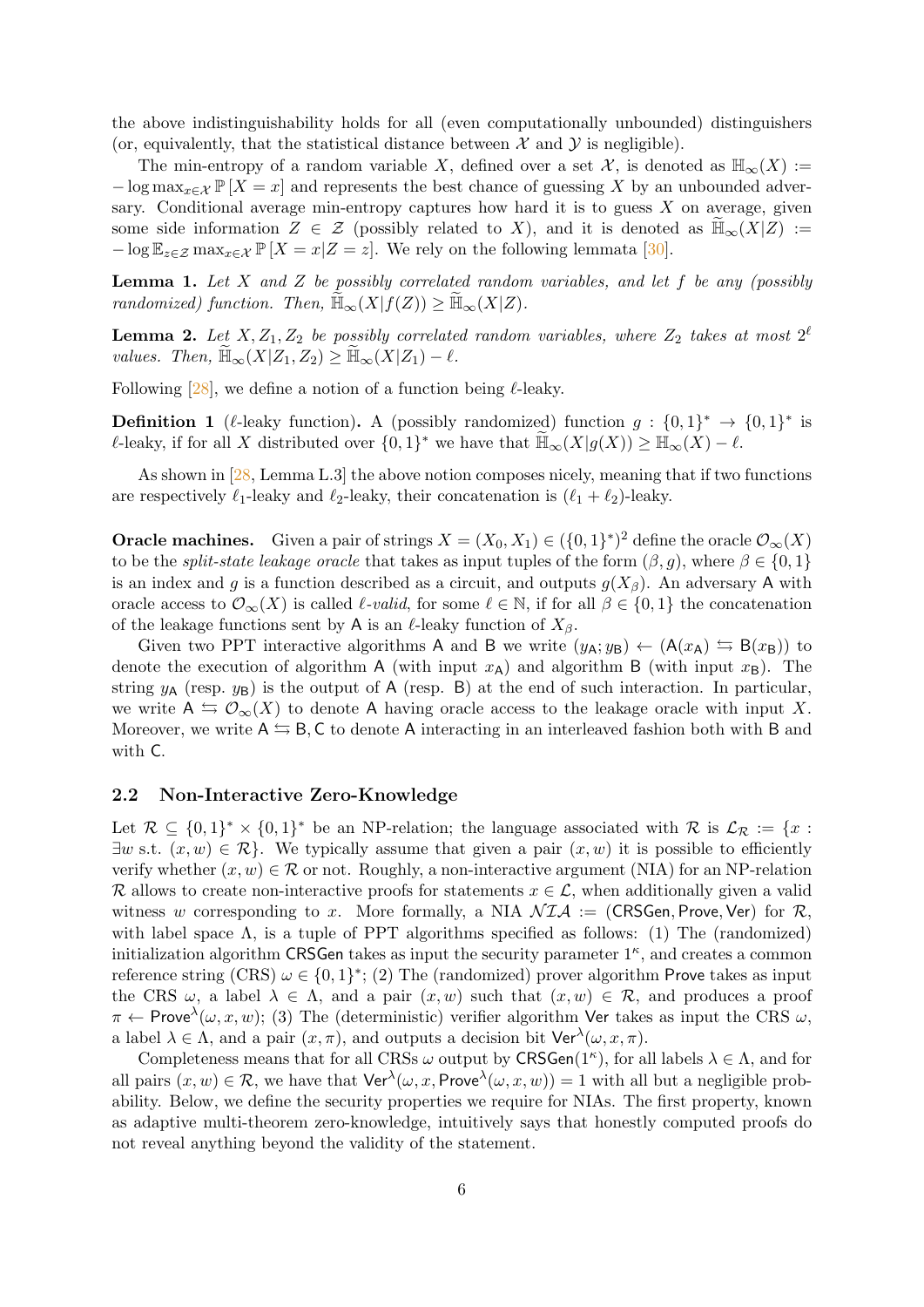<span id="page-7-0"></span>Game  $\mathbf{G}^{\text{lm-se}}_{\mathcal{NIA},\mathsf{A},\mathsf{K}}(\kappa,\Phi)$ :  $Q_1, Q_2 \leftarrow \emptyset;$  $(\omega, \tau_{sim}, \tau_{ext}) \leftarrow S_0(1^{\kappa});$  $(\widetilde{x}, \widetilde{\lambda}, \widetilde{\pi}) \leftarrow A(\omega) \leftrightarrows \mathcal{O}_{\text{sim}}^*(\cdot);$  $(\widehat{w}, \phi, \widehat{\lambda}) \leftarrow \mathsf{K}(\tau_{\mathrm{ext}}, \widetilde{\lambda}, \widetilde{x}, \widetilde{\pi});$ Output 1 iff  $((\tilde{\lambda}, \tilde{x}), \tilde{\pi}) \notin \mathcal{Q}$  and  $\text{Ver}^{\lambda}(\omega, \tilde{x}, \tilde{\pi}) = 1$ ,<br>but either but either: (i)  $\widehat{w} \neq \bot$  and  $(\widetilde{x}, \widehat{w}) \notin \mathcal{R}$ ; or (ii)  $(\widehat{\lambda}, \phi) \neq (\perp, \perp)$  and either  $\phi \notin \Phi$ , or  $(\widehat{\lambda}, \widetilde{x}) \notin \mathcal{Q}_{\downarrow}$ , or  $\phi(\widehat{\lambda}) \neq \widetilde{\lambda}$ ; or (iii)  $(\widehat{w}, \phi, \widehat{\lambda}) = (\perp, \perp, \perp).$ Oracle  $\mathcal{O}_{\text{sim}}^*(\lambda, x)$ :  $\mathcal{Q}_{\downarrow} \leftarrow \mathcal{Q} \cup \{(\lambda, x)\};$  $\mathcal{Q} \leftarrow \mathcal{Q} \cup \{((\lambda, x), \pi)\};$ Return  $S_1(\tau_{\text{sim}}, \lambda, x)$ . Game  $\mathbf{G}^{\text{lb-prv}}_{\text{NTA}}$  $\mathcal{NIA}_{\mathcal{A},\mathsf{A}}^{ID\text{-}\mathrm{prv}}(\kappa)$ :  $\overline{\omega \leftarrow \mathsf{CRSGen}(1^\kappa);}\ b \leftarrow \{0,1\};$  $(\phi, \lambda, x, w, \pi) \leftarrow A(\omega);$ If  $(b=0)$  $\pi' \leftarrow \text{Prove}(\omega, \phi(\lambda), x, w);$ Else  $\pi' \leftarrow \mathsf{LEval}(\omega, \phi, (x, \lambda, \pi));$  $b' \leftarrow A(\omega, \pi')$ ; Output 1 iff: (i)  $b = b'$ ; (ii)  $(x, w) \in \mathcal{R}$ ; (iii)  $\text{Ver}^{\lambda}(\omega, x, \pi) = 1;$ (iv)  $\phi \in \Phi$ .

Figure 1: Games defining Φ-malleable label simulation extractability, and label simulation privacy, of a NIA  $NIA$ .

<span id="page-7-1"></span>**Definition 2** (Adaptive multi-theorem zero-knowledge). Let  $NIA$  be a NIA for a relation R. We say that  $NIA$  satisfies adaptive multi-theorem zero-knowledge if the following holds:

- (i) There exists a PPT algorithm  $S_0$  that outputs a CRS  $\omega$ , and a simulation trapdoor  $\tau_{sim}$ .
- (ii) There exist a PPT simulator  $S_1$  and a negligible function  $\nu : \mathbb{N} \to [0, 1]$  such that, for all PPT adversaries A, we have

$$
\begin{aligned} \Big| \mathbb{P} \left[ A(\omega) \stackrel{\longleftarrow}{\rightarrow} \mathcal{O}_{\mathsf{prv}}(\omega, \cdot) = 1: \ \omega \leftarrow \mathsf{CRSGen}(1^{\kappa}) \right] \\ &- \mathbb{P} \left[ A(\omega) \stackrel{\longleftarrow}{\rightarrow} \mathcal{O}_{\mathsf{sim}}(\tau_{\mathsf{sim}}, \cdot) = 1: \ (\omega, \tau_{\mathsf{sim}}) \leftarrow S_0(1^{\kappa}) \right] \Big| \leq \nu(\kappa). \end{aligned}
$$

In the above equation, both oracles  $\mathcal{O}_{\text{prv}}$  and  $\mathcal{O}_{\text{sim}}$  take as input a tuple  $(\lambda, x, w)$  and check if  $(x, w) \in \mathcal{R}$ : If this is the case,  $\mathcal{O}_{\text{prv}}$  returns Prove<sup> $\lambda(\omega, x, w)$ , whereas  $\mathcal{O}_{\text{sim}}$  ignores w and</sup> outputs a simulated argument  $S_1(\tau_{sim}, \lambda, x)$ ; otherwise, both oracles return  $\bot$ .

Roughly speaking, a NIA satisfies soundness if no efficient malicious adversary can create an accepting proof for a false statement (i.e., for a statement x such that  $x \notin \mathcal{L}$ ). Knowledge soundness is a stronger form of soundness, essentially demanding that we can efficiently extract a witness from any accepting proof created by an efficient adversary. Our construction will be based on a so-called label-malleable NIA, parameterized by a set of label transformations Φ, where for any  $\phi \in \Phi$ , the co-domain of  $\phi$  is a subset of  $\Lambda$ . For such NIAs, given a proof  $\pi$ under some label  $\lambda \in \Lambda$ , and the CRS  $\omega$ , one can efficiently generate new proofs  $\pi'$  for the same statement under a different label  $\phi(\lambda)$ , for any  $\phi \in \Phi$  (without knowing a witness); this is formalized via an additional (randomized) label-derivation algorithm LEval, which takes as input the CRS  $\omega$ , a transformation  $\phi \in \Phi$ , a label  $\lambda \in \Lambda$ , and a pair  $(x, \pi)$ , and outputs a new proof  $\pi'$ . The property below intuitively says that a NIA satisfies knowledge soundness, except that labels are malleable w.r.t. Φ.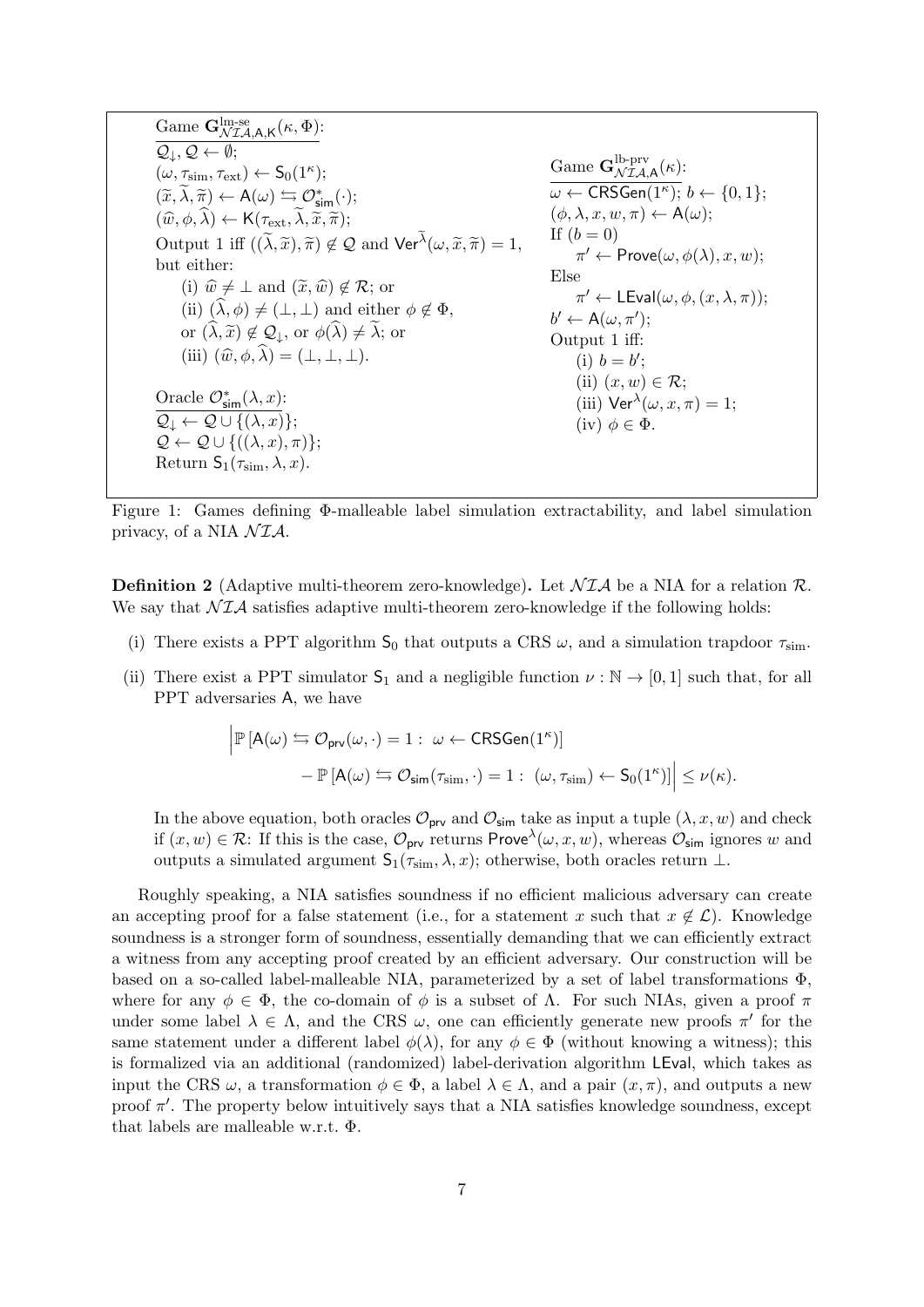<span id="page-8-1"></span>**Definition 3** (Φ-Malleable label simulation extractability). Let  $NIA$  be a NIA for a relation R, with label set  $\Lambda$ , and let  $\Phi$  be a set of label transformations. We say that  $\mathcal{NIA}$  is  $\Phi$ -malleable label simulation extractable (Φ-ml-SE for short) if the following holds.

- (i) There exists a PPT algorithm  $S_0$  that outputs a CRS  $\omega$ , a simulation trapdoor  $\tau_{sim}$ , and an extraction trapdoor  $\tau_{\text{ext}}$ .
- (ii) There exists a PPT algorithm K and a negligible function  $\nu : \mathbb{N} \to [0,1]$  such that, for all PPT adversaries A, we have

$$
\mathbb{P}\left[\mathbf{G}_{\mathcal{NIA},\mathsf{A},\mathsf{K}}^{\mathrm{l m-se}}(\kappa,\Phi)\right] \leq \nu(\kappa),
$$

where the game  $\mathbf{G}_{\mathcal{NIA},\mathsf{A},\mathsf{K}}^{\mathrm{lm-se}}(\kappa,\Phi)$  is described in Fig. [1.](#page-7-0)

The last property, called *label derivation privacy*, says that it is hard to distinguish a fresh proof for some statement x (with witness w) under label  $\lambda$ , from a proof re-randomized using algorithm LEval w.r.t. some function  $\phi \in \Phi$ ; moreover, the latter should hold even if  $(x, w, \lambda, \phi)$ are chosen adversarially (possibly depending on the CRS).

<span id="page-8-2"></span>**Definition 4** (Label derivation privacy). Let  $NIA$  be a NIA for a relation R, and let  $\Phi$  be a set of label transformations. We say that  $NIA$  has label derivation privacy if for all PPT A there exists a negligible function  $\nu : \mathbb{N} \to [0, 1]$  such that

$$
\left| \mathbb{P}\left[\mathbf{G}_{\mathcal{NIA},\mathsf{A}}^{\mathsf{lb-prv}}(\kappa)=1 \right]-\frac{1}{2} \right| \leq \nu(\kappa),
$$

where game  $\mathbf{G}^{\text{lb-pro}}_{\mathcal{NTA}}$  $\mathcal{NIA}_{\mathcal{A},\mathsf{A}}(\kappa)$  is described in Fig. [1.](#page-7-0)

### <span id="page-8-0"></span>2.3 Public-Key Encryption

A public-key encryption (PKE) scheme is a tuple of algorithms  $\mathcal{PKE} =$  (Setup, KGen, Enc, Dec) defined as follows. (1) The (randomized) algorithm Setup takes as input the security parameter 1<sup>*κ*</sup> and outputs public parameters  $\rho \in \{0,1\}^*$ ; all algorithms are implicitly given  $\rho$  as input. (2) The (randomized) algorithm KGen takes as input the public parameters  $\rho$  and outputs a public/secret key pair  $(pk, sk)$ ; the set of all secret keys is denoted by  $\mathcal{SK}$ , and the set of all public keys by  $\mathcal{P}\mathcal{K}$ . Additionally, we require the existence of a (randomized) function PK which, upon input  $sk \in \mathcal{SK}$ , produces a valid public key  $pk \in \mathcal{PK}$ . (3) The (randomized) algorithm Enc takes as input the public key pk, a message  $m \in \mathcal{M}$ , and randomness  $r \in \{0,1\}^*$ , and outputs a ciphertext  $c = \text{Enc}(pk, m; r)$ ; the set of all ciphertexts is denoted by C. (4) The (deterministic) algorithm Dec takes as input the secret key sk and a ciphertext c, and outputs  $m = \text{Dec}(sk, c)$ which is either equal to some message  $m \in \mathcal{M}$ , or to an error symbol  $\perp$ . We will require two additional algorithms, the first one to re-randomize a given ciphertext, and the second one for re-randomizing the secret key (without changing the public key). More formally: (5) The  $(randomized)$  algorithm UpdateC takes as input a ciphertext c, and outputs a new ciphertext  $c'$ . (6) The (randomized) algorithm UpdateS takes as input a secret key sk, and outputs a new secret key  $sk'$ .

We say that  $\mathcal{PKE}$  satisfies *correctness* if for all  $\rho \leftarrow$  Setup(1<sup> $\kappa$ </sup>) and for all  $(pk, sk) \leftarrow$  KGen( $\rho$ ), we have that  $\mathbb{P}[\text{Dec}(\text{UpdateS}(sk), \text{UpdateC}(\text{Enc}(pk, m))) = m] = 1$ , where the randomness is taken over the internal coin tosses of algorithms Enc, UpdateS and UpdateC. Additionally, we require that for all  $\rho$  output by Setup, and for all  $(pk, sk) \leftarrow \mathsf{KGen}(\rho)$ : (i) For any sk<sup>t</sup> such that  $PK(sk') = pk$ , and any  $c \in \mathcal{C}$ , we have that  $Dec(sk, c) = Dec(sk', c)$ ; (ii) For any  $sk' \leftarrow$  UpdateS(sk), we have that  $PK(sk) = PK(sk')$ .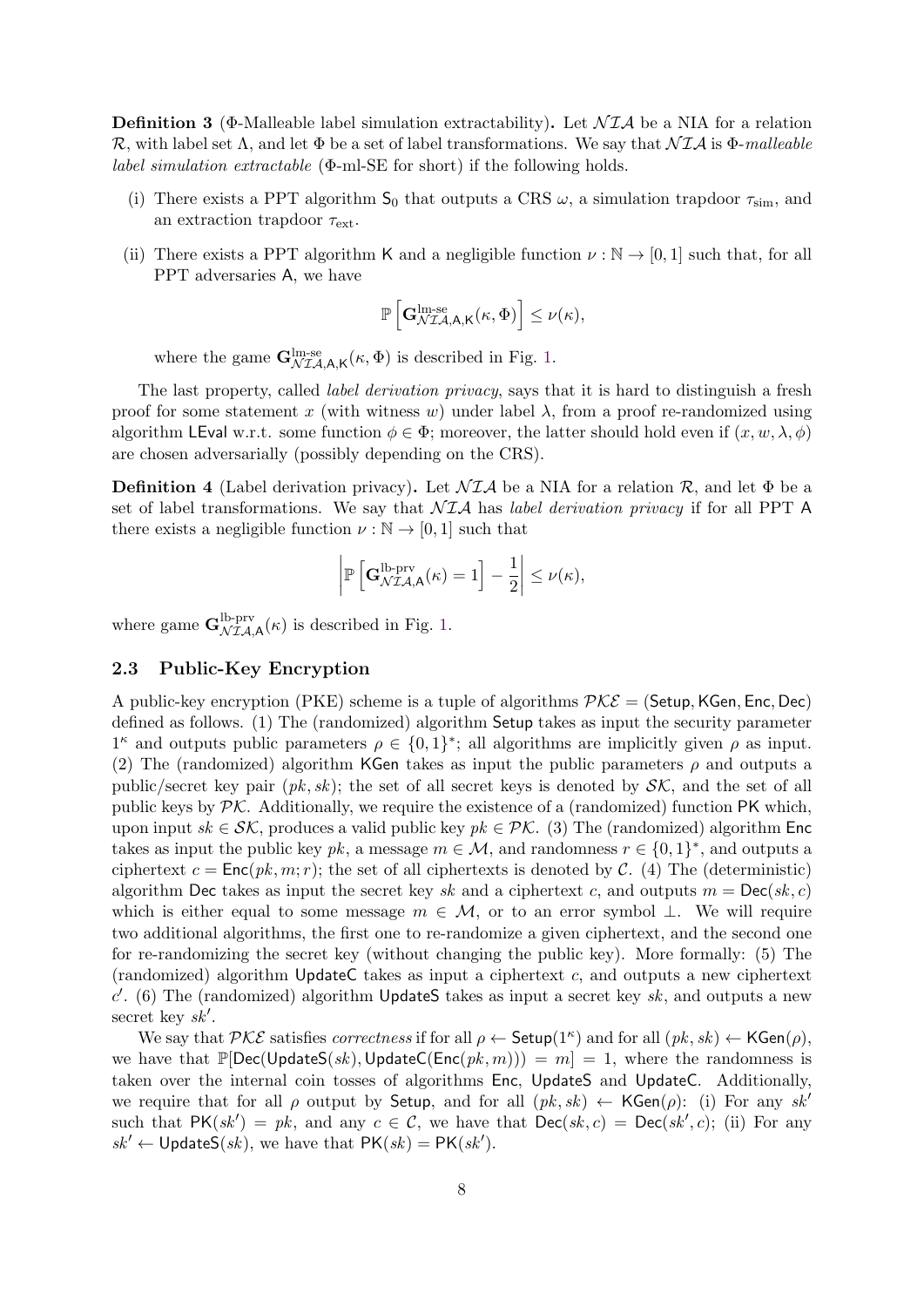<span id="page-9-1"></span>Game  $\mathbf{G}^{\text{clrs}}_{\mathcal{PKE},\mathsf{A}}(\kappa,\ell)$ :  $b \leftarrow \{0, 1\}$ :  $\rho \leftarrow$  Setup $(1^{\kappa});$  $(pk, sk) \leftarrow \mathsf{KGen}(\rho);$  $(m_0, m_1) \leftarrow A(\rho, pk);$ If  $(|m_0| \neq |m_1|)$  $m_0 \leftarrow m_1$ ;  $c \leftarrow \mathsf{Enc}(pk, m_b);$  $S_0 \leftarrow sk; S_1 \leftarrow c;$  $b' \leftarrow (A(\rho, pk) \leftrightarrows \mathsf{Update}(\cdot), \mathcal{O}_{\infty}((S_0, S_1), \cdot))$ Return  $(b' = b)$ . Oracle Update( $\beta$ ): If  $(\beta = 0)$  $sk \leftarrow S_0$ ;  $sk' \leftarrow$  UpdateS(sk);  $S_0 \leftarrow sk';$ If  $(\beta = 1)$  $c \leftarrow S_1$ ;  $c' \leftarrow$  UpdateC(c);  $S_1 \leftarrow c'.$ 

Figure 2: Game defining CLRS security of a PKE scheme.

We now turn to define continual leakage-resilient storage (CLRS) friendly PKE. Consider the game  $\mathbf{G}^{\text{clrs}}_{\mathcal{PKE},\mathsf{A}}(\kappa,\ell)$  as defined in Fig. [2.](#page-9-1) The definition below roughly say that a PKE scheme satisfies semantic security against all  $\ell$ -valid efficient adversaries that can observe independent leakage from  $S_0 = sk$  and  $S_1 = c$  (where c is the challenge ciphertext).

<span id="page-9-2"></span>**Definition 5** (CLRS friendly PKE). For  $\kappa \in \mathbb{N}$ , let  $\ell = \ell(\kappa)$  be the leakage parameter. We say that  $PKE =$  (Setup, KGen, Enc, Dec, UpdateC, UpdateS) is  $\ell$ -noisy CLRS friendly if for all PPT  $\ell$ -valid adversaries A there exists a negligible function  $\nu : \mathbb{N} \to [0, 1]$  such that

$$
\left| \mathbb{P}\left[\mathbf{G}^{\mathrm{clrs}}_{\mathcal{PKE},\mathsf{A}}(\kappa,\ell) = 1 \right] - \frac{1}{2} \right| \leq \nu(\kappa),
$$

where the game  $\mathbf{G}^{\text{clrs}}_{\mathcal{PKE},\mathsf{A}}(\kappa,\ell)$  is described in Fig. [2.](#page-9-1)

We observe that Definition [5](#page-9-2) is slightly different w.r.t. the definition of Dodis *et al.* [\[29\]](#page-49-3). In fact, on the one hand, our definition does not consider leakage from the update process, but, on the other hand, we consider noisy leakage and not just bounded leakage as in [\[29\]](#page-49-3).

Finally, we introduce two extra properties relative to the algorithms UpdateC and UpdateS of a PKE scheme. The first property says that the distributions of fresh and updated ciphertexts are the same. The second property formalizes a similar requirement for fresh and updated keys.

<span id="page-9-4"></span>**Definition 6** (Ciphertext-update privacy). We say that  $PKE$  is perfectly chipertext-update private if for all  $\kappa \in \mathbb{N}$ , all  $\rho \leftarrow$  Setup $(1^{\kappa})$ , all  $(pk, sk) \leftarrow$  KGen $(\rho)$ , and any  $m \in \mathcal{M}, c \in$ C such that  $c = \text{Enc}(pk, m; r)$  for some  $r \in \{0, 1\}^*$ , the distributions  $\{pk, \text{Enc}(pk, m)\}\$  and  $\{pk, \text{UpdateC}(c)\}\$  are equivalent.

<span id="page-9-3"></span>**Definition 7** (Secret-key-update privacy). We say that  $\mathcal{PKE}$  is perfectly secret-key-update pri*vate* if for all  $\kappa \in \mathbb{N}$ , all  $\rho \leftarrow$  Setup(1<sup> $\kappa$ </sup>), and all  $(pk, sk) \leftarrow$  KGen( $\rho$ ), the distributions {pk, UpdateS(sk)} and  $\{(pk', sk') \leftarrow \mathsf{KGen}(\rho) : pk' = pk\}$  are equivalent.

#### <span id="page-9-0"></span>2.4 Commitment Schemes

A (non-interactive) commitment scheme with message space  $\mathcal M$  is a tuple of algorithms  $\mathcal{COM} =$ (CRSGen, Commit) defined as follow: (1) The (randomized) algorithm CRSGen takes as input the security parameter  $1^{\kappa}$ , and outputs a commitment key  $\omega$ ; (2) The (randomized) algorithm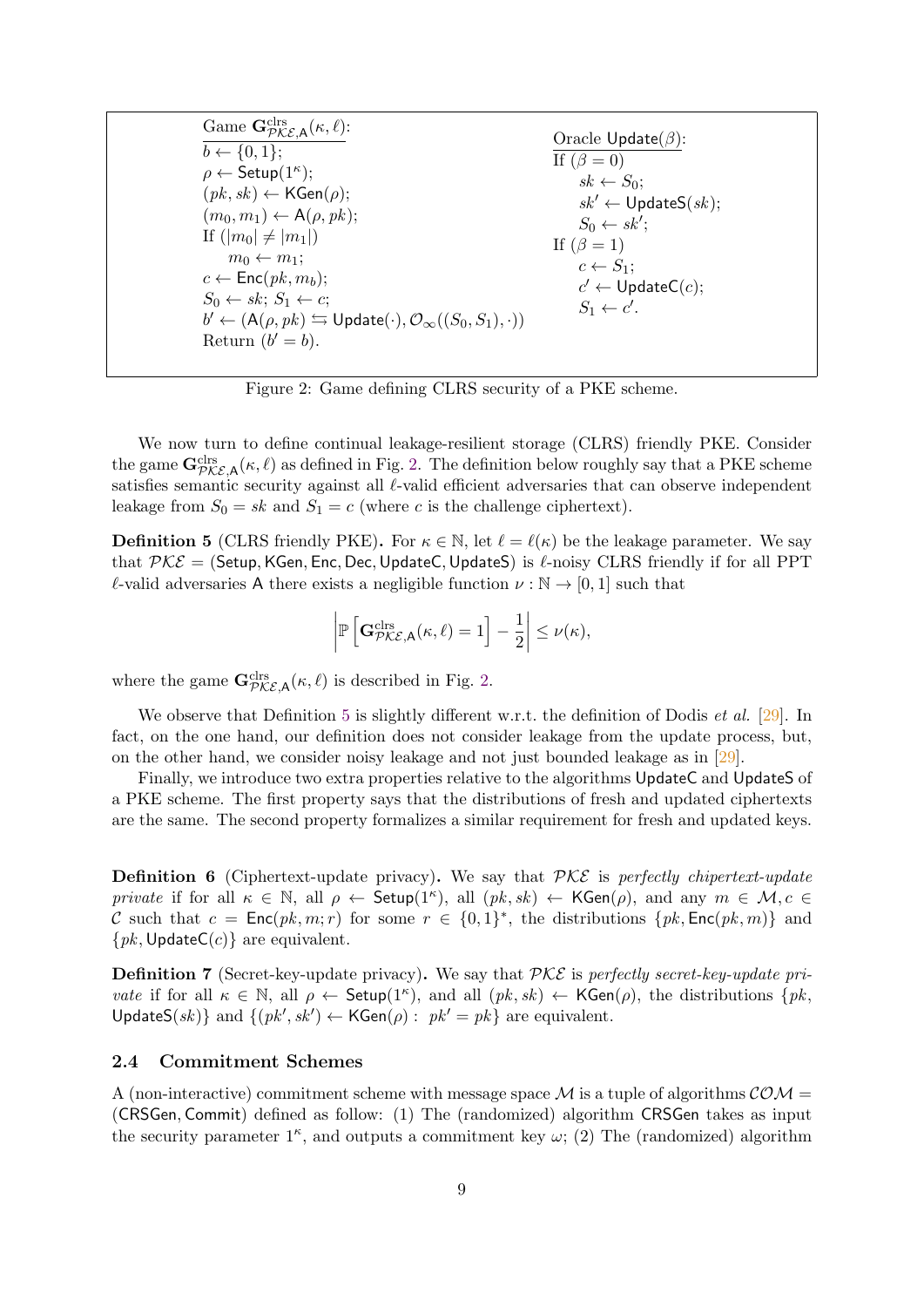<span id="page-10-1"></span>

| Experiment $\mathbf{G}_{SS,A}^{\text{euf-cma}}(\kappa)$ :                                         | Oracle $\mathcal{O}_{sign}(sk,m)$ :                                 |
|---------------------------------------------------------------------------------------------------|---------------------------------------------------------------------|
| $\mathcal{Q} \leftarrow \emptyset$ ; $\rho \leftarrow$ Setup $(1^{\kappa})$ ;                     | $Q \leftarrow Q \cup \{m\};$                                        |
| $(vk, sk) \leftarrow$ Gen $(\rho)$ ;                                                              | Return $\sigma \leftarrow$ Sign(sk, m).                             |
| $(m^*, \sigma^*) \leftarrow (A(vk, \rho) \leftrightarrows \mathcal{O}_{\text{sign}}(sk, \cdot));$ |                                                                     |
| Return 1 iff:                                                                                     | Experiment $\mathbf{G}_{\mathcal{COMA}}^{\text{hide}}(\kappa, b)$ : |
| (i) $m^* \notin \mathcal{Q}$ ;                                                                    | $\omega \leftarrow \mathsf{CRSGen}(1^\kappa);$                      |
| (ii) $Vrfy(vk, (m^*, \sigma^*) = 1)$ .                                                            | $(m_0, m_1) \leftarrow A(\omega);$                                  |
|                                                                                                   | $\gamma \leftarrow \text{Commit}(\omega, m_b);$                     |
|                                                                                                   | Return $A(\omega, \gamma)$ .                                        |
|                                                                                                   |                                                                     |

Figure 3: Games defining computational hiding of a commitment scheme, and universal unforgeability against chosen-message attacks of a signature scheme.

Commit takes as input the commitment key  $\omega$ , a message  $m \in \mathcal{M}$ , and randomness  $r \in \{0,1\}^*$ , and outputs a commitment  $\gamma$ .

Intuitively a commitment scheme satisfies two properties. The first property, called the hiding property, says that the commitment hides the message; the second property, called the binding property says that it is hard to open a valid commitment in two different ways. Below, we define these properties directly in the flavor we need for our application.

<span id="page-10-2"></span>**Definition 8** (Hiding and binding). Let  $COM = (CRSGen, Commit)$  be a commitment scheme. We say that  $\mathcal{COM}$  is:

• Computationally hiding, if for all PPT adversaries A there exists a negligible function  $\nu : \mathbb{N} \to [0, 1]$  such that

$$
\left|\left|\mathbb{P}\left[\mathbf{G}^{\text{hide}}_{\mathcal{COM},\mathsf{A}}(\kappa,0)=1\right]-\mathbb{P}\left[\mathbf{G}^{\text{hide}}_{\mathcal{COM},\mathsf{A}}(\kappa,1)=1\right]\right|\leq\nu(\kappa),
$$

where the game  $\mathbf{G}_{\mathcal{COM},\mathsf{A}}^{\text{hide}}$  is described in Fig. [3.](#page-10-1)

• Statistically binding if for all even unbounded adversaries A there exists a negligible function  $\nu : \mathbb{N} \to [0,1]$  such that:

$$
\mathbb{P}\left[\mathsf{Commit}(\omega,m;r) = \mathsf{Commit}(\omega,m';r') \land m \neq m': \begin{array}{c} \omega \leftarrow \mathsf{CRSGen}(1^\kappa); \\ (m,r,m',r') \leftarrow \mathsf{A}(\omega) \end{array}\right] \leq \nu(\kappa).
$$

### <span id="page-10-0"></span>2.5 Signature Schemes

A signature scheme is a tuple of algorithms  $SS = (Setup, KGen, Sign, Vrfy)$  defined as follow: (1) The (randomized) algorithm Setup takes as input the security parameter  $1^k$  and outputs public parameters  $\rho \in \{0,1\}^*$ ; all algorithms are implicitly given  $\rho$  as input. (2) The (randomized) algorithm KGen takes as input the public parameters and outputs a verification/signing key pair  $(v, sk)$ . (3) The (randomized) algorithm Sign takes as input the secret key sk and a message m, and outputs a signature  $\sigma$ . (4) The (deterministic) algorithm Vrfy takes as input the verification key vk and a pair  $(m, \sigma)$  and outputs a decision bit.

For completeness, we require that for all  $\rho$  output by Setup, and for all  $(vk, sk)$  output by KGen( $\rho$ ), and for any message m, we have that  $Vrfy(vk, Sign(sk, m)) = 1$  with probability one over coin tosses of the signing algorithm. As for security, we require that no efficient adversary with oracle access to a signature oracle and given the verification key, can forge a valid signature on a fresh message (i.e., a message not returned by the signature oracle).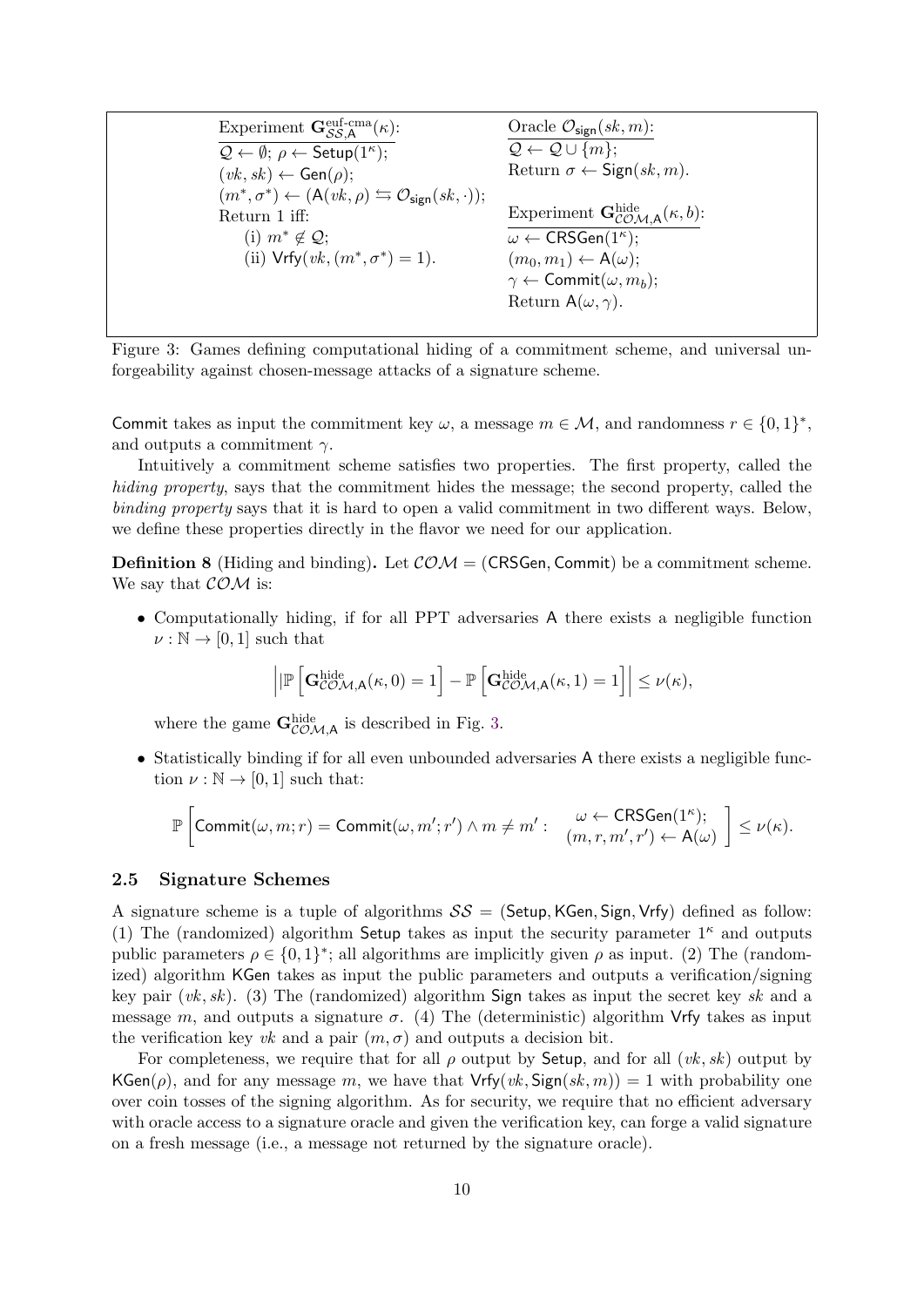<span id="page-11-1"></span>

| Experiment $\mathbf{G}^{\text{sem}}_{\mathcal{SKE},\mathsf{A}}(\kappa)$ :      | Oracle $\mathcal{O}_{{\rm lr}}(K, b, m_0, m_1)$ : | Experiment $\mathbf{G}_{SKE}^{\text{auth}}(\kappa)$ :     |
|--------------------------------------------------------------------------------|---------------------------------------------------|-----------------------------------------------------------|
| $b \leftarrow \{0,1\}; K \leftarrow \mathsf{Gen}(1^{\kappa});$                 | If $ m_0  \neq  m_1 $                             | $K \leftarrow \mathsf{KGen}(1^{\kappa});$                 |
| $b' \leftarrow A^{\mathcal{O}_{\mathsf{lr}}(K, b, \cdot, \cdot)}(1^{\kappa});$ | Return $\perp$ ;                                  | $c^* \leftarrow A^{\mathsf{Enc}(K, \cdot)}(1^{\kappa})$ : |
| Return 1 iff $b' = b$ .                                                        | Else                                              | Return 1 iff:                                             |
|                                                                                | Return $c \leftarrow \text{Enc}(K, m_b)$ .        | (i) Dec $(K, c^*) \neq \perp$ ;                           |
|                                                                                |                                                   | (ii) $c^* \notin \mathcal{Q}$ ;                           |
|                                                                                |                                                   |                                                           |

Figure 4: Games defining semantic security and authenticity of an SKE scheme; the set Q in the last game contains all ciphertexts returned by oracle  $\mathsf{Enc}(K, \cdot)$ .

**Definition 9** (EUF-CMA security). Let  $SS = (Setup, KGen, Sign, Vrfy)$  be a signature scheme. We say that  $SS$  is existentially unforgeable against chosen-message attacks (EUF-CMA) if for all PPT adversaries A there exists a negligible function  $\nu : \mathbb{N} \to [0, 1]$  such that

$$
\mathbb{P}\left[\mathbf{G}_{\mathcal{SS},\mathsf{A}}^{\text{euf-cma}}(\kappa)=1\right] \leq \nu(\kappa),
$$

where the game  $\mathbf{G}^{\text{euf-cma}}_{SS,A}(\kappa)$  is described in Fig. [3.](#page-10-1)

### <span id="page-11-0"></span>2.6 Authenticated Encryption

A secret key encryption (SKE) scheme consists of three PPT algorithms  $\mathcal{SKE} := (KGen, Enc, Dec)$ specified as follows. (1) The (randomized) key generation algorithm KGen takes as input the security parameter  $1^{\kappa}$ , and outputs a key  $K$ ; (2) The (randomized) encryption algorithm Enc takes as input a key K, a message  $m \in \{0,1\}^*$ , random coins  $r \in \{0,1\}^*$ , and outputs a ciphertext c; (3) The (deterministic) decryption algorithm Dec takes as input a key K and a ciphertext c, and outputs a message m or a special symbol  $\perp$  (indicating an error).

An SKE scheme meets correctness if for all keys  $K$  output by  $\mathsf{KGen}(1^{\kappa})$ , and for all messages  $m \in \{0,1\}^*$ , we have that  $\mathsf{Dec}(K,\mathsf{Enc}(K,m)) = m$  with probability one over the random coin tosses of the encryption algorithm. As for security, we define two properties that make SKE a so-called authenticated encryption scheme.

Let  $\mathcal{O}_{lr}(K,b)$  be an oracle that, upon input two message  $m_0, m_1 \in \{0,1\}^*$ , returns  $c \leftarrow$  $\textsf{Enc}(K, m_b)$  if  $|m_0| = |m_1|$  (and  $\perp$  otherwise). The first property says that it is hard to distinguish the encryption of two messages, even when given access to such an encryption oracle.

**Definition 10.** (Semantic security) An SKE scheme  $\mathcal{SKE} = (KGen, Enc, Dec)$  is semantically secure if for all PPT adversaries A there is a negligible function  $\nu : \mathbb{N} \to [0, 1]$  such that

$$
\left| \mathbb{P} \left[ \mathbf{G}_{\mathcal{SKE}, \mathsf{A}}^{\text{sem}}(\kappa) = 1 \right] - \frac{1}{2} \right| \leq \nu(\kappa),
$$

where the game  $\mathbf{G}^{\text{sem}}_{\mathcal{S}\mathcal{K}\mathcal{E},\mathsf{A}}(\kappa)$  is described in Fig. [4.](#page-11-1)

The second property says that SKE has an elusive range, meaning that, without knowing the secret key, it is hard to produce a valid ciphertext.

**Definition 11.** (Authenticity) An SKE scheme  $SKE = (KGen, Enc, Dec)$  satisfies authenticity if for all PPT adversaries A there is a negligible function  $\nu : \mathbb{N} \to [0,1]$  such that

$$
\mathbb{P}\left[\mathbf{G}_{\mathcal{S}\mathcal{K}\mathcal{E},\mathsf{A}}^{\text{auth}}(\kappa)=1\right] \leq \nu(\kappa),
$$

where the game  $\mathbf{G}_{\mathcal{S}\mathcal{K}\mathcal{E},\mathsf{A}}^{\text{auth}}(\kappa)$  is described in Fig. [4.](#page-11-1)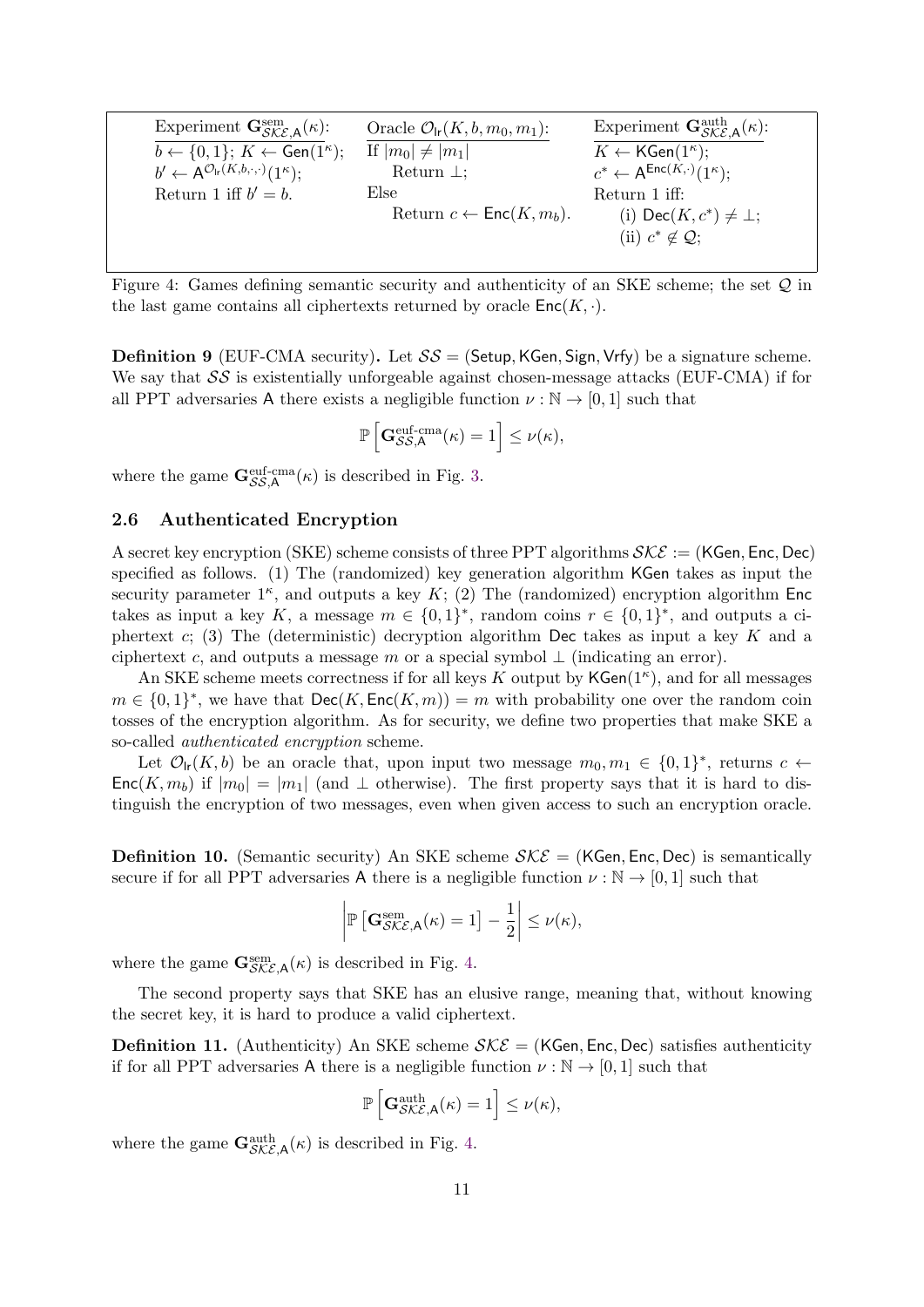# <span id="page-12-0"></span>3 Non-Malleability with Refresh

# <span id="page-12-1"></span>3.1 Split-State Codes

A coding scheme in the CRS model is a tuple of polynomial-time algorithms  $\mathcal{CS} =$  (lnit, Encode, Decode) with the following syntax: (1) The (randomized) initialization algorithm Init takes as input the security parameter  $1^{\kappa}$ , and outputs a CRS  $\omega \in \{0,1\}^*$ ; (2) The (randomized) encoding algorithm Encode takes as input the CRS  $\omega$  and a message  $M \in \mathcal{M}$ , and outputs a codeword  $C \in \mathcal{C}$ ; (3) The (deterministic) decoding algorithm Decode takes as input the CRS  $\omega$  and a codeword  $C \in \mathcal{C}$ , and outputs a value  $M \in \mathcal{M} \cup \{\perp\}$  (where ⊥ denotes an invalid codeword). A coding scheme is correct if for all  $\omega$  output by  $\text{Init}(1^{\kappa})$ , and any  $M \in \mathcal{M}$ , we have  $\mathbb{P}[\text{Decode}(\omega, \text{Encode}(\omega, M)) = M] = 1$ , where the probability is taken over the randomness of the encoding algorithm.

We consider coding schemes with an efficient *refreshing algorithm*. Specifically, for a coding scheme  $\mathcal{CS}$  we assume there exists a randomized algorithm Rfrsh that, upon input the CRS  $\omega$  and a codeword  $C \in \mathcal{C}$ , outputs a codeword  $C' \in \mathcal{C}$ . For correctness we require that for all  $\omega$  output by  $Init(1^{\kappa})$ , we have  $\mathbb{P}[\mathsf{Decode}(\omega, \mathsf{Rfrsh}(\omega, C))] = \mathsf{Decode}(\omega, C)] = 1$ , where the probability is over the randomness used by the encoding and refreshing algorithms.

Split-state model. In this paper we are interested in coding schemes in the split-state model, where a codeword consists of two parts that can be refreshed independently and without the need of any interaction. More precisely, given a codeword  $C := (C_0, C_1)$ , the refresh procedure  $Rfrsh(\omega, (\beta, C_\beta))$ , for  $\beta \in \{0, 1\}$ , takes as input either the left or the right part of the codeword, and updates it. Sometimes we also write  $Rfrsh(\omega, C)$  as a shorthand for the algorithm that independently executes Rfrsh $(\omega,(0,C_0))$  and Rfrsh $(\omega,(1,C_1))$ .

Correctness here means that for all  $\omega$  output by  $Init(1^{\kappa})$ , for all  $C \in \mathcal{C}$ , and for any  $\beta \in$  $\{0,1\}$ , if we let  $C' = (C'_0, C'_1)$  be such that  $C'_\beta \leftarrow$  Rfrsh $(\omega, (\beta, C_\beta))$  and  $C'_{1-\beta} = C_{1-\beta}$ , then  $\mathbb{P}[\mathsf{Decode}(\omega, C') = \mathsf{Decode}(\omega, C)] = 1.$ 

#### <span id="page-12-2"></span>3.2 The Definition

We give the security definition for continuously non-malleable codes with split-state refresh (R-CNMCs for short). Our notion compares two experiments, which we denote by Tamper and SimTamper (cf. Fig. [5\)](#page-13-0). Intuitively, in the experiment Tamper we consider an adversary continuously tampering with, and leaking from, a target encoding  $C = (C_0, C_1)$  of a message  $M \in \mathcal{M}$  (the message can be chosen adaptively, depending on the CRS). For each tampering attempt  $(f_0, f_1)$ , the adversary gets to see the output M of the decoding corresponding to the modified codeword  $\tilde{C} = (f_0(C_0), f_1(C_1))$ . Tampering is non-persistent, meaning that each tampering function is applied to the original codeword C, until, eventually, a decoding error happens; after that, the target encoding  $C$  is refreshed, and the adversary can start tampering with, and leaking from, the refreshed codeword.

In the experiment **SimTamper**, we consider a simulator  $S = (S_0, S_1)$ , where  $S_0$  outputs a simulated CRS, while  $S_1$ 's goal is to simulate the view of the adversary in the real experiment; the simulator  $S_1$ , in faking a tampering query  $(f_0, f_1)$ , is allowed to output a special value  $\diamond$ , signaling that (it believes) the adversary did not change the encoded message, in which case the experiment replaces  $\circ$  with M. We stress that the simulator S is stateful; in particular algorithms  $S_0$ ,  $S_1$  implicitly share a state.

For technical reasons, in some of our applications, we will actually need a slightly stronger security property, where after a decoding error happens, and before the original codeword is refreshed, the adversary is allowed to make one extra tampering query  $(f_0^*, f_1^*)$ . Hence, if the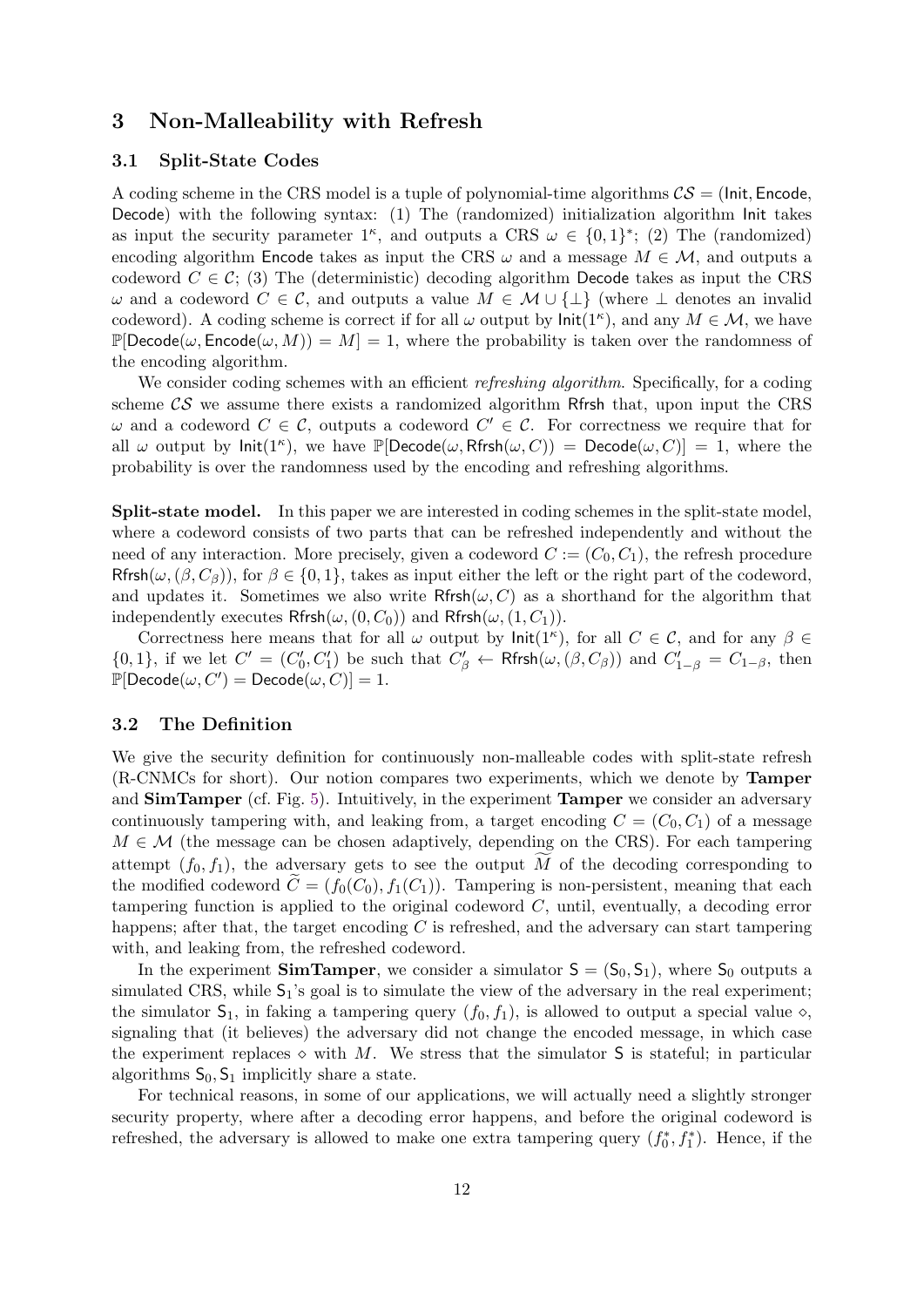<span id="page-13-0"></span> $\mathbf{Tamper}_{\mathcal{CS},\mathsf{A}}(\kappa,\ell,q)$ :  $i \leftarrow 0;$  err, stop  $\leftarrow 0$  $\omega \leftarrow \mathsf{Init}(1^\kappa)$  $(M, s_0) \leftarrow A_0(\omega)$  $C_0 := (C_0^0, C_1^0) \leftarrow \mathsf{Encode}(\omega, M)$ For all  $i \in [0, q]$ :  $s_{i+1} \leftarrow (A_1(s_i) \leftrightarrows \mathcal{O}_{\infty}(C_i), \mathcal{O}_{\text{tamp}}(C_i))$  $C_{i+1} \leftarrow$  Rfrsh $(\omega, C_i)$  $i \leftarrow i + 1$ ; err, stop  $\leftarrow 0$ Return  $A_2(s_q)$ .  $\operatorname{\bf SimTamper}_{\mathsf A,\mathsf S}(\kappa,\ell,q)$ :  $i \leftarrow 0$  $\omega \leftarrow \mathsf{S}_0(1^\kappa)$  $(M, s_0) \leftarrow A_0(\omega)$ For all  $i \in [0, q]$ :  $s_{i+1} \leftarrow (\mathsf{A}_1(s_i) \leftrightarrows \mathsf{S}_1(\texttt{Leak},\cdot), \mathcal{O}^{\mathsf{S}_1,M}_{\textsf{sim}\text{-}\textsf{tamp}}(\cdot))$  $i \leftarrow i + 1$ Return  $A_2(s_a)$ .  $\overline{\text{Upon (Tamp, } f_0, f_1)}$ :  $\widetilde{M} = \mathsf{Decode}(\omega, f_0(C_0^i), f_1(C_1^i))$ If  $(\widetilde{M} = \perp)$  $err \leftarrow 1$ If  $((err = 1) \vee (stop = 1))$  $\widetilde{M} \leftarrow \perp$ Return  $\widetilde{M}$ Upon  $(\text{Final}, f_0^*, f_1^*)$ :  $\texttt{stop} \leftarrow 1$  $\widetilde{C}^*=(f_0^*(C_0^i),f_1^*(C_1^i))$  $\widetilde{M}^* = \mathsf{Decode}(\omega, \widetilde{C}^*)$ If  $(\widetilde{M}^* \in \{\perp, M\})$  $\widetilde{C}' \leftarrow \widetilde{M}^*$ Else,  $\widetilde{C}' \leftarrow \mathsf{Rfrsh}(\omega, \widetilde{C}^*)$ Return  $\tilde{C}'$ . Oracle  $\mathcal{O}^{S_1,M}_{\text{sim-tamp}}(\cdot)$ :  $\overline{\text{Upon (Tamp, } f_0, f_1)}$ :  $\widetilde{M} \leftarrow \mathsf{S}_1(\mathtt{Tamp}, f_0, f_1)$ If  $(\widetilde{M} = \diamond)$  $\widetilde{M} \leftarrow M$ Return  $\widetilde{M}$ Upon  $(Final, f_0^*, f_1^*)$ :  $\widetilde{C}' \leftarrow \mathsf{S}_1(\mathtt{Final}, f_0^*, f_1^*)$ If  $((\widetilde{C}' = \diamond) \vee (\mathsf{Decode}(\omega, \widetilde{C}') = M))$  $\widetilde{C}' \leftarrow M$ Return  $\tilde{C}^{\prime}$ 

Oracle  $\mathcal{O}_{\text{tamp}}(C_i, (f_0, f_1))$ :

Figure 5: Experiments defining continuously non-malleable codes with split-state refresh.

corresponding tampered codeword  $\widetilde{C}^*$  is valid and is not an encoding of the original message M, the attacker receives a refreshing of  $\tilde{C}^*$ ; otherwise it obtains either M (in the former case) or  $\perp$  (in the latter case). Unfortunately, it is impossible to further generalize our definition to handle the refreshing of invalid codewords.<sup>[7](#page-13-1)</sup>

**Definition 12** (Continuous non-malleability with split-state refresh). For  $\kappa \in \mathbb{N}$ , let  $\ell = \ell(\kappa)$ be a parameter. We say that a coding scheme  $\mathcal{CS}$  is an  $\ell$ -leakage-resilient and continuously non-malleable code with split-state refresh (R-CNMC for short) if for all adversaries  $A :=$  $(A_0, A_1, A_2)$ , where  $A_0$  and  $A_2$  are PPT algorithms and  $A_1$  is an  $\ell$ -valid (cf. Section [2.1\)](#page-5-2) deterministic polynomial-time algorithm, there exists a PPT simulator  $S = (S_0, S_1)$  and a negligible

<span id="page-13-1"></span><sup>7</sup>This can be seen by the following attack. Consider an adversary that computes offline a valid codeword  $(\overline{C}_0, \overline{C}_1)$ , and then makes two extra tampering queries (at the end of two subsequent rounds, say, i and  $i + 1$ ) such that the first query overwrites  $(C_0^i, C_1^i)$  with  $(C_0^i, \overline{C}_1)$ , and the second query overwrites  $(C_0^{i+1}, C_1^{i+1})$  with  $(\overline{C}_0, C_1^{i+1})$ ; by combining the refreshed codewords obtained as output, the adversary gets a refreshing of the original codeword, which cannot be simulated in the ideal experiment (recall that the refresh algorithm updates the two shares independently).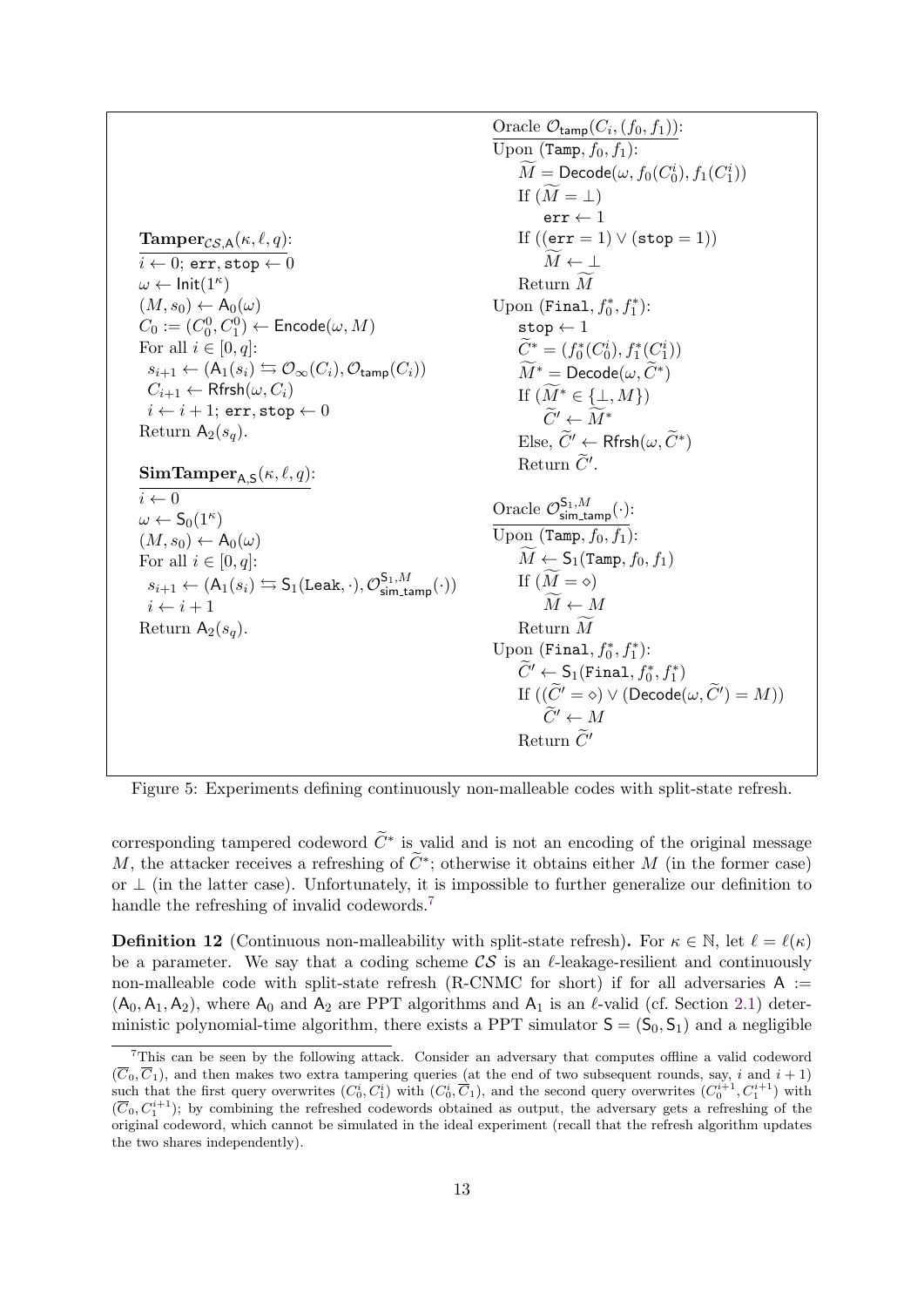function  $\nu : \mathbb{N} \to [0, 1]$  such that, for any polynomial  $q(\kappa)$ , the following holds:

$$
\left|\mathbb{P}\left[\textbf{Tamper}_{\mathcal{CS},A}(\kappa,\ell,q)=1\right]-\mathbb{P}\left[\textbf{SimTamper}_{A,S}(\kappa,\ell,q)=1\right]\right|\leq\nu(\kappa),
$$

where the experiments  $\textbf{Tamper}_{\mathcal{CS},A}(\kappa,\ell,q)$  and  $\textbf{SimTamper}_{A,S}(\kappa,\ell,q)$  are defined in Fig. [5.](#page-13-0)

We note that in the **Tamper** security game the adversary does not have "direct" access to a refreshing oracle (namely, an oracle that, upon request, would refresh the codeword). This choice is without loss of any generality, as a call to the refreshing oracle can always be simulated by a tampering query yielding an invalid codeword (which indeed triggers a refreshing in our experiment).

# <span id="page-14-0"></span>4 Code Construction

Let  $PKE =$  (Setup, KGen, Enc, Dec, UpdateC, UpdateS) be a CLRS friendly PKE scheme, with secret-key space SK. Let  $COM = (CRSGen, Commit)$  be a commitment scheme in the CRS model. Consider the following NP-relations, parameterized by the PKE and the commitment scheme, respectively:

$$
\mathcal{R}_0 := \{ (pk, sk) : \ p k = \mathsf{PK}(sk), sk \in \mathcal{SK} \},\
$$
  

$$
\mathcal{R}_1 := \{ ((\omega, \gamma), (M, r)) : \ \gamma = \mathsf{Commit}(\omega, M; r) \}.
$$

Let  $\Phi_0$  and  $\Phi_1$  be two sets of label transformations defined below:

$$
\Phi_0 := \{ \phi : \exists pk, sk \text{ s.t. } (\forall m, r) \text{ Dec}(sk, \phi(\text{Enc}(pk, m; r))) = m, pk = \text{PK}(sk) \}
$$

$$
\Phi_1 := \{ \phi : (\forall sk) \text{ PK}(sk) = \text{PK}(\phi(sk)) \}.
$$

Notice that  $\mathcal{R}_0, \mathcal{R}_1, \Phi_0$  and  $\Phi_1$  are implicitly parameterized by the public parameters  $\rho \in \{0, 1\}^*$ of the PKE scheme. Finally, let  $\mathcal{U}^0$  and  $\mathcal{U}_1$  be the following sets of label transformations:

$$
\mathcal{U}^0 := \{ \text{UpdateC}(\cdot : r_u) : r_u \in \{0, 1\}^* \}
$$
  

$$
\mathcal{U}^1 := \{ \text{UpdateS}(\cdot : r_u) : r_u \in \{0, 1\}^* \}.
$$

It is easy to verify that  $\mathcal{U}_{\beta} \subseteq \Phi_{\beta}$ , for  $\beta \in \{0,1\}$ . In fact, for  $\beta = 0$ , by the correctness of the PKE scheme, there exists sk such that  $\mathbb{P}[\text{Dec}(sk, \text{UpdateC}(\text{Enc}(pk, m))) = m] = 1$  and  $pk = \text{PK}(sk)$ ; similarly, for  $\beta = 1$ , again by correctness of the PKE scheme, for any  $sk' \leftarrow \mathsf{UpdateS}(pk, sk)$  we have that  $PK(sk) = PK(sk')$ .

**Scheme description.** Let  $\mathcal{NIA}_0 = (\mathsf{CRSGen}_0, \mathsf{Prove}_0, \mathsf{Vrfy}_0, \mathsf{LEval}_0)$  and  $\mathcal{NIA}_1 = (\mathsf{CRSGen}_1,$ Prove<sub>1</sub>, Vrfy<sub>1</sub>, LEval<sub>1</sub>) be NIAs for the above defined relations  $\mathcal{R}_0$  and  $\mathcal{R}_1$ . Our code  $\mathcal{CS}$  = (Init, Encode, Decode) works as follows.

- $\textsf{Init}(1^{\kappa})$ : For  $\beta \in \{0,1\}$ , sample  $\omega_{\beta} \leftarrow \textsf{CRSGen}_{\beta}(1^{\kappa}), \omega \leftarrow \textsf{CRSGen}(1^{\kappa})$ , and  $\rho \leftarrow \textsf{Setup}(1^{\kappa})$ .  $\overline{\text{Return } \omega} = (\omega_0, \omega_1, \omega, \rho).$
- Encode $(\overline{\omega}, M)$ : Parse  $\overline{\omega} := (\omega_0, \omega_1, \omega, \rho)$ , sample  $(pk, sk) \leftarrow \mathsf{KGen}(\rho)$ , and  $r \leftarrow \{0, 1\}^*$ . Compute  $c \leftarrow \mathsf{Enc}(pk, M||r)$ ,  $\gamma = \mathsf{Commit}(\omega, M; r)$ , and  $\pi_0 \leftarrow \mathsf{Prove}^c_0(\omega_0, pk, sk)$ , and  $\pi_1 \leftarrow \mathsf{Prove}_1^{sk}(\omega_1, (\omega, \gamma), (M, r)).$  Set  $C_0 := (pk, c, \pi_0)$  and  $C_1 := (sk, \gamma, \pi_1)$ , and return  $C := (C_0, C_1).$
- Decode( $\overline{\omega}, C$ ): Parse  $\overline{\omega} := (\omega_0, \omega_1, \omega, \rho)$  and  $C := (C_0, C_1)$ , where  $C_1 := (sk, \gamma, \pi_1)$  and  $\overline{C_0 = (pk, c, \pi_0)}$ . Compute  $M||r| = \text{Dec}(sk, c)$ , and if the following conditions hold return M else return  $\perp$ :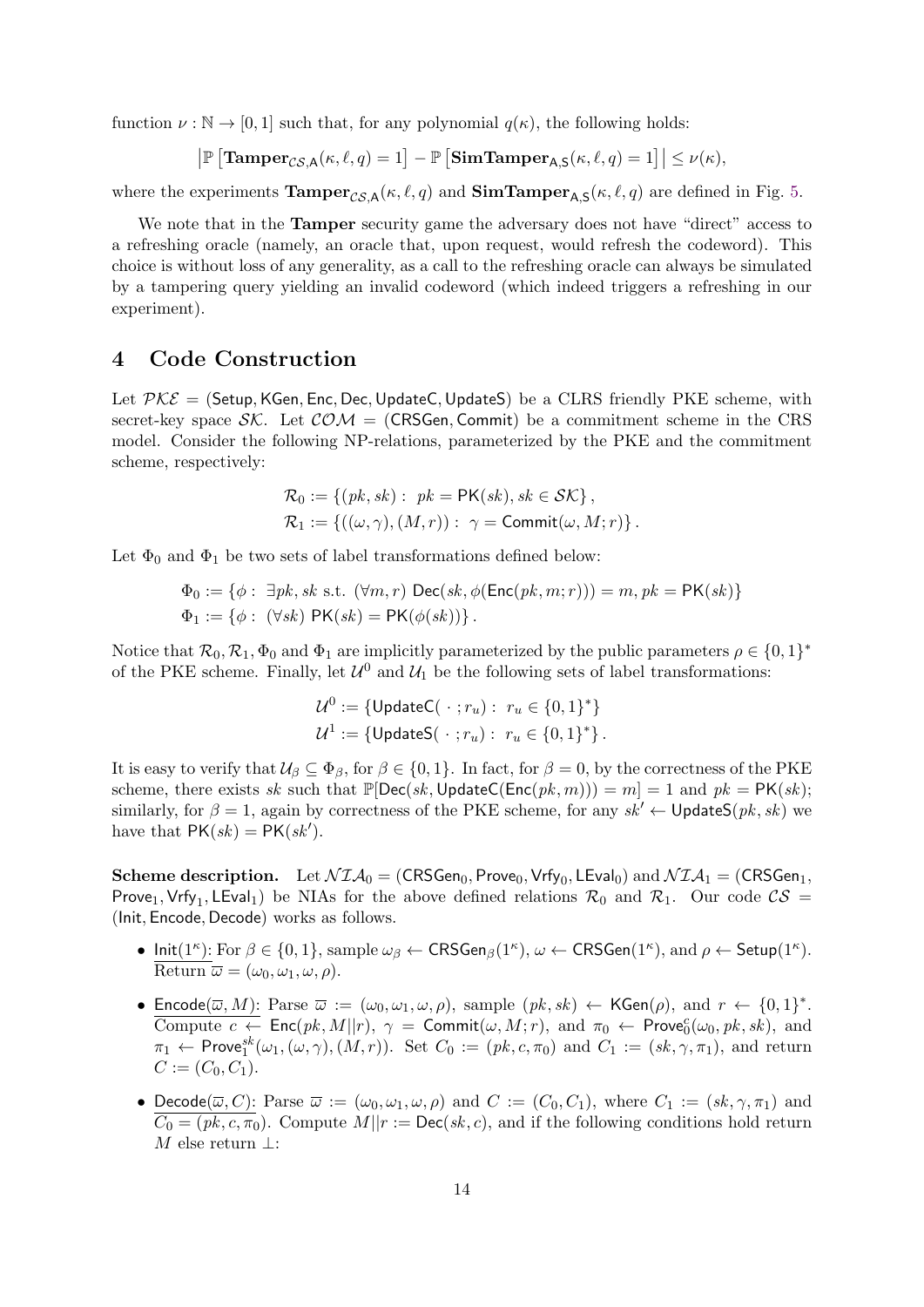- I. Left check:  $\text{Ver}_0^c(\omega_0, pk, \pi_0) = 1.$
- II. Right check:  $\mathsf{Ver}^{sk}_1(\omega_1, (\omega, \gamma), \pi_1) = 1.$
- III. Cross check: Commit $(\omega, M; r) = \gamma$ .
- Rfrsh $(\overline{\omega},(\beta,C_{\beta}))$ : Parse  $\overline{\omega}:=(\omega_0,\omega_1,\omega,\rho), C_0:=(pk,c,\pi_0),$  and  $C_1=(sk,\gamma,\pi_1)$ . Hence:
	- $-$  For  $\beta$  = 0, pick  $r_{\rm{upd}}^0$   $\leftarrow$   $\{0,1\}^*$ , let  $c'$  := <code>UpdateC( $c; r_{\rm{upd}}^0$ )</code> and  $\pi'_{0}$   $\leftarrow$  <code>LEval<sub>0</sub>( $\omega_{0},$ </code> UpdateC( $(r; r^{0}_{\text{upd}})$ ,  $(\bar{pk}, c, \pi_0)$ ), and return  $C'_0 := (\bar{pk}, c', \pi'_0)$ .
	- $-$  For  $\beta = 1$ , pick  $r_{\text{upd}}^1 \leftarrow \{0, 1\}^*$ , let  $sk' := \text{UpdateS}(sk; r_{\text{upd}}^1)$ , and  $\pi'_1 \leftarrow \text{LEval}_1(\omega_1,$ UpdateS( $\cdot; r_{\text{upd}}^1$ ),  $((\gamma, \omega), sk, \pi_1)$ ), and return  $C_1' := (\gamma, sk', \pi_1').$

<span id="page-15-2"></span>**Theorem 1.** Let  $\mathcal{PKE}$  be a PKE scheme with message space  $\mathcal{M}_{\text{pke}}$  and public-key space  $\mathcal{PK}$ , let COM be a commitment scheme with message space M, and let  $NIA_0$  (resp.  $NIA_1$ ) be a NIA w.r.t. the relations  $\mathcal{R}_0$  (resp.  $\mathcal{R}_1$ ). Define  $\mu(\kappa) := \log |\mathcal{M}|$ ,  $\mu_{\text{pke}}(\kappa) := \log |\mathcal{M}_{\text{pke}}|$ , and  $\delta(\kappa) := \log |\mathcal{PK}|$ .

For any  $\ell \in \mathbb{N}$ , assuming that  $\mathcal{PKE}$  is an  $(\ell + 3\mu + 2\kappa + \max{\delta, \mu_{\text{pke}}})$ -noisy CLRS-friendly PKE scheme (cf. Definition [5\)](#page-9-2), that  $COM$  is a non-interactive statistically binding commitment scheme, and that  $NIA_0$  (resp.  $NIA_1$ ) satisfies adaptive multi-theorem zero-knowledge (cf. Def-inition [2\)](#page-7-1),  $\Phi_0$ -malleable (resp.  $\Phi_1$ -malleable) label simulation extractability (cf. Definition [3\)](#page-8-1), and label derivation privacy (cf. Definition [4\)](#page-8-2), then the coding scheme  $\mathcal{CS}$  described above is an  $\ell$ -leakage-resilient continuously non-malleable code with split-state refresh.

### <span id="page-15-0"></span>4.1 Proof Intuition

The proof of the above theorem is quite involved. We provide some highlights here. Consider a simulator  $(S_0, S_1)$ , where  $S_0$  simulates a fake CRS  $\overline{\omega} = (\omega_0, \omega_1, \omega, \rho)$  by additionally sampling the corresponding zero-knowledge and extraction trapdoors for the NIAs (which are then passed to  $S_1$ ). At the core of our simulation strategy are two algorithms  $T^0$  and  $T^1$ , whose goal is essentially to emulate the outcome of the real tampering experiment, with the important difference that  $\mathsf{T}^0$  is only given the left part of a (simulated) codeword  $C_0$  and the left tampering function  $f_0$ , whereas  $\mathsf{T}^1$  is given  $(C_1, f_1)$ .

The simulator  $S_1$  then works as follows. Initially, it samples a fresh encoding  $(C_0, C_1)$  of  $0^{\mu}$ . More in details, the fresh encoding comes from the (computationally close) distribution where the proofs  $\pi_0$  and  $\pi_1$  are simulated proofs. At the beginning of each round, it runs a simulated refresh procedure in which the ciphertext c is updated via UpdateC (and the simulated proof  $\pi_0$ is re-computed using fresh randomness), and similarly the secret key  $sk$  is updated via UpdateS (and the simulated proof  $\pi_1$  is re-computed using fresh randomness). Hence, for each tampering query  $(f_0, f_1)$ , the simulator  $\mathsf{S}_1$  runs  $M_0 := \mathsf{T}^0(C_0, f_0)$ ,  $M_1 := \mathsf{T}^1(C_1, f_1)$ , and it returns  $M_0$  as long as  $\perp \neq \widetilde{M}_0 = \widetilde{M}_1 \neq \perp$  (and  $\perp$  otherwise). The extra tampering query  $(f_0^*, f_1^*)$  is simulated similarly, based on the outcome of the tampering simulators  $(T^0, T^1)$ . We briefly describe the tampering simulators  $T^0$  and  $T^1$ :

- Algorithm  $\mathsf{T}^0$  lets  $f_0(C_0) := (p\bar{k}, \tilde{c}, \tilde{\pi}_0)$ . If the proof  $\tilde{\pi}_0$  does not verify, it returns ⊥. Else, if  $(\widetilde{pk}, \widetilde{c}, \widetilde{\pi}_0) = (pk, c, \pi_0)$ , it returns  $\diamond$ . Else, it extracts the proof  $\widetilde{\pi}_0$ , this leads to two possible outcomes:[8](#page-15-1)
	- (a) The extractor outputs a secret key  $\hat{s k}$  which is used to decrypt  $\tilde{c}$ , and the tampering simulator returns the corresponding plaintext  $\overline{M}$ .

<span id="page-15-1"></span><sup>&</sup>lt;sup>8</sup>The above description is simplified, in that extraction could potentially fail, however, this happens only with negligible probability when the proof verifies correctly.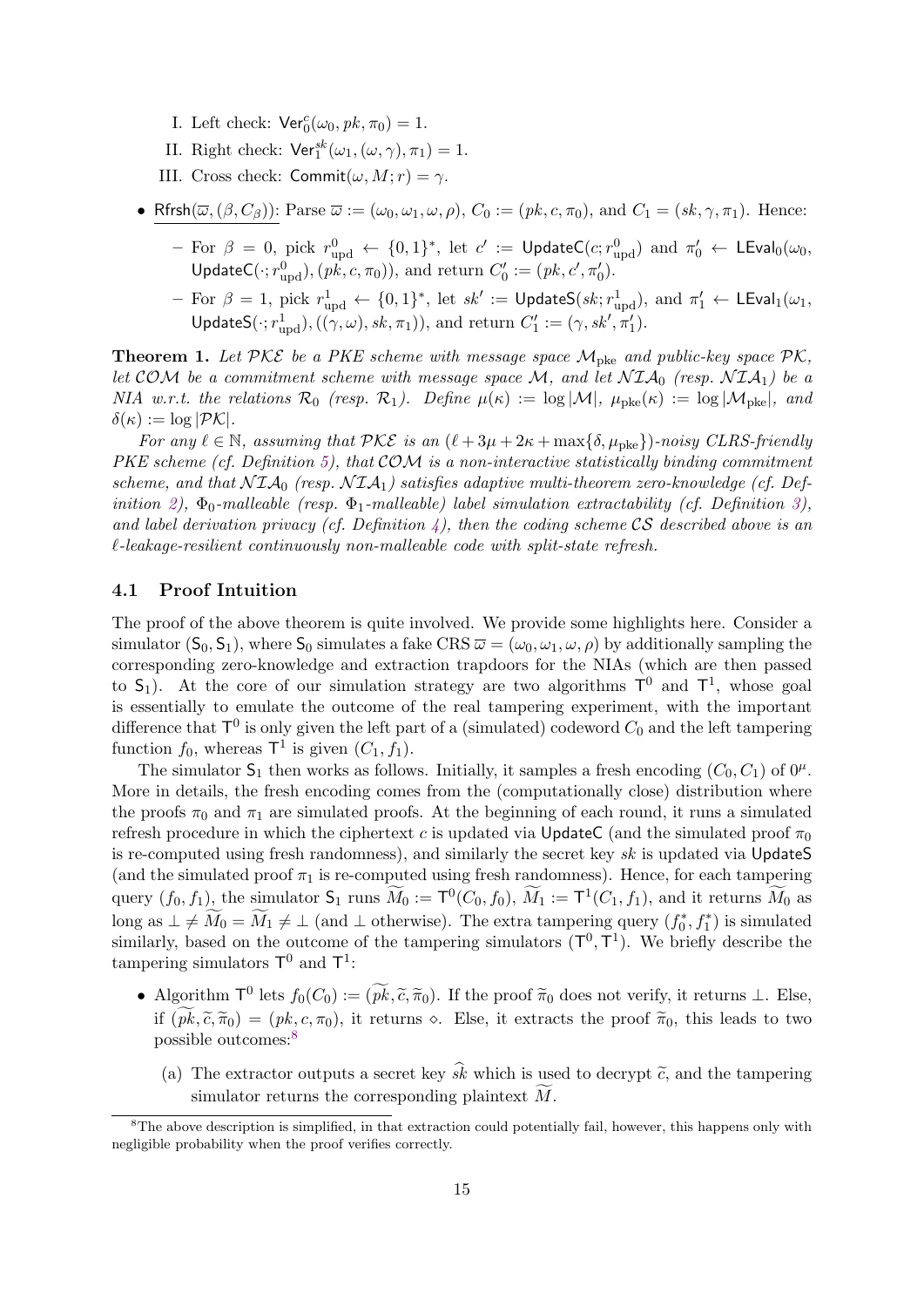- (b) The extractor outputs a transformation  $\phi$  which maps the label of the simulated proof  $\pi_0$ , namely the encryption of  $0^{\mu}$ , to  $\tilde{c}$ . In this case the tampering function  $f_0$  has modified the original eiphertext a to the mouled eiphertext  $\tilde{a}$  which is an energy intermodified the original ciphertext c to the mauled ciphertext  $\tilde{c}$  which is an encryption of the same message, so the tampering simulator returns  $\Diamond$ .
- Algorithm  $\mathsf{T}^1$  lets  $f_1(C_1) := (\tilde{\gamma}, s\tilde{k}, \tilde{\pi}_1)$ . If the proof  $\tilde{\pi}_1$  does not verify, it returns ⊥. Else, if  $(\tilde{\kappa}, \tilde{a}\tilde{k}, \tilde{\pi}) = (s, s\tilde{k}, \pi)$ , it returns  $\hat{\kappa}$ . Else, it extracts the proof  $\tilde{\pi}$ , if  $(\widetilde{\gamma}, \widetilde{k}, \widetilde{\pi}_1) = (\gamma, sk, \pi_1)$ , it returns  $\diamond$ . Else, it extracts the proof  $\widetilde{\pi}_1$ , again, this leads to two possible outcomes:
	- (a) The extractor outputs the committed message  $\widetilde{M}$  (along with the randomness of the commitment), so the tampering simulator can simply return  $M$ .
	- (b) The extractor outputs a transformation  $\phi$  which maps the label of the simulated proof  $\pi_1$ , namely the original secret key sk, to the mauled secret key sk. In this case, the mauled proof  $\tilde{\pi}_1$  must be a valid proof whose instance is the original commitment, and so, once again, the tampering simulator returns  $\diamond$ .

To show that the above simulator indeed works, we use a hybrid argument where we incrementally change the distribution of the ideal tampering experiment until we reach the distribution of the real tampering experiment. Each step introduces a negligible error, thanks to the security properties of the underlying building blocks. Perhaps, the most interesting step is the one where we switch the ciphertext  $c$  from an encryption of zero to an encryption of the real message (to which we always have to append the randomness of the commitment); in order to show that this change is unnoticeable, we rely on the CLRS storage friendly security of the PKE scheme. In particular, this step of the proof is based on the following observations:

- The reduction can perfectly emulate the distribution of the CRS  $\bar{\omega}$ , and of all the elements  $(pk, \pi_0, \gamma, \pi_1)$ , except for  $(c, sk)$ . However, by outputting  $(0^{\mu} || r, M || r)$  as challenge plaintexts—where  $r \in \{0,1\}^*$  is the randomness for the commitment—the reduction can obtain independent leakages from  $C_0$  and  $C_1$  with the right distribution.
- Refresh of codewords can also be emulated by exploiting the fact that the reduction is allowed to update the challenge secret key and ciphertext.
- The reduction can answer tampering queries from the adversary by using  $T^0$  and  $T^1$  as leakage functions. The main obstacle is to ensure that  $T^0$  and  $T^1$  are  $\ell$ -leaky, where  $\ell \in \mathbb{N}$ is the leakage bound tolerated by the PKE scheme. In particular, between each refresh, the reduction needs to interleave the executions of  $\mathsf{T}^0$  and  $\mathsf{T}^1$  until their outputs diverge. Let  $i^*$  be the number of tampering queries that the simulator performs until triggering a decoding error. The leakage that the reduction needs to perform during this stage (namely, between two consecutive refreshes) is  $T^0(C_0, f_0^0)$ ,  $T^1(C_1, f_1^0)$ , ...,  $T^0(C_0, f_0^{i*})$  $(\overline{\overline{G}}^i) , \overline{\mathsf{T}}^1(C_1,f_1^{i^*})$  $\binom{i^*}{1}$ where  $(f_0^0, f_1^0), \ldots, (f_0^{i^*})$  $j_0^{i^*}, f_1^{i^*}$  $\binom{n^*}{1}$  is the list of tampering functions chosen by the adversary. We have:

$$
\widetilde{\mathbb{H}}_{\infty}(C_0 | \mathsf{T}^0(C_0, f_0^0), \dots, \mathsf{T}^0(C_0, f_0^{i^*})) = \n\widetilde{\mathbb{H}}_{\infty}(C_0 | \mathsf{T}^1(C_1, f_1^0), \dots, \mathsf{T}^1(C_1, f_1^{i^*-1}), \mathsf{T}^0(C_0, f_0^{i^*})).
$$

In fact, the output of  $\mathsf{T}^0(C_0, f_0^i)$  and  $\mathsf{T}^0(C_0, f_0^i)$  is, by definition, exactly the same whenever  $i < i^*$ . Moreover, since the output of a function cannot be more informative than its own inputs,

$$
\widetilde{\mathbb{H}}_{\infty}(C_0 | \mathsf{T}^1(C_1, f_1^0), \dots, \mathsf{T}^1(C_1, f_1^{i^*-1}), \mathsf{T}^0(C_0, f_0^{i^*})) \ge \widetilde{\mathbb{H}}_{\infty}(C_0 | C_1, i^*, \mathsf{T}^0(C_0, f_0^{i^*})).
$$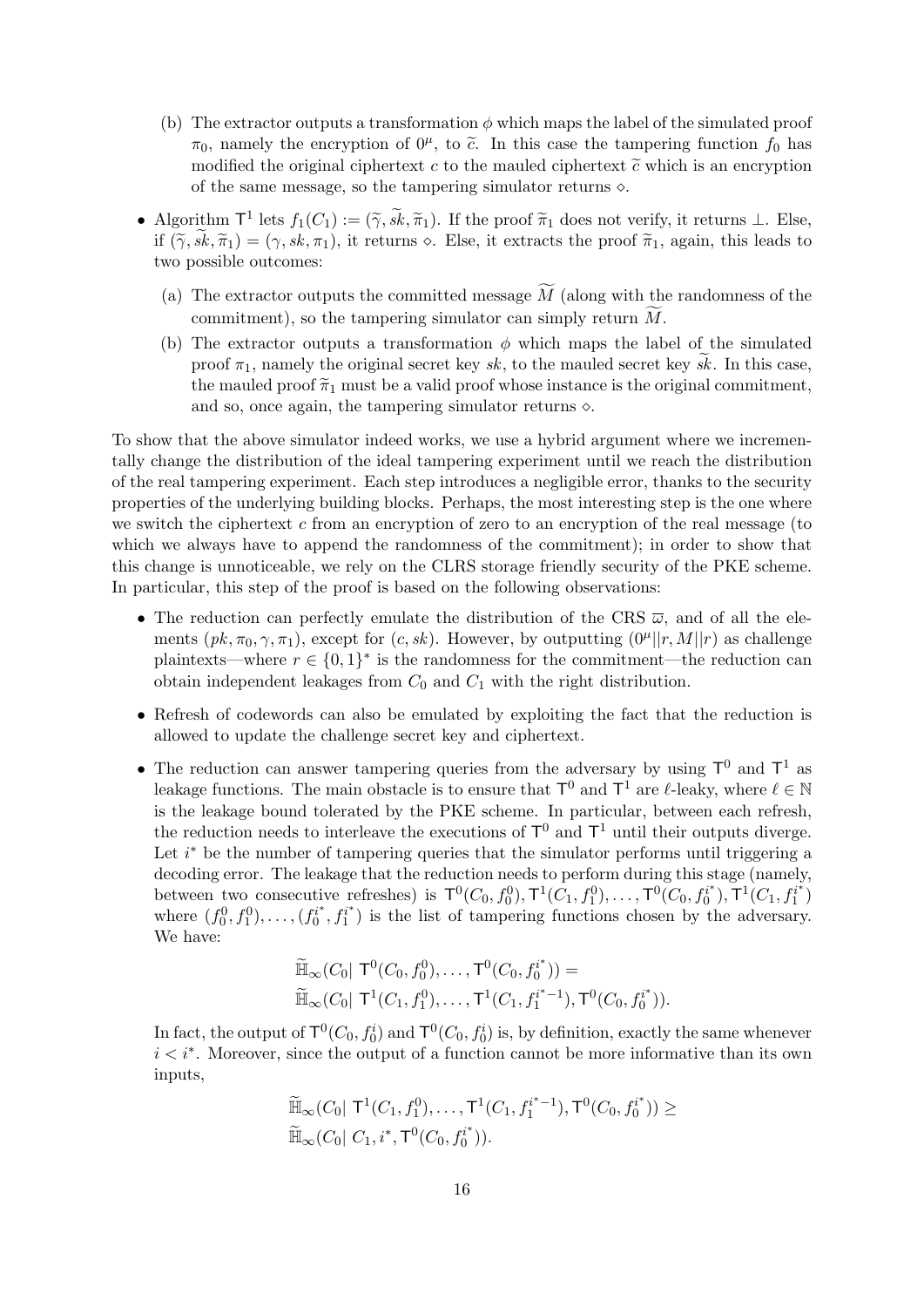Lastly, we will use the fact that  $C_1$  reveals only little information about  $C_0$  (a requirement met by known schemes), and further that  $i^*$  and  $\mathsf{T}^0(C_0, f_0^{i^*})$  $\binom{n}{0}$  can decrease the min-entropy of  $C_0$  of at most their size, which is  $O(\kappa)$ . The reduction, therefore, defines a valid adversary in the CLRS storage-friendly security experiment of the PKE.

Remark 1 (On the refreshing procedure). The feature of split-state refresh does not require that a refreshed codeword be indistinguishable from a freshly sampled one. And, indeed, this is not the case in our construction, as the public key pk (resp. the commitment  $\gamma$ ) do not change after the refreshing algorithms are executed. However, the latter property is not required for our proof, as the only thing that matters is that the information about the target codeword that an adversary gathers before a refresh takes place will not be useful after the refresh. Put differently, the adversary could potentially leak the entire values pk and  $\gamma$ , but this information would not be useful for breaking the security of our scheme.

### <span id="page-17-0"></span>4.2 Description of the Simulator

Let  $S^0 := (S_0^0, S_1^0)$  and  $S^1 := (S_0^1, S_1^1)$  be the zero-knowledge simulators for the NIAs  $NIA_0$  and  $NIA<sub>1</sub>$ , respectively. We start by defining the simulator  $S<sub>0</sub>$ , whose goal is to simulate the CRS generation for the encoding scheme. Briefly,  $S_0$  samples the keys for the PKE scheme and the commitment scheme, and generates an encoding of a dummy message by using simulated proofs in place of real proofs.

# Simulator  $\mathsf{S}_0(1^\kappa)$ :

- For  $\beta \in \{0, 1\}$  sample  $(\omega_{\beta}, \tau_{\text{sim}}^{\beta}, \tau_{\text{ext}}^{\beta}) \leftarrow S_0^{\beta}$  $\frac{\beta}{0}(1^{\kappa}).$
- Pick  $\omega \leftarrow \text{CRSGen}(1^{\kappa})$  and  $\rho \leftarrow \text{Setup}(1^{\kappa})$ .
- Define  $\tau^* := (\tau_{sim}^0, \tau_{ext}^0, \tau_{sim}^1, \tau_{ext}^1)$ .
- Sample  $r \leftarrow \{0,1\}^*$ , let  $\gamma := \text{Commit}(\omega, 0^{\mu}; r)$ , and compute  $c \leftarrow \text{Enc}(pk, 0^{\mu}||r)$ , where  $\mu \in \mathbb{N}$  is the bit-length associated to the message space M for the commitment scheme.
- Let  $C := ((pk, c, \pi_0), (\gamma, sk, \pi_1)) := (C_0, C_1)$ , where  $\pi_0 \leftarrow S_1^0(\tau_{\text{sim}}^0, c, pk)$  and  $\pi_1 \leftarrow S_1^1(\tau_{\text{sim}}^1, c, pk)$ sk,  $(\gamma, \omega)$ ).
- Output  $\overline{\omega} := (\omega_0, \omega_1, \omega, \rho)$  and auxiliary information  $\alpha := (\tau^*, (C_0, C_1)).$

We also define a simulated refresh algorithm, which will be used in the simulation in place of the original refresh mechanism.

Algorithm Rfrsh<sup>\*</sup>( $(\tau_{sim}^0, \tau_{sim}^1), (\beta, C_\beta)$ ):

- For  $\beta = 0$ , parse  $C_0 := (c, pk, \pi_0)$ , compute  $c' \leftarrow \mathsf{UpdateC}(c)$  and  $\pi'_0 \leftarrow \mathsf{S}_1^0(\tau_{\text{sim}}^0, c', pk)$ , and return  $C'_0 := (pk, c', \pi'_0)$ .
- For  $\beta = 1$ , parse  $C_1 := (\gamma, sk, \pi_1)$ , compute  $sk' \leftarrow \mathsf{UpdateS}(sk)$ , and  $\pi'_1 \leftarrow \mathsf{S}_1^1(\tau_{sim}^1, sk',$  $(\gamma,\omega)$ ), and return  $C_1' := (\gamma, sk', \pi_1')$ .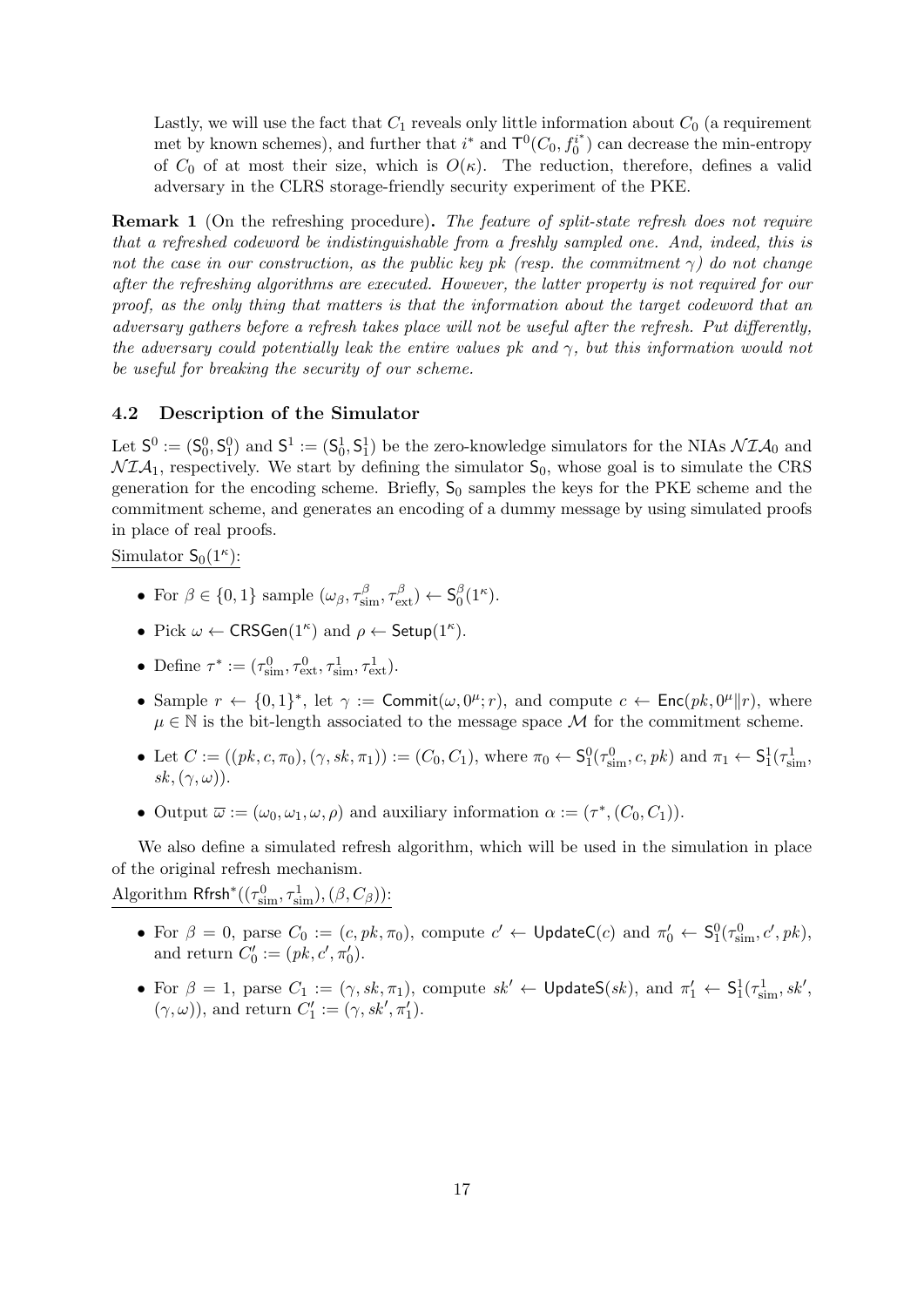<span id="page-18-5"></span><span id="page-18-2"></span><span id="page-18-1"></span><span id="page-18-0"></span>The Tampering Simulators Algorithm  $\mathsf{T}^0(C_0, f_0; r^0_{\text{ext}})$ : 1. Parse  $C_0 := (pk, c, \pi_0)$ . 2. Compute  $\widetilde{C}_0 = f_0(C_0) := (\widetilde{pk}, \widetilde{c}, \widetilde{\pi}_0)$ . Hence: (a) If  $Vrfy_0^{\tilde{c}}(\omega_0, \tilde{pk}, \tilde{\pi}_0) = 0$ , set  $\widetilde{M} := \perp$ . (b) If  $(\widetilde{pk}, \widetilde{c}, \widetilde{\pi}_0) = (pk, c, \pi_0)$ , set  $\widetilde{M} = \diamond$ . (c) Else, run  $(\hat{sk}, \phi_0, \hat{c}) := \mathsf{K}_0(\tau_{\text{ext}}^0, \tilde{c}, \tilde{pk}, \tilde{\pi}_0; r_{\text{ext}}^0).$ (d) Output Abort in case either of the following happens: i.  $\widehat{sk} \neq \bot$  and  $\widetilde{pk} \neq \mathsf{PK}(\widehat{sk})$ ; or ii.  $(\phi_0, \hat{c}) \neq (\perp, \perp)$  and  $(\phi_0(\hat{c}) \neq \hat{c}) \vee (\phi_0 \notin \Phi_0)$ ; or iii.  $(\widehat{sk}, \phi_0, \widehat{c}) = (\perp, \perp, \perp).$ (e) If  $\hat{s}\hat{k} \neq \perp$  and  $\widetilde{pk} = \mathsf{PK}(\hat{s}\hat{k}),$  let  $\widetilde{M}||\widetilde{r} := \mathsf{Dec}(\hat{s}\hat{k}, \widetilde{c}).$ (f) If  $(\phi_0, \hat{c}) \neq (\perp, \perp)$  and  $(\phi_0(\hat{c}) = \hat{c}) \wedge (\phi_0 \in \Phi_0)$ , and  $\hat{c} = c$ , let  $\widetilde{M} := \diamond$ . 3. Return  $\widetilde{M}$ . Algorithm  $\mathsf{T}^1(C_1, f_1; r^1_{\text{ext}})$ : 1. Parse  $C_1 := (\gamma, sk, \pi_1)$ . 2. Compute  $\widetilde{C}_1 = f_1(C_1) := (\widetilde{\gamma}, \widetilde{sk}, \widetilde{\pi}_1)$ . Hence: (a) If  $\mathsf{Vrfy}^{sk}_1(\omega_1, (\widetilde{\gamma}, \omega), \widetilde{\pi}_1) = 0$ , set  $\widetilde{M} := \bot$ . (b) If  $(\widetilde{\gamma}, \widetilde{sk}, \widetilde{\pi}_1) = (\gamma, sk, \pi_1)$ , set  $\widetilde{M} = \diamond$ . (c) Else, run  $(\widehat{M}||\widehat{r}, \phi_1, \widehat{sk}) := \mathsf{K}_1(\tau_{\text{ext}}^1, \widehat{sk}, (\widetilde{\gamma}, \omega), \widetilde{\pi}_1; r_{\text{ext}}^1).$ (d) Output Abort in case either of the following happens: i.  $\widehat{M}||\widehat{r} \neq \bot$  and  $\widetilde{\gamma} \neq \mathsf{Commit}(\omega, \widehat{M}; \widehat{r});$  or ii.  $(\phi_1, \widehat{sk}) \neq (\perp, \perp)$  and  $(\phi_1(\widehat{sk}) \neq \widetilde{sk}) \vee (\phi_1 \notin \Phi_1)$ ; or iii.  $(\widehat{M} \| \widehat{r}, \phi_1, \widehat{sk}) = (\perp, \perp, \perp).$ (e) If  $\widehat{M}||\widehat{r} \neq \bot$  and  $\widetilde{\gamma} = \textsf{Commit}(\omega, \widehat{M}; \widehat{r}),$  let  $\widetilde{M} := \widehat{M}.$ (f) If  $(\phi_1, \hat{s}\hat{k}) \neq (\perp, \perp)$  and  $(\phi_1(\hat{s}\hat{k}) = \tilde{s}\hat{k}) \wedge (\phi_1 \in \Phi_1)$ , and  $\hat{s}\hat{k} = sk$ , let  $\widetilde{M} := \diamond$ . 3. Return  $\widetilde{M}$ . Figure 6: The tampering simulators  $\mathsf{T}^0$  and  $\mathsf{T}^1$ .

<span id="page-18-4"></span><span id="page-18-3"></span>**The tampering simulators.** We now turn to defining the simulator  $S_1$ . To facilitate the description, in Fig. [6,](#page-18-0) we formalize two algorithms that we call the *tampering simulators*. Intuitively, for  $\beta \in \{0,1\}$ , algorithm  $\mathsf{T}^{\beta}$  simulates the outcome corresponding to a tampering query  $(f_0, f_1)$  from the adversary, by using only  $C_\beta$  (i.e., one piece of the simulated codeword). On a very high level, as long as both  $\mathsf{T}^0$  and  $\mathsf{T}^1$  return the same message  $\widetilde{M}$ , the simulator  $\mathsf{S}_1$  uses  $\overline{M}$  to answer the tampering queries from the adversary; otherwise, in case  $\mathsf{T}^0$  and  $\mathsf{T}^1$  disagree,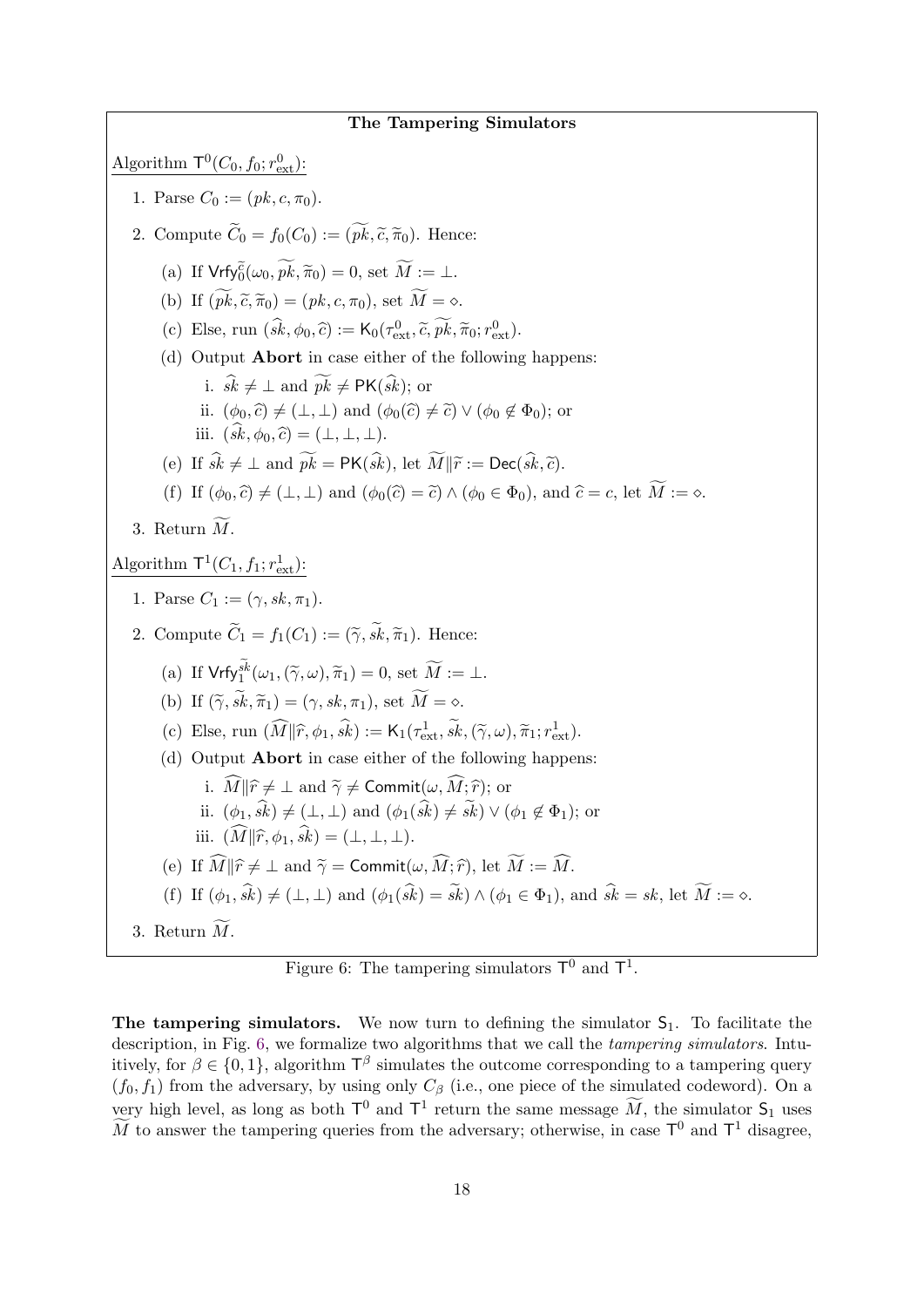it emulates a decoding error.

### Simulator  $S_1$ :

- <span id="page-19-2"></span>1. Parse  $\alpha := ((\tau_{\text{sim}}^0, \tau_{\text{ext}}^0, \tau_{\text{sim}}^1, \tau_{\text{ext}}^1), (C_0, C_1)) := (\tau^*, C)$ , and run Rfrsh<sup>\*</sup>( $(\tau_{\text{sim}}^0, \tau_{\text{sim}}^1), C$ ). Set the flag err  $\leftarrow 0$ .
- 2. Hence, upon a command from the adversary, behave as follows.
	- (a) Upon input a leakage query (Leak,  $\beta$ ,  $g_{\beta}$ ), for  $\beta \in \{0, 1\}$ , return  $y := g_{\beta}(C_{\beta})$ .
	- (b) Upon input a tampering query (Tamp,  $(f_0, f_1)$ ), if err = 1 return  $\perp$ . Otherwise, let  $\widetilde{M}_0 \leftarrow \mathsf{T}^0(C_0, f_0)$  and  $\widetilde{M}_1 := \mathsf{T}^1(C_1, f_1)$ . If either of the tampering simulators returned Abort, abort the simulation outputting the special value Abort. If either  $\widetilde{M}_0 = \bot$ , or  $\widetilde{M}_1 = \bot$ , return  $\bot$  and set  $err \leftarrow 1$ ; else, return  $\widetilde{M} := \widetilde{M}_0 = \widetilde{M}_1$ .
	- (c) Upon input the extra tampering query (Final,  $(f_0^*, f_1^*)$ ), let  $\widetilde{M}_0^* := \mathsf{T}^0(C_0, f_0^*; r_{\text{ext}}^0)$ and  $\widetilde{M}_1^* := \mathsf{T}^1(C_1, f_1^*, r_{\text{ext}}^1)$ , for random  $r_{\text{ext}}^0, r_{\text{ext}}^1 \leftarrow \{0, 1\}^*$ . If either of the tampering simulators returned Abort, abort the simulation outputting the special value Abort. If either  $\widetilde{M}_0^* \neq \widetilde{M}_1^*$ , or  $\widetilde{M}_0^* = \bot$ , or  $\widetilde{M}_1^* = \bot$ , return  $\bot$ . Otherwise, if  $\widetilde{M}_0^* = \widetilde{M}_1^* = \diamond$ , return  $\diamond$ . Else, proceed as follows:
		- i. Let  $\widetilde{C}_0^* := f_0^*(C_0) := (p\vec{k}, \widetilde{c}, \widetilde{\pi}_0)$  and  $\widetilde{C}_1^* := f_1^*(C_1) := (\widetilde{\gamma}, \widetilde{sk}, \widetilde{\pi}_1)$ .
		- ii. Extract the values  $(\widehat{sk}_0, \phi_0, \widehat{c}_0) := \mathsf{K}_0(\tau_{\text{ext}}^0, \widetilde{c}, \widetilde{pk}, \widetilde{\pi}_0; r_{\text{ext}}^0)$ , and let  $sk' = \mathsf{UpdateS}(\widehat{sk}_0)$ .
		- iii. Extract the values  $((\widehat{M}, \widehat{r}), \phi_1, \widehat{sk}_1) := \mathsf{K}_1(\tau_{\text{ext}}^1, \widetilde{sk}, (\widetilde{\gamma}, \omega), \widetilde{\pi}_1; r_{\text{ext}}^1)$ , and compute  $c' \leftarrow \mathsf{Enc}(\widetilde{pk}, \widehat{M} \| \widehat{r})$ .<sup>[9](#page-19-1)</sup>
		- iv. Run  $\widetilde{\pi}_0' \leftarrow S_1^0(\tau_{\text{sim}}^0, c', \widetilde{pk})$  and  $\widetilde{\pi}_1' \leftarrow S_1^1(\tau_{\text{sim}}^1, sk', (\widetilde{\gamma}, \omega)).$
		- v. Output  $\widetilde{C}' := ((\widetilde{pk}, c', \widetilde{\pi}'_0), (\widetilde{\gamma}, sk', \widetilde{\pi}'_1)).$
- 3. Go back to step [1](#page-19-2) until the adversary is done with its queries.

### <span id="page-19-0"></span>4.3 Hybrids

We define a sequence of games, starting with the simulated experiment  $\textbf{SimTamper}_{A,S}(\kappa, \ell, q)$ for the above defined simulator  $S = (S_0, S_1)$ . The games are described in an incremental manner, meaning that for each game we only highlight the differences with the previous game, implicitly assuming that all other steps are unchanged. Each game is parameterized by the adversary A and, implicitly, by a simulator that is typically derived by the original simulator S.

- **Game G**<sub>A</sub> $(\kappa)$ . This game is identical to **SimTamper**<sub>A,5</sub> $(\kappa, \ell, q)$ , for the above defined simulator  $S = (S_0, S_1)$ .
- **Game G<sub>A</sub>**( $\kappa$ ). The simulator  $S_0$  is additionally given M as input, and computes the commitment in the simulated codeword  $(C_0, C_1)$  as  $\gamma = \text{Commit}(\omega, M; r)$ , for  $r \leftarrow \{0, 1\}^*$ .
- **Game G**<sub> $_A^2(\kappa)$ . The simulator  $S_0$  computes the ciphertext in the simulated codeword  $(C_0, C_1)$ </sub> as  $c \leftarrow \mathsf{Enc}(pk, M||r)$ .
- **Game G**<sub>A</sub><sup>3</sup>( $\kappa$ ). The simulator  $S_1$  keeps track of all the ciphertexts and secret keys contained in each dummy encoding computed in step [1.](#page-19-2) Namely, for each  $i \in [q]$ , it lets  $\alpha \leftarrow \alpha || (c_i, sk_i)$ , where  $c_i$ ,  $sk_i$  are, respectively, the ciphertext and the secret key as obtained by refreshing the initial encoding  $C$  using procedure Rfrsh<sup>\*</sup>.

<span id="page-19-1"></span><sup>&</sup>lt;sup>9</sup>Note that the extractors  $K_0$  and  $K_1$  are run, respectively, using the same random coins on which the tampering simulators  $T^0$  and  $T^1$  are run.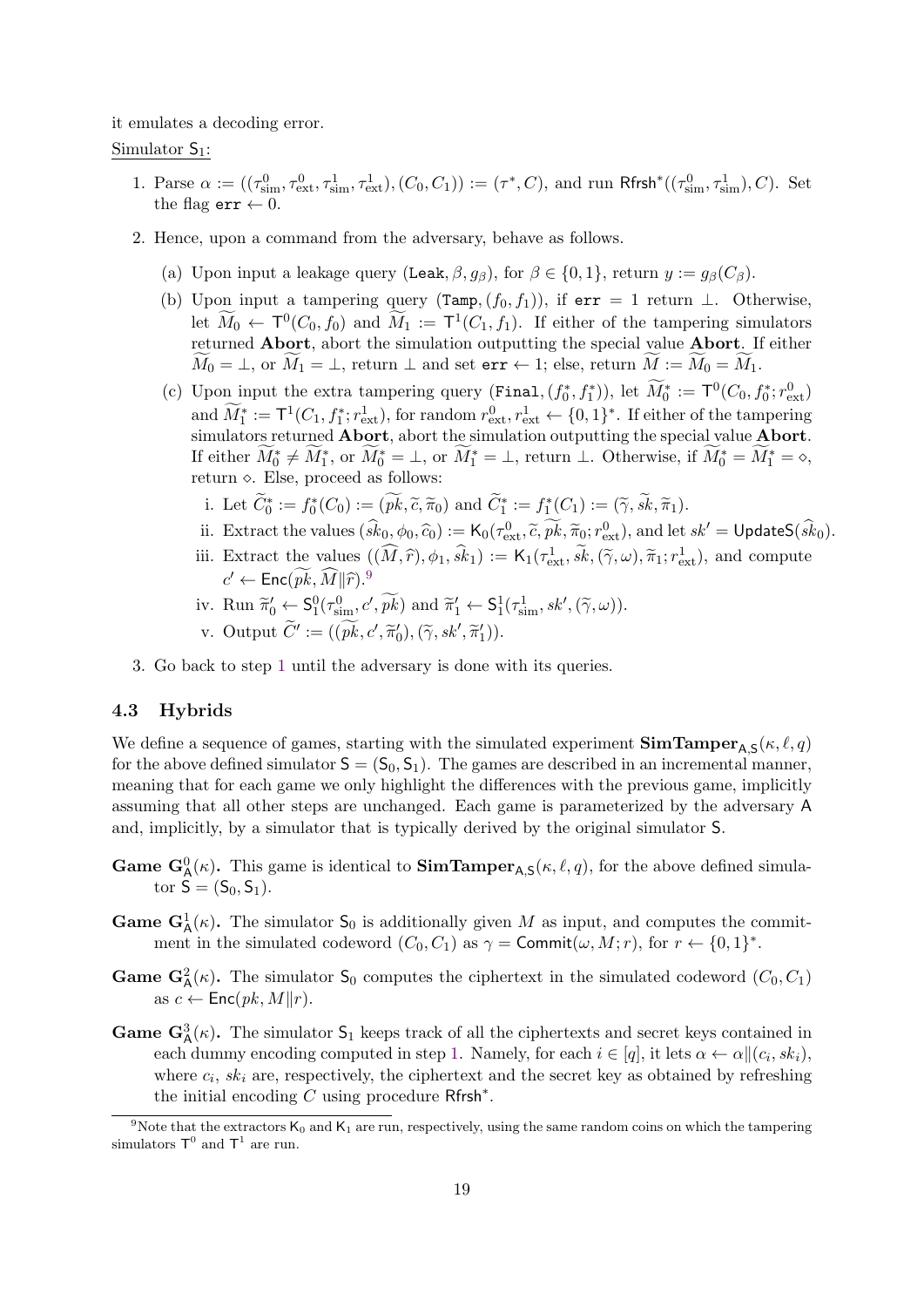**Game G**<sup>4</sup><sub>A</sub>( $\kappa$ ). For each round  $i \in [q]$ , the tampering simulators T<sup>0</sup> and T<sup>1</sup> are modified as follows (cf. Fig. [6\)](#page-18-0):

 $T^0 = (C_0, f_0)$ :

- The check at step [2\(d\)ii](#page-18-1) becomes  $(\phi_0, \hat{c}) \neq (\perp, \perp)$  and  $(\phi_0(\hat{c}) \neq \hat{c}) \vee (\phi_0 \notin \Phi_0) \vee (\hat{c} \notin \Phi_0)$  $\{c_1, \ldots, c_{i-1}\}.$
- The simulator additionally sets  $\widetilde{M} = \diamond$  at step [2b](#page-18-2) if  $\widetilde{c} \in \{c_1, \ldots, c_{i-1}\}.$

 $\mathsf{T}^1 = (C_1, f_1)$ :

- The check at step [2\(d\)ii](#page-18-3) becomes  $(\phi_1, \hat{s}k) \neq (\perp, \perp)$  and  $(\phi_1(\hat{s}k) \neq \hat{s}k) \vee (\phi_1 \notin \mathbb{R})$  $\Phi_1$ )  $\vee$  (sk  $\notin$  {sk<sub>1</sub>, ..., sk<sub>i-1</sub>}).
- The simulator additionally sets  $\widetilde{M} = \diamond$  at step [2b](#page-18-4) if  $\widetilde{sk} \in \{sk_1, \ldots, sk_{i-1}\}.$
- **Game G**<sub>A</sub><sup>5</sup>( $\kappa$ ). We change the way tampering queries for which the simulator returns  $\diamond$  are treated. In particular,
	- For each query (Tamp,  $(f_0, f_1)$ ) such that  $S_1$  outputs  $\widetilde{M} = \diamond$ , we treat this query exactly as in the real experiment (i.e., we apply  $(f_0, f_1)$  to the target encoding and decode the resulting codeword).
	- For each query  $(\text{Final}, (f_0^*, f_1^*))$  such that  $S_1$  outputs  $\diamond$ , we treat this query exactly as in the real experiment (i.e., we apply  $(f_0^*, f_1^*)$  to the target encoding and decode the resulting codeword).
- **Game G**<sub>A</sub><sup>6</sup>( $\kappa$ ). We change the way tampering queries for which the simulator returns a value which is not in  $\{\perp, \diamond\}$  are treated. In particular,
	- For each query (Tamp,  $(f_0, f_1)$ ) such that  $S_1$  outputs  $\widetilde{M} = \widetilde{M}_0 = \widetilde{M}_1$ , we treat this query exactly as in the real experiment (i.e., we apply  $(f_0, f_1)$  to the target encoding and decode the resulting codeword).
	- For each query (Final,  $(f_0^*, f_1^*)$ ) such that  $S_1$  outputs a codeword  $\widetilde{C}'$  that is valid but does not decode to  $M$ , we treat this query exactly as in the real experiment (i.e., we apply  $(f_0^*, f_1^*)$  to the target encoding and decode the resulting codeword).
- **Game**  $G_A^7(\kappa)$ **.** This game is identical to the previous one, except that the tampering simulators  $T^0$  and  $T^1$  do not perform the check in step [2d,](#page-18-5) i.e. in game  $G_A^7(\kappa)$  the tampering simulators never output **Abort** (and so does  $S_1$ ).
- **Game G**<sub>A</sub><sup>8</sup>( $\kappa$ ). We change the way tampering queries for which the simulator returns  $\perp$  are treated. In particular,
	- For each query (Tamp,  $(f_0, f_1)$ ) such that  $S_1$  outputs  $\widetilde{M} = \perp$ , we treat this query exactly as in the real experiment (i.e., we apply  $(f_0, f_1)$  to the target encoding and decode the resulting codeword).
	- For each query  $(\text{Final}, (f_0^*, f_1^*))$  such that  $S_1$  outputs  $\perp$ , we treat this query exactly as in the real experiment (i.e., we apply  $(f_0^*, f_1^*)$  to the target encoding and decode the resulting codeword).
- **Game G**<sup>9</sup><sub>A</sub>( $\kappa$ ). We change the way the codeword  $\widetilde{C}_0^*$  corresponding to the extra tampering query is computed in each round. Namely, instead of running the extractor  $K_0$  and letting  $sk' \leftarrow$ UpdateS( $\widehat{sk}$ ) (where  $\widehat{sk}$  is the extracted secret key), we directly let  $sk' \leftarrow$  UpdateS( $\widetilde{sk}$ ).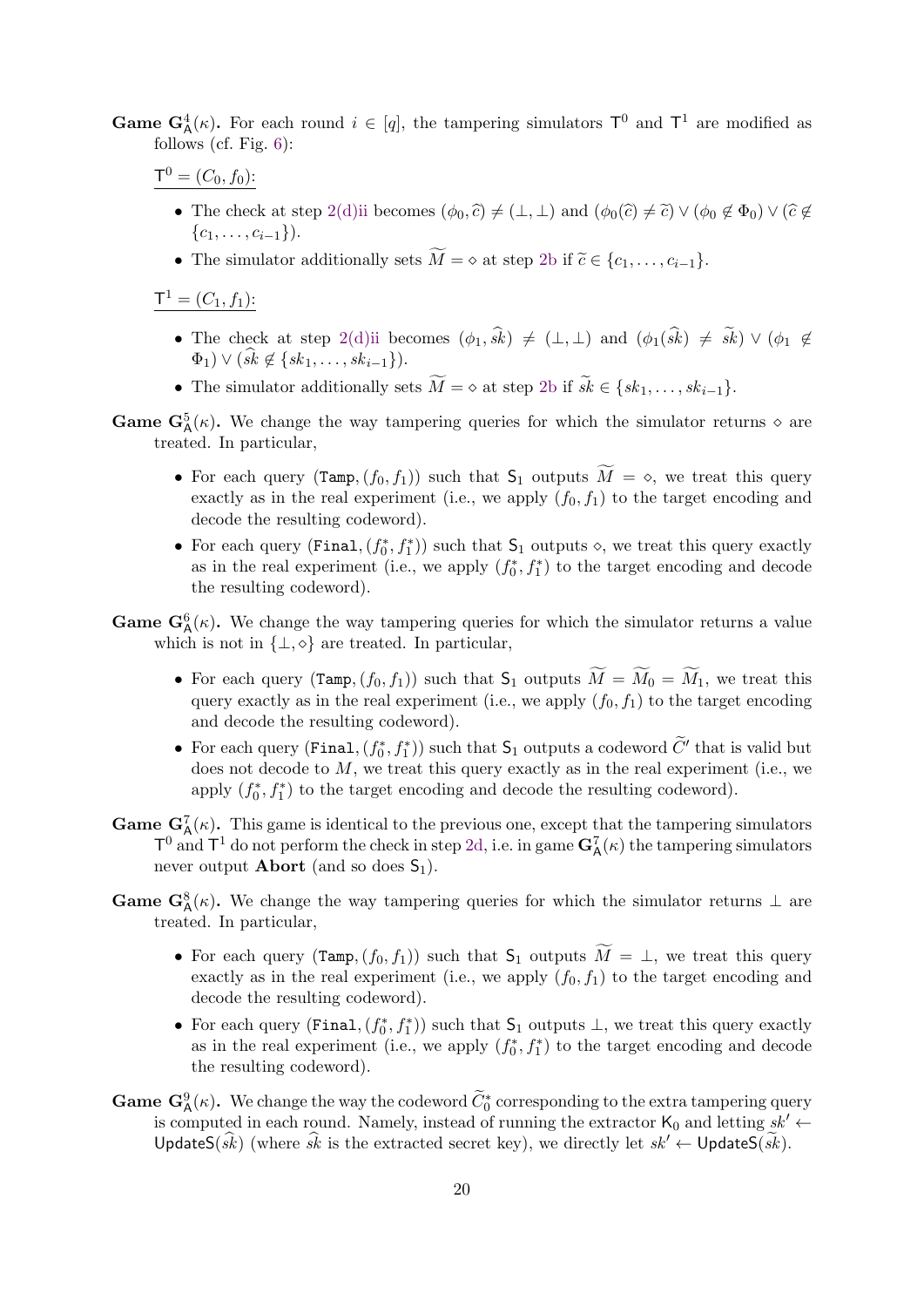- **Game G**<sup>10</sup>( $\kappa$ ). We change the way the codeword  $\tilde{C}_1^*$  corresponding to the extra tampering query is computed in each round. Namely, instead of running the extractor  $K_1$  and letting  $c' \leftarrow \text{Enc}(pk, \widehat{M}||\widehat{r})$  (where  $\widehat{M}||\widehat{r}$  is the extracted message/randomness), we directly let  $c' \leftarrow \mathsf{UpdateC}(\widetilde{c}).$
- **Game G**<sup>11</sup>( $\kappa$ ). We setup the CRS differently. Namely, we change the distribution of  $\omega_0$  as in  $\omega_0$   $\leftarrow$  CRSGen<sub>0</sub>(1<sup> $\kappa$ </sup>). Moreover, the simulator S<sub>1</sub> always runs the prover algorithm Prove<sub>0</sub> instead of the zero-knowledge simulator  $S_1^0$ . (Observe that this happens in three different steps: (i) When the original codeword  $(C_0, C_1)$  is computed; (ii) Whenever  $S_1$ runs algorithm Rfrsh<sup>\*</sup> at the beginning of each round; (iii) Whenever  $S_1$  needs to answer the extra tampering query.)
- **Game G**<sup>12</sup>( $\kappa$ ). We setup the CRS differently. Namely, we change the distribution of  $\omega_1$  as in  $\omega_1 \leftarrow \text{CRSGen}_1(1^{\kappa})$ . Moreover, the simulator  $S_1$  always runs the prover algorithm Prove<sub>1</sub> instead of the zero-knowledge simulator  $S_1^1$ . (Once again, this happens in the exact same cases as in the previous game.)
- **Game G**<sup>13</sup>( $\kappa$ ). We change the way a codeword is refreshed. Namely, instead of computing  $\pi'_0 \leftarrow \mathsf{Prove}_0^{c'}$  $\binom{c}{0}(\omega_0, pk, sk)$  via the prover algorithm, we now run the label evaluation procedure as done by the real refresh algorithm. The same modification affects the way the proof  $\pi'_0$  is computed during each of the extra tampering queries  $(f_0^*, f_1^*)$ .
- **Game G**<sup>14</sup>( $\kappa$ ). We change the way a codeword is refreshed. Namely, instead of computing  $\pi'_1 \leftarrow \text{Prove}_{1}^{sk'}(\omega_1, (\omega, \gamma), (M, r))$  via the prover algorithm, we now run the label evaluation procedure as done by the real refresh algorithm. The same modification affects the way the proof  $\pi'_1$  is computed during each of the extra tampering queries  $(f_0^*, f_1^*)$ .

Notice that in game  $\mathbf{G}_{\mathsf{A}}^{14}(\kappa)$ , the "simulator"  $\mathsf{S}_1$  computes an encoding of the message M. Moreover, tampering queries are always answered by decoding the modified codeword, and codewords are refreshed exactly as in the real experiment. Thus,  $\mathbf{G}_{\mathbf{A}}^{14}(\kappa)$  and  $\mathbf{Tamper}_{\mathcal{CS},\mathbf{A}}(\kappa,\ell,q)$ are identically distributed.

# <span id="page-21-0"></span>4.4 Indistinguishability of the Hybrids

We now prove that the above defined games are computationally indistinguishable. Together with the fact that the last game is identically distributed to the real tampering experiment, this implies Theorem [1.](#page-15-2)

**Lemma 3.** For all PPT adversaries A there exists a negligible function  $\nu_{0,1} : \mathbb{N} \to [0,1]$  such that  $\left| \mathbb{P}\left[\mathbf{G}^0_{\mathsf{A}}(\kappa)=1\right]-\mathbb{P}\left[\mathbf{G}^1_{\mathsf{A}}(\kappa)=1\right]\right|\leq \nu_{0,1}(\kappa).$ 

Proof sketch. The proof is down to the hiding property of the commitment scheme (cf. Definition [8\)](#page-10-2). Since the reduction is straightforward, we only highlight the main ideas here and leave the details to the reader.

Assume there exists a PPT adversary A and a polynomial  $p_{0,1}(\cdot)$  such that, for infinitely many values of  $\kappa \in \mathbb{N}$ , we have  $\left| \mathbb{P} \left[ \mathbf{G}_{\mathsf{A}}^{0}(\kappa) = 1 \right] - \mathbb{P} \left[ \mathbf{G}_{\mathsf{A}}^{1}(\kappa) = 1 \right] \right| \geq 1/p_{0,1}(\kappa)$ . We construct a PPT adversary B (with black-box access to A), that is playing either  $\mathbf{G}_{COM,B}^{\text{hide}}(\kappa,0)$  or  $\mathbf{G}_{\mathcal{COM},\mathsf{B}}^{\text{hide}}(\kappa,1)$ . Roughly, B works as follows:

• Receive  $\omega$  from the challenger. Compute  $\overline{\omega}$  as  $S_0(1^{\kappa})$  would do it, except that the CRS for the commitment scheme is set to be equal to the CRS  $\omega$  from the game.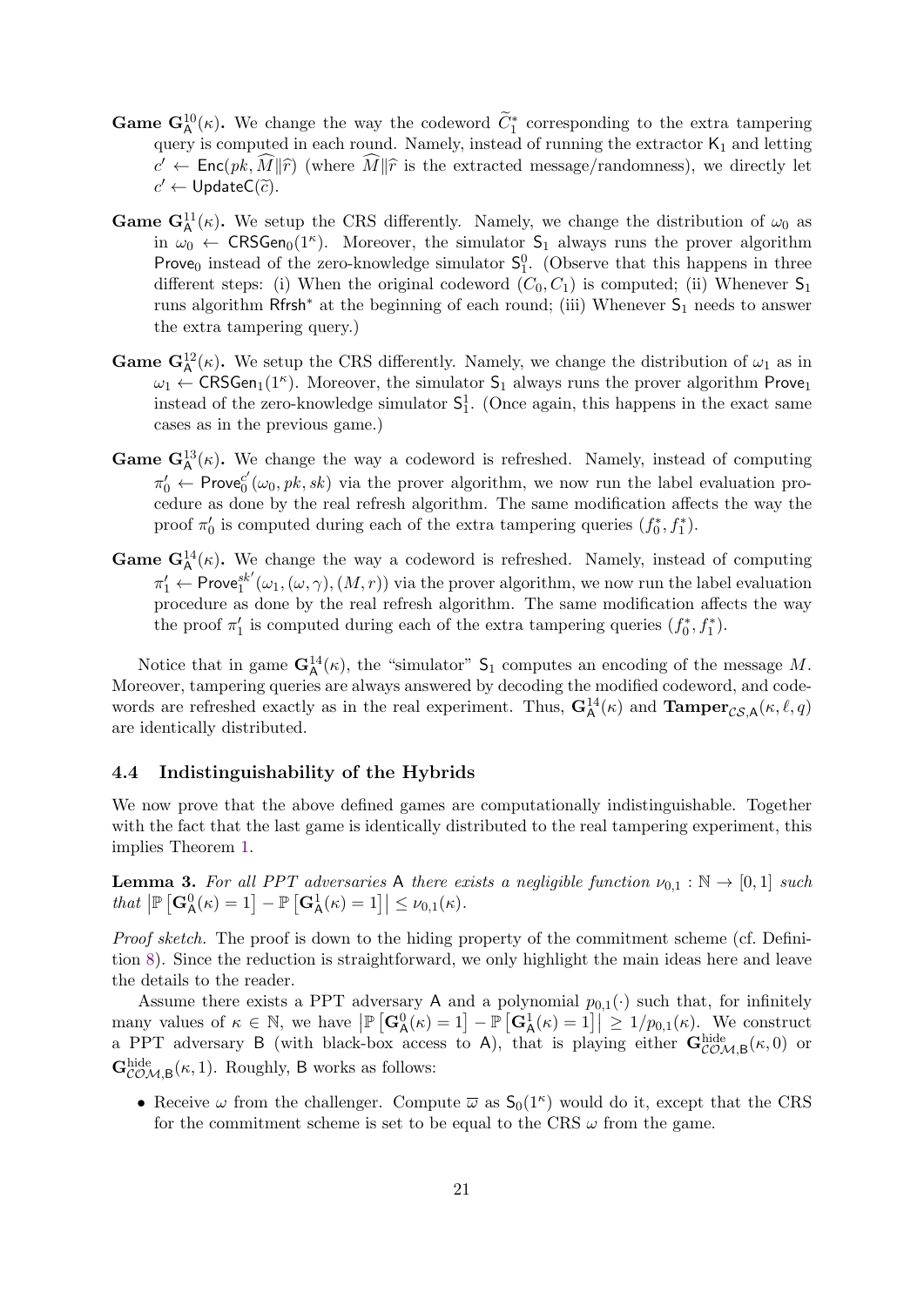- Run  $A_0(\overline{\omega})$ , obtaining a message M. Forward  $(0^{\mu}, M)$  to the challenger, receiving back a commitment  $\gamma$ .
- Sample the simulated codeword  $(C_0, C_1)$  exactly as  $S_0$  would do it, except that the commitment is set to be equal to  $\gamma$  from the game.
- Continue running A and answer its queries exactly as  $S_1$  would do it.
- Return the same output as that of A.

It is immediate to see that if B is playing  $G_{COM,B}^{hide}(\kappa,0)$ , then the view of A when running as a sub-routine of B is identical to the view in game  $\mathbf{G}_{\mathsf{A}}^{0}(\kappa)$ ; similarly, if B is playing  $\mathbf{G}_{\mathcal{COM},\mathsf{B}}^{\text{hide}}(\kappa,1)$ , then the view of A when running as a sub-routine of B is identical to the view in game  $G_A^1(\kappa)$ . Hence, B retains the same advantage of A, concluding the proof of the lemma.  $\Box$ 

<span id="page-22-4"></span>**Lemma 4.** For all PPT adversaries A there exists a negligible function  $\nu_{1,2} : \mathbb{N} \to [0,1]$  such that  $\left| \mathbb{P} \left[ \mathbf{G}^1_{\mathsf{A}}(\kappa) = 1 \right] - \mathbb{P} \left[ \mathbf{G}^2_{\mathsf{A}}(\kappa) = 1 \right] \right| \leq \nu_{1,2}(\kappa).$ 

*Proof.* The proof is down to the fact that  $PKE$  is an  $\ell$ -noisy CLRS friendly PKE scheme. By contradiction, assume there exists a PPT adversary A and a polynomial  $p_{1,2}(\cdot)$  such that, for infinitely many values of  $\kappa \in \mathbb{N}$ , we have  $\left| \mathbb{P} \left[ \mathbf{G}_{\mathsf{A}}^1(\kappa) = 1 \right] - \mathbb{P} \left[ \mathbf{G}_{\mathsf{A}}^2(\kappa) = 1 \right] \right| \geq 1/p_{1,2}(\kappa)$ . We construct a PPT adversary B (with black-box access to A), that is playing game  $\mathbf{G}_{\mathcal{PKE},\mathsf{B}}^{\text{clrs}}(\kappa,\ell'')$ , with  $\ell' := \ell' - 2\kappa$ , and  $\ell'$  as in the statement of Theorem [1.](#page-15-2) A formal description of B follows. Adversary B:

- 1. Receive  $(\rho, pk)$  from the challenger. For all  $\beta \in \{0, 1\}$ , sample  $(\omega_{\beta}, \tau_{\text{sim}}^{\beta}, \tau_{\text{ext}}^{\beta}) \leftarrow S_0^{\beta}$  $\int_0^\beta (1^\kappa),$ and  $\omega \leftarrow \textsf{CRSGen}(1^{\kappa})$ . Let  $\overline{\omega} = (\omega_0, \omega_1, \omega, \rho)$  and  $\tau^* = (\tau_{\text{sim}}^0, \tau_{\text{ext}}^0, \tau_{\text{sim}}^1, \tau_{\text{ext}}^1)$ .
- 2. Run  $A_0(\overline{\omega})$ , obtaining a message  $M \in \mathcal{M}$ . Forward  $(0^{\mu}||r, M||r)$  to the challenger, for  $r \leftarrow \{0, 1\}^*$ , and let  $\gamma := \text{Commit}(\omega, M; r)$ .
- <span id="page-22-3"></span><span id="page-22-2"></span>3. Repeat the following, until A is done with its queries.
	- (a) Query Update(0) and Update(1), sample uniform coins  $r^0, r^1 \leftarrow \{0, 1\}^*$ , and set the flag err  $\leftarrow$  0.
	- (b) Upon input (Leak,  $\beta$ ,  $g_{\beta}$ ), forward  $(\beta, g_{\beta})$  to the target leakage oracle, receiving back a value  $y$ ; send  $y$  to A.
	- (c) Upon input  $(Tamp, (f_0, f_1))$ , answer this query exactly as  $S_1$  would do, except that the values  $M_0$  and  $M_1$  are obtained, respectively, via queries  $(0, g_0)$  and  $(1, g_1)$  to the target leakage oracle, where the functions  $g_0, g_1$  are defined as follows:

<span id="page-22-0"></span>
$$
g_0(\cdot) := \mathsf{T}^0((pk, \cdot, \mathsf{S}_1^0(\tau_{\text{sim}}^0, \cdot, pk; r^0), f_0) \tag{1}
$$

<span id="page-22-1"></span>
$$
g_1(\cdot) := \mathsf{T}^1((\gamma, \cdot, \mathsf{S}_1^1(\tau_{\text{sim}}^1, \cdot, (\gamma, \omega); r^1), f_1). \tag{2}
$$

(Notice that the above might eventually lead to set the flag  $err \leftarrow 1$ .)

- (d) Upon input (Final,  $(f_0^*, f_1^*)$ ), answer this query exactly as  $S_1$  would do, except for the following differences.
	- i. The values  $\widetilde{M}_0^*, \widetilde{M}_1^*$  are obtained via leakage queries  $(0, g_0)$ ,  $(1, g_1)$ , where the functions  $g_0, g_1$  are defined as in Eq. [\(1\)](#page-22-0) and Eq. [\(2\)](#page-22-1) but with  $f_0$  replaced by  $f_0^*$ and  $f_1$  replaced by  $f_1^*$ .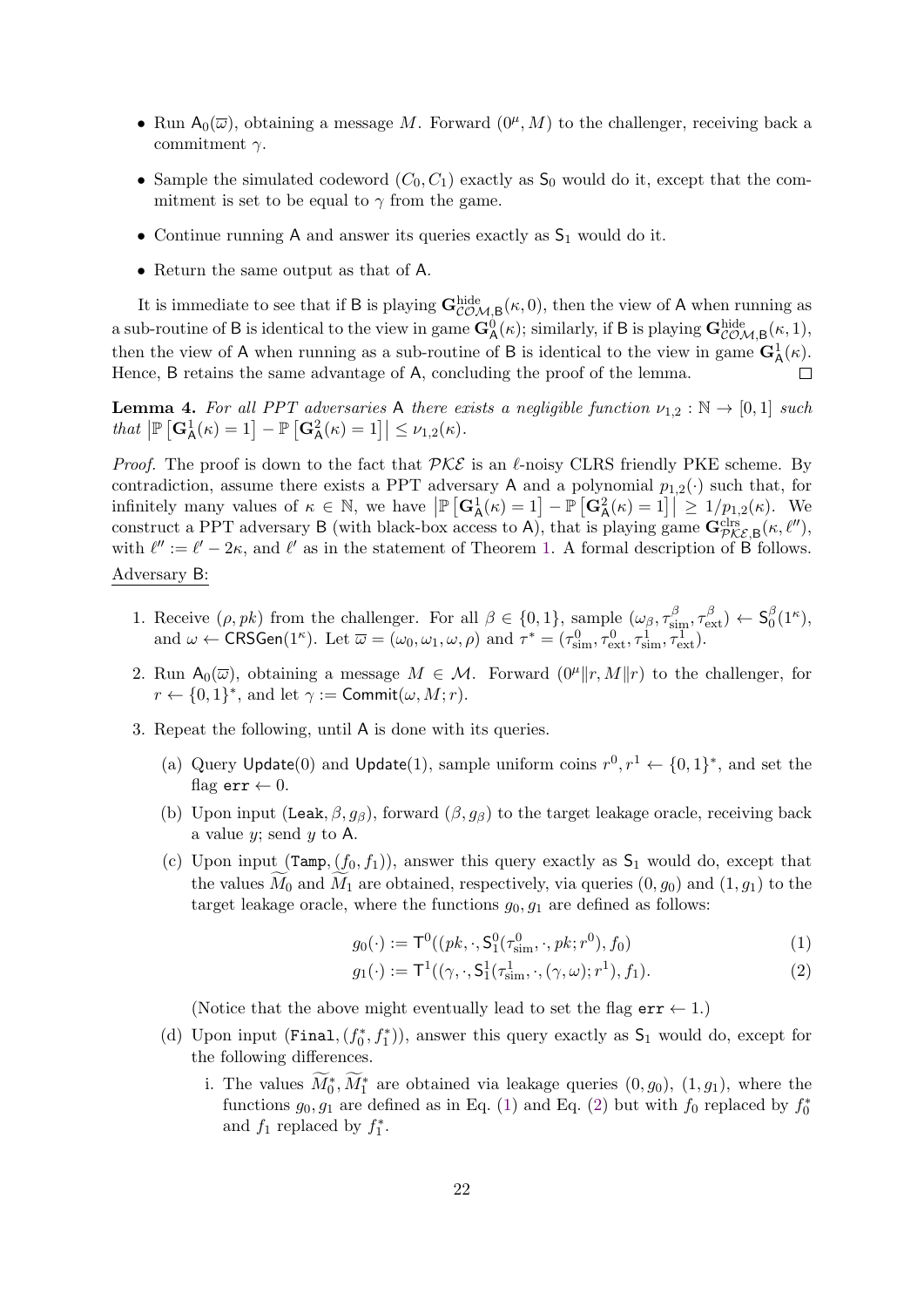- <span id="page-23-5"></span>ii. The values  $\widetilde{pk}$ , sk' (as part of the simulated codeword  $\widetilde{C}'$ ) are obtained via a leakage query  $(0, g_0^*)$ , where the function  $g_0^*(c)$  hard-wires values  $(pk, \tau_{\text{sim}}^0, r^0, \tau_{\text{ext}}^0,$  $r_{\text{ext}}^0$ ) and behaves as follows: Compute  $\widetilde{C}_0^* := f_0^*(pk, c, S_1^0(\tau_{\text{sim}}^0, c, pk; r^0)) :=$  $(\widetilde{pk}, \widetilde{c}, \widetilde{\pi}_0)$ , extract the values  $(\widehat{sk}_0, \phi_0, \widehat{c}_0) := \mathsf{K}_0(\tau_{\text{ext}}^0, \widetilde{c}, \widetilde{pk}, \widetilde{\pi}_0; r_{\text{ext}}^0)$ , and output  $(\widetilde{pk}, sk')$ , where  $sk' \leftarrow \mathsf{UpdateS}(\widehat{sk}_0)$ .
- <span id="page-23-6"></span>iii. The values  $\tilde{\gamma}, c'$  (as part of the simulated codeword  $\tilde{C}'$ ) are obtained via a leakage<br>current (1, c<sup>\*</sup>), where the function  $c^*(cb)$  hard wings values (4, c,  $\pi^1$ ,  $\pi^1$ ,  $\pi^1$ ,  $\pi^1$ ) query  $(1, g_1^*)$ , where the function  $g_1^*(sk)$  hard-wires values  $(\omega, \gamma, \tau_{\text{sim}}^1, r^1, \tau_{\text{ext}}^1, r_{\text{ext}}^1)$ and behaves as follows: Compute  $\widetilde{C}_{1}^{*} := f_{1}^{*}(\gamma, sk, \mathsf{S}_{1}^{1}(\tau_{\text{sim}}^{1}, sk, (\omega, \gamma); r^{1})) := (\widetilde{\gamma}, \widetilde{sk}, \widetilde{\gamma})$  $(\widetilde{m}_1),$  extract the values  $((\widetilde{M}, \widehat{r}), \phi_1, \widehat{sk}_1) := \mathsf{K}_1(\tau_{\text{ext}}^1, \widetilde{sk}, (\widetilde{\gamma}, \omega), \widetilde{\pi}_1; r_{\text{ext}}^1),$  and output  $(\widetilde{\gamma}, c')$ , where  $c' \leftarrow \text{Enc}(\widetilde{pk}, \widehat{M} || \widehat{r})$ .
- 4. Output the same as A does.

Notice that, assuming the leakage bound is not violated, adversary B perfectly simulates the view of A; namely, if the challenge bit is  $b = 0$ , the view of A is identically distributed to that of game  $\mathbf{G}_{\mathsf{A}}^1$ , and if the challenge bit is  $b=1$ , the view of A is identically distributed to that of game  $\mathbf{G}_{\mathsf{A}}^2$ . Thus,

$$
1/p_{1,2}(\kappa) \leq \left| \mathbb{P} \left[ \mathbf{G}_{\mathsf{A}}^{1}(\kappa) = 1 \right] - \mathbb{P} \left[ \mathbf{G}_{\mathsf{A}}^{2}(\kappa) = 1 \right] \right|
$$
  
= 
$$
\left| \mathbb{P} \left[ \mathbf{G}_{\mathcal{PKE},\mathsf{B}}^{\text{clrs}}(\kappa,\ell^{\prime\prime}) = 1 | b = 1 \right] - \mathbb{P} \left[ \mathbf{G}_{\mathcal{PKE},\mathsf{B}}^{\text{clrs}}(\kappa,\ell^{\prime\prime}) = 0 | b = 0 \right] \right|
$$
  
= 
$$
2 \left| \mathbb{P} \left[ \mathbf{G}_{\mathcal{PKE},\mathsf{B}}^{\text{clrs}}(\kappa,\ell^{\prime\prime}) = 1 \right] - \frac{1}{2} \right|,
$$

contradicting the fact that  $PKE$  is a CLRS friendly PKE scheme.

It remains to show that the adversary B does not violate the leakage bound as stated in Theorem [1.](#page-15-2) To this end, assume that, between each update, the adversary A makes at most  $t \in \text{poly}(\kappa)$  tampering queries (not counting the final extra query  $(f_0^*, f_1^*)$ ), and let  $i^* \in [t]$  be the first index for which we have  $\widetilde{M}_{0,i^*} := \mathsf{T}^0(C_0, f_0^{i^*})$  $C_0^{i^*}$ )  $\neq \mathsf{T}^1(C_1, f_1^{i^*})$  $j_{1}^{n^{*}}):=M_{1,i^{*}}$ . Define

$$
Z := (Z_0, Z_1) := ((Y_0, \widetilde{M}_{0,1}, \dots, \widetilde{M}_{0,i^*}, \widetilde{M}_0^*), (Y_1, \widetilde{M}_{1,1}, \dots, \widetilde{M}_{1,i^*}, \widetilde{M}_1^*))
$$

to be the random variable corresponding to the partial view of A in each epoch, up until step [3c](#page-22-2) included, which consists of the leakage  $Y_0$  done on  $C_0$ , the leakage  $Y_1$  done on  $C_1$ , and the messages  $\widetilde{M}_{0,1}, \ldots \widetilde{M}_{0,i^*}, \widetilde{M}_0^*$  and  $\widetilde{M}_{1,1}, \ldots \widetilde{M}_{1,i^*}, \widetilde{M}_1^*$  as defined by the tampering simulators  $\mathsf{T}^0$ and  $\mathsf{T}^1$ . For  $\beta \in \{0,1\}$ , let  $X_\beta$  be the random variable corresponding to  $C_\beta$  conditioned on the value  $pk$ , and notice that, after each update (performed by the reduction in step [3a\)](#page-22-3),  $X_0$  and  $X_1$  are independent. We can write:

$$
\widetilde{\mathbb{H}}_{\infty}(X_{\beta}|Z_{\beta}) = \widetilde{\mathbb{H}}_{\infty}(X_{\beta}|Y_{\beta},\widetilde{M}_{\beta,1},\ldots,\widetilde{M}_{\beta,i^*-1},\widetilde{M}_{\beta,i^*},\widetilde{M}_{\beta}^*)
$$
\n(3)

<span id="page-23-0"></span>
$$
= \widetilde{\mathbb{H}}_{\infty}(X_{\beta} | Y_{\beta}, \widetilde{M}_{1-\beta,1}, \dots, \widetilde{M}_{1-\beta,i^{*}-1}, \widetilde{M}_{\beta,i^{*}}, \widetilde{M}_{\beta}^{*})
$$
(4)

<span id="page-23-2"></span><span id="page-23-1"></span>
$$
\geq \widetilde{\mathbb{H}}_{\infty}(X_{\beta} | Y_{\beta}, X_{1-\beta}, i^*, \widetilde{M}_{\beta, i^*}, \widetilde{M}_{\beta}^*)
$$
\n
$$
\tag{5}
$$

<span id="page-23-4"></span><span id="page-23-3"></span>
$$
= \widetilde{\mathbb{H}}_{\infty}(X_{\beta} | Y_{\beta}, i^*, \widetilde{M}_{\beta, i^*}, \widetilde{M}_{\beta}^*)
$$
\n
$$
\tag{6}
$$

$$
\geq \ell - 3\mu,\tag{7}
$$

where Eq. [\(3\)](#page-23-0) uses the definition of the random variable  $Z_{\beta}$ , Eq. [\(4\)](#page-23-1) uses the fact that  $\widetilde{M}_{0,i} = \widetilde{M}_{1,i}$ for all  $i < i^*$ , Eq. [\(5\)](#page-23-2) follows by Lemma [1](#page-6-1) and the fact that the messages  $M_{1-\beta,1}, \ldots, M_{1-\beta,i^*-1}$ can be computed as a deterministic function of  $X_{1-\beta}$  and the index i<sup>\*</sup>, Eq. [\(6\)](#page-23-3) uses the independence between  $X_0$  and  $X_1$ , and Eq. [\(7\)](#page-23-4) follows by Lemma [2,](#page-6-2) using the fact that A is  $\ell$ -valid and by the definition of  $\mu := \log |\mathcal{M}|$ .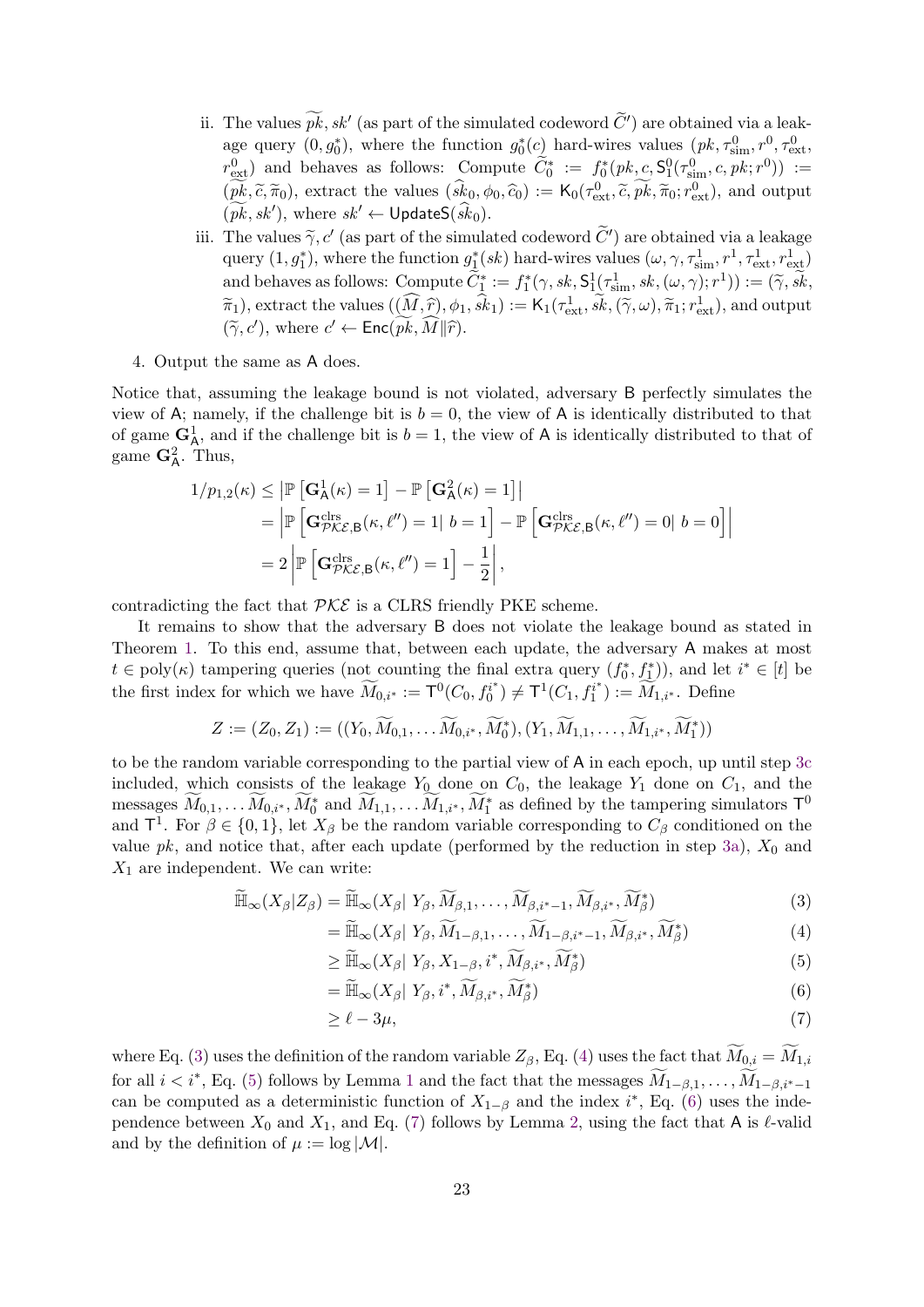It remains to account for the leakage performed by the reduction to answer the final tampering query before the state is updated. In particular:

- In step [3\(d\)ii,](#page-23-5) B leaks the public key  $\widetilde{pk}$  and the secret key  $sk'$ ; since  $sk'$  is uniformly distributed over the set  $\{sk : \mathsf{PK}(sk) = pk\}$ , the function  $g_0^*$  is at most  $\log |\mathcal{PK}| = \delta$ leaky.
- In step [3\(d\)iii,](#page-23-6) B leaks the commitment  $\tilde{\gamma}$  and the ciphertext c'; since c' is uniformly distributed over the set  $\{c: \mathsf{Enc}(p\vec{k}, \vec{M}||\hat{r})\}$ , the function  $g_1^*$  is at most log  $|\mathcal{M}_{\text{pke}}| = \mu_{\text{pke}}$ leaky.

Putting the above facts together with the bound from Eq. [7,](#page-23-4) we obtain that  $B$  is  $\ell''$ -admissible for  $\ell'':= \ell + 3\mu + \max{\delta, \mu_{\text{pke}} } = \ell' - 2\kappa$ . This concludes the proof.  $\Box$ 

**Lemma 5.** For any  $\kappa \in \mathbb{N}$ , we have  $\mathbf{G}_{\mathbf{A}}^2(\kappa) \equiv \mathbf{G}_{\mathbf{A}}^3(\kappa)$ .

*Proof.* Follows directly by the fact that the change in the game  $G_A^3(\kappa)$  is only syntactical, and in particular the view of the adversary is identical in the two games.  $\Box$ 

**Lemma 6.** For all PPT adversaries A there exists a negligible function  $\nu_{3,4} : \mathbb{N} \to [0,1]$  such that  $\left| \mathbb{P}\left[\mathbf{G}^3_{\mathsf{A}}(\kappa)=1\right]-\mathbb{P}\left[\mathbf{G}^4_{\mathsf{A}}(\kappa)=1\right]\right|\leq \nu_{3,4}(\kappa).$ 

Proof. The proof is again down to the security of the CLRS friendly PKE scheme. Consider the following events:

- $0 \text{Id}_0$ : The event becomes true whenever, for some  $i \in [q]$ , either the adversary generates a tampered ciphertext  $\tilde{c} \in \{c_1, \ldots, c_{i-1}\}$ , or the tampering simulator  $\mathsf{T}^0$  extracts a ciphertext  $\hat{c} \in \{c_1, \ldots, c_{i-1}\}.$
- Old<sub>1</sub>: The event becomes true whenever, for some  $i \in [q]$ , either the adversary generates a tampered secret key  $\widetilde{sk} \in \{sk_1, \ldots, sk_{i-1}\},\$ or the tampering simulator  $\mathsf{T}^1$  extracts a secret key  $s\hat{k} \in \{sk_1, \ldots, sk_{i-1}\}.$

Define 01d = 01d<sub>0</sub>  $\vee$  01d<sub>1</sub>. Clearly,  $\mathbf{G}_{\mathbf{A}}^{3}(\kappa)$  and  $\mathbf{G}_{\mathbf{A}}^{4}(\kappa)$  are identically distributed conditioned on Old not happening. Hence,

$$
\left|\mathbb{P}\left[\mathbf{G}^3_{\mathsf{A}}(\kappa)=1\right]-\mathbb{P}\left[\mathbf{G}^4_{\mathsf{A}}(\kappa)=1\right]\right|\leq \mathbb{P}\left[\text{01d}\right].
$$

We now show that **OLD** only happens with negligible probability. By contradiction, assume there is an efficient adversary A and a polynomial  $p_{3,4}$  such that A provokes event Old with probability at least  $1/p_{3,4}(\kappa)$ . We construct an adversary B (with black-box access to A), that is playing game  $\mathbf{G}_{\mathcal{PKE},\mathbf{B}}^{\text{clrs}}(\kappa,\ell)$ , with the parameter  $\ell$  as in the statement of Theorem [1.](#page-15-2) The execution of B is almost identical to that of the reduction used to prove Lemma [4;](#page-22-4) hence, we only outline the main differences between the two reductions below.

• At the beginning B additionally samples  $h_0 \leftarrow H_0$  and  $h_1 \leftarrow H_1$ , where  $H_0 := \{h_0 :$  $\mathcal{C} \to \{0,1\}^{\kappa}$  and  $\mathcal{H}_1 := \{h_1 : \mathcal{SK} \to \{0,1\}^{\kappa}\}\$ are families of pair-wise independent hash functions.<sup>[10](#page-24-0)</sup>

$$
\mathbb{P}_{h\leftarrow\mathcal{H}}\left[h(x)=y\wedge h(x')=y'\right]\leq |\mathcal{Y}|^{-2}.
$$

<span id="page-24-0"></span><sup>&</sup>lt;sup>10</sup>Recall that  $\mathcal{H} := \{h : \mathcal{X} \to \mathcal{Y}\}\$ is a family of pair-wise independent hash functions, if the following condition holds: For all distinct  $x, x' \in \mathcal{X}$ , and any  $y, y' \in \mathcal{Y}$ ,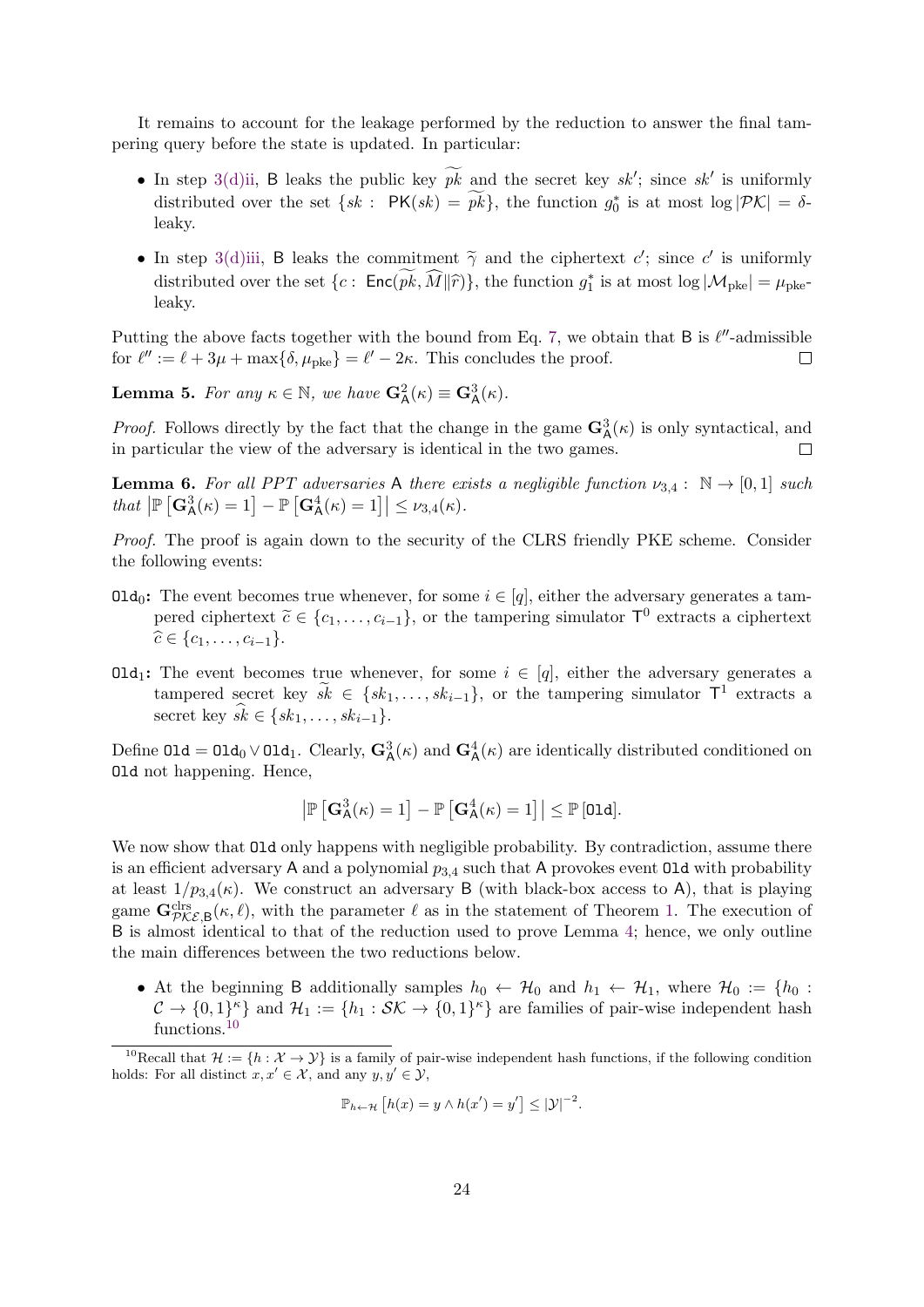- The challenge messages are chosen to be  $(0^{\mu}||r, 1^{\mu_{\text{pke}}})$ . (The choice of the second message is completely arbitrary, in fact any value in  $\mathcal{M}_{\text{pke}}$  would do.)
- Before running the adversary, in each round  $i \in [q]$ , the reduction makes leakage queries  $(0, h_0)$  and  $(1, h_1)$ , obtaining  $y_i^0 = h_0(c_i)$  and  $y_i^1 = h_1(sk_i)$ , where  $c_i$  and  $sk_i$  are, respectively, the challenge ciphertext and the secret key after the *i*-th update.
- The leakage function  $g_0$  of Eq. [\(1\)](#page-22-0), additionally hard-wires a description of  $h_0$ , and all values  $y_1^0, \ldots, y_{i-1}^0$ , and it checks if either  $y_j^0 = h_0(\tilde{c})$  or  $y_j^0 = h_0(\tilde{c})$ , for some  $j \leq i - 1$ ; in case that happens, the leakage function returns  $(01d_0, c^*)$ , where  $c^* \in {\tilde{c}, \tilde{c}}$  is such that  $c^0 =$  $y_j^0 = h_0(c^*)$ , and otherwise it behaves as before.
- The leakage function  $g_1$  of Eq. [\(2\)](#page-22-1), additionally hard-wires a description of  $h_1$ , and all values  $y_1^1, \ldots, y_{i-1}^1$ , and it checks if either  $y_j^1 = h_1(\widetilde{sk})$  or  $y_j^1 = h_1(\widehat{sk})$ , for some  $j \leq i-1$ ; in case that happens, the leakage function returns  $(01d_1, sk^*)$ , where  $sk^* \in {\widetilde{\delta k}, \widetilde{\delta k}}$  is such that  $y_j^1 = h_1(s k^*)$ , and otherwise it behaves as before.
- After the adversary is done with tampering queries, the reduction checks whether for some of the leakage queries it received either a pair  $(01d_0, c^*)$  or a pair  $(01d_1, sk^*)$ . Thus,
	- − In the former case, it asks an additional leakage query  $(1, g_{c*,M||r,1^{\mu_{\text{pke}}}})$ , where the function  $g_{c^*,M||r,1^{\mu_{\text{pke}}}}(sk)$  uses the secret key to decrypt  $c^*$ , and signals whether the obtained plaintext is equal to  $M||r$  or to  $1^{\mu_{\text{pke}}}$ .
	- In the latter case, it asks an additional leakage query  $(1, g_{sk^*,M||r,1^{\mu_{\text{pke}}}})$ , where the function  $g_{sk^*,M||r,1^{\mu_{\text{pke}}}}(c)$  uses the secret key  $sk^*$  to decrypt c, and signals whether the obtained plaintext is equal to  $M||r$  or to  $1^{\mu_{\text{pke}}}$ .

Otherwise, the reduction returns a random guess  $b' \leftarrow \{0, 1\}.$ 

Assume first that  $B$  is an  $\ell'$ -admissible adversary (i.e., it does not violate the leakage bound), where the parameter  $\ell'$  is as in the statement of Theorem [1.](#page-15-2) Notice that, if  $O1d_0$  happens, with probability  $1 - 2^{-\kappa}$  due to the use of a pair-wise independent hash function, the extracted ciphertext  $\hat{c}$  obtained by the reduction is equal to one of the ciphertexts  $c_i$  obtained by updating the original challenge ciphertext  $c$ ; hence, in such a case, by correctness of the PKE scheme, adversary B wins with overwhelming probability. Furthermore, a similar argument shows that B wins with overwhelming probability in case  $\texttt{Old}_1$  happens. On the other hand, if none of the events happen,  $\bf{B}$  is successful with probability 1/2. Putting these observations together with the fact that Old happens if at least one of  $0ld_0$  and  $0ld_1$  happen, we obtain

$$
2\left|\mathbb{P}\left[\mathbf{G}_{\mathcal{PKE},\mathsf{B}}^{\text{clrs}}(\kappa,\ell')=1\right]-\frac{1}{2}\right|
$$
\n
$$
=\left|\mathbb{P}\left[\mathbf{G}_{\mathcal{PKE},\mathsf{B}}^{\text{clrs}}(\kappa,\ell')=1\right|b=1\right]-\mathbb{P}\left[\mathbf{G}_{\mathcal{PKE},\mathsf{B}}^{\text{clrs}}(\kappa,\ell')=0\right|b=0\right]\right|
$$
\n
$$
=\left|\mathbb{P}\left[\text{01d}\right]\cdot\left(\mathbb{P}\left[\mathbf{G}_{\mathcal{PKE},\mathsf{B}}^{\text{clrs}}(\kappa,\ell')=1|b=1,\text{01d}\right]-\mathbb{P}\left[\mathbf{G}_{\mathcal{PKE},\mathsf{B}}^{\text{clrs}}(\kappa,\ell')=0|b=0,\text{01d}\right]\right)
$$
\n
$$
+\mathbb{P}\left[\overline{\text{01d}}\right]\cdot\left(\mathbb{P}\left[\mathbf{G}_{\mathcal{PKE},\mathsf{B}}^{\text{clrs}}(\kappa,\ell')=1|b=1,\overline{\text{01d}}\right]-\mathbb{P}\left[\mathbf{G}_{\mathcal{PKE},\mathsf{B}}^{\text{clrs}}(\kappa,\ell')=0|b=0,\overline{\text{01d}}\right]\right)\right|
$$
\n
$$
\geq 1/p_{3,4}(\kappa)-2\cdot2^{-\kappa},
$$

a contradiction.

It remains to show that  $B$  is  $\ell'$ -admissible. Assume first that the event  $O1d$  does not happen. Then, using an argument identical to that in the proof of the previous lemma, and considering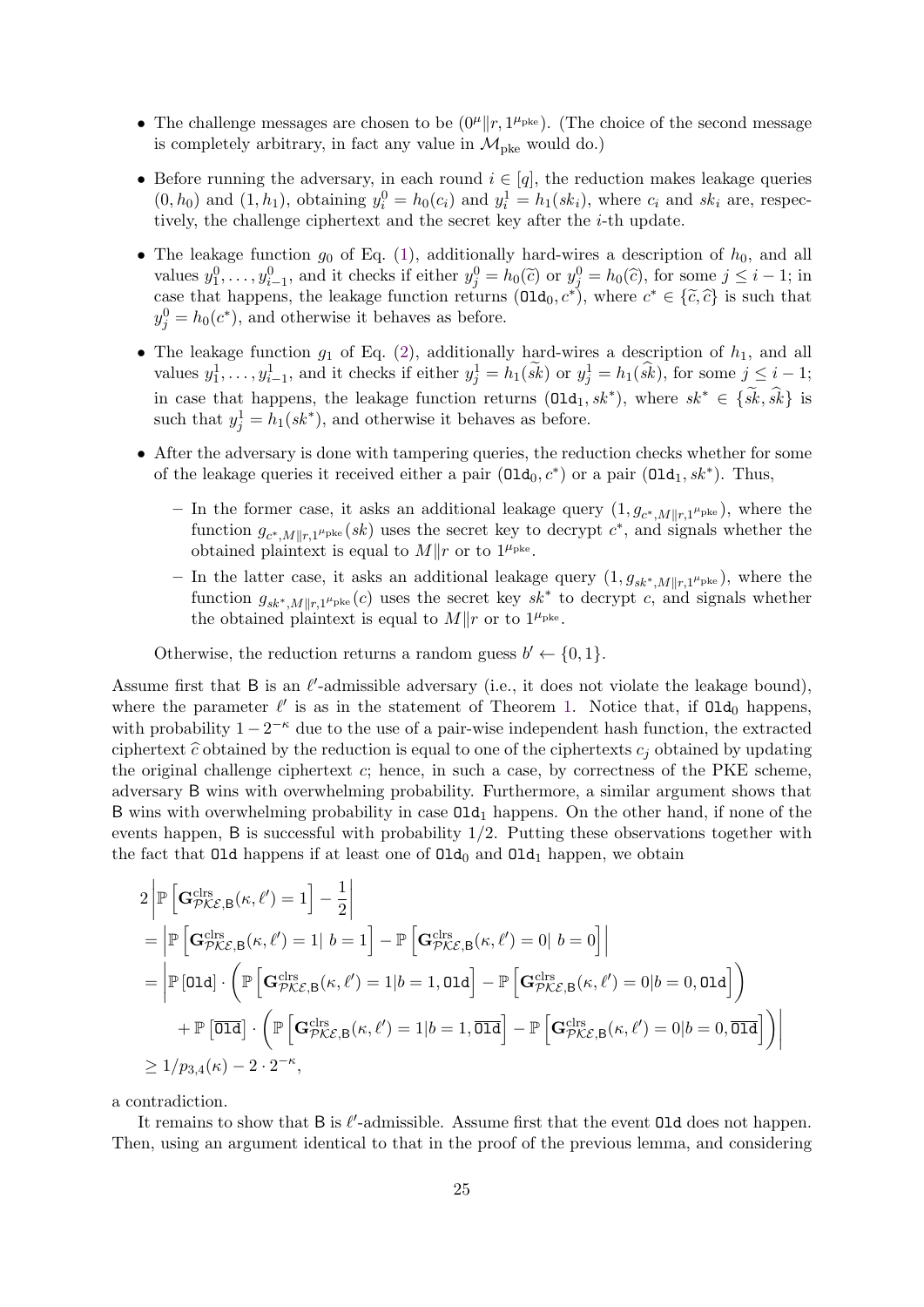that the reduction here additionally leaks two hash values at the beginning of each round, one can show that the composition of B's leakage functions is  $(\ell + 3\mu + 2\kappa + \max{\delta, \mu_{\text{pke}}})$ -leaky. Thus, in order to conclude the proof, it suffices to show that the additional leakage due to the fact that the event Old happens does not reduce the entropy of the state further. While doing this, we distinguish the case where event  $01d_0$  and event  $01d_1$  happen. In particular:

 $01d_0$ : We use the perfect secret-key-update privacy of the PKE scheme (cf. Definition [7\)](#page-9-3). Let UpdateS<sup>*i*</sup>(·) := UpdateS(UpdateS<sup>*i*-1</sup>(·)) if  $i > 1$ , and UpdateS<sup>1</sup>(·) := UpdateS(·). By Definition [7,](#page-9-3) for any  $(p, s)$  such that  $PK(s) = p$ , the distribution  $\{p, \text{UpdateS}(s)\}\$ is identical to  $\{(pk, sk) \leftarrow \mathsf{KGen}(1^{\kappa}) : pk = p\}$ ; this implies that for any  $(p, s) \leftarrow \mathsf{KGen}(1^{\kappa})$ , if sk is in the support of  $\{\mathsf{UpdateS}(s)\}\)$ , then  $sk$  is also in the support of  $\{sk': (pk', sk') \leftarrow \mathsf{KGen}(1^{\kappa})\}$ ,  $pk' = p$ . Therefore, by a simple inductive argument, we can show that for any  $0 \le i \le i'$ and any  $(p, s) \leftarrow \mathsf{KGen}(1^{\kappa})$ , the distributions below are equivalent:

$$
\begin{aligned} \mathcal{D}_{i,i'}^{p,s} := & \left\{ (sk, sk'): \begin{array}{c} sk' \leftarrow \mathsf{UpdateS}^i(s) \\ sk \leftarrow \mathsf{UpdateS}^{i'}(sk') \end{array} \right\} \\ \tilde{\mathcal{D}}_{i,i'}^{p,s} := & \left\{ (sk, sk'): \begin{array}{c} pk' = p; (pk', sk') \leftarrow \mathsf{KGen}(1^{\kappa}) \\ sk \leftarrow \mathsf{UpdateS}^{i+i'}(s) \end{array} \right. \right\} \end{aligned}
$$

.

Let now  $i^*$  be the first index where  $01d_0$  happens, and let P' be an unbounded predictor. Then, for any  $i < i^*$ , we get:

$$
\widetilde{\mathbb{H}}_{\infty}(sk_{i^*}|pk, sk_i) \ge -\log \max_{\mathsf{P}'} \mathbb{P}\left[\mathsf{P}'(pk, sk_i) = sk_{i^*}: \begin{array}{l} (pk, sk) \leftarrow \mathsf{KGen}(1^{\kappa}), \\ (sk_{i^*}, sk_i) \leftarrow \mathcal{D}_{i, i^* - i}^{pk, sk} \end{array}\right]\right]
$$
\n
$$
= -\log \max_{\mathsf{P}'} \mathbb{P}\left[\mathsf{P}'(pk, sk_i) = sk_{i^*}: \begin{array}{l} (pk, sk) \leftarrow \mathsf{KGen}(1^{\kappa}) \\ (sk_{i^*}, sk_i) \leftarrow \mathcal{\tilde{D}}_{i, i^* - i}^{pk, sk} \end{array}\right]\right]
$$
\n
$$
= -\log \max_{\mathsf{P}'} \mathbb{P}\left[\mathsf{P}^{\mathsf{P}'}(pk) = sk_{i^*}: (pk, sk) \leftarrow \mathsf{KGen}(1^{\kappa})\right]
$$
\n
$$
\ge \widetilde{\mathbb{H}}_{\infty}(sk_{i^*}|pk),
$$

where P samples  $sk_i$  from  $\{(pk', sk') \leftarrow \mathsf{KGen}(1^{\kappa}) : pk' = pk\}$ , and then runs  $\mathsf{P}'(pk, sk_i)$ .

 $01d_1$ : We use the perfect ciphertext-update privacy property of the PKE scheme (cf. Definition [6\)](#page-9-4). Let UpdateC<sup>i</sup> (·) := UpdateC(UpdateCi−<sup>1</sup> (·)) if i > 1, and UpdateC<sup>1</sup> (·) := UpdateC(·). By Definition [6,](#page-9-4) for any  $m \in \mathcal{M}_{\text{pke}}$  and c, such that  $c = \text{Enc}(pk, m; r)$  for some  $r \in \{0,1\}^*$ , the distribution  $\{pk, \text{UpdateC}(c)\}\$ is identical to  $\{pk, \text{Enc}(pk, m)\}\$ . This implies that for any  $0 \le i \le i'$ , and any  $(pk, sk) \leftarrow \mathsf{KGen}(1^{\kappa})$ , the distributions below are equivalent:

$$
\begin{aligned} \mathcal{D}^{pk,m}_{i,i'} &:= \left\{ (c,c'):\quad \begin{array}{l} \bar{c} \leftarrow \mathsf{Enc}(pk,m); c' \leftarrow \mathsf{UpdateC}^i(\bar{c}) \\ c \leftarrow \mathsf{UpdateC}^{i'}(c') \end{array} \right\} \\ \tilde{\mathcal{D}}^{pk,m}_{i,i'} &:= \left\{ (c,c'):\quad \begin{array}{l} \bar{c} \leftarrow \mathsf{Enc}(pk,m); c' \leftarrow \mathsf{Enc}(pk,m) \\ c \leftarrow \mathsf{UpdateC}^{i+i'}(\bar{c}) \end{array} \right\} \right. . \end{aligned}
$$

Let now  $i^*$  be the first index where  $\texttt{Old}_1$  happens, and let P' be an unbounded predictor.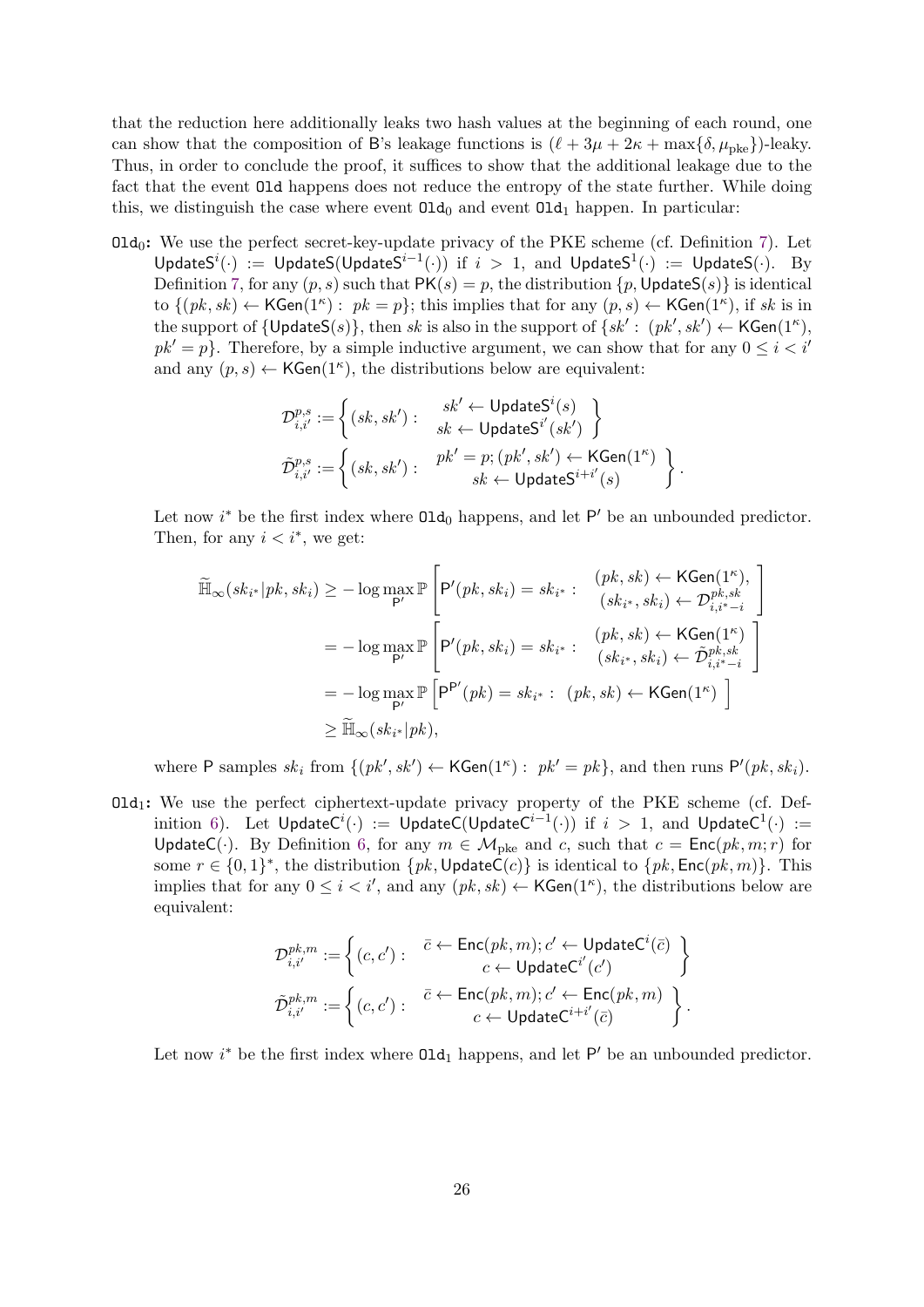Then, for all  $m \in \mathcal{M}_{\text{pke}}$ , and any  $i < i^*$ , we get:

$$
\widetilde{\mathbb{H}}_{\infty}(c_{i^*}|pk, c_i) \ge -\log \max_{\mathsf{P}'} \mathbb{P}\left[\mathsf{P}'(pk, c_i) = c_{i^*}: \begin{array}{c} (pk, sk) \leftarrow \mathsf{KGen}(1^{\kappa}) \\ (c_{i^*}, c_i) \leftarrow \mathcal{D}_{i, i^{*-1}}^{pk, m} \end{array}\right]\right]
$$
\n
$$
= -\log \max_{\mathsf{P}'} \mathbb{P}\left[\mathsf{P}'(pk, c_i) = c_{i^*}: \begin{array}{c} (pk, sk) \leftarrow \mathsf{KGen}(1^{\kappa}) \\ (c_{i^*}, c_i) \leftarrow \tilde{\mathcal{D}}_{i, i^{*-1}}^{pk, m} \end{array}\right]\right]
$$
\n
$$
= -\log \max_{\mathsf{P}'} \mathbb{P}\left[\mathsf{P}^{\mathsf{P}'}(pk) = c_{i^*}: (pk, sk) \leftarrow \mathsf{KGen}(1^{\kappa})\right]
$$
\n
$$
\ge \widetilde{\mathbb{H}}_{\infty}(c_{i^*}|pk),
$$

where P samples  $c_i$  from  $\{\text{Enc}(pk, m)\},$  and then runs  $\mathsf{P}'(pk, c_i)$ .

**Lemma 7.** For all  $\kappa \in \mathbb{N}$ , we have  $\mathbf{G}_{\mathbf{A}}^4(\kappa) \equiv \mathbf{G}_{\mathbf{A}}^5(\kappa)$ .

*Proof.* Recall that the simulator  $S_1$  returns same if and only if both tampering simulators  $T^0$ and  $\mathsf{T}^1$  return  $\diamond$ ; furthermore:

• The tampering simulator  $T^0$  returns  $\diamond$  at round *i* if either:

$$
- \widetilde{c} \in \{c, c_{i-1}, \dots, c_1\}; \text{ or }
$$

- $-\hat{c} = c$ , and  $\phi_0(\hat{c}) = \tilde{c}$  (after running the extractor).
- The tampering simulator  $T^1$  returns  $\diamond$  at round *i* if either:

$$
- sk \in \{sk, sk_{i-1}, \ldots, sk_1\}; \text{ or }
$$

 $-sk = sk$ , and  $\phi_1(sk) = sk$  (after running the extractor).

Let NotSame be the event that  $S_1$  outputs  $\diamond$  in game  $G_A^4(\kappa)$ , but  $Decode(\overline{\omega}, \widetilde{C}) \neq M$  in game  $G_A^5(\kappa)$ . Since the two games are identical conditioned on NotSame not happening, it suffices to bound the probability of event NotSame.

By definition of the set  $\Phi_1$ , we have that, in both cases where  $\mathsf{T}^1$  returns  $\diamond$ , the secret key sk is a valid secret key for the value pk. Similarly, by definition of the set  $\Phi_0$ , we have that, in both cases where  $\mathsf{T}_0$  returns  $\diamond$ , the ciphertext  $\tilde{c}$  must meet the condition  $\mathsf{Dec}(sk, \tilde{c})$  $Dec(sk, c)$ . Putting these observations together, we obtain that  $Dec(sk, \tilde{c}) = Dec(sk, c) = M||r$ , and thus event NotSame happens with zero probability (assuming the PKE scheme has perfect correctness). This concludes the proof of the claim.  $\Box$ 

**Lemma 8.** For all (even unbounded) adversaries A, there exists a negligible function  $\nu_{5,6} : \mathbb{N} \to$  $[0,1]$  such that  $\left| \mathbb{P}\left[\mathbf{G}^{5}_{\mathsf{A}}(\kappa)=1\right]-\mathbb{P}\left[\mathbf{G}^{6}_{\mathsf{A}}(\kappa)=1\right]\right| \leq \nu_{5,6}(\kappa).$ 

*Proof.* Game  $G_A^5(\kappa)$  and  $G_A^6(\kappa)$  are identical, unless there exists a tampering query such that both  $\mathsf{T}^0$  and  $\mathsf{T}^1$  return the same message  $\widetilde{M} \notin \{\bot, \diamond\}$ , but  $\mathsf{Decode}(\overline{\omega}, \widetilde{C}) \neq \widetilde{M}$  in game  $\mathbf{G}^6_{\mathsf{A}}(\kappa)$ . (This could happen also during the extra tampering query.) This means that the following situation happens in  $\mathbf{G}_{\mathsf{A}}^{6}(\kappa)$ :

- Dec( $\widehat{sk}, \widetilde{c}$ ) =  $\widetilde{M}||\widetilde{r}$  and  $\widetilde{\gamma}$  = Commit( $\omega, \widetilde{M}; \widehat{r}$ );
- Dec( $\widetilde{sk}, \widetilde{c}$ ) =  $\widetilde{M}'|\widetilde{r}'$  and  $\widetilde{\gamma}$  = Commit( $\omega, \widetilde{M}'; \widetilde{r}'$ ), for some  $\widetilde{M}' \neq \widetilde{M}$ .

 $\Box$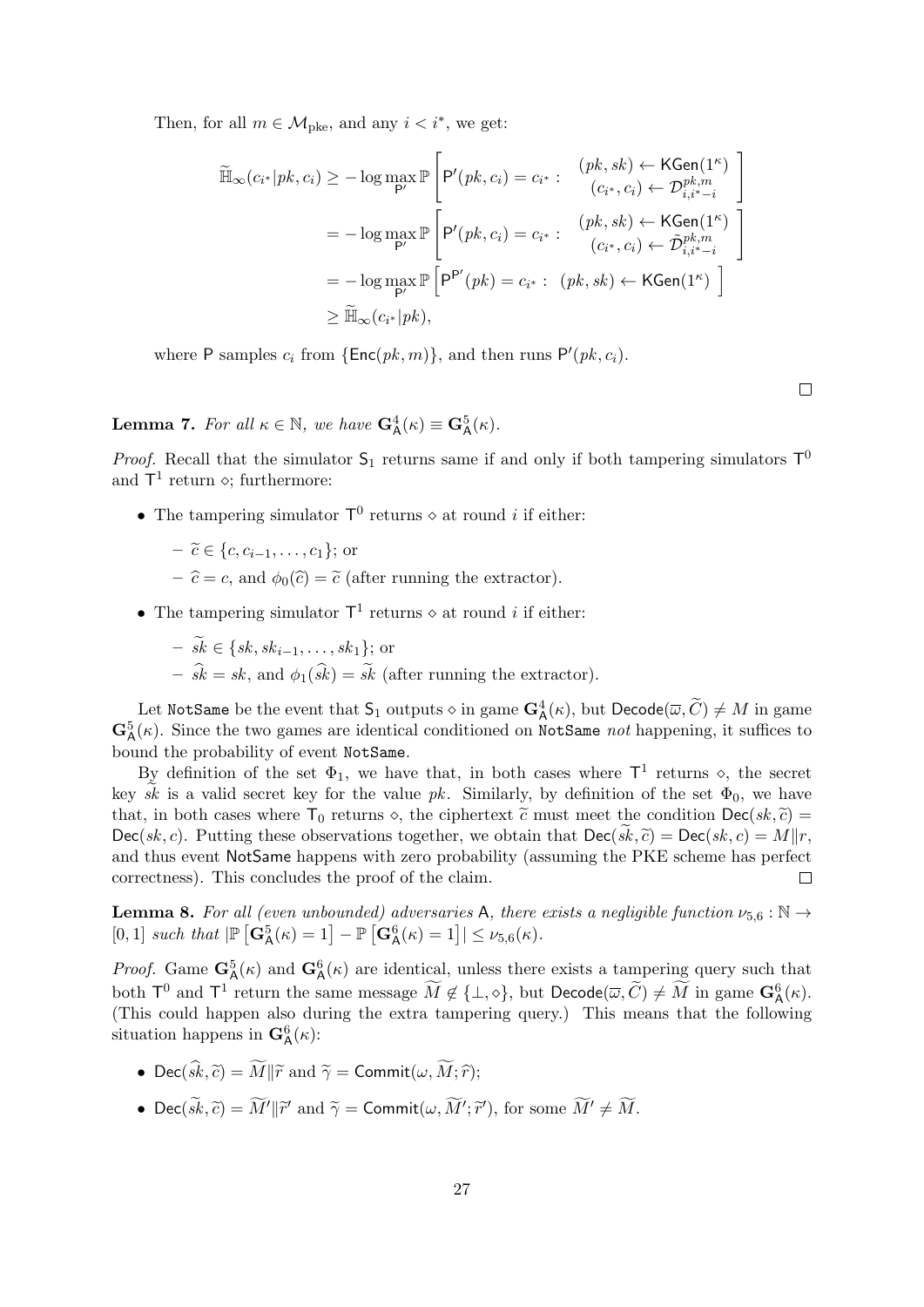The above implies that there exist  $(\tilde{M}, \hat{r}), (\tilde{M}', \tilde{r}')$  (with  $\tilde{M} \neq \tilde{M}'$ ) such that  $\tilde{\gamma} = \text{Commit}(\omega, \hat{\omega})$  $\widetilde{M};\hat{r}$  = Commit $(\omega, \widetilde{M}';\tilde{r}')$ , which in turn contradicts the statistical binding property of the commitment scheme.  $\Box$ 

**Lemma 9.** For all PPT adversaries A there exists a negligible function  $\nu_{6.7} : \mathbb{N} \to [0,1]$  such that  $\left| \mathbb{P}\left[\mathbf{G}^6_{\mathsf{A}}(\kappa)=1\right]-\mathbb{P}\left[\mathbf{G}^7_{\mathsf{A}}(\kappa)=1\right]\right|\leq \nu_{6,7}(\kappa).$ 

Proof. The proof is down to the label-malleable simulation extractability of the argument systems  $NIA_0$  and  $NIA_1$ . For  $\beta \in \{0,1\}$ , let Abort<sub> $\beta$ </sub> be the event that  $S_1$  outputs **Abort** in game  $\mathbf{G}_{\mathsf{A}}^6(\kappa)$  because  $\mathsf{T}^{\beta}$  returned **Abort** as an answer to one of the tampering queries from the adversary. Define  $\text{Abort} = \text{Abort}_0 \vee \text{Abort}_1$ , and note that  $\mathbf{G}_{\mathsf{A}}^6(\kappa)$  and  $\mathbf{G}_{\mathsf{A}}^7(\kappa)$  are identical conditioned on Abort *not* happening. Thus, it suffices to bound the probability that Abort happens.

We start by proving that  $\text{Abort}_0$  happens only with negligible probability. By contradiction, assume that there exists a PPT adversary A and a polynomial  $p_{6.7}(\kappa)$ , such that, for infinitely many values of  $\kappa \in \mathbb{N}$ , adversary A provokes event Abort<sub>0</sub> with probability at least  $1/p_{6,7}(\kappa)$ . Consider the following adversary B (with black-box access to A), that is playing game  $\mathbf{G}^{\text{lm-se}}_{\mathcal{NIA}_0,B,\mathsf{K}_0}(\kappa,\Phi_0).$ 

Adversary B:

- Receive  $\omega_0$  from the challenger. Run  $(\omega_1, \tau_{\text{sim}}^1, \tau_{\text{ext}}^1) \leftarrow S_0^1(1^{\kappa})$ , pick  $\omega \leftarrow \text{CRSGen}(1^{\kappa})$ , and  $\rho \leftarrow$  Setup $(1^{\kappa})$ .
- Run  $A(\overline{\omega})$ , where  $\overline{\omega} := (\omega_0, \omega_1, \omega, \rho)$ , obtaining a message M.
- Compute the initial target encoding  $(C_0, C_1)$  as  $S_0$  would do it in game  $\mathbf{G}_{\mathbf{A}}^7(\kappa)$ , except that the proof  $\pi_0$  is obtained by forwarding  $(c, pk)$  to the oracle  $\mathcal{O}^*_{\text{sim}}(\cdot)$ .
- Keep running A by answering all of its queries exactly as  $S_1$  would do it in game  $G_A^7(\kappa)$ , but with the following differences:
	- Whenever  $S_1$  needs to run Rfrsh<sup>\*</sup>(( $\tau_{sim}^0$ ,  $\tau_{sim}^1$ ), ( $C_0$ ,  $C_1$ )), compute  $C'_0 := (pk, c', \pi'_0)$ and  $C'_1 := (\gamma, sk', \pi'_1)$  exactly as described in algorithm Rfrsh<sup>\*</sup>, except that the proof  $\pi'_0$  is obtained by forwarding  $(c',pk)$  to the oracle  $\mathcal{O}^*_{\textsf{sim}}(\cdot)$ ;
	- Whenever  $S_1$  returns **Abort**, upon input a tampering query  $(f_0, f_1)$  from the ad-versary,<sup>[11](#page-28-0)</sup> compute  $(\widetilde{pk}, \widetilde{c}, \widetilde{\pi}_0) = f_0(pk, c, \pi_0)$ , and forward  $(\widetilde{\lambda}, \widetilde{x}, \widetilde{\pi})$  to the challenger, where  $\widetilde{\lambda} := \widetilde{c}, \widetilde{x} := \widetilde{pk}, \text{ and } \widetilde{\pi} := \widetilde{\pi}_0.$

By our assumption, with probability at least  $1/p_{6,7}(\kappa)$ , the attacker A will provoke event Abort<sub>0</sub>. This means that, with the same probability, the tuple  $(\lambda, \tilde{x}, \tilde{\pi})$  returned by B satisfies the following:

- The proof  $\widetilde{\pi}$  is accepting for the statement  $\widetilde{x}$  w.r.t. the label  $\widetilde{\lambda}$  (i.e.,  $\mathsf{Vrfy}^{\widetilde{c}}(\omega_0, \widetilde{pk}, \widetilde{\pi}_0) = 1$ ).
- The tuple  $(\lambda, \tilde{x}, \tilde{\pi})$  is not within the set Q of simulated proofs and corresponding statements/labels; this is because the tampering simulator extracts the proof only if  $(\tilde{pk}, \tilde{c}, \tilde{\pi}_0) \neq$  $(pk, c, \pi_0)$ , and further it does not abort if  $\tilde{c} \in \{c_1, \ldots, c_{i-1}\}$  where  $c_1, \ldots, c_{i-1}$  are the refreshed ciphertexts computed by the simulator  $S_1$  up to the *i*-th round.
- Either of the following conditions are met:

<span id="page-28-0"></span><sup>&</sup>lt;sup>11</sup>Note that the pair  $(f_0, f_1)$  might be either part of a (Tamp, ·) command or of a (Final, ·) command.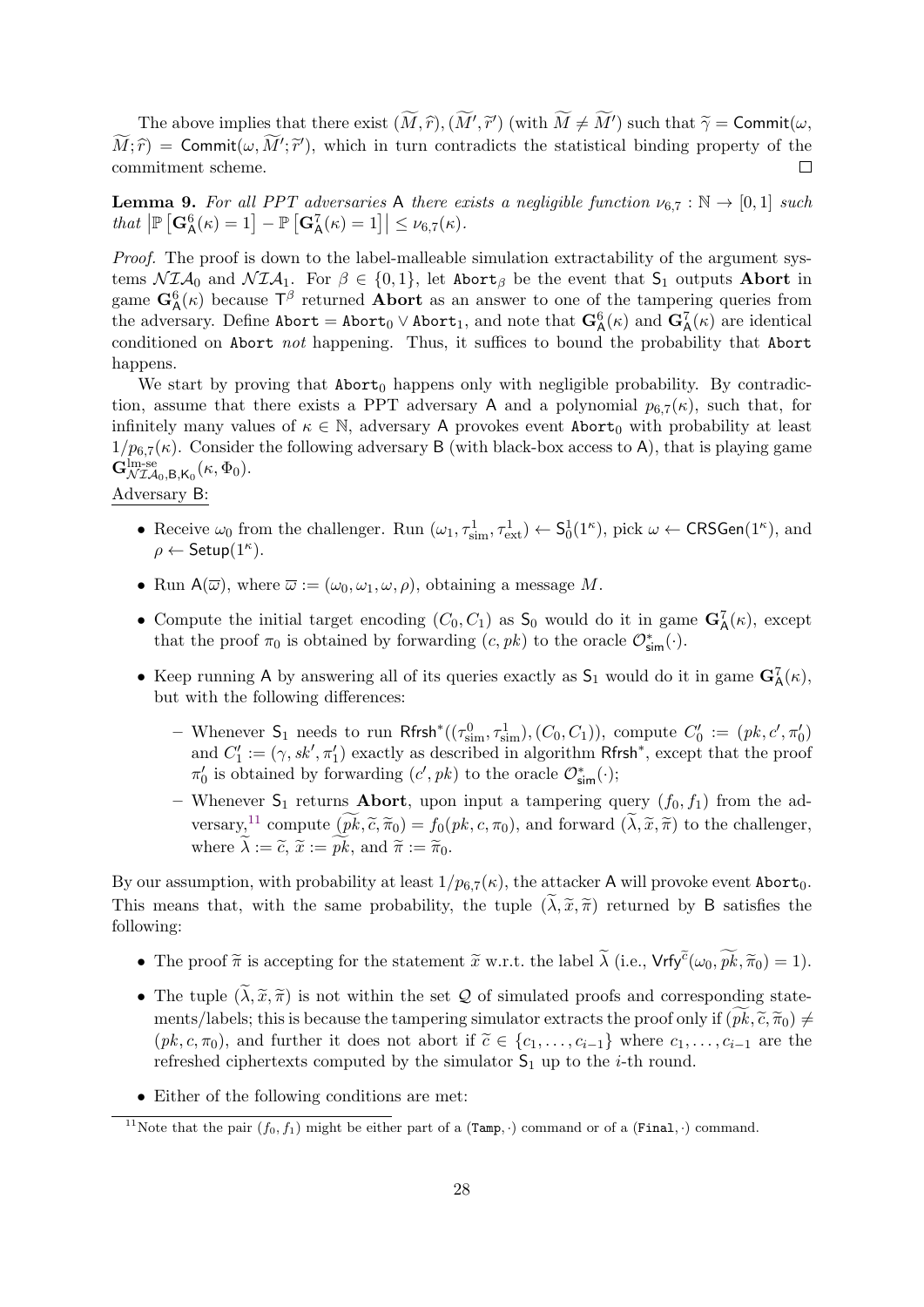- (i)  $\widehat{sk} \neq \perp$  and  $(\widetilde{pk}, \widehat{sk}) \notin \mathcal{R}_0$ ; or
- (ii)  $(\phi_0, \hat{c}) \neq (\perp)$  and either  $\phi_0 \notin \Phi_0$ , or  $(\hat{c}, p\hat{k}) \notin \mathcal{Q}_\downarrow, ^{12}$  $(\hat{c}, p\hat{k}) \notin \mathcal{Q}_\downarrow, ^{12}$  $(\hat{c}, p\hat{k}) \notin \mathcal{Q}_\downarrow, ^{12}$  or  $\phi_0(\hat{c}) \neq \tilde{c}$ ; or
- (iii)  $(\widehat{sk}, \phi_0, \widehat{c}) = (\perp, \perp, \perp).$

Hence, B breaks label-malleable simulation extractability of  $NIA_0$  with non-negligible probability, and thus Abort<sub>0</sub> only happens with a negligible probability. A similar argument (omitted here) shows that  $\text{Abort}_1$  also happens with negligible probability. The proof of the lemma now follows by an application of the union bound.  $\Box$ 

**Lemma 10.** For all (even unbounded) adversaries A, there exists a negligible function  $v_{7,8}$ :  $\mathbb{N} \to [0,1]$  such that  $\left| \mathbb{P} \left[ \mathbf{G}_{\mathsf{A}}^{7}(\kappa) = 1 \right] - \mathbb{P} \left[ \mathbf{G}_{\mathsf{A}}^{8}(\kappa) = 1 \right] \right| \leq \nu_{7,8}(\kappa)$ .

Proof. We rely on the statistical binding property of the commitment and the correctness property of the PKE scheme. Assume  $(f_0, f_1)$  be any tampering query produced by the adversary, such that  $\mathsf{Decode}(\overline{\omega}, (f_0(C_0), f_1(C_1))) = \widetilde{M} \neq \perp \text{ in game } \mathbf{G}_{\mathsf{A}}^8(\kappa)$ , but the simulator  $\mathsf{S}_1$  of game  $\mathbf{G}_{\mathsf{A}}^{7}(\kappa)$  instead would return  $\perp$ . Further, let  $M_0$  and  $M_1$  the values returned by the tampering simulators  $S_0$  and  $S_1$ , respectively, upon input the tampering query  $(f_0, f_1)$ . We distinguish two cases.

**Case 1:**  $\widetilde{M}_0 \neq \widetilde{M}_1$  and  $\widetilde{M}_0, \widetilde{M}_1 \neq \bot$ . We claim that  $\widetilde{M} = \widetilde{M}_0$ . In fact, the decoding algorithm decrypts  $\tilde{c}$  using  $\tilde{s}k$ , whereas  $\mathsf{T}^0$  decrypts  $\tilde{c}$  using  $\tilde{s}k$ , but  $\mathsf{PK}(\tilde{s}k) = \mathsf{PK}(\tilde{s}k)$ . Therefore, by the correctness of the PKE scheme, we must have  $\overline{M} = \overline{M}_0$ .

On the other hand, the decoding algorithm also checks that  $\tilde{\gamma}$  is a valid commitment to  $\widetilde{M}$ , and  $\mathsf{T}^1$  extracts  $\widehat{M} = \widetilde{M}_1$  as a valid opening of  $\widetilde{\gamma}$ . This contradict the statistical hinding property of the commitment scheme binding property of the commitment scheme.

**Case 2:** At least one of  $\widetilde{M}_0$ ,  $\widetilde{M}_1$  is equal to  $\perp$ . Note that the tampering simulator  $\mathsf{T}^0$  (resp.,  $T^1$ ) returns  $\perp$  only in case the proof  $\tilde{\pi}_0$  (resp.,  $\tilde{\pi}_1$ ) is invalid. However, in such a case also the decoding algorithm outputs  $\perp$ , and thus we conclude that  $\widetilde{M} = \perp$  (a contradiction).

$$
\Box
$$

**Lemma 11.** For all  $\kappa \in \mathbb{N}$ , and for all (even unbounded) adversaries A, we have  $\mathbf{G}_{\mathbf{A}}^8(\kappa) \equiv$  ${\bf G}_{\mathsf{A}}^9(\kappa).$ 

Proof. The only difference between the two games is that, while answering the extra tampering query, the former game computes  $sk'$  as a refresh of the extracted secret key  $\widehat{sk}_0$ , whereas the latter game computes  $sk'$  as refresh of the tampered secret key  $sk$ . However, note that the simulator  $S_1$  runs the extractor  $K_0$  on the same random coins as used to obtain the messages  $\widetilde{M}_0^*$  and  $\widetilde{M}_1^*$ . Since  $S_1$  never aborts in game  $\mathbf{G}_{\mathsf{A}}^8(\kappa)$ , and since we are looking at the case  $\widetilde{M}_{0}^{*} = \widetilde{M}_{1}^{*} \notin \{\bot, \diamond\},\$  we conclude that  $\widetilde{sk}$  is a valid secret key corresponding to pk. Hence, the lemma directly follows by the secret-key update privacy property of the PKE scheme.

**Lemma 12.** For all  $\kappa \in \mathbb{N}$ , and for all (even unbounded) adversaries A, we have  $\mathbf{G}_{\mathbf{A}}^9(\kappa) \equiv$  ${\bf G}_{\mathsf{A}}^{10}(\kappa).$ 

<span id="page-29-0"></span><sup>&</sup>lt;sup>12</sup>The fact that  $(\widehat{c}, \widetilde{pk}) \notin \mathcal{Q}_\downarrow$  follows by the fact that  $T^0$  outputs **Abort** in step [2d](#page-18-5) of game  $G_A^7(\kappa)$  only if  $\hat{c} \notin \{c_1, \ldots, c_{i-1}\}\$ , where  $c_1, \ldots, c_{i-1}$  are the refreshed ciphertexts computed by the simulator  $S_1$  up to the *i*-th round; furthermore, in case  $\hat{c} = c_i$ , the tampering simulator does not abort.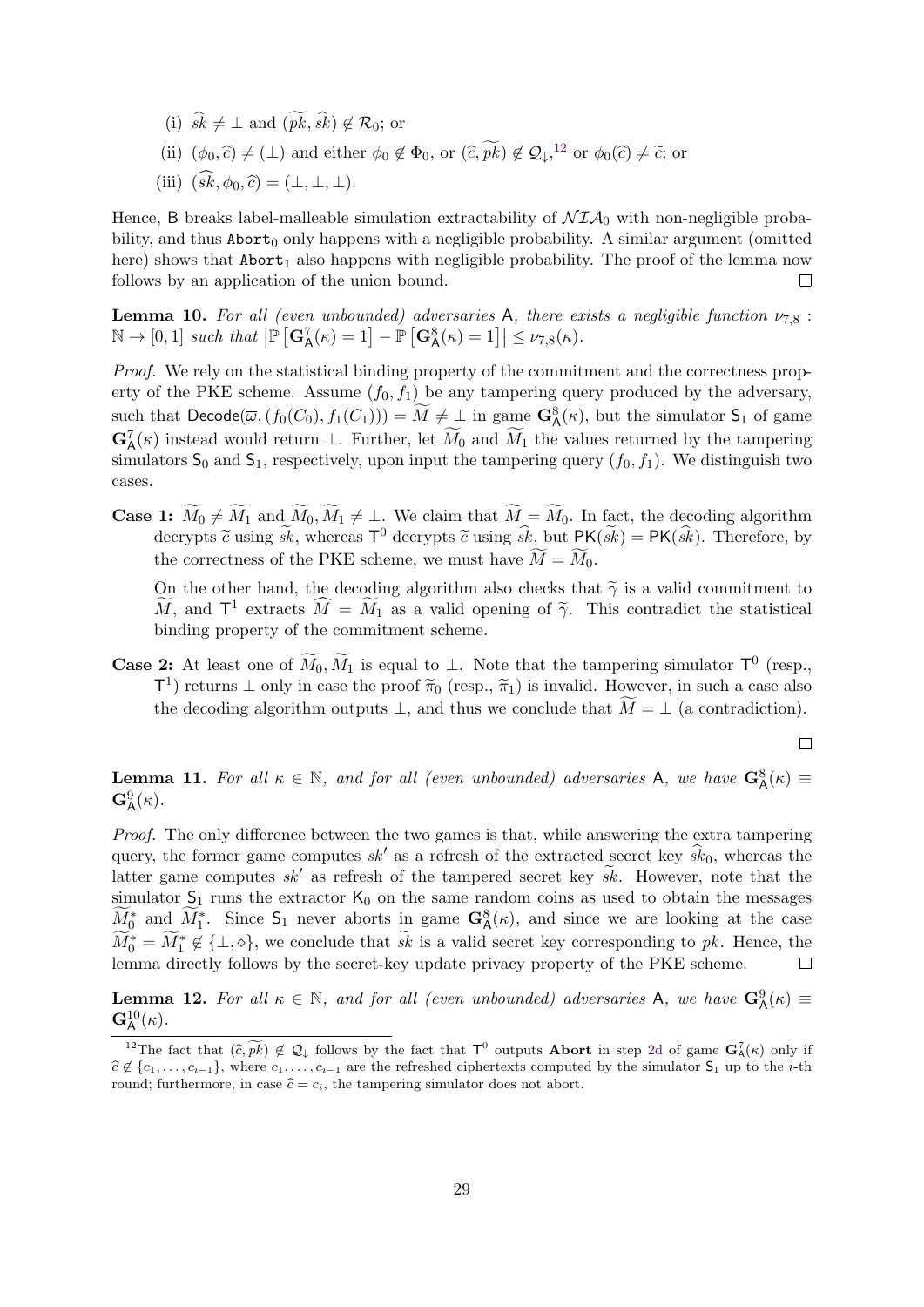Proof. The only difference between the two games is that, while answering the extra tampering query, the former game computes c' as a fresh encryption of the extracted value  $\widehat{M}||\widehat{r}$ , whereas the latter game computes  $c'$  as refresh of the tampered ciphertext  $\tilde{c}$ . However, note that the computer  $S_1$  runs the extractor  $K_1$  on the game random coing as used to obtain the message simulator  $S_1$  runs the extractor  $K_1$  on the same random coins as used to obtain the messages  $\widetilde{M}_0^*$  and  $\widetilde{M}_1^*$ . Since  $S_1$  never aborts in game  $\mathbf{G}_{\mathsf{A}}^9(\kappa)$ , and since we are looking at the case  $\widetilde{M}_{0}^{*} = \widetilde{M}_{1}^{*} \notin \{\perp, \diamond\},$  we conclude that  $\widetilde{c}$  is a valid encryption of the value  $\widehat{M}||\widehat{r}$ . Hence, the large directly follows by the eighertoy undete privacy property of the PKF scheme. lemma directly follows by the ciphertext update privacy property of the PKE scheme.

**Lemma 13.** For all PPT adversaries A there exists a negligible function  $\nu_{10,11} : \mathbb{N} \to [0,1]$  such that  $\left| \mathbb{P}\left[\mathbf{G}^{10}_{\mathsf{A}}(\kappa)=1\right]=\mathbb{P}\left[\mathbf{G}^{11}_{\mathsf{A}}(\kappa)=1\right]\right|\leq \nu_{10,11}(\kappa).$ 

Proof. The only difference between the two games is that in the former game all proofs for the relation  $\mathcal{R}_0$  are computed via the zero-knowledge simulator  $\mathsf{S}_1^0$ , whereas in the latter game such proofs are computed by running the real prover algorithm  $Prove<sub>0</sub>$ . Hence, the lemma follows by a straightforward reduction to the adaptive multi-theorem property of  $NIA_0$ .  $\Box$ 

**Lemma 14.** For all PPT adversaries A there exists a negligible function  $\nu_{11,12} : \mathbb{N} \to [0,1]$  such that  $\left| \mathbb{P}\left[\mathbf{G}^{11}_{\mathsf{A}}(\kappa)=1\right]=\mathbb{P}\left[\mathbf{G}^{12}_{\mathsf{A}}(\kappa)=1\right]\right|\leq \nu_{11,12}(\kappa).$ 

Proof. Identical to the proof of the previous lemma, but we now reduce to the (adaptive multitheorem) zero-knowledge property of  $NIA<sub>1</sub>$ .  $\Box$ 

**Lemma 15.** For all PPT adversaries A there exists a negligible function  $\nu_{12,13} : \mathbb{N} \to [0,1]$  such that  $\left| \mathbb{P}\left[\mathbf{G}^{12}_\mathsf{A}(\kappa)=1 \right]=\mathbb{P}\left[\mathbf{G}^{13}_\mathsf{A}(\kappa)=1 \right] \right| \leq \nu_{12,13}(\kappa).$ 

Proof. The only difference between the two games is that in the former game, while refreshing a codeword, the proof corresponding to relation  $\mathcal{R}_0$  is computed by running the prover algorithm Prove<sub>0</sub>, whereas in the latter game such proof is obtained by running the label evaluation procedure LEval0. Hence, the lemma follows by a straightforward reduction to the label derivation privacy of  $NIA_0$ .  $\Box$ 

**Lemma 16.** For all PPT adversaries A there exists a negligible function  $\nu_{13,14} : \mathbb{N} \to [0,1]$  such that  $\left| \mathbb{P}\left[\mathbf{G}^{13}_{\mathsf{A}}(\kappa)=1\right]=\mathbb{P}\left[\mathbf{G}^{14}_{\mathsf{A}}(\kappa)=1\right]\right|\leq \nu_{13,14}(\kappa).$ 

Proof. Identical to the proof of the previous lemma, but we now reduce to the label derivation privacy property of  $NIA<sub>1</sub>$ .  $\Box$ 

# <span id="page-30-0"></span>5 Concrete Instantiations

For a group G of prime order q and a generator g of G, we denote by  $[a]_g := g^a \in \mathbb{G}$  the *implicit* representation of an element  $a \in \mathbb{Z}_q$ . Let G be a PPT pairing generation algorithm that, upon input the security parameter  $1^{\kappa}$ , outputs a tuple params =  $(\mathbb{G}_1, \mathbb{G}_2, \mathbb{G}_T, q, g, h, \hat{e})$  where the first three elements are the description of groups of prime order  $q > 2^{\kappa}$ , g (resp. h) is a generator for the group  $\mathbb{G}_1$  (resp.  $\mathbb{G}_2$ ), and  $\hat{\mathbf{e}} : \mathbb{G}_1 \times \mathbb{G}_2 \to \mathbb{G}_T$  is an efficiently computable non-degenerate pairing function.

Within this section, vectors and matrices are denoted boldface, and vectors are intended as row vectors. Given a group  $\mathbb{G}$ , two matrices  $\mathbf{X} \in \mathbb{G}^{n \times m}$  and  $\mathbf{Y} \in \mathbb{G}^{m \times t}$ , for some  $n, m, t \geq 1$ , and an element  $a \in \mathbb{G}$ , we denote by  $\mathbf{X} \cdot \mathbf{Y}$  the matrix product of  $\mathbf{X}$  and  $\mathbf{Y}$ , and by  $a \cdot \mathbf{X}$  the scalar multiplication of **X** by a. Given two elements  $[a]_q \in \mathbb{G}_1$  and  $[b]_h \in \mathbb{G}_2$ , we denote by  $[a]_g \bullet [b]_h = [a \cdot b]_{e(g,h)}$  the value  $\hat{e}([a]_g, [b]_h)$ ; this notation is also applied to vectors and matrices in the natural way. Given a field F and natural numbers  $n, m, j \in \mathbb{N}$ , where  $j \leq \min(n, m)$ , we define  $\mathsf{Rk}_j(\mathbb{F}^{n\times m})$  to be the set of matrices in  $\mathbb{F}^{n\times m}$  with row rank j; given a matrix **B** we let Rank( $\bf{B}$ ) be the rank of  $\bf{B}$ .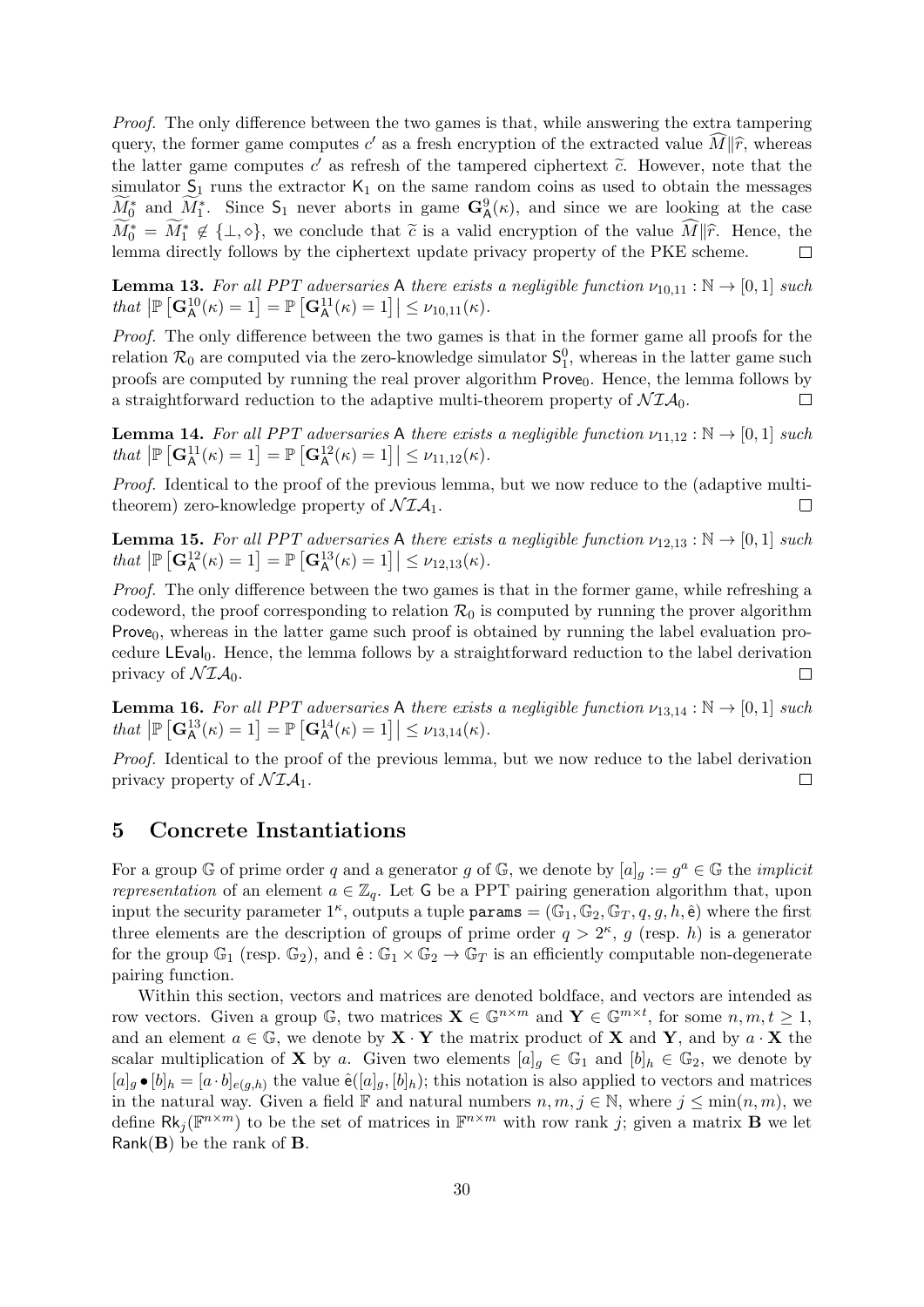Definition 13 (k-Rank hiding assumption). Let G be a pairing generation algorithm as above. The k-rank hiding assumption holds for G if, for any  $k \leq j, j' \leq \min(n, m)$ , we have that  $(g, [\mathbf{B}]_g) \approx_c (g, [\mathbf{B}']_g)$  and  $(h, [\mathbf{B}]_h) \approx_c (h, [\mathbf{B}']_h)$ , where  $\mathbf{B} \leftarrow \mathsf{Rk}_j$ ,  $\mathbf{B}' \leftarrow \mathsf{Rk}_{j'}$ , and  $(\mathbb{G}_1, \mathbb{G}_2, \mathbb{G}_T)$ ,  $q, g, h, \hat{\mathsf{e}} \rangle \leftarrow \mathsf{G}(1^{\kappa}).$ 

As shown by Naor and Segev in  $[51]$ , the k-rank hiding assumption follows from the more common k-linear assumption. The assumption gets weaker as k increases; in fact, for  $k = 1$ , this assumption is equivalent to the DDH assumption. Unfortunately, DDH does not hold in symmetric pairing groups where  $\mathbb{G}_1 = \mathbb{G}_2$ . However, it is widely believed that DDH still holds in asymmetric pairing groups; this is sometimes known as the external Diffie-Hellman (SXDH) assumption [\[11\]](#page-48-15).

# <span id="page-31-0"></span>5.1 The PKE Scheme

We consider the CLRS Friendly PKE scheme of [\[33\]](#page-49-1) (which in turn is based on the one in [\[29\]](#page-49-3)). Consider the following PKE scheme  $\mathcal{PKE} =$  (Setup, KGen, Enc, Dec, UpdateC, UpdateS), with message space  $\mathcal{M} := \{0, 1\}$  and parameters  $n, m, d \in \mathbb{N}$ .

- Setup( $1^{\kappa}$ ): Sample params  $\leftarrow G(1^{\kappa})$ , and vectors  $\mathbf{p}, \mathbf{w} \leftarrow \mathbb{Z}_q^m$  such that  $\mathbf{p} \cdot \mathbf{w}^T = 0 \mod q$ . Return  $\rho := (\text{params}, [\mathbf{p}]_g, [\mathbf{w}]_h)$ . (Recall that all algorithms implicitly take  $\rho$  as input.)
- KGen $(\rho)$ : Sample  $\mathbf{t} \leftarrow \mathbb{Z}_q^m$ ,  $\mathbf{r} \leftarrow \mathbb{Z}_q^n$  and compute  $sk := [\mathbf{r}^T \cdot \mathbf{w} + \mathbf{1}_n^T \cdot \mathbf{t}]_h$ , set  $\alpha := \mathbf{p} \cdot \mathbf{t}^T$  and compute  $pk := [\alpha]_g$ . (The latter can be done given only  $[\mathbf{p}]_g \in \mathbb{G}_1^m$  and  $\mathbf{t} \in \mathbb{Z}_q^m$ .) Return  $(pk, sk)$ .
- Enc $(pk, b)$ : Sample  $\mathbf{u} \leftarrow \mathbb{Z}_q^n$  and compute  $c_1 := [\mathbf{u}^T \cdot \mathbf{p}]_g$  and  $c_2 := [\alpha \mathbf{u} + b \mathbf{1}_n]_g$ . Return  $c := (c_1, c_2).$
- Dec(sk, C): Let  $f = \hat{e}(g, h)$ , parse  $sk = [\mathbf{S}]_h \in \mathbb{G}_2^{n \times m}$ , let  $\mathbf{S}_1$  be the first row of  $\mathbf{S}$ , and parse  $c = ([\mathbf{C}]_g, [\mathbf{c}]_g) \in \mathbb{G}_1^{n \times m} \times \mathbb{G}_1^n$ . Compute  $\mathbf{b} := [\mathbf{c} - \mathbf{C} \cdot \mathbf{S}_1^T]_f$  and output 1 if and only if  $\mathbf{b} = [\mathbf{1}_n]_f$ . Note that  $[\mathbf{b}]_f$  can be determined by first computing  $[\mathbf{c}]_f := \hat{\mathbf{e}}([\mathbf{c}]_g, h)$ , and then  $[\mathbf{C} \cdot \mathbf{S}_1^{\mathrm{T}}]_f := \prod_i \hat{\mathbf{e}}(\mathbf{C}[i], \mathbf{S}[i]).$
- UpdateC(C): Parse  $c = ([C]_g, [c]_g) \in (\mathbb{G}_1^{n \times m} \times \mathbb{G}_1^n)$ . Sample  $\mathbf{B} \leftarrow \mathbb{Z}_q^{n \times n}$  such that  $\mathbf{B} \cdot \mathbf{1}_n^{\mathrm{T}} =$  $\mathbf{1}_n$  and the rank of **B** is d. Return ([**B**  $\cdot$  **C**], [**B**  $\cdot$  **c**<sup>T</sup>]).
- UpdateS(sk): Parse  $sk = [\mathbf{S}]_h \in \mathbb{G}_2^{n \times m}$ . Sample  $\mathbf{A} \leftarrow \mathbb{Z}_q^{n \times n}$  such that  $\mathbf{A} \cdot \mathbf{1}_n^{\mathrm{T}} = \mathbf{1}_n$  and the rank of **A** is d. Return  $[\mathbf{A} \cdot \mathbf{S}]_h$ .

Faonio and Nielsen [\[33\]](#page-49-1) showed that, under the SXDH assumption, the above PKE scheme is CLRS-friendly in the bounded leakage model (i.e., the total amount of leakage is upper bounded by a value  $\ell \in \mathbb{N}$ . The theorem below states that the same PKE is also secure in the more general noisy leakage model.

**Theorem 2.** For any  $m \geq 6$ ,  $n \geq 3m - 6$ , and  $d := n - m + 3$ , the above construction gives an  $\ell$ -noisy CLRS-friendly PKE scheme under the SXDH assumption, for  $\ell = \min\{m/6-1, n-\ell\}$  $3m + 6$ } ·  $\log(q) - \omega(\log \kappa)$ .

*Proof sketch.* The proof is heavily based on the elegant proof in  $[29]$ . Most of the hybrids are identical. The main difference is that we need a "noisy version" of the so-called subspace hiding lemma (cf. Lemma B7 in [\[29\]](#page-49-3)). We state this lemma below.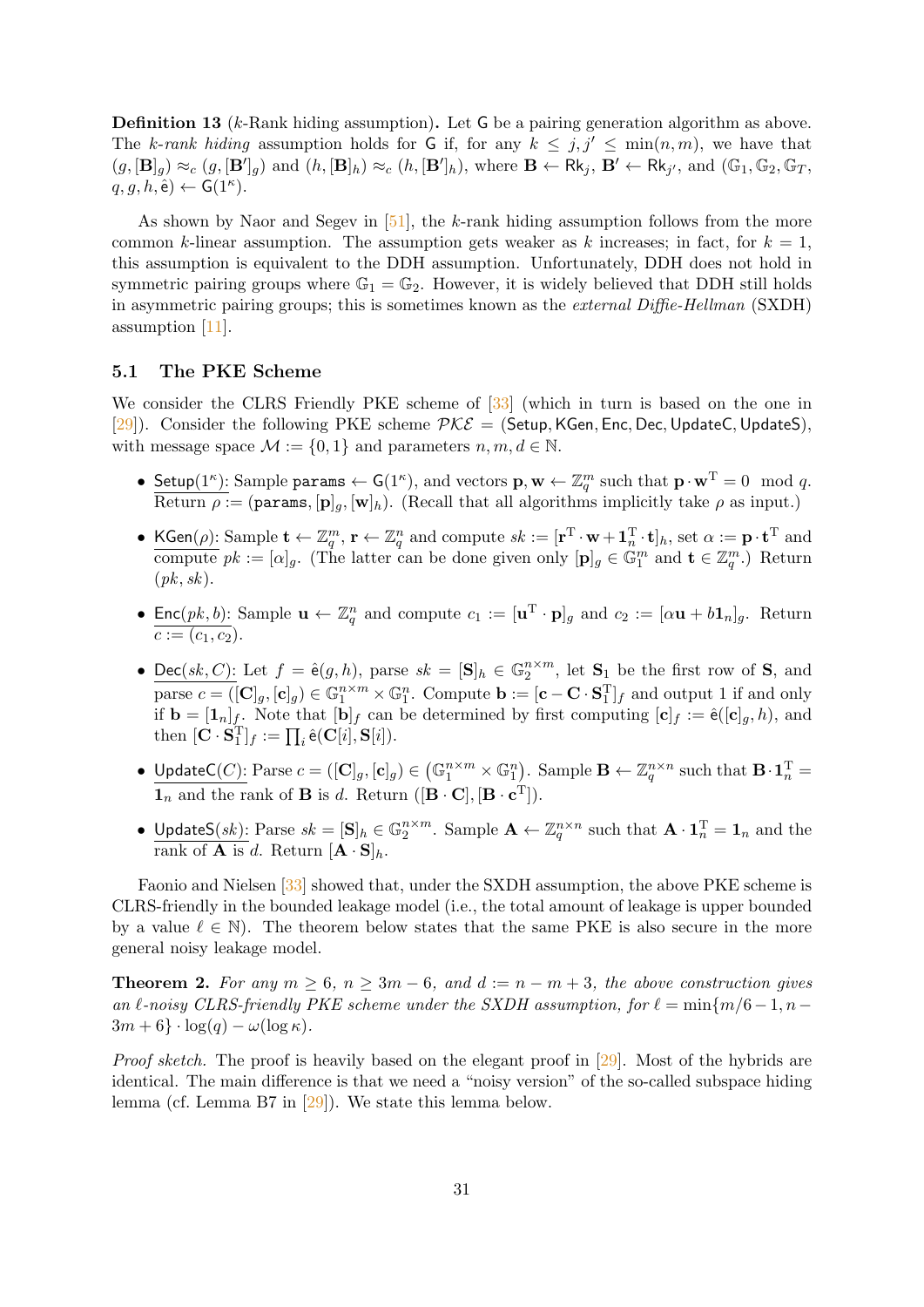**Lemma 17** (Noisy model version of Lemma B.7 of  $[29]$ ). Let the integers d, n, s, u be polynomials in the security parameter  $\kappa \in \mathbb{N}$ . Let  $S \in \mathbb{Z}_q^{d \times s}$  be an arbitrary (fixed and public) matrix, and L an  $\ell$ -leaky function (possibly chosen depending on S). For randomly sampled  $\mathbf{A} \leftarrow \mathbb{Z}_q^{n \times d}$ ,  $\mathbf{V} \leftarrow \mathbb{Z}_q^{d \times u}$ , and  $\mathbf{U} \leftarrow \mathbb{Z}_q^{n \times u}$ , we have:

$$
(L(\mathbf{A}), \mathbf{AS}, \mathbf{V}, \mathbf{AV}) \approx_s (L(\mathbf{A}), \mathbf{AS}, \mathbf{V}, \mathbf{U}),
$$

as long as  $(d - s - u) \log(a) - \ell = \omega(\log \kappa)$ .

*Proof sketch.* The proof follows almost verbatim the one in [\[29\]](#page-49-3). In particular, it suffices to apply the leftover-hash lemma for leaky sources  $[30]$  to each row of **A** independently. Take any row  $a_i$  of  $A$ , and think of it as a random source whose conditional average min-entropy is

$$
\widetilde{\mathbb{H}}_{\infty}(\mathbf{a}_i | \mathbf{AS}, L(\mathbf{A})) \ge \widetilde{\mathbb{H}}_{\infty}(\mathbf{a}_i | L(\mathbf{A})) - s \log(q) \ge d \log(q) - s \log(q) - \ell,
$$

where, in the second step, we simply applied the definition of an  $\ell$ -leaky function (notice that **A** is uniform). Now, think of **V** as the seed of the universal hash function  $h_{\mathbf{V}}(a_i) = a_i \mathbf{V}$ , whose output size is  $u \log(q)$  bits. The leftover-hash lemma tells us that the *i*th row of **AV** looks uniform. By using the hybrid argument over all the rows we obtain the lemma.  $\Box$ 

$$
\Box
$$

For any  $k\in\mathbb{N},$  let  $\mathcal{PKE}^{\times k}=($  Setup, KGen, Enc $^{\times k},$  Dec $^{\times k})$  where  $\mathsf{Enc}^{\times k}(pk,m_1,\ldots,m_k):=$  $(Enc(pk, m_1), Enc(pk, m_2), \ldots, Enc(pk, m_k))$ , and  $Dec^{\times k}$  performs the obvious decryption procedure. The lemma below says that constructing single-bit PKE is sufficient for obtaining  $k$ -bit PKE, in the setting of CLRS-friendly security.

**Lemma 18.** For any polynomial  $k(\kappa)$ , if  $\mathcal{PKE}$  is an  $\ell$ -noisy CLRS-friendly secure PKE, then  $\mathcal{PKE}^{\times k}$  is an  $\ell$ -noisy CLRS-friendly secure PKE.

### <span id="page-32-0"></span>5.2 The Commitment Scheme

We use the commitment scheme of  $[43]$ , that is secure under the 2-LIN  $(a.k.a. DLIN)$  assumption. The scheme depends on some global parameters, that for simplicity we consider to be the same as the ones for the PKE scheme from the previous section. Let  $\psi : \mathbb{Z}_q^2 \to \mathbb{Z}_q^3$  be such that  $\psi(r_1, r_2) = (r_1, r_2, r_1 + r_2).$ 

- Setup $(1^{\kappa})$ : Sample  $\mathbf{p} \leftarrow \mathbb{Z}_q^3$ , and output  $\omega = [\mathbf{x}]_g$ .
- Commit $(\omega, m)$ : Sample  $\mathbf{r} \leftarrow \mathbb{Z}_q^2$ , and compute  $\gamma = [m \cdot \mathbf{x} + \psi(\mathbf{r})]_g$  where  $\omega = [\mathbf{x}]_g$ .

#### <span id="page-32-1"></span>5.3 The Label-Malleable NIZK

In [\[33\]](#page-49-1), the authors show that lm-NIZK are a special kind of Controlled-Malleable NIZK (cm-NIZK) argument of knowledge systems [\[15\]](#page-48-5), and provide a generic transformation to obtain lm-NIZK. In particular, their paradigm identifies a sufficient set of conditions which we review below.

**Definition 14.** For a relation  $\mathcal{R}$ , and a set of transformations  $\Phi$  on the set of labels  $\Lambda$ , we say  $(\mathcal{R}, \Phi)$  is *label-malleable friendly* if the following properties hold.

1. Representable statements and labels: Any instance and witness of  $R$  can be represented as a set of group elements; i.e., there are efficiently computable bijections  $F_{\text{stm}}: \mathcal{L}_{\mathcal{R}} \to$  $\mathbb{G}^{d_\mathsf{stm}}$  $\frac{d_{\sf{stm}}}{d_{\sf{stm}}}$  for some  $d_{\sf{stm}}$  and  $i_{\sf{stm}}$ ,  $F_{\sf{wit}}$  :  $\mathcal{W}_{\mathcal{R}} \to G_{i_{\sf{wit}}}^{d_{\sf{wit}}}$  $\frac{d_{\text{wit}}}{i_{\text{wit}}}$  for some  $d_{\text{wit}}$  and  $i_{\text{wit}}$ , and where  $\mathcal{W}_{\mathcal{R}}$  is the witness space for the relation  $\mathcal{R}$ , and  $F_{\text{lb}}$ :  $\Lambda \to \mathbb{G}_{i_{\text{lb}}}^{d_{\text{lb}}}$  $\frac{a_{\text{lb}}}{i_{\text{lb}}}$  for some  $d_{\text{lb}}$  and  $i_{\text{lb}} = i_{\text{stm}}$ .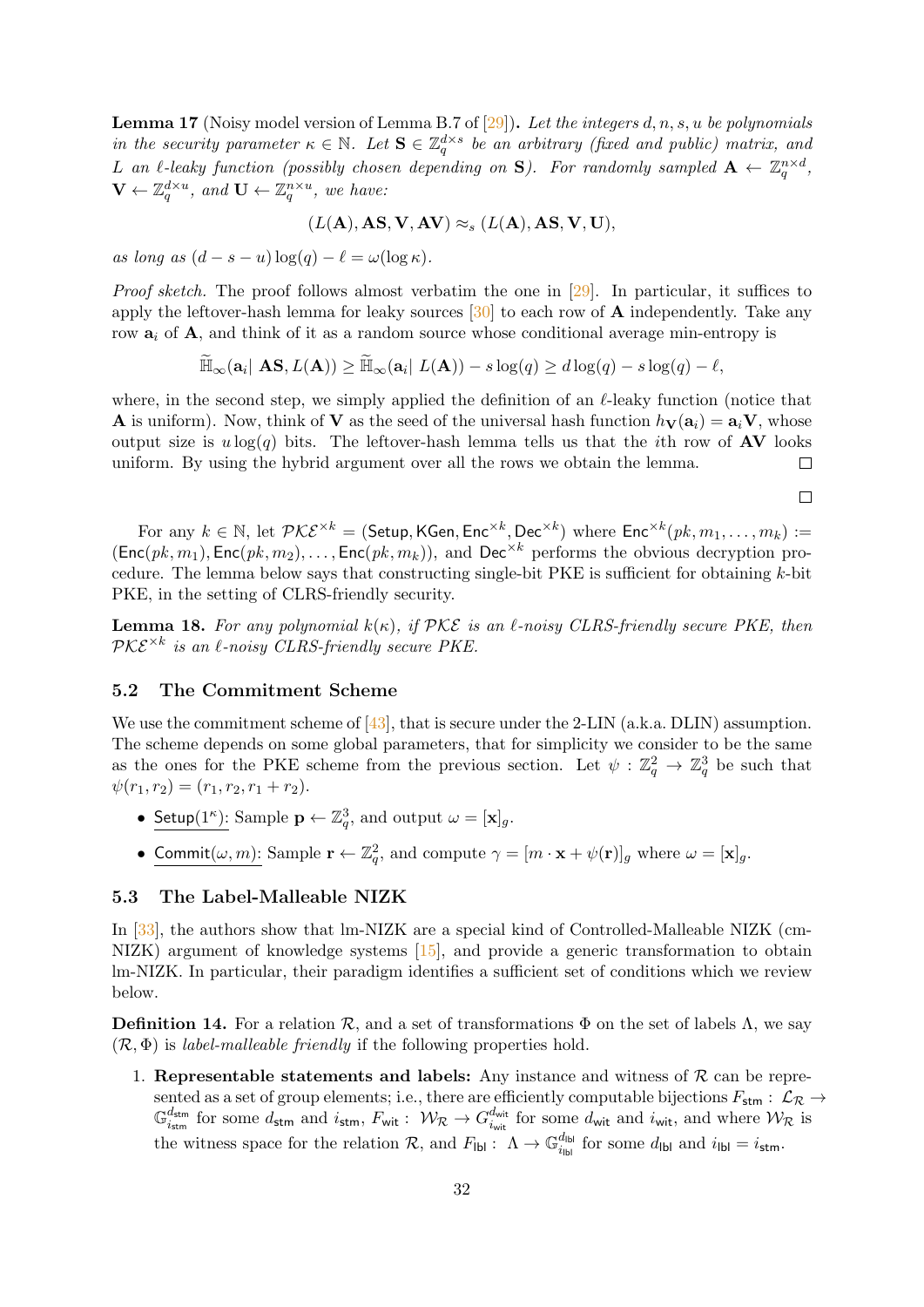- 2. Representable transformations: Any transformation in  $\Phi$  can be represented as a set of group elements; i.e., there is an efficiently computable bijection  $F_{\text{trs}} : \Phi \to G_{\text{thr}}^{\text{d}_{\text{tr}}}\$  $\frac{d_{\mathsf{trs}}}{i_{\mathsf{trs}}}$  for some  $d_{\text{trs}}$  and some  $i_{\text{trs}}$ .
- 3. Provable statements: We can prove the statement " $(x, w) \in \mathcal{R}$ " (using the above representation for  $x$  and  $w$ ) via pairing product equations; i.e., there is a pairing product statement that is satisfied by  $F_{\text{stm}}(x)$  and  $F_{\text{wit}}(w)$  if and only if  $(x, w) \in \mathcal{R}$ .
- 4. Provable transformations: We can prove the statement " $\phi(\lambda') = \lambda \wedge \phi \in \Phi$ " (using the above representations for labels  $\lambda$ ,  $\lambda'$  and transformation  $\phi$ ) via a pairing product equation, i.e., there is a pairing product statement that is satisfied by  $F_{\text{trs}}(\phi)$ ,  $F_{\text{lb}}(\lambda)$ ,  $F_{\text{lb}}(\lambda')$  if and only if  $\phi \in \Phi \land \phi(\lambda') = \lambda$ .
- 5. Transformable transformations: For any  $\phi, \phi' \in \Phi$ , there is an efficient transformation (depending on  $\phi$ ,  $\phi'$ ) that takes the statement " $\phi(\lambda') = \lambda \wedge \phi \in \Phi$ " (phrased using pairing product equations as above) and transforms it into the statement " $(\phi' \circ \phi)(\lambda') =$  $\phi(\lambda) \wedge (\phi' \circ \phi) \in \Phi$ " while preserving the label  $\lambda'$ .

**Theorem 3** (Theorem 3 of  $[33]$ ). If the DLIN assumption holds, then we can construct a lM-NIZK with label derivation privacy from any label-malleable friendly relation and transformation set  $(\mathcal{R}, \Phi)$ .

Consider now the relation and transformation set  $(\mathcal{R}_{\rho}^0, \Phi_{\rho}^0)$  defined below:

$$
\mathcal{R}^0_\rho = \{([\alpha]_g, [\mathbf{S}]_h) : [\alpha]_g = [\mathbf{p} \cdot \mathbf{S}_1^{\mathrm{T}}]_g \}, \Phi^0_\rho = \left\{ \phi_\mathbf{B}(\mathbf{C}, \mathbf{c}) := \left( [\mathbf{B} \cdot \mathbf{C}^{\mathrm{T}}]_g, [\mathbf{B} \cdot \mathbf{c}^{\mathrm{T}}]_g \right) \ : \ \mathbf{1} = \mathbf{B} \cdot \mathbf{1}^{\mathrm{T}} \right\}.
$$

where  $\rho = (\text{params}, [\mathbf{p}]_g, [\mathbf{w}]_h) \leftarrow \text{Setup}(1^{\kappa})$  is as in the PKE scheme from Section [5.1.](#page-31-0) Notice that the set of all the possible updates of a ciphertext, i.e.

$$
\left\{\phi:\ \phi(\cdot) = \mathsf{UpdateC}(\rho,\cdot \; ; \mathbf{B}), \mathbf{B} \in \mathbb{Z}_q^{n \times n}, \mathbf{1}_n = \mathbf{B} \cdot \mathbf{1}_n^{\mathrm{T}}, \mathsf{rank}(\mathbf{B}) = d\right\},\
$$

is a subset of  $\Phi_{\rho}^0$ . We show that  $(\mathcal{R}_{\rho}^0, \Phi_{\rho}^0)$  is label-malleable friendly.

- **Representable statements and labels:** Notice that  $\mathcal{L}_{\mathcal{R}^0_\rho} \subseteq \mathbb{G}_1$ , while the set of valid labels is equal to  $\mathbb{G}_1^{n \times m} \times \mathbb{G}_1^n$ .
- **Representable transformations:** We can describe a transformation  $\phi_{\mathbf{B}} \in \Phi_{\rho}^{0}$  as a matrix of elements  $[\mathbf{B}]_h \in \mathbb{G}_2^{n \times n}$ .
- **Provable statements:** The relation  $\mathcal{R}^0_\rho$  can be represented by the pairing product statement  $[\alpha]_g \bullet [1]_h = [\mathbf{p}] \bullet [\mathbf{S}_1^{\mathrm{T}}]_h.$
- **Provable transformations:** Given a transformation  $\phi_B \in \Phi_\rho^0$  and labels  $c = ([C]_g, [c]_g), c' =$  $([{\bf C}']_g, [{\bf c}']_g)$ , the statement " $\phi_{\bf B}(c') = c \wedge \phi_{\bf B} \in \Phi$ " can be expressed as a system of pairing product equations:

<span id="page-33-0"></span>
$$
\begin{cases}\n[\mathbf{B}]_h \bullet [\mathbf{C}^{\prime \mathrm{T}}]_g = [\mathbf{C}]_g \bullet [1]_h \\
[\mathbf{B}]_h \bullet [\mathbf{c}^{\prime \mathrm{T}}]_g = [\mathbf{c}]_g \bullet [1]_h \\
[\mathbf{B}]_h \bullet [\mathbf{1}^{\mathrm{T}}]_g = [\mathbf{1}]_f.\n\end{cases} (8)
$$

**Transformable transformations:** Let  $\phi_B$ , c, c' be as before, and let  $\phi_{B'} \in \Phi_{\rho}^0$ . We show that we can transform the system in Eq. [\(8\)](#page-33-0) into a system of pairing product equations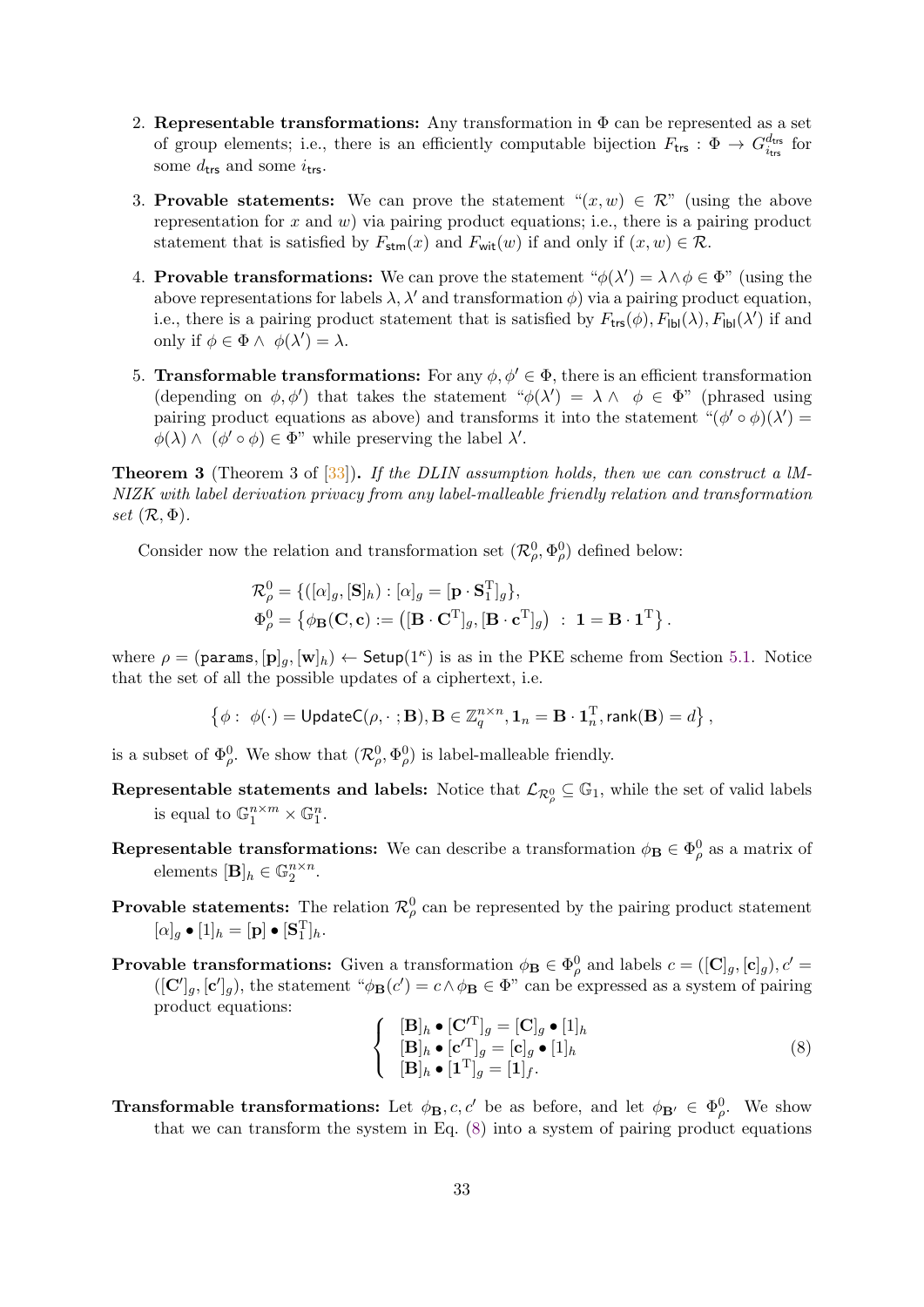corresponding to the statement  $(\phi_{\mathbf{B}} \circ \phi_{\mathbf{B}})(c') = \phi_{\mathbf{B}}(c) \wedge (\phi_{\mathbf{B}} \circ \phi_{\mathbf{B}}) \in \Phi$ . In particular, we obtain

$$
\left\{\begin{array}{c} [\mathbf{B}'\cdot\mathbf{B}]_h\bullet[\mathbf{C}'^{\mathrm{T}}]_g=[\mathbf{B}'\cdot\mathbf{C}^{\mathrm{T}}]_g\bullet[1]_h\\ [\mathbf{B}'\cdot\mathbf{B}]_h\bullet[\mathbf{c}'^{\mathrm{T}}]_g=[\mathbf{B}'\cdot\mathbf{c}^{\mathrm{T}}]_g\bullet[1]_h\\ [\mathbf{B}'\cdot\mathbf{B}]_h\bullet[\mathbf{1}^{\mathrm{T}}]_g=[\mathbf{1}]_f.\end{array}\right.
$$

For any  $k \in \mathbb{N}$ , consider the PKE scheme  $\mathcal{PKE}^{\times k}$  defined in Section [5.1,](#page-31-0) let  $\mathcal{C}_{\mathcal{PKE}^{\times k}} = (\mathcal{C}_{\mathcal{PKE}})^k$ be the ciphertext space of  $\mathcal{PKE}^{\times k}$ , and  $\Phi_{\rho}^{0\times k} = (\Phi_{\rho}^{0})^{k}$ . One can easily show that, for any positive polynomial  $k(\kappa)$ , the tuple  $(\mathcal{R}_{\rho}^0, \Phi_{\rho}^0)$  $x^{k}$ ) is label-malleable friendly.

Next, consider the relation and transformation set  $(\mathcal{R}^1_\rho, \Phi^1_\rho)$  defined below:

$$
\mathcal{R}^1_\rho = \{([\mathbf{x}]_g, [\alpha]_g), (m, \mathbf{r}) : [\alpha]_g = [m \cdot \mathbf{x} + \psi(\mathbf{r})]_g \},
$$
  

$$
\Phi^1_\rho = \{ \phi_\mathbf{A}(\mathbf{S}) := ([\mathbf{A} \cdot \mathbf{S}^T]_h) : \mathbf{1} = \mathbf{A} \cdot \mathbf{1}^T \},
$$

where  $\rho = (\text{params}, [\mathbf{p}]_g, [\mathbf{w}]_h) \leftarrow \text{Setup}(1^{\kappa})$ . Notice that the set of all the possible updates of a secret key, i.e.

$$
\left\{\phi: \ \phi(\cdot) = \mathsf{UpdateS}(\rho, \cdot \; ; \mathbf{A}), \mathbf{A} \in \mathbb{Z}_q^{n \times n}, \mathbf{1}_n = \mathbf{A} \cdot \mathbf{1}_n^{\mathrm{T}}, \mathsf{rank}(\mathbf{A}) = d\right\},\
$$

is a subset of  $\Phi^1_\rho$ . We show that  $(\mathcal{R}^1_\rho, \Phi^1_\rho)$  is label-malleable friendly.

- **Representable statements and labels:** Notice that  $\mathcal{L}_{\mathcal{R}^1_\rho} \subseteq \mathbb{G}_1$ , while the set of valid labels is the equal to  $\mathbb{G}_2^{n \times m}$ .
- **Representable transformations:** We can describe a transformation  $\phi_{\mathbf{A}} \in \Phi_{\rho}^1$  as a matrix of elements  $[\mathbf{A}]_h \in \mathbb{G}_2^{n \times n}$ .
- **Provable statements:** The relation  $\mathcal{R}^1_\rho$  can, obviously, be represented by the pairing product equation  $[\alpha]_g = [m \cdot \mathbf{x} + \psi(\mathbf{r})]_g$ .
- **Provable transformations:** Given a transformation  $\phi_{\mathbf{A}} \in \Phi_{\rho}^{1}$ , and labels  $sk = [\mathbf{S}]_h$ ,  $sk' =$  $[\mathbf{S}']_h$ , the statement " $\phi_{\mathbf{A}}(sk') = sk \wedge \phi_{\mathbf{A}} \in \Phi^{1}$ " can expressed as a system of pairing product equations:

<span id="page-34-2"></span>
$$
\begin{cases}\n[\mathbf{A}]_g \bullet [\mathbf{S}^T]_g = [\mathbf{S}]_g \bullet [1]_h \\
[\mathbf{A}]_g \bullet [\mathbf{1}^T]_h = [\mathbf{1}]_f.\n\end{cases} \tag{9}
$$

**Transformable transformations:** Let  $\phi_A$ , sk, sk<sup>t</sup> be as before, and let  $\phi_{A'} \in \Phi^1_{\rho}$ . We show that we can transform the system in Eq. [\(9\)](#page-34-2) into a system of pairing product equations for the statement  $(\phi_{\mathbf{A}'} \circ \phi_{\mathbf{A}})(sk') = \phi_{\mathbf{A}'}(c) \wedge (\phi_{\mathbf{A}'} \circ \phi_{\mathbf{A}}) \in \Phi$ . In particular, we obtain

$$
\begin{cases} [\mathbf{A}' \cdot \mathbf{A}]_g \bullet [\mathbf{S}^T]_h = [\mathbf{A}' \cdot \mathbf{S}^T]_g \bullet [1]_h \\ [\mathbf{A}' \cdot \mathbf{A}]_g \bullet [\mathbf{1}^T]_h = [\mathbf{1}]_f. \end{cases}
$$

# <span id="page-34-0"></span>6 Applications

#### <span id="page-34-1"></span>6.1 Tamper-Resilient Signatures

Consider a signature scheme  $\mathcal{SS}$  (cf. Section [2.5\)](#page-10-0). We would like to protect  $\mathcal{SS}$  against tampering attacks with the memory, storing the signing key. As observed originally by Gennaro et  $al.$  [\[41\]](#page-50-15), however, without further assumptions, this goal is too ambitious. Their attack can be circumvented by either assuming the self-destruct capability, or a key-update mechanism.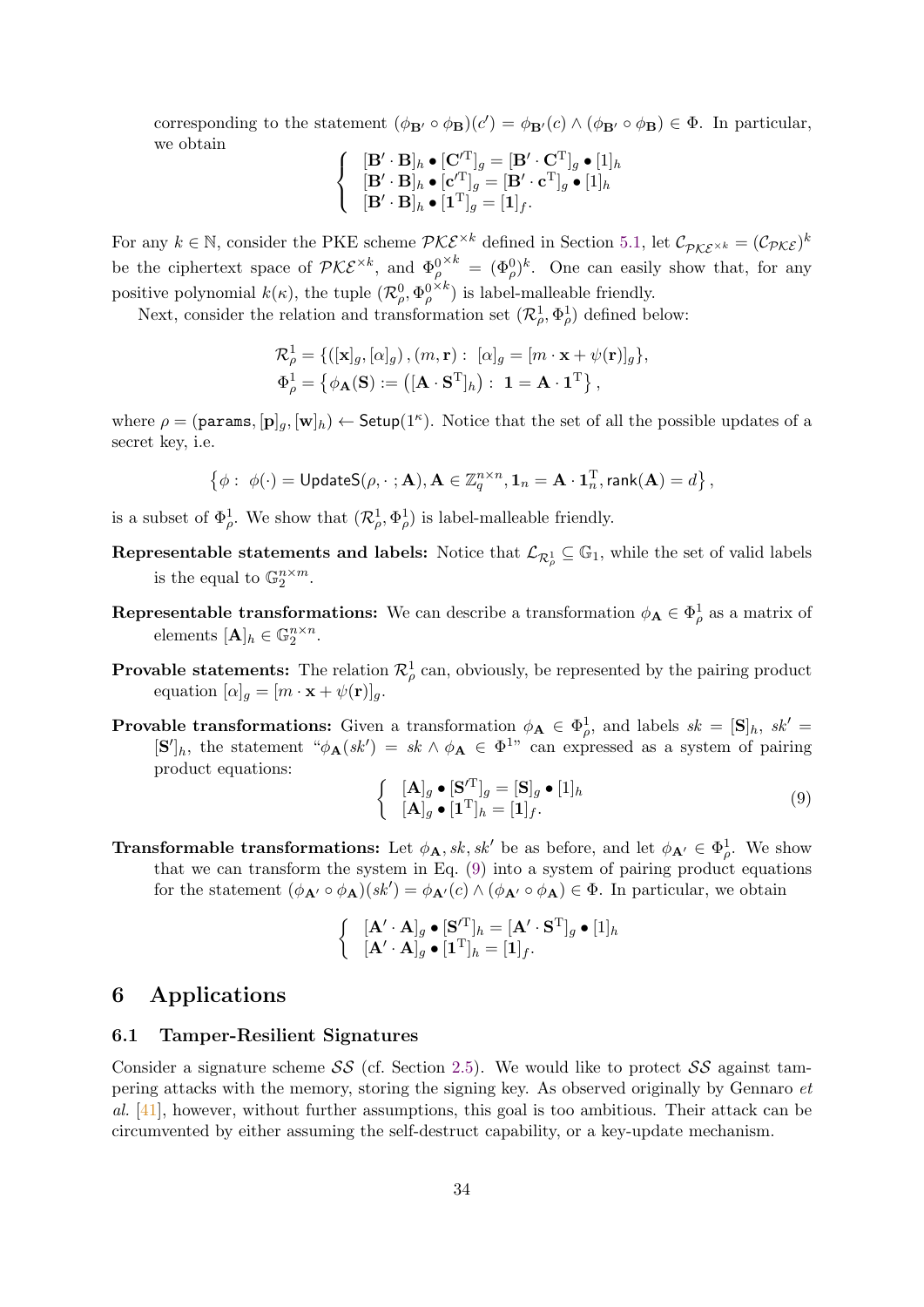Interestingly, Fujisaki and Xagawa  $[40]$  observed that, whenever the key-update mechanism is invoked only after an invalid output is generated, the goal of constructing tamper-resilient signature is impossible, even assuming the self-destruct capability. The idea behind the attack is to generate two valid pairs of independent signing/verification keys, and thus to overwrite the original secret key with either of the two sampled signing keys in order to signal one bit of the original key. Note that such an attack never generates invalid signatures, thus rendering both the self-destruct capability and a key-update mechanism useless.

#### 6.1.1 Split-State Signature Schemes

A split-state signature scheme is a tuple of algorithms  $SS = (Setup, Gen, Sign, Vrfy, Rfrsh)$  specified as follows. (1) The (randomized) algorithm Setup takes as input the security parameter  $\kappa \in \mathbb{N}$ , and outputs public parameters  $\rho \in \{0,1\}^*$ ; all algorithms are implicitly given  $\rho$  as input. (2) The (randomized) algorithm Gen takes as input the public parameters  $\rho \in \{0,1\}^*$ , and outputs a pair of verification/signing key  $(vk, sk)$ , such that sk consists of two shares  $(S_0, S_1)$ . (3) The (randomized) algorithm Sign takes as input two shares  $S_0, S_1$ , and a message  $m \in \{0,1\}^*$ , and outputs a signature  $\sigma$ . (4) The (deterministic) algorithm Vrfy takes as input the verification key vk, and a message/signature pair  $(m, \sigma)$ , and outputs a decision bit. (5) The (randomized) algorithm Rfrsh takes as input two shares  $S_0, S_1$ , and returns two updated shares  $S'_0, S'_1.$ 

We say that SS satisfies completeness if for all  $\rho$  output by Setup(1<sup> $\kappa$ </sup>), for all  $(vk, (S_0, S_1))$ output by  $Gen(\rho)$ , and for all messages  $m \in \{0,1\}^*$ , the following holds:

$$
\mathbb{P}\left[\mathsf{Vrfy}(vk, \mathsf{Sign}(sk, \mathsf{Rfrsh}(S_0, S_1), m))\right] \ge 1 - \nu(\kappa),
$$

for a negligible function  $\nu$ .

Informally, a split-state signature scheme is secure against continuous leakage and tampering attacks if no efficient adversary can forge a signature on a "fresh" message, even if it is given access to the following oracles: (i) A leakage oracle that returns entropy-bounded leakage on the shared secret key (computed on the two shares of the key independently); (ii) A tampering oracle that returns signatures on adaptively chosen messages, computed with a related secret key (obtained by modifying the two shares of the key independently). A formal definition (inspired by the work of Halevi and Lin [\[44\]](#page-50-16) on after-the-fact leakage in PKE) follows below.

**Definition 15** (Tamper-resilient signatures). Let  $SS = (Setup, Gen, Sign, Vrfy)$  be a split-state signature scheme. For any  $\ell \in \mathbb{N}$ , we say that SS is  $\ell$ -secure against continuous leakage and tampering attacks, if for all PPT  $\ell$ -valid adversaries A there is a negligible function  $\nu : \mathbb{N} \to [0, 1]$ such that

$$
\mathbb{P}\left[\mathbf{Exp}^{\mathrm{clt-cma}}_{\mathcal{SS},\mathsf{A}}(\kappa,\ell)=1\right] \leq \nu(\kappa),
$$

where the experiment is defined in Fig. [7.](#page-36-0)

#### 6.1.2 Construction and Analysis

Let  $SS = (Gen, Sign, Vrfy)$  be a signature scheme, and  $CS = (Init, Encode, Decode)$  be a coding scheme. Consider the following construction of a split-state signature scheme  $SS^*$  = (Setup<sup>∗</sup> , Gen<sup>∗</sup> , Sign<sup>∗</sup> , Vrfy<sup>∗</sup> , Rfrsh<sup>∗</sup> ).

- Setup<sup>\*</sup>(1<sup> $\kappa$ </sup>): Run  $\omega \leftarrow \text{Init}(1^{\kappa})$  and output  $\rho := \omega$ .
- Gen<sup>\*</sup>( $\rho$ ): Parse  $\rho := \omega$ , run  $(pk, sk) \leftarrow$  Gen $(1^{\kappa})$  and  $(C_0, C_1) \leftarrow$  Encode $(\omega, sk)$ ; return vk and  $(S_0, S_1) := (C_0, C_1)$ .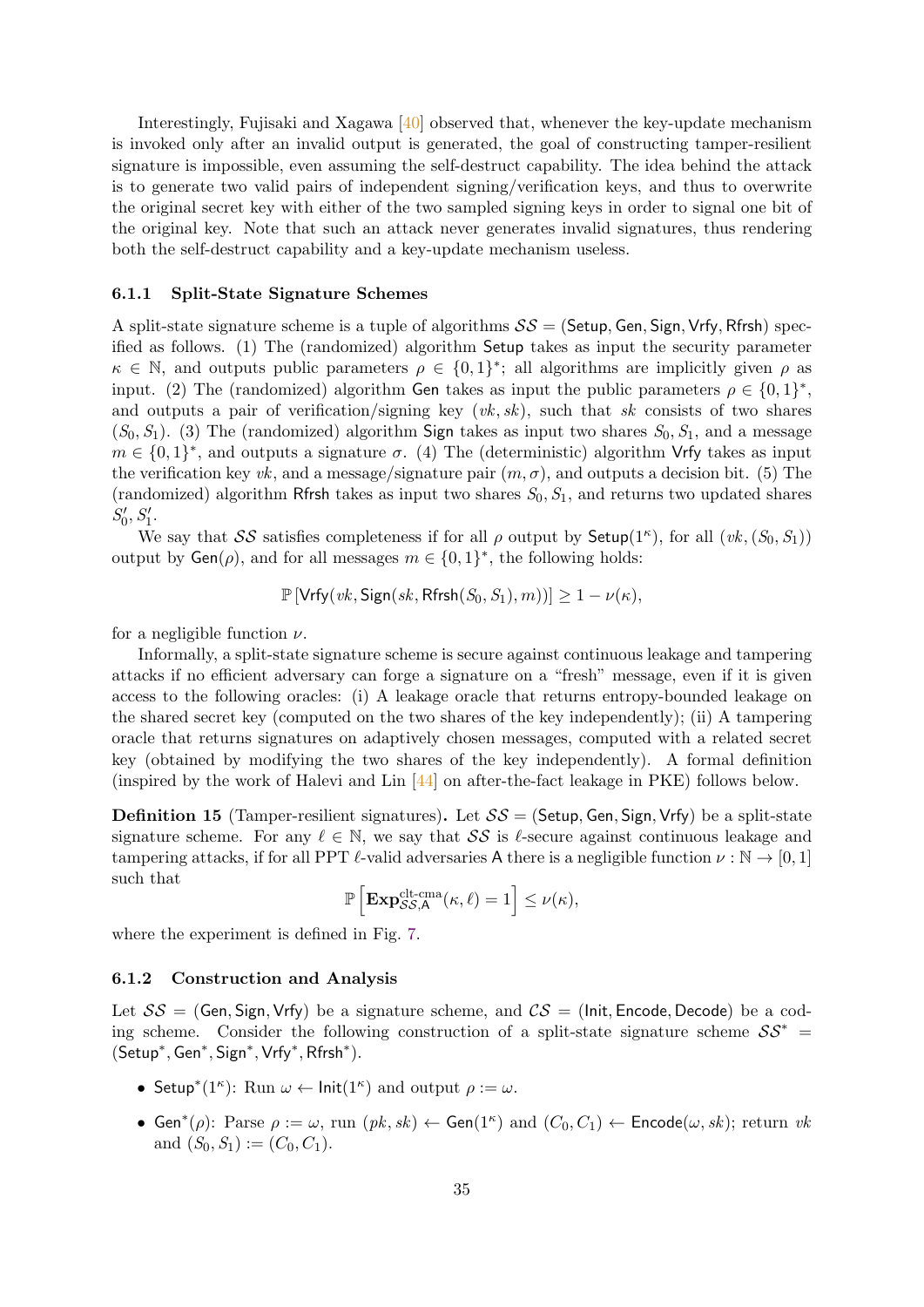<span id="page-36-0"></span>Experiment  $\mathbf{Exp}_{\mathcal{SS},\mathsf{A}}^{\text{clt-cma}}(\kappa,\ell)$ :  $\overline{\rho \leftarrow \mathsf{Setup}(1^\kappa); \, \mathcal{Q} := \emptyset}$  $(vk,(S_0, S_1)) \leftarrow \text{Gen}(\rho)$ ;  $S := (S_0, S_1)$  $(m^*, \sigma^*) \leftarrow (A(\rho, vk) \leftrightarrows \mathcal{O}_{sign}(S), \mathcal{O}_{Rfrsh}(S), \mathcal{O}_{\infty}(S))$ Return 1 iff: (i)  $m^* \notin \mathcal{Q}$ (ii)  $Vrfy(vk, (m^*, \sigma^*)) = 1$ Oracle  $\mathcal{O}_{\text{sign}}(S_0, S_1, m, f_0, f_1)$ :  $(\widetilde{S}_0, \widetilde{S}_1) = (f_0(S_0), f_1(S_1))$  $\mathcal{Q} \leftarrow \mathcal{Q} \cup \{m\}$  $\sigma \leftarrow \mathsf{Sign}((\widetilde{S}_0, \widetilde{S}_1), m)$ If  $\sigma = \perp$ Return ⊥  $(S'_0, S'_1) \leftarrow$  Rfrsh $(S_0, S_1)$  $(S_0, S_1) := (S'_0, S'_1)$ Else Return  $\sigma$ Oracle  $\mathcal{O}_{\mathsf{Rfrsh}}(S_0, S_1)$ :  $\overline{(S'_0, S'_1) \leftarrow$  Rfrsh $(S_0, S_1)$  $(S_0, S_1) := (S'_0, S'_1)$ 

Figure 7: Experiment defining unforgeability of a split-state signature scheme against continuous leakage and tampering attacks.

- Sign<sup>\*</sup>( $(S_0, S_1)$ , m): Parse  $(S_0, S_1) := (C_0, C_1)$ , and let  $\widetilde{sk} = \textsf{Decode}(\omega, (C_0, C_1))$ ; if the result is  $\bot$ , set  $\sigma := \bot$ . Else, let  $\sigma \leftarrow \text{Sign}(\widetilde{sk}, m)$ . Output  $\sigma$ .
- Vrfy<sup>\*</sup>( $vk, (m, \sigma)$ ): Output Vrfy( $vk, (m, \sigma)$ ).
- Rfrsh<sup>\*</sup>(S<sub>0</sub>, S<sub>1</sub>): Parse (S<sub>0</sub>, S<sub>1</sub>) := (C<sub>0</sub>, C<sub>1</sub>) and return (C'<sub>0</sub>, C'<sub>1</sub>)  $\leftarrow$  Rfrsh( $\omega$ , C<sub>0</sub>, C<sub>1</sub>).

We prove the following theorem.

**Theorem 4.** Assume that  $SS$  is a EUF-CMA signature scheme, and that  $CS$  is a refreshable continuously non-malleable and  $\ell$ -leakage-resilient split-state code, then the above defined splitstate signature scheme  $SS^*$  is  $l$ -secure against continuous leakage and tampering attacks.

In the proof we define an intermediate experiment where tampering and leakage queries are answered by running the simulator of the underlying R-CNMC. Whenever the simulator returns  $\Diamond$ , we replace the output of the simulator with a signature computed using the original secret key. By the security of the R-CNMC, the above experiment is computationally indistinguishable from the real experiment. Next, we show that no PPT adversary can forge in the intermediate experiment. The proof is down to the unforgeability of the underlying signature scheme Π. The main observation is that tampering queries can now either be simulated using the simulator of the R-CNMC, or using the signing oracle (in case the simulator returns  $\diamond$ ).

*Proof sketch.* Let  $\mathbf{G}_{\mathbf{A}}^1(\kappa) := \mathbf{Exp}_{SS,\mathbf{A}}^{\text{clt-cma}}(\kappa,\ell)$  be the experiment defined in Fig. [7,](#page-36-0) and denote by  $S = (S_0, S_1)$  the simulator for the non-malleable code. Consider the hybrid experiment  $\mathbf{G}_{\mathbf{A}}^2(\kappa)$ where we make two changes: (i) The public parameters  $\omega$  are computed using the simulator  $\mathsf{S}_0(1^{\kappa})$ ; (ii) The signature oracle  $\mathcal{O}_{\text{sign}}(S_0, S_1)$  is modified in such a way that, instead of running Decode as in the original experiment, we first run the simulator  $S_1$  upon input  $(f_0, f_1)$  in order to obtain a value  $sk \in \mathcal{SK} \cup \{\diamond\}$ , and then we proceed as before unless  $sk = \diamond$ , in which case the query is answered with  $\sigma \leftarrow$  Sign(sk, m).

**Lemma 19.** For all PPT adversaries A, there is a negligible function  $\nu_{1,2} : \mathbb{N} \to [0,1]$  such that

$$
\left|\mathbb{P}\left[\mathbf{G}^1_{\mathsf{A}}(\kappa)=1\right]-\mathbb{P}\left[\mathbf{G}^2_{\mathsf{A}}(\kappa)=1\right]\right|\leq\nu_{1,2}(\kappa).
$$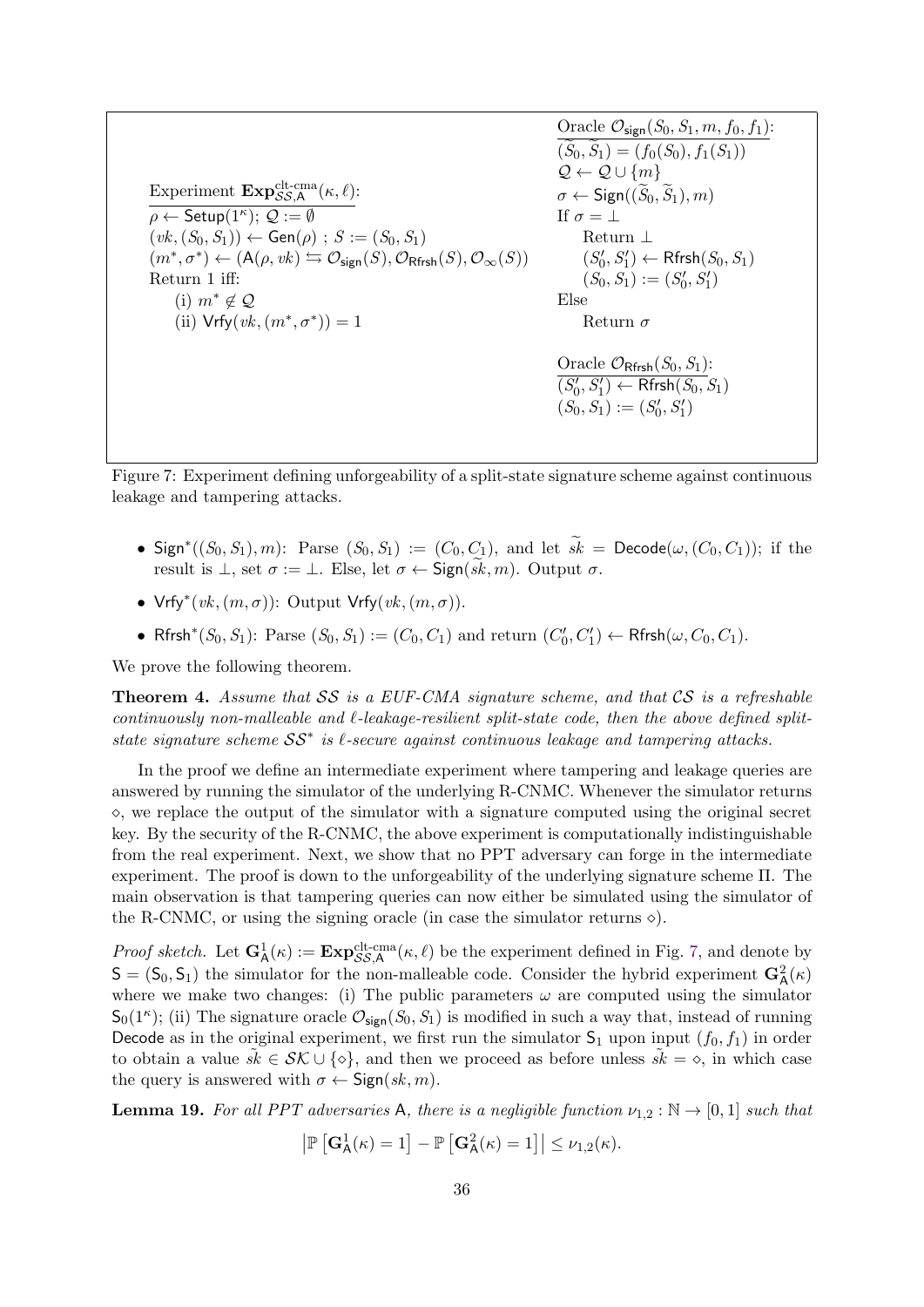Proof. Follows by a straightforward reduction to the non-malleability of the underlying code, as the only difference between the two games is that in the former game the tampering oracle always runs Sign on the output of Decode $(\omega, f_0(C_0), f_1(C_1))$ , whereas in the latter game we replaced the output of the decoding algorithm with the output of the simulator of the underlying code.  $\Box$ 

**Lemma 20.** For all PPT adversaries A, there is a negligible function  $\nu_2 : \mathbb{N} \to [0,1]$  such that

$$
\mathbb{P}\left[\mathbf{G}_{\mathsf{A}}^{2}(\kappa)=1\right]\leq\nu_{2}(\kappa).
$$

Proof. Follows by a straightforward reduction to the unforgeability of the underlying signature scheme, since the reduction can simulate signature queries on which the non-malleable code simulator returns  $\diamond$  by using the target signing oracle (in the definition of EUF-CMA), whereas all other queries are already answered by running Sign on the output of the simulator of the underlying code.  $\Box$ 

 $\Box$ 

### <span id="page-37-0"></span>6.2 Tamper-Resilient RAM

A read-only RAM program  $\Lambda = (\Pi, \mathcal{D})$  consists of a next instruction function  $\Pi$ , a state state stored in a non-tamperable but non-persistent register, and some database  $\mathcal{D}$ . The next instruction function Π takes as input the current state state and input inp, and outputs an instruction I and a new state state'. The initial state is set to (start,  $\star$ ).

A RAM compiler is a tuple of algorithms  $\Sigma = ($ Setup, CompMem, CompNext) specified as follows. (1) Algorithm Setup takes as input the security parameter  $1<sup>\kappa</sup>$ , and outputs an untamperable CRS  $\omega$ ; (2) The memory compiler CompMem takes as input the CRS  $\omega$ , and a database  $\mathcal{D}$ , and outputs a database  $\hat{\mathcal{D}}$  along with an initial internal state state; (3) The next instruction function  $\Pi$  is compiled to  $\widehat{\Pi}$  using CompNext and the CRS. To define security, we compare two experiments (cf. Fig. [8\)](#page-38-0). The real experiment features an adversary A that is allowed, via the interface doNext, to execute RAM programs on chosen inputs step-by-step; upon input x, oracle  $\text{doNext}(x)$  outputs the result of a single step of the computation, as well as the memory location that is accessed during that step. Additionally, adversary A can also apply tampering attacks that are parameterized by two families of functions  $\mathcal{F}_{\text{mem}}$  and  $\mathcal{F}_{\text{bus}}$ , where each function  $f \in \mathcal{F}_{\text{mem}}$  is applied to the compiled memory, whilst each function  $f \in \mathcal{F}_{\text{bus}}$  is applied to the data in transit on the bus.

The ideal experiment features a simulator S that is allowed, via the interface Execute, to execute RAM programs on chosen inputs. Upon input x, oracle  $\mathsf{Execute}(x)$  outputs the result of the entire computation and the list of all the memory locations that were accessed during that computation. Briefly, a RAM compiler is tamper-resilient if for all possible logics Π, and all efficient adversaries A, there exists a simulator S such that the real and ideal experiment are computationally indistinguishable. A formal definition follows.

**Definition 16** (Tamper simulatability). A compiler  $\Sigma =$  (Setup, CompMem, CompNext) is tamper simulatable w.r.t. ( $\mathcal{F}_{bus}$ ,  $\mathcal{F}_{mem}$ ) if for every next instruction function Π, and for every PPT adversary A, there exists a PPT simulator S and a negligible function  $\nu : \mathbb{N} \to [0, 1]$  such that, for all PPT distinguisher  $D$  and any database  $D$ , we have that:

$$
\left|\mathbb{P}\left[D(\mathbf{TamperExec}_{A,\Sigma,\Lambda}^{\mathcal{F}_{bus},\mathcal{F}_{mem}}(\kappa))=1\right]-\mathbb{P}\Big[D(\mathbf{IdealExec}_{S,\Lambda}(\kappa))=1\Big]\right|\leq \mathrm{negl}(\kappa)
$$

with  $\Lambda := (\Pi, \mathcal{D})$ , and where the experiments  $\operatorname{TamperExec}_{A,\Sigma,\Lambda}^{\mathcal{F}_{bus},\mathcal{F}_{mem}}$  and  $\operatorname{IdealExec}_{S,\Lambda}(\kappa)$  are defined in Fig. [8.](#page-38-0)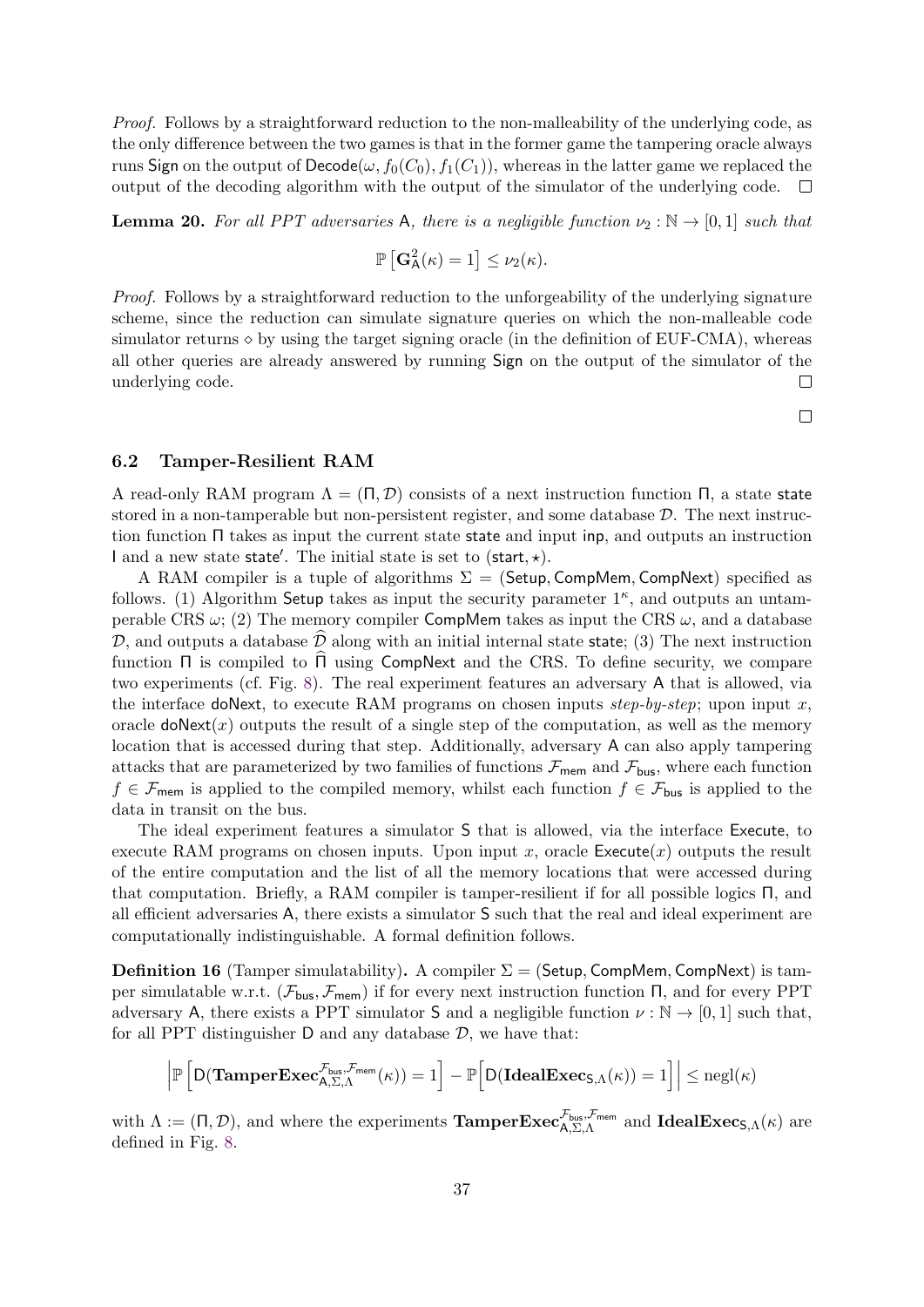<span id="page-38-0"></span>

|                                                                                                                                                                                                                                           | Oracle $\mathcal{O}_{\text{tamp}}$ :                                                                   |
|-------------------------------------------------------------------------------------------------------------------------------------------------------------------------------------------------------------------------------------------|--------------------------------------------------------------------------------------------------------|
| Experiment TamperExec <sup>Fbus, <math>\mathcal{F}_{\text{new}}(k)</math>:</sup><br>$\omega \leftarrow$ Setup $(1^{\kappa});$<br>Parse $\Lambda$ as $(\mathcal{D}, \Pi)$ ; $\mathcal{Q} \leftarrow \emptyset$ ;                           | Upon (TampMem, $f$ ):                                                                                  |
|                                                                                                                                                                                                                                           | If $f \in \mathcal{F}_{\text{mem}}$ , then set $\mathcal{D} \leftarrow f(\mathcal{D})$ .               |
|                                                                                                                                                                                                                                           | Upon (TampBus, $f$ ):                                                                                  |
|                                                                                                                                                                                                                                           | If $f \in \mathcal{F}_{\text{bus}}$ , then set $\mathcal{D}' \leftarrow f(\mathcal{D})$ .              |
| $\mathcal{D} \leftarrow \mathsf{CompMem}(\omega, \overline{\mathcal{D}}), \, \mathcal{D}' \leftarrow \mathcal{D};$                                                                                                                        |                                                                                                        |
| $\Pi \leftarrow \textsf{CompNext}(\omega, \Pi);$<br>$b \leftarrow (A(\omega) \leftrightarrows \text{doNext}((\mathcal{D}', \Pi), \cdot), \mathcal{O}_{\text{tamp}}(\cdot));$                                                              | Oracle $\text{doNext}((\mathcal{D},\Pi),x)$ :                                                          |
|                                                                                                                                                                                                                                           | If state $=$ (start, $\star$ )                                                                         |
| Return $(b, Q)$ .                                                                                                                                                                                                                         | $\mathsf{inp} \leftarrow x: \mathcal{Q} \leftarrow \mathcal{Q} \cup \{x\}$                             |
|                                                                                                                                                                                                                                           | $(I, state') \leftarrow \Pi(state, inp)$                                                               |
| Experiment <b>IdealExec</b> <sub>S,<math>\Lambda(\kappa)</math>:</sub><br>$\mathcal{Q} \leftarrow \emptyset$ :<br>$b \leftarrow (S(1^{\kappa}) \leftrightarrows \text{Execute}(\Lambda, \cdot), \text{Add}(\cdot));$<br>Return $(b, Q)$ . | If $I = (read, v)$                                                                                     |
|                                                                                                                                                                                                                                           | $\mathsf{inp} \leftarrow \mathcal{D}[v];$ state := state'                                              |
|                                                                                                                                                                                                                                           | If $I = (stop, z)$ , then state $\leftarrow$ (start, $\star$ )                                         |
|                                                                                                                                                                                                                                           | Else, state $:=$ state'                                                                                |
|                                                                                                                                                                                                                                           | Output I.                                                                                              |
|                                                                                                                                                                                                                                           | Oracle Execute $((\mathcal{D}, \Pi), x)$ :                                                             |
| Oracle $Add(x)$ :<br>$\overline{\mathcal{Q} \leftarrow \mathcal{Q} \cup \{x\}}$                                                                                                                                                           | state $\leftarrow$ (start, $\star$ ), $\mathcal{I} \leftarrow \emptyset$ ;                             |
|                                                                                                                                                                                                                                           | repeat $I' \leftarrow \text{doNext}((\mathcal{D}, \Pi), x); \mathcal{I} \leftarrow \mathcal{I}    I';$ |
|                                                                                                                                                                                                                                           | until $I' =$ (stop, v);                                                                                |
|                                                                                                                                                                                                                                           | Output $\mathcal I$                                                                                    |
|                                                                                                                                                                                                                                           |                                                                                                        |

Figure 8: Experiments defining security of a RAM compiler.

#### 6.2.1 Tampering on the Bus

Roughly, our RAM compiler encodes a randomly generated secret key k of an authenticated encryption scheme using a R-CNMC, creating a codeword  $(K_0, K_1)$ . Next, it encrypts each data block in the memory under the key k. Let  $\mathcal E$  be the encrypted blocks. The compiled database consists of two parts  $(K_0, \mathcal{E})$  and  $(K_1, \mathcal{E})$ . A fundamental twist w.r.t. to previous work is that we include the encrypted database in both the parts. This feature allows us to prove security in the split-state model, at the price of requiring the following additional property for the underlying R-CNMC.

**Definition 17** (Codeword correlation). A split-state code  $CS = (Init, Encode, Decode)$  has  $\alpha$ correlated codewords if for all  $\omega$  output by Init, any message  $M \in \mathcal{M}$ , and  $(C_0, C_1) \leftarrow \text{Enc}(\omega, M)$ , the following holds for all  $\beta \in \{0,1\}$ :  $\mathbb{H}_{\infty}(C_{\beta}|C_{1-\beta}) \geq \mathbb{H}_{\infty}(C_{\beta}) - \alpha$ .

It is easy to verify that the code from Section [4](#page-14-0) has  $\alpha$ -correlated codewords for  $\alpha$  :=  $\max{\{\delta(\kappa), \mu(\kappa)\}}$  (where  $\delta := \log |\mathcal{M}|$  and  $\delta := \log |\mathcal{PK}|$ ).

Let  $\mathcal{SKE} = (KGen, Enc, Dec)$  be a secret-key encryption scheme. Let  $\mathcal{CS} = (Init, Encode,$ Decode) be a R-CNMC. Our tamper-resilient read-only RAM compiler  $\Sigma =$  (Setup, CompMem, CompNext) works as follows.

- Setup( $1^{\kappa}$ ): Run  $\omega \leftarrow \text{Init}(1^{\kappa})$  and output  $\omega$ .
- CompMem $(\omega, \mathcal{D})$ : Run  $k \leftarrow \mathsf{KGen}(1^{\kappa})$  and  $(K_0, K_1) \leftarrow \mathsf{Encode}(\omega, k)$ . For each  $d_i$  in  $\mathcal{D} =$  $\overline{(d_1,\ldots,d_n)}$  do  $c_i \leftarrow \text{Enc}(k,d_i||i)$  and let  $\mathcal{E} = (c_1,\ldots,c_n)$ . Output  $(\mathcal{D}_0,\mathcal{D}_1)$ , where  $\mathcal{D}_0 =$  $(K_0, \mathcal{E})$  and  $\mathcal{D}_1 = (K_1, \mathcal{E})$ , and let the initial internal state be state = ((start,  $\star$ )||0<sup> $\kappa$ </sup>||0<sup>log n</sup>).
- CompNext( $\omega$ , Π): The compiled next instruction function  $\Pi$  does the following: Upon input (state, inp), parse state  $=$  (state<sub>RAM</sub>  $||k_{\text{last}}||_{\text{last}}$ ). Hence: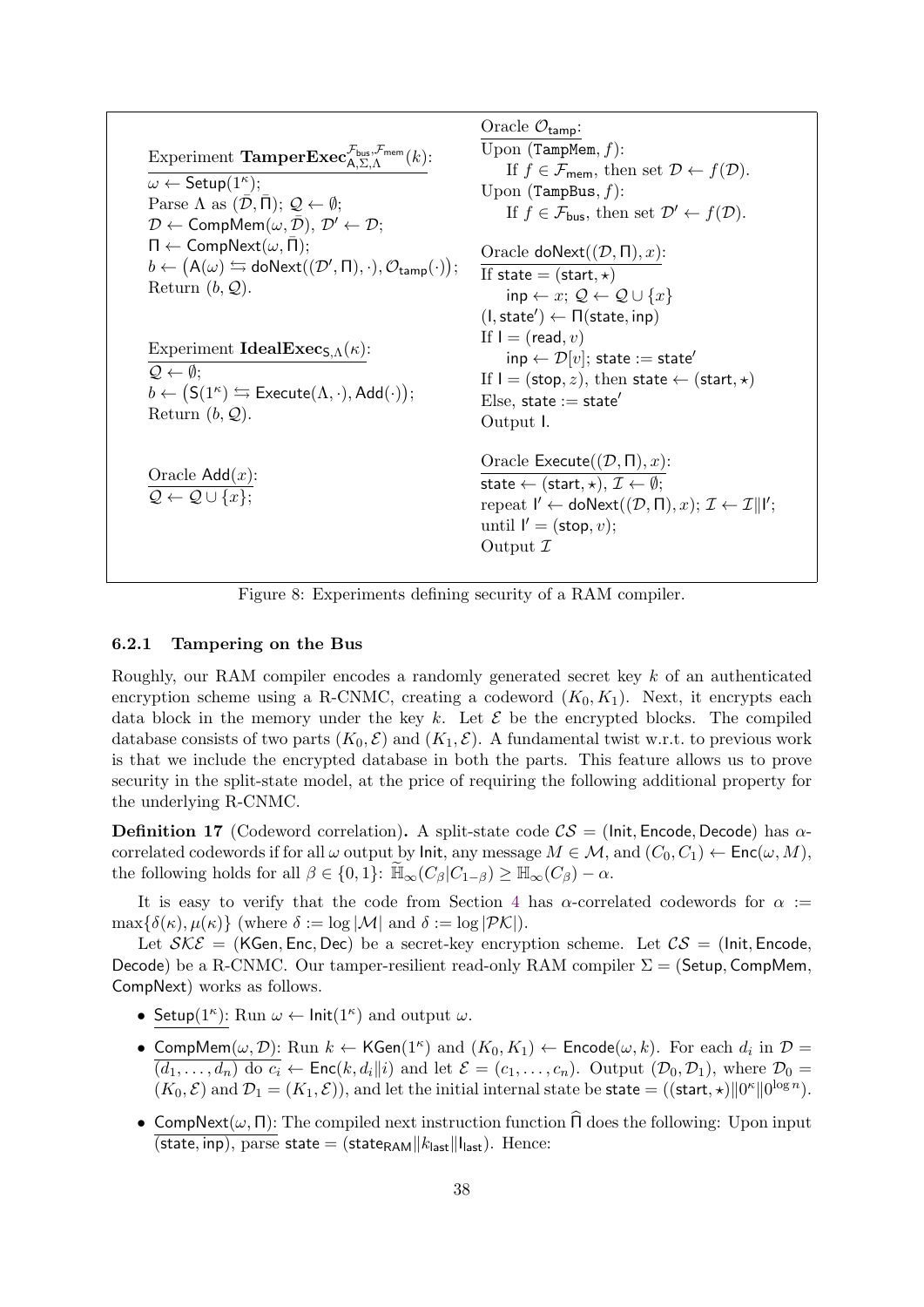- If state<sub>RAM</sub> = (start,  $\star$ )
	- $1. \ \ (l, state'_{RAM}) \leftarrow \Pi(state_{RAM}, inp);$
	- 2. Read from  $\mathcal{D}_0$  the value  $K_0$  and from  $\mathcal{D}_1$  the value  $K_1$ ;
	- 3. Compute  $k \leftarrow \textsf{Decode}(\omega, (K_0, K_1));$
	- 4. Set state  $\leftarrow$  (state $'_{\sf RAM} || k || {\sf I}$ );
	- 5. Output (I,state).
- $-$  If state<sub>RAM</sub>  $\neq$  (start,  $\star$ )
	- 1. Parse  $I<sub>last</sub>$  as (read, v);
	- 2. Read  $c_v$  from  $\mathcal{D}_0$  and read  $c'_v$  from  $\mathcal{D}_1$ ;
	- 3. Compute  $d'||i' \leftarrow \mathsf{Dec}(k_{\mathsf{last}}, c_v);$
	- 4. If  $(c_v \neq c'_v)$  or  $d'||i' = \perp$  or  $i' \neq v$ , then signal  $\mathcal{D}_0$  and  $\mathcal{D}_1$  to refresh, set state  $\leftarrow ((\mathsf{start},\star)\|0^\kappa\|0^{\log n})$  and  $\text{output } \bot.$
	- 5. Else inp ←  $d'$ , compute  $(I, state'_{RAM})$  ← Π(state<sub>RAM</sub>, inp);
	- 6. If  $I = (\mathsf{stop}, z)$ , then set state  $\leftarrow ((\mathsf{start}, \star) \| 0^{\kappa} \| 0^{\log n})$  and output  $(I, \mathsf{state})$ ;
	- 7. Else set state  $\leftarrow$  (state $'_{RAM} || k_{last} || l$ ) and output (l, state).

<span id="page-39-0"></span>**Theorem 5.** Assume that  $SKE$  is an authenticated encryption scheme with ciphertexts size bounded by  $q(\kappa, n) \in \text{poly}(\kappa)$ , and that  $\mathcal{CS}$  is a  $(q + \alpha + O(\log \kappa))$ -leakage-resilient and continuously non-malleable code with split-state refresh, that additionally has  $\alpha$ -correlated codewords. Then, the above construction defines a tamper-resilient RAM compiler w.r.t.  $(\mathcal{F}_{\text{bus}}, \emptyset)$ , where  $\mathcal{F}_{\text{bus}}$  is the class of split-state tampering functions applied on the bus.

*Proof.* Let  $\mathcal{C}_E \subset \{0,1\}^{q(\kappa,n)}$  and  $\mathcal{C}^0 \times \mathcal{C}^1$  be, respectively, the ciphertext space of  $\mathcal{SKE}$  and the codeword space of  $COM$ . Without loss of generality, we can parse a function  $g \in \mathcal{F}_{\text{bus}}$  as  $(g|_{\mathsf{key}}, g|_{\mathsf{mem}})$  where, in turn,  $g|_{\mathsf{key}} := (T^0, T^1)$  and  $g|_{\mathsf{mem}} := (M^0, M^1)$ . Here:

- The function  $T^0$  has domain  $C^0 \times C_E^n$  and co-domain  $\{0,1\}^{p(\kappa)}$ ;
- The function  $T^1$  has domain  $C^1 \times C_E^n$  and co-domain  $\{0,1\}^{p(\kappa)}$ ;
- The function  $M^0$  has domain  $C^0 \times C_E^n$  and co-domain  $\{0,1\}^{q(\kappa,n)}$ .
- The function  $M^1$  has domain  $C^1 \times C_E^n$  and co-domain  $\{0,1\}^{q(\kappa,n)}$ .

Informally,  $g|_{\text{key}}$  acts over the codeword of the NMC and  $g|_{\text{mem}}$  acts over the *n* ciphertexts. To prove security of our construction we need to construct a simulator S. Let  $L_{\text{cptx}}^{i,j}$  be the leakage function that upon input  $K_j$  first computes  $\tilde{E} \leftarrow M^j(K_j, \mathcal{E})$ , and then outputs  $\tilde{\mathcal{E}}[i]$ . Namely,  $L_{\text{cptx}}^{i,j}$  is the function that leaks the *i*-th ciphertext from the tampered database. Let  $(S_0, S_1)$ denote the simulator for CS.

#### Simulator S:

1. Generate  $\omega \leftarrow S_0(1^{\kappa})$ , let  $k \leftarrow \text{KGen}(1^{\kappa})$  a key for the authenticated encryption, create an encrypted dummy database  $\mathcal{D}$ , where each entry is an encryption of  $0^{\kappa}$ , i.e.  $\mathcal{D} =$  $(c_1, \ldots, c_n)$  where  $c_i = \mathsf{Enc}(k, 0^{\kappa} || i)$ . Run the simulator  $S_1$ . Run the real world adversary A with input  $\omega$ . Let  $\texttt{flg}_{\text{key}}$  be the flag that indicates the current state of the key. Initially the flag is set to  $OK$ . Let  $\mathrm{flg}_{\text{start}}$  be the flag that indicates the current state of the execution. Initially the flag is set to False.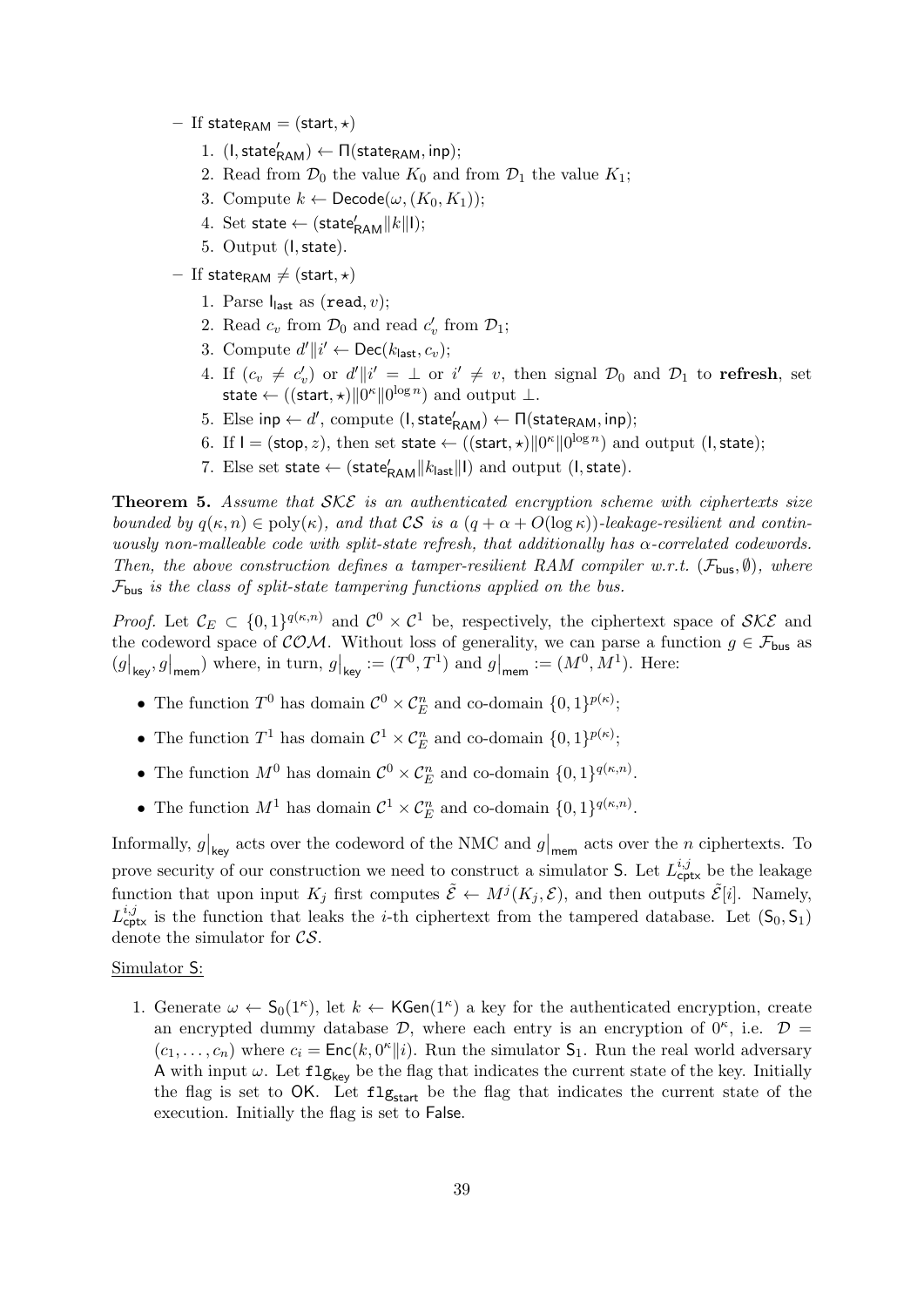2. Upon receiving a query from the adversary A proceed as follows:

If the query is for  $\mathcal{O}_{\text{tamp}}$  and it is of the kind (TampBus, g) and  $g \in \mathcal{F}_{\text{bus}}$  then set g as the current tampering function.

If the query is for doNext with input  $x,$  in case  $\mathtt{flg}_{\mathsf{start}} = \mathsf{False}$  then set  $g' := (T^0((\cdot,\mathcal{D}),T^1(\cdot,\mathcal{D})))$  $(D)$ ) where  $(T^0, T^1)$  is  $g|_{\mathsf{key}}$  and g is the current tampering query, forward  $g'$  to  $\mathsf{S}_1$ , and do the following:

- (a) If the simulator outputs  $\diamond$ , we set  $\texttt{flg}_{\textsf{key}} \leftarrow \textsf{OK}.$
- (b) If the simulator outputs  $\bot$ , we set  $\mathtt{flg}_{\mathsf{key}} \leftarrow \mathtt{broken}.$
- (c) The last option for the simulator is to output a valid, but unrelated, key  $k^*$ ; in this case, we set  $\texttt{flg}_{\text{key}} \leftarrow$  unrelated.

Finally, set the flag  $flg_{start}$  to True. Afterwards, do the following depending on  $flg_{key}$ :

- (a) If  $f\mathbb{1}g_{\mathsf{key}}$  = broken, then send the query x to Add(·) and answer with  $\bot$ .
- (b') If  $f1g_{\text{key}} =$  unrelated then if  $\text{cnt} = 0$  send the query x to  $\text{Add}(\cdot)$ ; compute locally:
	- If state<sub>RAM</sub> = (start,  $\star$ ) set inp  $\leftarrow x$  and execute  $(\mathsf{I},\mathsf{state}_\mathsf{RAM}) \leftarrow \mathsf{\Pi}(\mathsf{state}_\mathsf{RAM},\mathsf{inp}),$  $\text{set state} \leftarrow (\text{state}'_{\textsf{RAM}} || k^* || l), \text{increment ent and return l};$
	- If  $I_{\text{last}} = (\texttt{read}, v)$  send the leakage oracle queries  $(\texttt{Leak}, (0, L^{v,0}_{\texttt{cptx}}))$  and  $(\texttt{Leak}, (1,$  $L^{v,1}_{\text{cptx}}$ ) to the simulator  $S_1$ . Let  $\tilde{c}_v$  and  $\tilde{c}'_v$  be the respective answers. Decrypt  $(d'||d')$   $\longrightarrow$   $\text{Dec}(k^* \tilde{a})$  if  $\tilde{a} \neq \tilde{a}'$  or  $(d'||d') = \text{Dec}(k^* \tilde{a})$  then output  $(d' \parallel i') \leftarrow \text{Dec}(k^*, \tilde{c}_v)$ . If  $\tilde{c}_v \neq \tilde{c}'_v$  or  $(d' \parallel i') = \perp$  or  $i' \neq v$  then output  $\perp$ . Otherwise, set  $\mathsf{inp} \leftarrow d'$  and compute locally  $(\mathsf{I},\mathsf{state}'_{\mathsf{RAM}}) \leftarrow \Pi(\mathsf{state}_{\mathsf{RAM}},\mathsf{inp})$  set state  $\leftarrow$  (state $'_{\sf RAM} || k^* || {\sf I}$ ) increment cnt and return I.
	- If  $I_{\text{last}} = (\text{stop}, v)$  output  $\mathcal{I}$ , set state  $\leftarrow ((\text{start}, \star), \|0^{\kappa}\|0^{\log n})$  and reset cnt to  $0$ and return I.
- (c') If  $f1g_{\text{key}} = OK$  then if cnt = 0 forward the query x to Execute( $\Lambda$ , $\cdot$ ), let  $\mathcal I$  the answer, else if cnt > 0 retrieve *I*. Parse  $\mathcal{I} = (I_1, \ldots, I_p)$  for  $p \in \mathbb{N}$ . If  $I_{\text{cnt}}$  is of the form (read, v) then send the leakage oracle queries  $(\text{Leak}, (0, L^{v,0}_{\text{cptx}}))$  and  $(\text{Leak}, (1, L^{v,1}_{\text{cptx}}))$ to the simulator  $S_1$ . Let  $\tilde{c}_v$  and  $\tilde{c}'_v$  be the respective answers. If  $\tilde{c}_v = \mathcal{E}[v] = \tilde{c}'_v$  then output  $I_{\text{cnt}}$  and increment the counter else output  $\perp$ .
- 3. In all of the above cases, whenever return  $\perp$  to the adversary, force<sup>[13](#page-40-0)</sup> the simulator  $S_1$  to refresh and reset the flag  $f1g_{\text{key}}$  to OK and the flag  $f1g_{\text{start}}$  to False.

We prove the indistinguishability in 3 steps. Let  $H_i$  be the *i*-th hybrid adversary, such adversary takes as input  $1^{\kappa}$  and the original database  $\mathcal{D}$  and interacts with doNext. The latter defines the hybrid experiment  $H_i$ , specifically  $H_i(\kappa) := D(H_i(1^{\kappa}, \mathcal{D}) \leftrightarrows \text{Execute}(\Lambda, \cdot), \text{Add}(\cdot))$  where  $\Lambda = (\Pi, \mathcal{D})$ . Let the hybrid adversaries be defined as follows:

- **Hybrid adversary**  $H_1$ . It takes as input the database  $\mathcal{D}$  and executes the same code of the simulator S, but it honestly encrypts the database D. Namely,  $\mathcal{E} = (c_1, \ldots, c_n)$  where  $c_i \leftarrow \mathsf{Enc}(k, (d_i || i))$  for all  $1 \leq i \leq n$ .
- **Hybrid adversary**  $H_2$ . It takes as input the database  $\mathcal{D}$  and executes the same code of the hybrid adversary  $H_1$ , but in point 2.(c') it does not check that  $\tilde{c}_v = \mathcal{E}[v] = \tilde{c}'_v$  (where

<span id="page-40-0"></span><sup>&</sup>lt;sup>13</sup>This can be done by sending a tampering query that overwrites the target encoding with an invalid codeword, thus triggering a decoding error.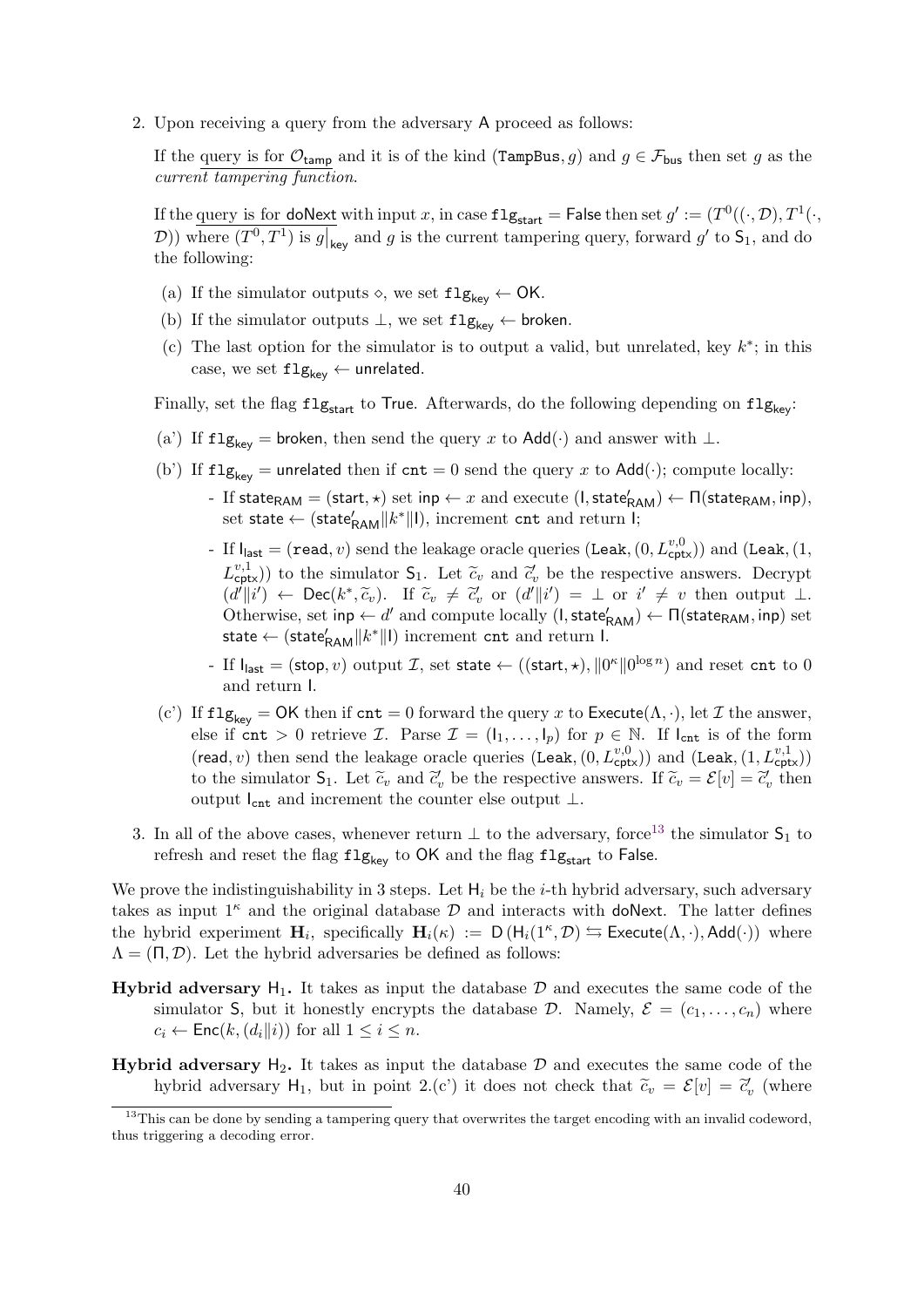$\widetilde{c}_v := L^{v,0}_{\text{cptx}}(K_0)$  and  $\widetilde{c}'_v := L^{v,1}_{\text{cptx}}(K_1)$ . Instead it decrypts  $(d'||i') = \text{Dec}(k^*, \widetilde{c}_v)$  and if  $\widetilde{c}_v \neq \widetilde{c}'_v$  or  $(d'||i') = \bot$  or  $i' \neq v$  then outputs  $\bot$  and refreshes  $K_0, K_1$ . (Namely, it executes the same sode the samples Complex would execute the same code the compiler CompNext would execute.)

**Hybrid adversary**  $H_3$ . It takes as input the database  $\mathcal{D}$  and executes the same code of the hybrid adversary  $H_2$ , but instead of running the simulator  $S_1$  of the R-CNMC, it samples  $(K_0, K_1) \leftarrow$  Encode $(\omega, k)$ , computes the decoding, the leakage function  $L_{\text{cptx}}$  and the refreshing algorithm directly on  $K_0, K_1$ . In particular, whenever it computes a decoding it does the following checks. If the decoded key  $k^*$  is  $\perp$ , then set the flag  $\mathtt{flg}_{\mathsf{key}} \leftarrow \mathtt{broken},$  else if  $k^*$  is equal to the original key  $k,$  then set  $\mathtt{flg}_{\mathsf{key}} \gets \mathsf{OK},$  and else set  $\mathtt{flg}_{\mathsf{key}} \gets$  unrelated.

<span id="page-41-1"></span>**Lemma 21.** For any read-only RAM  $\Lambda = (\Pi, \mathcal{D})$  there exists a negligible function  $\nu : \mathbb{N} \to [0, 1]$ such that  $|\mathbb{P}[\mathbf{H}_1(\kappa) = 1] - \mathbb{P}[\mathbf{IdealExec}_{S,\Lambda}(\kappa) = 1]| \leq \nu(\kappa).$ 

Proof sketch. We reduce to the security of the authenticated encryption via a hybrid argument. Let  $H_1^i$  be the hybrid adversary that executes the same code of  $H_1$  but encrypts to  $\mathcal D$  only the first i locations and the remaining are encrypted to 0. We prove that for any index  $i \in [n-1]$ there exists a negligible function  $\nu'$  such that

$$
\left|\mathbb{P}\left[\mathbf{H}_1^i(1^{\kappa})=1\right]-\mathbb{P}\left[\mathbf{H}_1^{i+1}(1^{\kappa})=1\right]\right|\leq \nu'(\kappa),
$$

where  $\mathbf{H}_{1}^{i}(1^{\kappa}) := \mathsf{D}(\mathsf{H}_{1}^{i}(1^{\kappa}, \mathcal{D}) \leftrightarrows \mathsf{Execute}(\Lambda, \cdot), \mathsf{Add}(\cdot)).$ 

Let B the adversary that upon input  $1^{\kappa}$  and oracle access to  $\text{Dec}(k, \cdot)$  executes the same code of the hybrid adversary  $H_1^i$  but queries its own oracle for the encryption of  $(\mathcal{D}[i] \| j)$  for  $0 \leq j \leq i$ . The adversary B outputs  $(\mathcal{D}[i] \| i, 0)$  as challenge messages and gets c as challenge ciphertext. It is easy to see that B fully simulates  $H_1^i$  if the challenge bit is 0 and  $H_1^{i+1}$  if the challenge bit is 1 which implies a distinguisher against the semantic security of SKE.  $\Box$ 

<span id="page-41-2"></span>**Lemma 22.** For any read-only RAM  $\Lambda = (\Pi, \mathcal{D})$  there exists a negligible function  $\nu : \mathbb{N} \to [0, 1]$ such that  $\left|\mathbb{P}\left[\mathbf{H}_1(\kappa)=1\right]-\mathbb{P}\left[\mathbf{H}_2(\kappa)=1\right]\right|\leq \nu(\kappa).$ 

*Proof sketch.* The lemma follows from the authenticity of  $SKE$ . In particular, let Forge be the event that  $\widetilde{c}_v \neq \mathcal{E}[v] \neq \widetilde{c}'_v$  but  $\widetilde{c}_v = \widetilde{c}'_v$  and  $(d'||i') \neq \bot$  and  $i' = v$  happens in  $\mathbf{H}_2$ . The event Forge<br>ployer to distinguish between  $\mathbf{H}$  and  $\mathbf{H}$  therefore  $\mathbb{P}[\mathbf{H}_v(\mu) = 1]$  allows to distinguish between  $H_2$  and  $H_3$ , therefore  $\left| \mathbb{P} [\mathbf{H}_2(\kappa) = 1] - \mathbb{P} [\mathbf{H}_3(\kappa) = 1] \right| \leq \mathbb{P} [\mathsf{Forge}].$ We prove that if  $\mathbb{P}[\text{Forge}] \geq 1/p(\kappa)$  for a polynomial p, then we can break authenticity of  $\mathcal{SKE}$ with the same probability. Notice that since  $\tilde{c}_v \neq \mathcal{E}[v]$  and  $i' = v$  then for any  $i \in [n]$  we have<br>that  $\tilde{c}_v \neq \mathcal{E}[v]$ , this is because the other sinkertows appear a different index. This means that that  $\tilde{c}_v \neq \mathcal{E}[v]$ ; this is because the other ciphertexts encrypt a different index. This means that  $\widetilde{c}_v$  is fresh and moreover it decrypts correctly under the key k (since  $d'||i' \neq \perp$ ). The reduction is straightforward and therefore the details are omitted.  $\Box$ 

**Lemma 23.** For any read-only RAM  $\Lambda = (\Pi, \mathcal{D})$  there exists a negligible function  $\nu : \mathbb{N} \to [0, 1]$ such that  $\left|\mathbb{P}\left[\mathbf{H}_{2}(\kappa)=1\right]-\mathbb{P}\left[\mathbf{H}_{3}(\kappa)=1\right]\right|\leq\nu(\kappa).$ 

Proof sketch. The lemma follows from the security of the R-CNMC. There are two things to notice. First, the function  $g|_{\mathsf{key}}$  for any assignment of the encrypted database  $c_1, \ldots, c_n$  is a valid split-state tampering function. Second, by continuously tampering with the encrypted splitstate database, for each round, the adversary can leak information on  $K_0, K_1$ . In particular, both hybrid adversaries compute a sequence of leakage functions on  $K_0, K_1$  from the set  $\mathcal L$ defined<sup>[14](#page-41-0)</sup> below:

$$
\mathcal{L} := \left\{ (L^{i,0}_{\text{cptx}}, L^{i,1}_{\text{cptx}}) : i \in \mathbb{N} \right\}.
$$

<span id="page-41-0"></span><sup>&</sup>lt;sup>14</sup>Notice that the leakage functions depends on  $g|_{\text{mem}}$  which can change during the execution of one round. For simplicity we hide this extra parameter.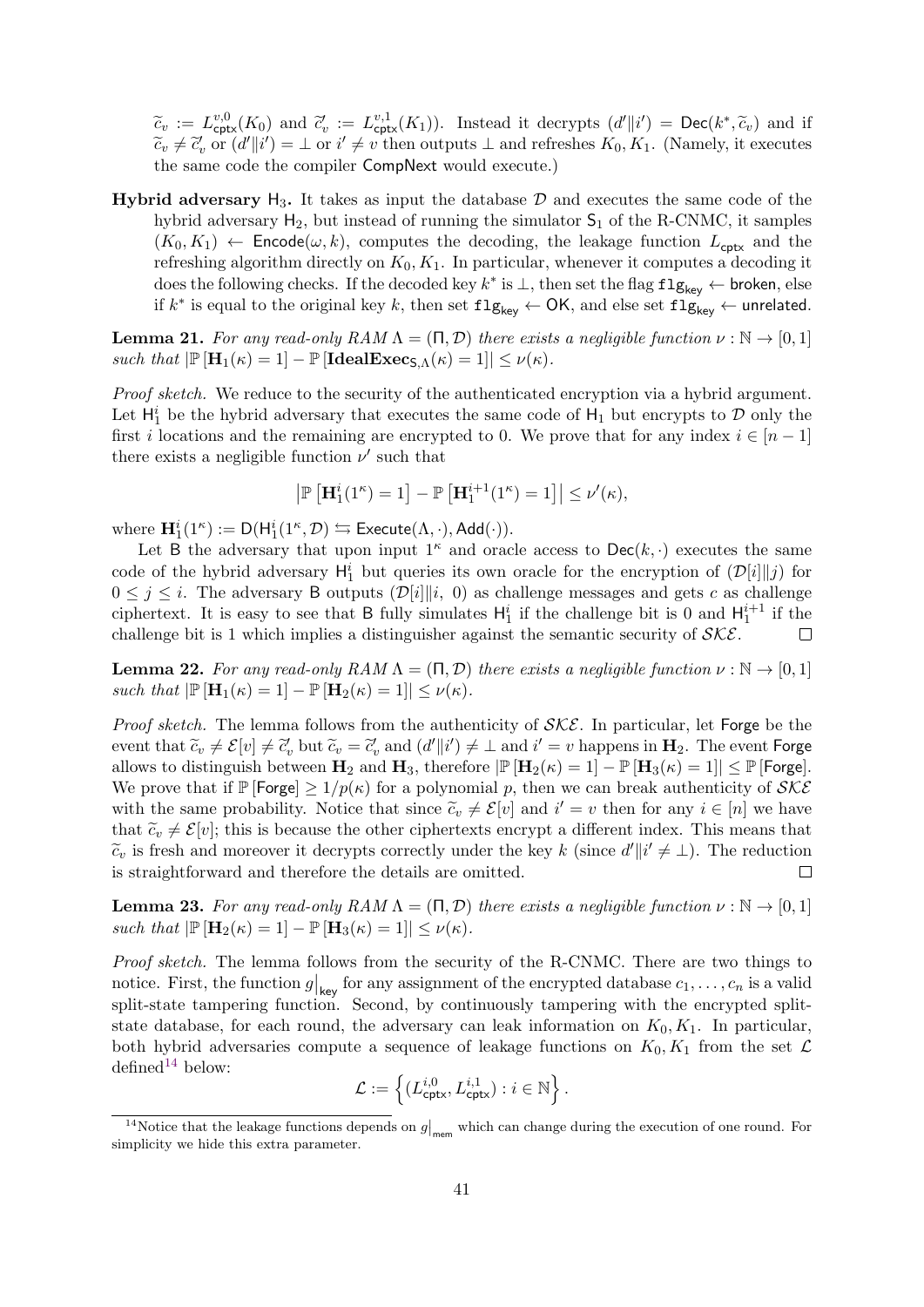We show that, for every round, the sequence of leakage functions applied during that round is below the leakage bound of CS. Fix a round and let  $\overline{L} := ((L_1^0, L_1^1), (L_2^0, L_2^1), \ldots, (L_p^0, L_p^1))$  be such a sequence, where  $p(\kappa) \in \text{poly}(\kappa)$  is a polynomial.

$$
\widetilde{\mathbb{H}}_{\infty}(K_{j}|\overline{L}(K_{0},K_{1}))
$$
\n
$$
\geq \widetilde{\mathbb{H}}_{\infty}(K_{j}|L_{1}^{j}(K_{j}),\ldots,L_{p}^{j}(K_{j}), K_{1-j})
$$
\n
$$
\geq \widetilde{\mathbb{H}}_{\infty}(K_{j}|L_{1}^{1-j}(K_{1-j}),\ldots,L_{p-1}^{1-j}(K_{1-j}),L_{p}^{j}(K_{j}), K_{1-j})
$$
\n
$$
\geq \widetilde{\mathbb{H}}_{\infty}(K_{j}|L_{1}^{1-j}(K_{1-j}),\ldots,L_{p-1}^{1-j}(K_{1-j}),L_{p}^{j}(K_{j}), K_{1-j})
$$
\n
$$
\geq \widetilde{\mathbb{H}}_{\infty}(K_{j}|p,L_{p}^{j}(K_{j}), K_{1-j})
$$
\n
$$
\geq \mathbb{H}_{\infty}(K_{j}) - O(\log \kappa) - q(\kappa, n) - \alpha(\kappa).
$$

Where the first equation follows by the fact that, for any i, the value  $L_i^{1-j}$  $i_i^{-1-j}(K_{1-j})$  is a function of  $K_{1-j}$ , the second equation follows by the fact that for any  $i < p$ , by definition of H<sub>1</sub> and H<sub>2</sub>,  $L_i^{1-j}$  $i^{-j}(K_{1-j}) = L_i^j$  $i(K_j)$  holds, and in the forth equation we applied the  $\alpha$ -correlated-codeword property of  $\mathcal{CS}$  and the bound on the size of a ciphertext for  $\mathcal{SKE}$ .  $\Box$ 

 $\textbf{Lemma 24.}\;\; \mathbb{P}\left[\textbf{H}_{3}(\kappa)=1\right]=\mathbb{P}\left[\text{D}(\textbf{TamperExec}_{\textbf{A},\Sigma,\Lambda}^{\mathcal{F}_{\text{bus}},\emptyset}(\kappa))=1\right].$ 

*Proof sketch.* For each query to **doNext** with input  $x$ , the hybrid experiment checks the flag  $f1g_{\text{kev}}$ . In particular:

- If the flag is set to broken, then it means that  $Decode(\widetilde{K}_0, \widetilde{K}_1)$  is  $\perp$  (by inspection), therefore in this case the real experiment would run, add  $x$  to the set of queries and output  $\perp$ ; the hybrid  $H_3$  does the same using its interface Add.
- If the flag is set to unrelated, then it means that  $\text{Decode}(\widetilde{K}_0, \widetilde{K}_1) = k^* \neq k$  (by inspection). In this case the hybrid experiment simulates perfectly the real experiment, by computing locally as would happen in the real experiment, moreover the hybrid add the query to Q using its interface Add.
- If the flag is set to OK, then it means that  $Decode(\widetilde{K}_0, \widetilde{K}_1) = k$ . In this case the hybrid experiment uses its interface Execute, but before it outputs the transcript it processes it by finding the point where the real experiment would output  $\perp$  (if the latter, indeed, outputs  $\perp$ ).

 $\Box$ 

 $\Box$ 

### 6.2.2 Tampering on both the Bus and the Memory

The first compiler is not secure against adversaries that can tamper persistently<sup>[15](#page-42-0)</sup> with the memory (in the split-state model) if we do not assume self-destruct. The reason is that only part of the memory is refreshed: the adversary can use the remaining part to backup the old encoding and then rewind the refreshing procedure. (See also the discussion in Section [1.3.](#page-4-0)) To partially overcome this problem we assume that, once a decoding error is triggered, the system can switch into a safe mode where the communication between the CPU and the memory is tamper free. While in safe mode, the system will perform a consistency check. To minimize the

<span id="page-42-0"></span><sup>&</sup>lt;sup>15</sup>Note that tampering on the bus constitutes a form of non-persistent tampering.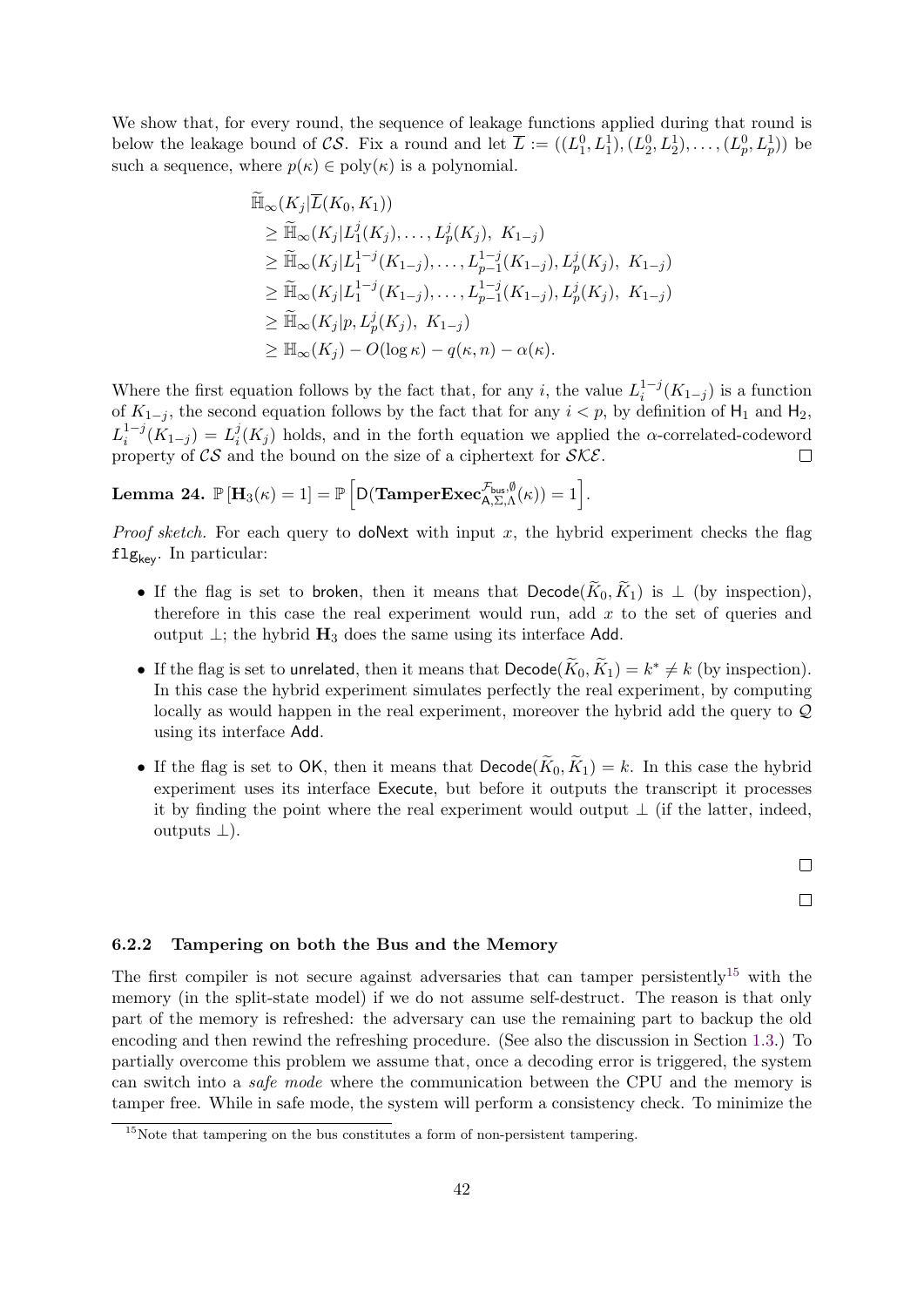dependency on the assumption we constraint the consistency check to be succinct, meaning that its complexity depends only on the security parameter and not on the size of the RAM program. Finally, if the consistency check passes, the refresh procedure will be executed otherwise a selfdestruct is triggered.

**The compiler.** Let  $\mathcal{SKE} = (KGen, Enc, Dec)$  be a secret-key encryption scheme. Let  $CS =$ (Init, Encode, Decode) be a R-CNMC. Our tamper-resilient read-only RAM compiler  $\Sigma$  = (Setup, CompMem, CompNext) works as follows.

- Setup( $1^{\kappa}$ ): Run  $\omega \leftarrow \text{Init}(1^{\kappa})$  and output  $\omega$ .
- CompMem $(\omega, \mathcal{D})$ : Run  $k \leftarrow \mathsf{KGen}(1^{\kappa})$  and  $(K_0, K_1) \leftarrow \mathsf{Encode}(\omega, k)$ . For each  $d_i$  in  $\overline{\mathcal{D} = (d_1, \ldots, d_n)}$  do  $c_i \leftarrow \text{Enc}(k, d_i || i)$  and let  $\mathcal{E}, \mathcal{E}_0, \mathcal{E}_1 = (c_1, \ldots, c_n)$ . Output  $(\mathcal{D}_0, \mathcal{D}_1)$ , where  $\mathcal{D}_0 = (K_0, \mathcal{E}_0)$  and  $\mathcal{D}_1 = (K_1, \mathcal{E}_1)$ , and let the initial internal state be state =  $((start, \star) \| 0^{\kappa} \| 0^{\log n}).$
- CompNext( $\omega$ , Π): The compiled next instruction function  $\widehat{\Pi}$  does the following. Upon input (state, inp), parse state = (state $_{RAM}$  || $k_{\text{last}}$ || $l_{\text{last}}$ ).
	- If state $_{RAM} = (start, \star)$ 
		- 1.  $(l, state'_{RAM}) \leftarrow \Pi(state_{RAM}, inp);$
		- 2. Read from  $\mathcal{D}_0$  the value  $K_0$  and from  $\mathcal{D}_1$  the value  $K_1$ ;
		- 3. Compute  $k \leftarrow \textsf{Decode}(\omega, (K_0, K_1));$
		- 4. If  $k = \perp$  switch to **safe mode** and perform the consistency check:
			- (a) Retrieve  $K_0, K_1$  from memory and if  $Decode(\omega, K_0, K_1) = \perp$  then selfdestruct;
			- (b) Sample  $i_1, \ldots, i_\zeta \leftarrow [n]$  and for  $l \in [\zeta]$  check if  $\mathcal{E}_0[i_l] \neq \mathcal{E}_1[i_l]$  then selfdestruct else continue.

Switch back to normal mode, refresh, and signal  $\mathcal{D}_0$  and  $\mathcal{D}_1$  to refresh. Set state  $\leftarrow ((\mathsf{start},\star)\|0^\kappa\|0^{\log n})$  and  $\text{output } \bot.$ 

- 5. Else set state  $\leftarrow (\textsf{state}'_{RAM} || k || 1);$
- 6. Output (I,state).
- If state $_{RAM} \neq$  (start,  $\star$ )
	- 1. Parse  $I_{\text{last}}$  as (read, v);
	- 2. Read  $c_v$  from  $\mathcal{D}_0$  and read  $c'_v$  from  $\mathcal{D}_1$ ;
	- 3. Compute  $d'||i' \leftarrow \mathsf{Dec}(k_{\mathsf{last}}, c_v);$
	- 4. If  $(c_v \neq c'_v)$  or  $d'||i' = \perp$  or  $i' \neq v$ , then switch to **safe mode**, perform the consistency check, switch back to **normal mode** and signal  $\mathcal{D}_0$  and  $\mathcal{D}_1$  to **refresh**, set state  $\leftarrow ((\textsf{start},\star)||0^{\kappa}||0^{\log n})$  and output  $\perp$ .
	- 5. Else inp ←  $d'$ , compute  $(I, state'_{RAM})$  ← Π(state $_{RAM}$ , inp);
	- 6. If  $I = (\mathsf{stop}, z)$ , then set state  $\leftarrow ((\mathsf{start}, \star) \| 0^{\kappa} \| 0^{\log n})$  and output  $(I, \mathsf{state})$ ;
	- 7. Else set state  $\leftarrow$  (state $'_{RAM} || k_{\text{last}} || l$ ) and output (l, state).

**Theorem 6.** Assume that  $SKE$  is an authenticated encryption scheme with ciphertexts size bounded by  $q(\kappa, n) \in \text{poly}(\kappa)$ , and that  $\mathcal{CS}$  is a  $(3q + n + \alpha + O(\log \kappa))$ -leakage-resilient and continuously non-malleable code with split-state refresh, that additionally has  $\alpha$ -correlated codewords. Then, assuming the system can switch to safe mode for  $poly(\kappa)$  times and self-destruct afterwards, the above construction defines a tamper-resilient RAM compiler w.r.t.  $(\mathcal{F}_{bus}, \mathcal{F}_{mem})$ ,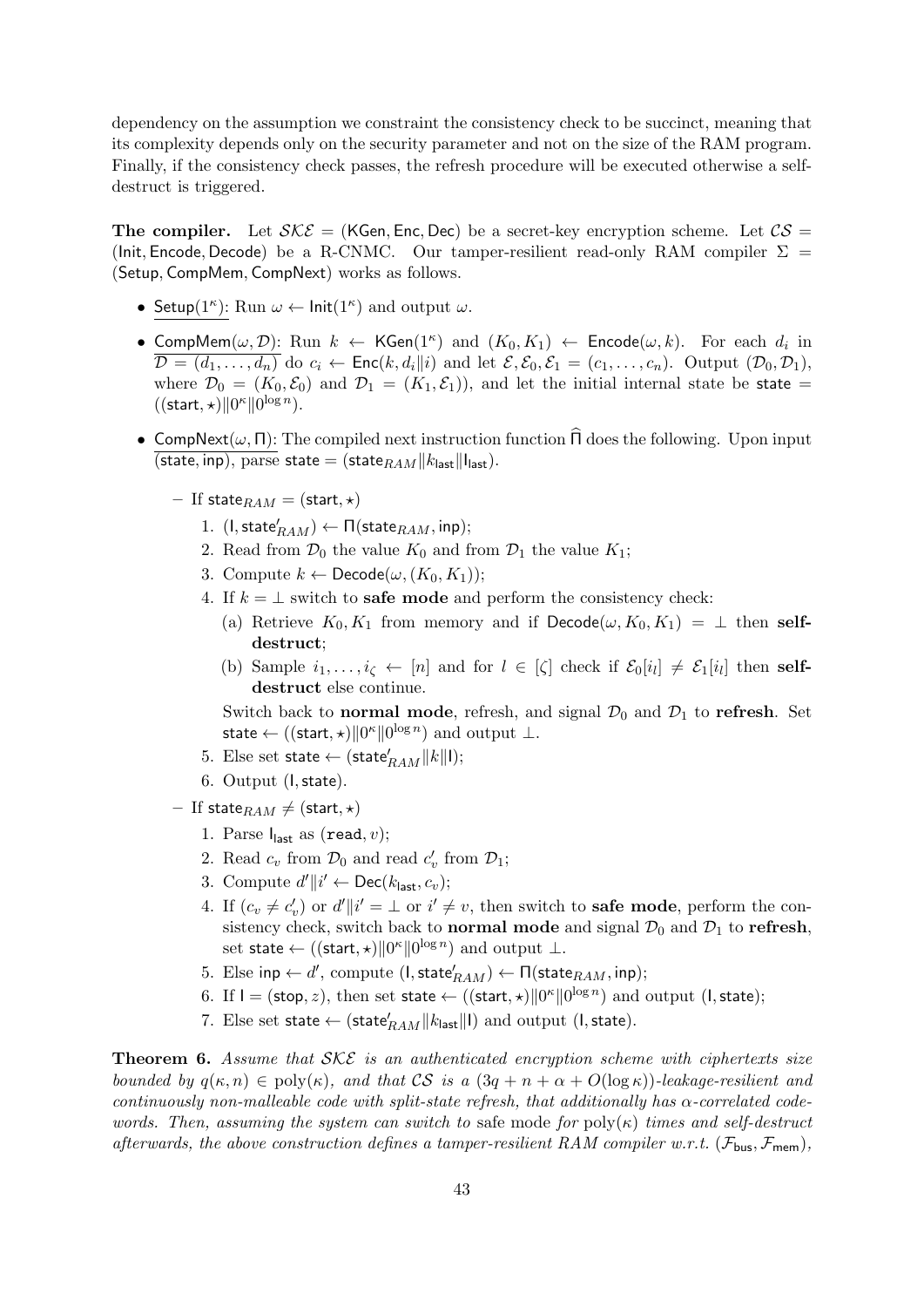where  $\mathcal{F}_{\text{bus}}$  and  $\mathcal{F}_{\text{mem}}$  are, respectively, the class of split-state tampering functions applied on the bus and on the memory.

*Proof.* The proof proceeds similarly to the proof of Theorem [5.](#page-39-0) Let  $L_{\text{cptx}}^{i,j,f}$  be the leakage function that upon input  $K_j$  first computes  $\tilde{\mathcal{E}} \leftarrow f$ j  $\sum_{m=m}^{j}(K_j,\mathcal{E}),$  and then outputs  $\tilde{\mathcal{E}}[i]$ . Let  $(\mathsf{S}_0,\mathsf{S}_1)$  denote the simulator for  $\mathcal{CS}$ .

Simulator S:

- 1. Generate  $\omega \leftarrow S_0(1^{\kappa})$ , let  $k \leftarrow \text{KGen}(1^{\kappa})$  a key for the authenticated encryption, create an encrypted dummy database  $\mathcal{E}_0, \mathcal{E}_1$ , where each entry is an encryption of  $0^{\kappa}$ , i.e.  $\mathcal{E}_0, \mathcal{E}_1$  $(c_1, \ldots, c_n)$  where  $c_i = \mathsf{Enc}(k, 0^{\kappa} || i)$ . Run the simulator  $S_1$ . Run the real world adversary A with input  $\omega$ . Let  $\text{flag}_{\text{key}}$  be the flag that indicates the current state of the key. Initially the flag is set to  $OK.$  Let  $flg_{start}$  be the flag that indicates the current state of the execution. Initially the flag is set to False. Set  $h$  to be the identity function.
- 2. Upon receiving a query from the adversary A do the following:

If the query is for  $\mathcal{O}_{\text{tamp}}$  and it is of the kind (TampMem, f), and  $f \in \mathcal{F}_{\text{mem}}$ , then set  $h \leftarrow h \circ f$  (where  $(h \circ f)(x) = f(h(x))$ ). Call h the history tampering function.

If the query is for  $\mathcal{O}_{\text{tamp}}$  and it is of the kind (TampBus, f), and  $f \in \mathcal{F}_{\text{bus}}$ , then set  $g \leftarrow$  $(h \circ f)$ . Call g the current tampering function.

If the query is for doNext with input x, in case  $\text{flag}_{start} = \text{False}$  then let g be the current tampering function as defined above, and send the query  $(\text{Tamp}, g|_{\text{key}}((\cdot, \mathcal{E}_0), (\cdot, \mathcal{E}_1))).$ (Namely, the restriction of  $g$  to the encoding with the second part of the first (resp. second) input set to  $\mathcal{E}_0$  (resp.  $\mathcal{E}_1$ ).) Do the following depending on the output of the simulator:

- (a) If the simulator outputs  $\diamond$ , we set  $\mathrm{flg}_{\mathsf{kev}} \leftarrow \mathsf{OK}.$
- (b) If the simulator outputs  $\bot$ , we set  $\mathrm{flg}_{\mathsf{kev}} \leftarrow \mathsf{broken}.$
- (c) The last option for the simulator is to output a valid, but unrelated, key  $k^*$ . In this case, we set  $\texttt{flg}_{\text{kev}} \leftarrow$  unrelated.

Finally, set the flag  $flg_{start}$  to True, and proceed as follows depending on  $flg_{key}$ :

- (a') If  $f1g_{\text{kev}}$  = broken, then send the query x to Add(·) and answer with  $\perp$ .
- (b') If  $f1g_{\text{key}} =$  unrelated then if  $\text{cnt} = 0$  send the query x to  $\text{Add}(\cdot)$ ; compute locally:
	- If state $_{RAM} = ($ start, $\star$ ) set inp  $\leftarrow x$  and execute  $(\mathsf{I}, \mathsf{state}'_{RAM}) \leftarrow \mathsf{\Pi}(\mathsf{state}_{RAM}, \mathsf{inp}),$  $\mathrm{set}\ \mathsf{state} \gets (\mathsf{state}'_{RAM} \| k^* \| \mathsf{I}), \ \mathrm{increment}\ \mathtt{cnt}\ \mathtt{and}\ \mathrm{return}\ \mathsf{I};$ 
		- If  $I_{\text{last}} = (\texttt{read}, v)$  send the leakage oracle queries  $(\texttt{Leak}, (0, L^{v,0}_{\texttt{cptx}}))$  and  $(\texttt{Leak}, (1,$  $L^{v,1}_{\text{cptx}}$ ) to the simulator  $S_1$ . Let  $\tilde{c}_v$  and  $\tilde{c}'_v$  be the respective answers. Decrypt  $(d'||s')$   $\longrightarrow$   $\text{Dec}(k^* \tilde{a})$  if  $\tilde{a} \neq \tilde{a}'$  or  $(d'||s') = \top$  or  $s' \neq s$  then output  $(d' \parallel i') \leftarrow \text{Dec}(k^*, \tilde{c}_v)$ . If  $\tilde{c}_v \neq \tilde{c}'_v$  or  $(d' \parallel i') = \perp$  or  $i' \neq v$  then output  $\perp$ . Otherwise, set inp  $\leftarrow d'$  and compute locally  $(l, \mathsf{state}'_{RAM}) \leftarrow \Pi(\mathsf{state}_{RAM}, \mathsf{inp})$ set state  $\leftarrow$  (state $'_{RAM} || k^* || 1$ ) increment cnt and return I.
	- If  $I_{\textsf{last}} = (\textsf{stop}, v)$  output  $\mathcal{I}, \, \textsf{set state} \leftarrow ((\textsf{start}, \star), \|0^\kappa\| 0^{\log n})$  and reset  $\textsf{cnt to } 0$ and return I.
- (c') If  $f1g_{\text{key}} = OK$  then, if cnt = 0, forward the query x to Execute( $\Lambda$ , ·) and let  $\mathcal I$  be the answer. Else, if  $\text{cnt} > 0$ , retrieve *I*. Parse  $\mathcal{I} = (I_1, \ldots, I_p)$  for  $p \in \mathbb{N}$ . If  $I_{\text{cnt}}$ is of the form (read, v) then send the leakage oracle queries (Leak,  $(0, L_{\text{cptx}}^{v,0,g})$ ) and (Leak,  $(1, L_{\text{cpt}}^{v,1,g})$ ) to the simulator  $S_1$ . Let  $\tilde{c}_v$  and  $\tilde{c}'_v$  be the respective answers. If  $\widetilde{c}_v = \mathcal{E}[v] = \widetilde{c}'_v$  then output  $I_{\text{cnt}}$  and increment the counter, else output  $\bot$ .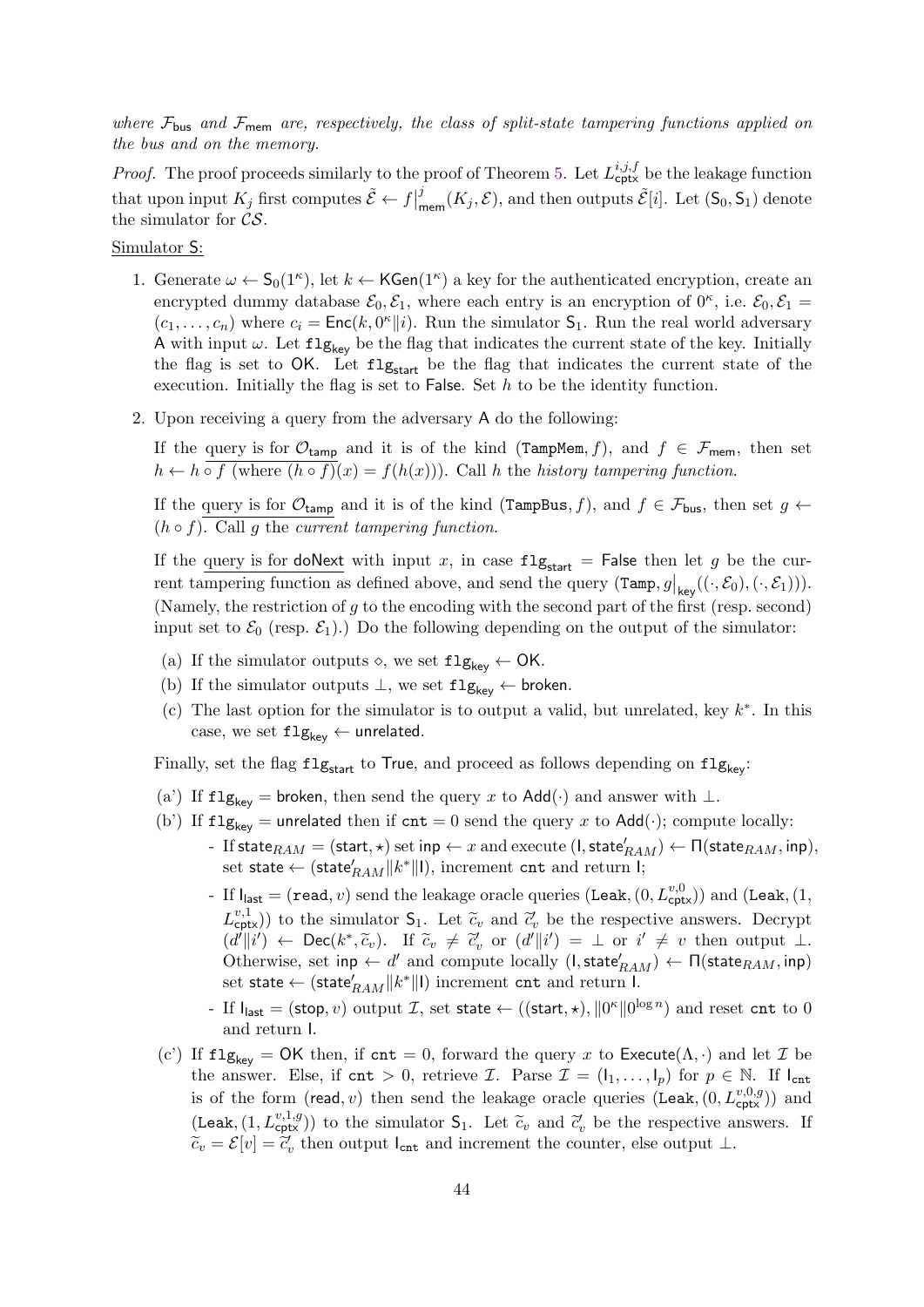In all of the above cases, whenever the value  $\perp$  is returned to the adversary reset the flag  $f1g_{\text{key}}$  to OK and the flag  $f1g_{\text{start}}$  to False and set cnt to 0 and run the following simulated consistency check :

- (a) Let h be the history tampering function, and set  $\zeta = q(\kappa, n) \cdot \omega(\log \kappa)$ . Send the query  $(\text{Final}, h|_{\text{key}}((\cdot, \mathcal{E}_0), (\cdot, \mathcal{E}_1))$  to the simulator.
- (b) If the simulator outputs  $\perp$ , then **self-destruct**.
- (c) Else (namely, unrelated and same) Sample  $i_1, \ldots, i_{\zeta} \leftarrow [n]$  and for  $l \in [\zeta]$  send the leakage query (Leak, $(0, L_{\text{cptx}}^{i_1,0,h}))$  and  $(\text{Leak},(1, L_{\text{cptx}}^{i_1,1,h}))$  check if the returned values are different then self-destruct else continue.
- (d) Leak the full containment of the encrypted databases. Specifically for  $i \in [n]$  send the leakage query  $(\mathtt{Leak},(0,L^{i_l,0,h}_{\mathtt{cptx}}))$  and  $(\mathtt{Leak},(1,L^{i_l,1,h}_{\mathtt{cptx}}))$ . Let  $\tilde{c}^0_i$  and  $\tilde{c}^1_i$  be the answers. Set  $\mathcal{E}_0 \leftarrow (c^0_1, \dots, c^0_n)$  and  $\mathcal{E}_1 \leftarrow (c^1_1, \dots, c^1_n)$ .
- (e) If the simulator of  $\mathcal{CS}$  outputs  $\tilde{K}_0$ ,  $\tilde{K}_1$  then the simulation can continue by executing the code of **TamperExec** on the database  $(\tilde{K}_0, \mathcal{E}_0), (\tilde{K}_1, \mathcal{E}_1)$ .

We prove the indistinguishability in 3 steps. Let  $H_i$  be the *i*-th hybrid adversary, such adversary takes as input  $1^{\kappa}$  and the original database  $\mathcal{D}$  and interact with **doNext**. The latter defines the hybrid experiment  $H_i$ , specifically  $H_i(\kappa) := D(H_i(1^{\kappa}, \mathcal{D}) \leftrightarrows \text{Execute}(\Lambda, \cdot), \text{Add}(\cdot))$  where  $\Lambda = (\Pi, \mathcal{D})$ . Let the hybrid adversaries be defined as follow:

- **Hybrid Adversary**  $H_1$ . It takes as input the database  $\mathcal{D}$  and executes the same code of the simulator S, but it honestly encrypts the database D. Namely,  $\mathcal{E} = (c_1, \ldots, c_n)$  where  $c_i \leftarrow \mathsf{Enc}(k, (d_i || i))$  for all  $1 \leq i \leq n$ .
- **Hybrid Adversary**  $H_2$ **.** It takes as input the database  $\mathcal{D}$  and executes the same code of the hybrid adversary H<sub>1</sub>, but in point 2.(c') it does not check that  $\tilde{c}_v = \mathcal{E}[v] = \tilde{c}'_v$  (where  $\tilde{c}_v := L^{v,0,g}(K_v)$  and  $\tilde{c}'_v := L^{v,1,g}(K_v)$ ). Instead it degraphs  $(d'|v') = \text{Dec}(h, \tilde{c}_v)$  and it  $\widetilde{c}_v := L^{v,0,g}_{\text{cptX}}(K_0)$  and  $\widetilde{c}_v := L^{v,1,g}_{\text{cptX}}(K_1)$ . Instead it decrypts  $(d' || i') = \text{Dec}(k, \widetilde{c}_v)$ , and if  $\widetilde{c}_v \neq \widetilde{c}'_v$  or  $(d'||i') = \bot$  or  $i' \neq v$  then outputs  $\bot$  and refreshes  $K_0, K_1$ . (Namely, it executes the same code the compiler CompNext would execute.)
- Hybrid Adversary  $H_3$ . It takes as input the database  $D$  and executes the same code of the hybrid adversary  $H_2$ , but instead of running the simulator  $S_1$  of the R-CNMC, it samples  $(K_0, K_1) \leftarrow$  Encode $(\omega, k)$ , computes the decoding, the leakage function  $L_{\text{cptx}}$  and the refreshing algorithm directly on  $K_0, K_1$ . In particular, whenever it computes a decoding it does the following checks. If the decoded key  $k^*$  is  $\perp$  then set the flag  $f1g_{key} \leftarrow$  broken, else if  $k^*$  is equal to the original key k then set  $f1g_{key} \leftarrow OK$ , else set  $f1g_{key} \leftarrow$  unrelated.

**Lemma 25.** For any read-only RAM  $\Lambda = (\Pi, \mathcal{D})$  there exists a negligible function  $\nu : \mathbb{N} \to [0, 1]$ such that  $|\mathbb{P}[\mathbf{H}_1(\kappa) = 1] - \mathbb{P}[\mathbf{IdealExec}_{S,\Lambda}(\kappa) = 1]| \leq \nu(\kappa).$ 

The proof of the lemma is identical to that of Lemma [21,](#page-41-1) and is therefore the proof is omitted.

**Lemma 26.** For any read-only  $RAM \Lambda = (\Pi, \mathcal{D})$  there exists a negligible function  $\nu : \mathbb{N} \to [0,1]$ such that  $\left|\mathbb{P}\left[\mathbf{H}_1(\kappa)=1\right]-\mathbb{P}\left[\mathbf{H}_2(\kappa)=1\right]\right|\leq \nu(\kappa).$ 

The proof of the lemma is identical to that of Lemma [22,](#page-41-2) and is therefore omitted.

**Lemma 27.** For any read-only RAM  $\Lambda = (\Pi, \mathcal{D})$  there exists a negligible function  $\nu : \mathbb{N} \to [0,1]$ such that  $\left|\mathbb{P}\left[\mathbf{H}_{2}(\kappa)=1\right]-\mathbb{P}\left[\mathbf{H}_{3}(\kappa)=1\right]\right|\leq\nu(\kappa).$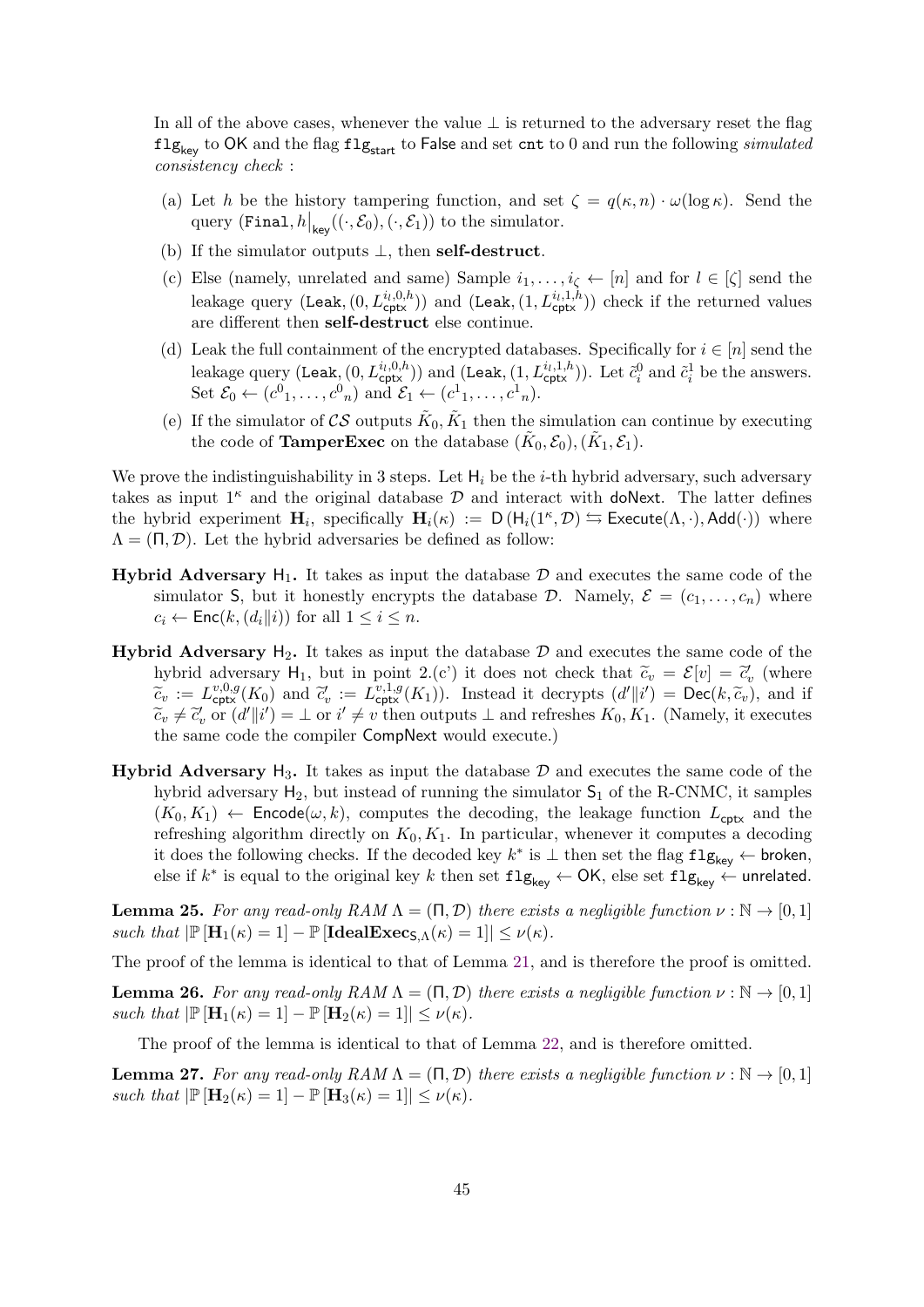Proof sketch. Here, we use the security of the R-CNMC. There are two things to notice. First, the function  $g|_{\mathsf{key}}$  for any assignment of the encrypted databases  $\mathcal{E}_0, \mathcal{E}_1$  is a valid split-state tampering function. Second, by continuously tampering with the encrypted split-state database, for each round, the adversary can leak information on  $K_0, K_1$ . In particular, both hybrid adversaries computes a sequence of leakage functions on  $K_0, K_1$  from the set  $\mathcal L$  defined<sup>[16](#page-46-0)</sup> below:

$$
\mathcal{L} := \left\{ (L_{\text{cptx}}^{i,0,f}, L_{\text{cptx}}^{i,1,f}) : i \in \mathbb{N}, f \in \{g, h\} \right\}.
$$

We show that, for every round, the sequence of leakage functions applied during that round is below the leakage bound of CS. Fix a round, let  $\overline{L} := ((L_1^0, L_1^1), (L_2^0, L_2^1), \ldots, (L_p^0, L_p^1))$  be the sequence of leakage functions sent by the simulator before  $\perp$  is triggered  $(p = \kappa^c)$  is a polynomial). Let  $L_{\text{check}}(K_0, K_1)$  be the list of leakage functions that the simulator does during the simulated consistency check. Specifically:

 $L_{\text{check}}(K_0, K_1)$ :

- Samples  $i_1, \ldots, i_{\zeta} \leftarrow [n];$
- For  $l \in [\zeta]$  and  $j \in \{0,1\}$  it computes  $C_l^j$  $l_l^j := L_{\text{cptx}}^{i_l,0,h}(K_k)$ , if  $C_l^0 \neq C_l^1$  the it stops the cycle and outputs the list  $\{ (C_1^0, C_1^1), \ldots, (C_l^0, C_l^1) \}.$
- Outputs the list  $\{ (L_{\text{cptx}}^{i,0,h}(K_0), L_{\text{cptx}}^{i,0,h}(K_0)) : i \in [n] \}.$

We bound the average conditional min-entropy of  $K_j$ , where  $j \in \{0,1\}$ , given the view of the simulator.

$$
\tilde{\mathbb{H}}_{\infty}(K_{j}|\overline{L}(K_{0},K_{1}),L_{\text{check}}(K_{0},K_{1}))
$$
\n
$$
\geq \tilde{\mathbb{H}}_{\infty}(K_{j}|L_{1}^{j}(K_{j}),\ldots,L_{p}^{j}(K_{j}), K_{1-j},L_{\text{check}}(K_{0},K_{1}))
$$
\n
$$
\geq \tilde{\mathbb{H}}_{\infty}(K_{j}|L_{1}^{1-j}(K_{1-j}),\ldots,L_{p-1}^{1-j}(K_{1-j}),L_{p}^{j}(K_{j}), K_{1-j},L_{\text{check}}(K_{0},K_{1}))
$$
\n
$$
\geq \tilde{\mathbb{H}}_{\infty}(K_{j}|L_{1}^{1-j}(K_{1-j}),\ldots,L_{p-1}^{1-j}(K_{1-j}),L_{p}^{j}(K_{j}), K_{1-j},L_{\text{check}}(K_{0},K_{1}))
$$
\n
$$
\geq \tilde{\mathbb{H}}_{\infty}(K_{j}|p,L_{p}^{j}(K_{j}), K_{1-j},L_{\text{check}}(K_{0},K_{1}))
$$
\n
$$
\geq \tilde{\mathbb{H}}_{\infty}(K_{j}|K_{1-j},L_{\text{check}}(K_{0},K_{1})) - O(\log \kappa) - q(\kappa,n).
$$

In the above computation, the first equation follows by the fact that, for any  $i$ , the value  $L_i^{1-j}$  $i^{-j}(K_{1-j})$  is a function of  $K_{1-j}$ , the second equation follows by the fact that for any  $i < p$ , by definition of  $H_1$  and  $H_2$ ,  $L_i^{1-j}$  $i^{-j}(K_{1-j}) = L_i^j$  $i(K_j)$  holds, and in the forth equation we applied the bound on the size of a ciphertext for  $\mathcal{SKE}$ .

It is left to give a bound on  $\widetilde{\mathbb{H}}_{\infty}(K_j | K_{1-j}, L_{\text{check}}(K_0, K_1)).$  Let  $(L_1^0, L_1^{\prime 1}), \ldots, (L_{p'}^{\prime 0}, L_{p'}^{\prime 1})$ where  $p' \leq n$  be the output of  $L_{\text{check}}$ . Let X be a random variable that counts the number of indexes i' such that  $L_{i'}^0 \neq L_{i'}^1$ . By following the same reasoning as before, it can be shown that:

$$
\widetilde{\mathbb{H}}_{\infty}(K_j|K_{1-j}, L_{\mathsf{check}}(K_0, K_1)) \geq \widetilde{\mathbb{H}}_{\infty}(K_j|K_{1-j}) - \mathbb{E}\left[X\right]q(k + \log n).
$$

Let Abort be the indicator random variable for the check  $C_l^0 \neq C_l^1$  in the computation of  $L_{\text{check}}$ . Let  $B := n/q(\kappa, n)$ , since  $X \in \mathbb{N}$  we have that

$$
\mathbb{E}[X] = \sum_{i} i \mathbb{P}[X = i]
$$
  
= 
$$
\sum_{i} i \mathbb{P}[X = i \land \text{Abort} = 0] + \sum_{i} i \mathbb{P}[X = i \land \text{Abort} = 1]
$$
  

$$
\leq (n \mathbb{P}[X > B \land \text{Abort} = 0] + B) + 1,
$$

<span id="page-46-0"></span><sup>&</sup>lt;sup>16</sup>Notice that the leakage functions depends on  $g|_{\text{mem}}$  which can change during the execution of one round. For simplicity we hide this extra parameter.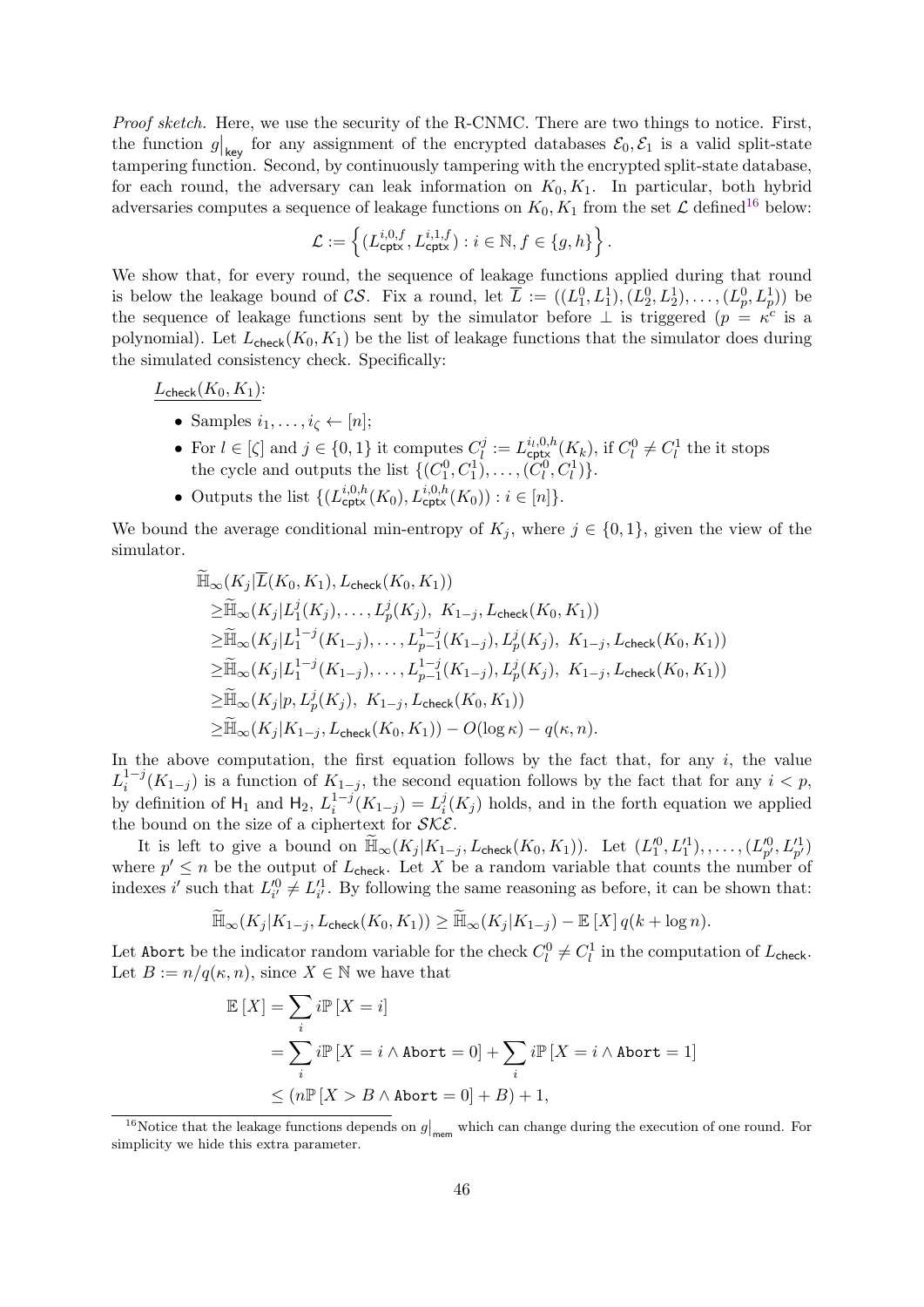where in the last equation we used that when Abort = 1 then  $X = 1$ , and that  $X \leq n$ . We show that the probability that  $X > B$  and Abort = 0 is negligible. Let Z be equal to the sum of  $\zeta$  independent identically distributed Bernoulli random variables with parameter  $B/n$ . It is easy to see that

$$
\mathbb{P}\left[X>B \wedge \texttt{Abort} = 0\right] \le \mathbb{P}\left[\texttt{Abort} = 0 | X > B\right] \le \mathbb{P}\left[Z = 0\right] = (1 - B/n)^{\zeta}.
$$

The latter, by our choice of the parameter  $\zeta = q(\kappa, n) \cdot \omega(\log \kappa)$ , is negligible. Therefore we have that  $\mathbb{E}[X] \leq n/q(\kappa, n)+2$ . Summing up together the amount of leakage performed by the simulator, we get  $O(\log \kappa) + 3q(\kappa, n) + n + \alpha$  as required in the statement of the theorem.  $\Box$ 

 $\textbf{Lemma 28.} \; \mathbb{P}\left[\textbf{H}_{3}(\kappa)=1\right]=\mathbb{P}\left[\textsf{D}(\textbf{TamperExec}_{\textsf{A},\Sigma,\Lambda}^{\mathcal{F}_{\textsf{bus}},\mathcal{F}_{\textsf{mem}}}(\kappa))=1\right].$ 

*Proof sketch.* For each query to **doNext** with input x, the hybrid experiment checks the flag  $f1g_{\text{key}}$ . In particular:

- If the flag is set to broken then it means that  $\mathsf{Decode}(\widetilde{K}_0, \widetilde{K}_1)$  is  $\perp$  (by inspection), therefore in this case the real experiment would run, add x to the set of queries and output  $\perp$ ; the hybrid  $H_3$  does the same using its interface Add.
- If the flag is set to unrelated then it means that  $\text{Decode}(\widetilde{K}_0, \widetilde{K}_1) = k^* \neq k$  (by inspection). In this case the hybrid experiment simulates perfectly the real experiment by computing locally as would happen in the real experiment, moreover the hybrid adds the query to  $\mathcal{Q}$ using its interface Add.
- If the flag is set to OK then it means that  $Decode(\widetilde{K}_0, \widetilde{K}_1) = k$ . In this case the hybrid experiment uses its interface Execute, but before outputting the transcript it processes it by finding the point where the real experiment would output  $\perp$  (if the latter, indeed, outputs  $\perp$ ).

Further, notice that, for each round, in  $H_3$  the tampered database is computed by applying the function  $h|_{\text{mem}}$  where h is a function of the current codeword and the current tampered database. Also,  $h$  is the concatenation of all the persistent tampering functions in the current round. In particular, to build the tampered database for the next round, the hybrid experiment computes it exactly as mentioned above. Therefore, by induction on the number of rounds, the tampered database, as a random variable, is distributed exactly as in the real experiment.  $\Box$ 

 $\Box$ 

# <span id="page-47-0"></span>7 Conclusion

We have studied a generalization of the concept of continuously non-malleable codes, for the split-state model, where after a decoding error happens the original codeword gets refreshed instead of triggering a self-destruct. Importantly, the refreshing happens locally on each share of the codeword, without requiring any communication between the two parts. As we have shown, this extra feature allows to avoid self-destruct in some of the applications of non-malleable codes. It also allows naturally to obtain security against continual leakage attacks.

Open problems include whether stronger forms of non-malleability in the split-state model can be achieved, while at the same time allowing for split-state refreshing, and whether refreshable continuously non-malleable codes in the split-state model can be achieved without relying on setup assumptions.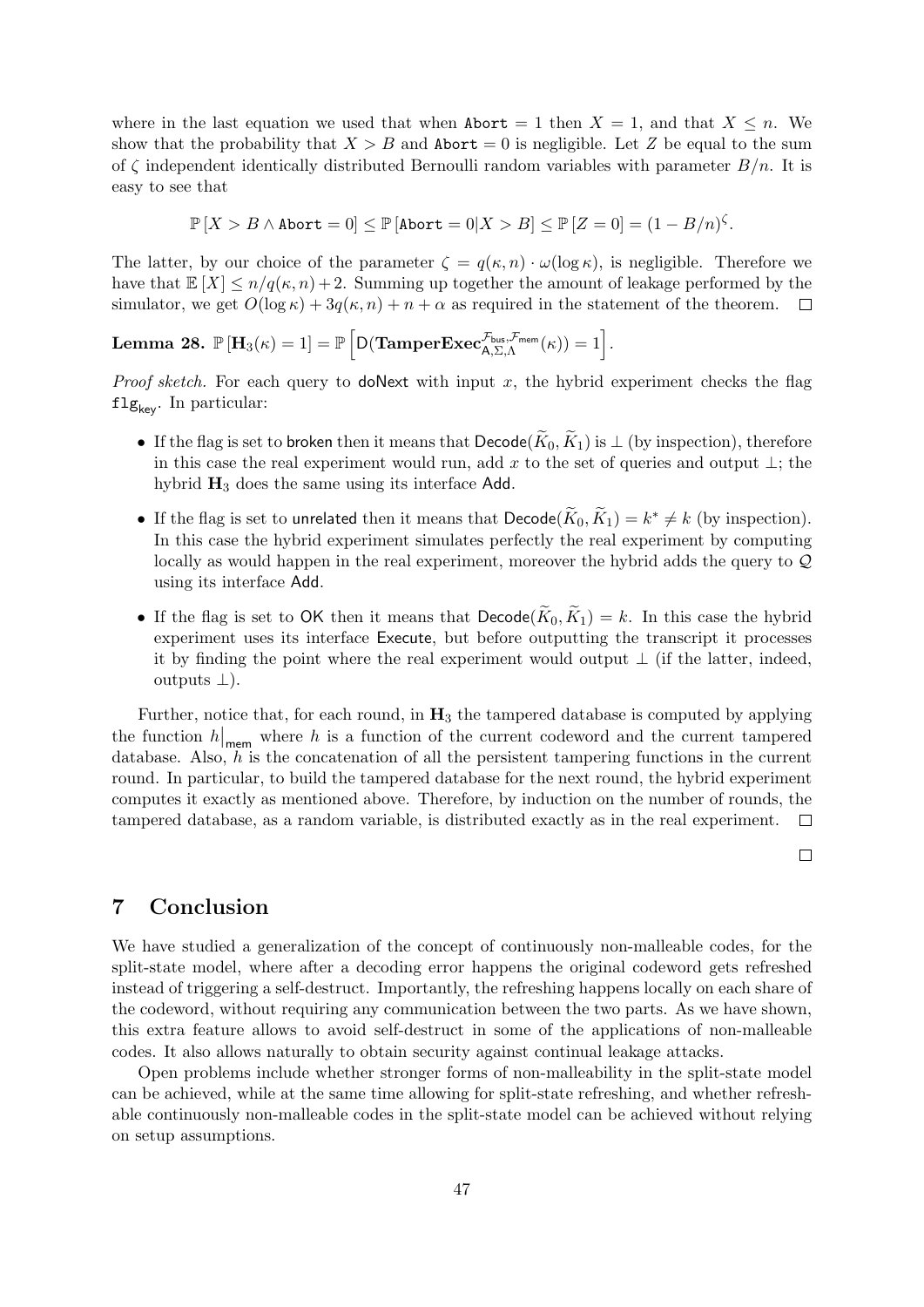# References

- <span id="page-48-8"></span>[1] Divesh Aggarwal, Shashank Agrawal, Divya Gupta, Hemanta K. Maji, Omkant Pandey, and Manoj Prabhakaran. Optimal computational split-state non-malleable codes. In TCC, pages 393–417, 2016.
- <span id="page-48-3"></span>[2] Divesh Aggarwal, Yevgeniy Dodis, Tomasz Kazana, and Maciej Obremski. Non-malleable reductions and applications. In STOC, pages 459–468, 2015.
- <span id="page-48-2"></span>[3] Divesh Aggarwal, Yevgeniy Dodis, and Shachar Lovett. Non-malleable codes from additive combinatorics. In STOC, pages 774–783, 2014.
- <span id="page-48-4"></span>[4] Divesh Aggarwal, Stefan Dziembowski, Tomasz Kazana, and Maciej Obremski. Leakageresilient non-malleable codes. In TCC, pages 398–426, 2015.
- <span id="page-48-7"></span>[5] Divesh Aggarwal, Tomasz Kazana, and Maciej Obremski. Inception makes non-malleable codes stronger. In TCC, pages 319–343, 2017.
- <span id="page-48-9"></span>[6] Shashank Agrawal, Divya Gupta, Hemanta K. Maji, Omkant Pandey, and Manoj Prabhakaran. Explicit non-malleable codes against bit-wise tampering and permutations. In CRYPTO, pages 538–557, 2015.
- <span id="page-48-10"></span>[7] Shashank Agrawal, Divya Gupta, Hemanta K. Maji, Omkant Pandey, and Manoj Prabhakaran. A rate-optimizing compiler for non-malleable codes against bit-wise tampering and permutations. In TCC, pages 375–397, 2015.
- <span id="page-48-13"></span>[8] Marshall Ball, Dana Dachman-Soled, Mukul Kulkarni, and Tal Malkin. Non-malleable codes for bounded depth, bounded fan-in circuits. In EUROCRYPT, pages 881–908, 2016.
- <span id="page-48-12"></span>[9] Marshall Ball, Dana Dachman-Soled, Mukul Kulkarni, and Tal Malkin. Non-malleable codes from average-case hardness: AC0, decision trees, and streaming space-bounded tampering. In EUROCRYPT, pages 618–650, 2018.
- <span id="page-48-1"></span>[10] Eli Biham and Adi Shamir. Differential fault analysis of secret key cryptosystems. In CRYPTO, pages 513–525, 1997.
- <span id="page-48-15"></span>[11] Dan Boneh, Xavier Boyen, and Hovav Shacham. Short group signatures. In CRYPTO, pages 41–55, 2004.
- <span id="page-48-0"></span>[12] Dan Boneh, Richard A. DeMillo, and Richard J. Lipton. On the importance of checking cryptographic protocols for faults (extended abstract). In EUROCRYPT, pages 37–51, 1997.
- <span id="page-48-11"></span>[13] Nishanth Chandran, Vipul Goyal, Pratyay Mukherjee, Omkant Pandey, and Jalaj Upadhyay. Block-wise non-malleable codes. In ICALP, pages 31:1–31:14, 2016.
- <span id="page-48-6"></span>[14] Nishanth Chandran, Bhavana Kanukurthi, and Srinivasan Raghuraman. Informationtheoretic local non-malleable codes and their applications. In TCC, pages 367–392, 2016.
- <span id="page-48-5"></span>[15] Melissa Chase, Markulf Kohlweiss, Anna Lysyanskaya, and Sarah Meiklejohn. Malleable proof systems and applications. In EUROCRYPT, pages 281–300, 2012.
- <span id="page-48-14"></span>[16] Eshan Chattopadhyay and Xin Li. Non-malleable codes and extractors for small-depth circuits, and affine functions. In STOC, pages 1171–1184, 2017.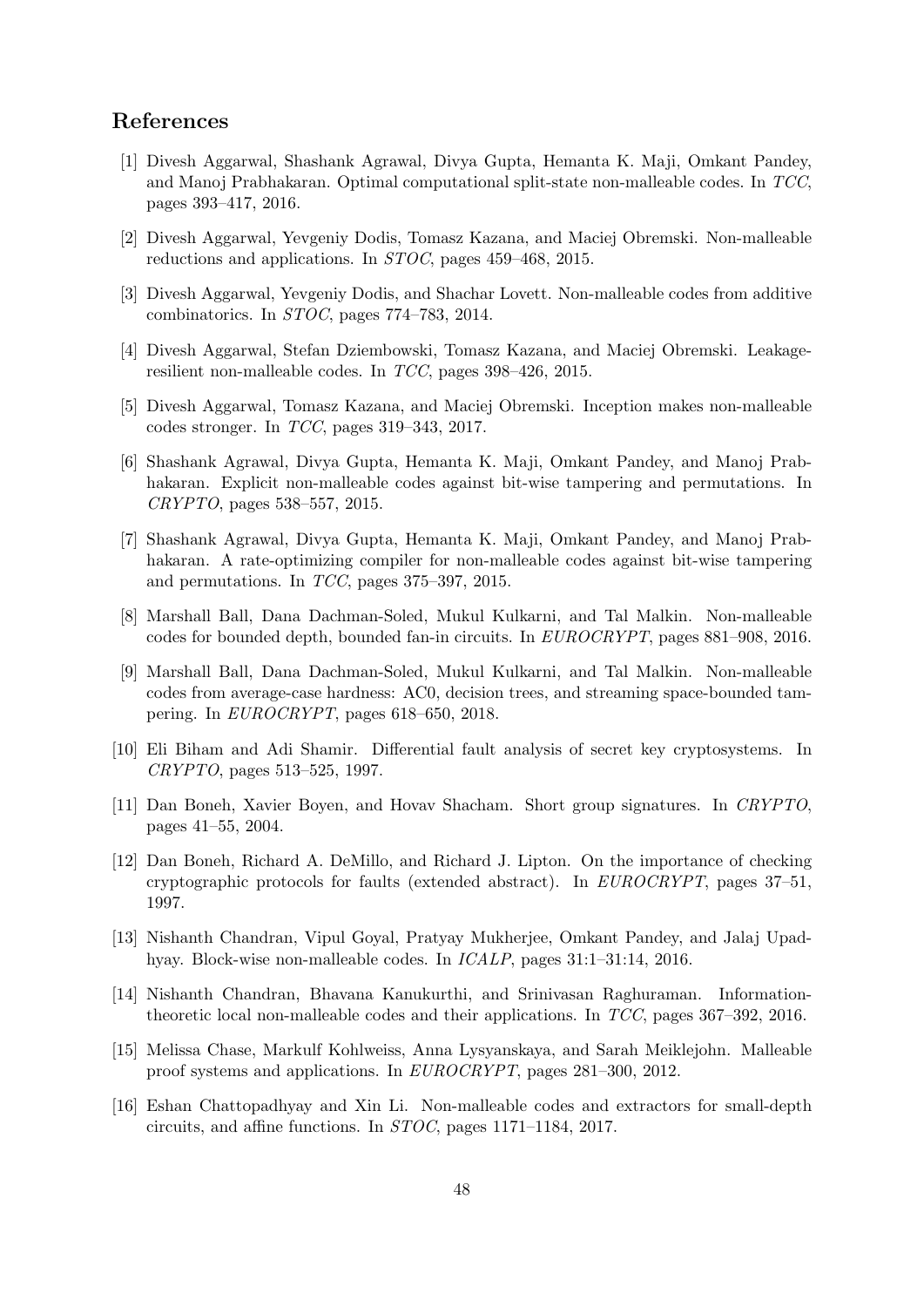- <span id="page-49-7"></span>[17] Eshan Chattopadhyay and Xin Li. Non-malleable extractors and codes in the interleaved split-state model and more. Electronic Colloquium on Computational Complexity, TR18- 070, 2018. <https://eccc.weizmann.ac.il/report/2018/070/>.
- <span id="page-49-12"></span>[18] Eshan Chattopadhyay and David Zuckerman. Non-malleable codes against constant splitstate tampering. In FOCS, pages 306–315, 2014.
- <span id="page-49-11"></span>[19] Mahdi Cheraghchi and Venkatesan Guruswami. Capacity of non-malleable codes. In  $In$ novations in Theoretical Computer Science, pages 155–168, 2014.
- <span id="page-49-6"></span>[20] Mahdi Cheraghchi and Venkatesan Guruswami. Non-malleable coding against bit-wise and split-state tampering. In TCC, pages 440–464, 2014.
- <span id="page-49-10"></span>[21] Sandro Coretti, Yevgeniy Dodis, Björn Tackmann, and Daniele Venturi. Non-malleable encryption: Simpler, shorter, stronger. In TCC, volume 2015, pages 306–335, 2016.
- <span id="page-49-9"></span>[22] Sandro Coretti, Ueli Maurer, Björn Tackmann, and Daniele Venturi. From single-bit to multi-bit public-key encryption via non-malleable codes. In TCC, pages 532–560, 2015.
- <span id="page-49-8"></span>[23] Dana Dachman-Soled and Mukul Kulkarni. Upper and lower bounds for continuous nonmalleable codes. Cryptology ePrint Archive, Report 2018/517, 2018. [https://eprint.](https://eprint.iacr.org/2018/517) [iacr.org/2018/517](https://eprint.iacr.org/2018/517).
- <span id="page-49-2"></span>[24] Dana Dachman-Soled, Feng-Hao Liu, Elaine Shi, and Hong-Sheng Zhou. Locally decodable and updatable non-malleable codes and their applications. In TCC, pages 427–450, 2015.
- <span id="page-49-13"></span>[25] Ivan Damgård, Sebastian Faust, Pratyay Mukherjee, and Daniele Venturi. Bounded tamper resilience: How to go beyond the algebraic barrier. In ASIACRYPT, pages 140–160, 2013.
- <span id="page-49-15"></span>[26] Ivan Damgård, Sebastian Faust, Pratyay Mukherjee, and Daniele Venturi. Bounded tamper resilience: How to go beyond the algebraic barrier. J. Cryptology, 30(1):152–190, 2017.
- <span id="page-49-4"></span>[27] Francesco Dav`ı, Stefan Dziembowski, and Daniele Venturi. Leakage-resilient storage. In SCN, pages 121–137, 2010.
- <span id="page-49-17"></span>[28] Yevgeniy Dodis, Kristiyan Haralambiev, Adriana López-Alt, and Daniel Wichs. Cryptography against continuous memory attacks. In FOCS, pages 511–520, 2010.
- <span id="page-49-3"></span>[29] Yevgeniy Dodis, Allison B. Lewko, Brent Waters, and Daniel Wichs. Storing secrets on continually leaky devices. In FOCS, pages 688–697, 2011.
- <span id="page-49-16"></span>[30] Yevgeniy Dodis, Rafail Ostrovsky, Leonid Reyzin, and Adam Smith. Fuzzy extractors: How to generate strong keys from biometrics and other noisy data. SIAM J. Comput., 38(1):97–139, 2008.
- <span id="page-49-5"></span>[31] Stefan Dziembowski, Tomasz Kazana, and Maciej Obremski. Non-malleable codes from two-source extractors. In CRYPTO, pages 239–257, 2013.
- <span id="page-49-0"></span>[32] Stefan Dziembowski, Krzysztof Pietrzak, and Daniel Wichs. Non-malleable codes. In Innovations in Computer Science, pages 434–452, 2010.
- <span id="page-49-1"></span>[33] Antonio Faonio and Jesper Buus Nielsen. Non-malleable codes with split-state refresh. In PKC, pages 279–309, 2017.
- <span id="page-49-14"></span>[34] Antonio Faonio and Daniele Venturi. Efficient public-key cryptography with bounded leakage and tamper resilience. In ASIACRYPT, pages 877–907, 2016.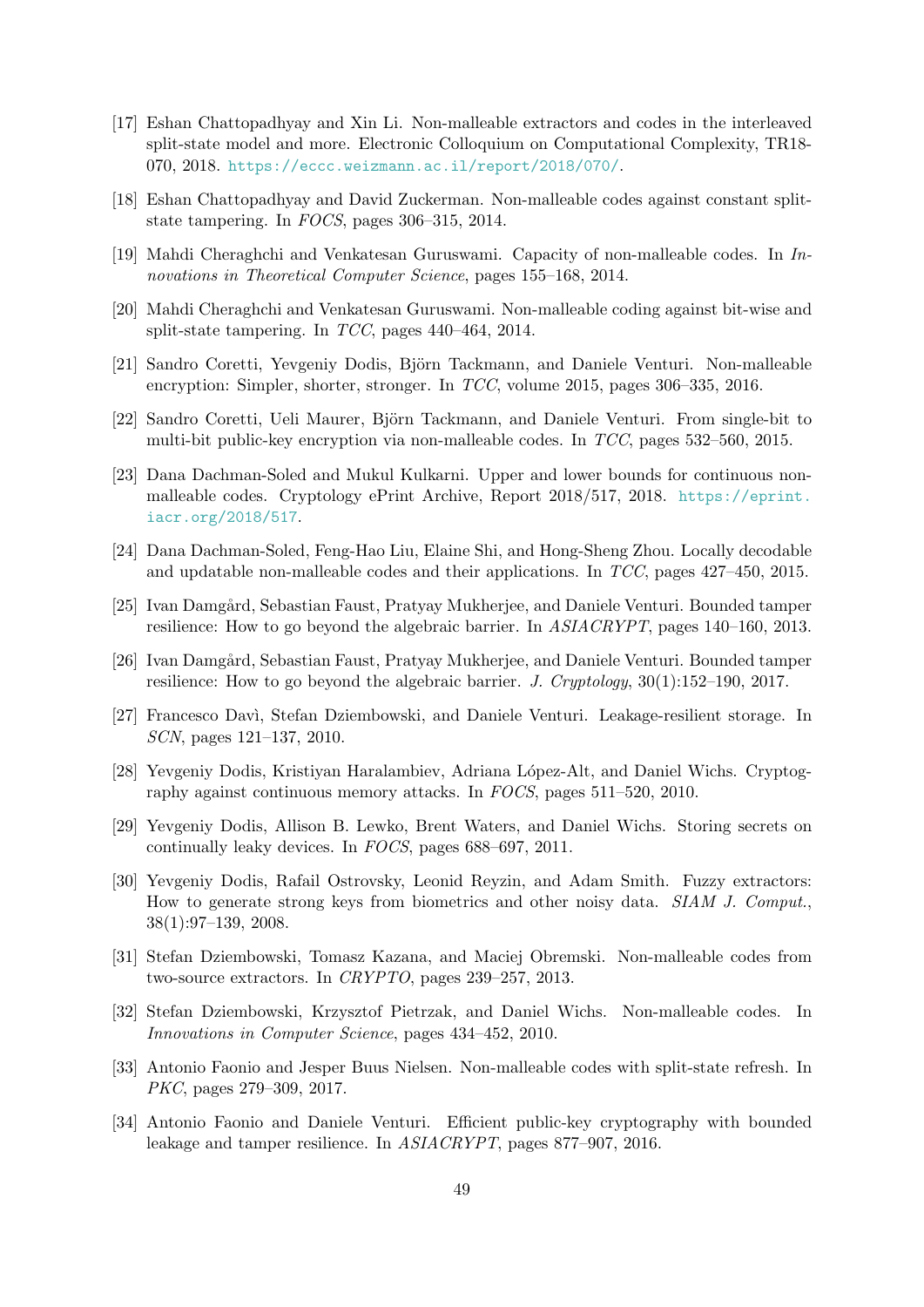- <span id="page-50-10"></span>[35] Sebastian Faust, Kristina Hostáková, Pratyay Mukherjee, and Daniele Venturi. Nonmalleable codes for space-bounded tampering. In CRYPTO, pages 95–126, 2017.
- <span id="page-50-2"></span>[36] Sebastian Faust, Pratyay Mukherjee, Jesper Buus Nielsen, and Daniele Venturi. Continuous non-malleable codes. In TCC, pages 465–488, 2014.
- <span id="page-50-4"></span>[37] Sebastian Faust, Pratyay Mukherjee, Jesper Buus Nielsen, and Daniele Venturi. A tamper and leakage resilient von Neumann architecture. In PKC, pages 579–603, 2015.
- <span id="page-50-8"></span>[38] Sebastian Faust, Pratyay Mukherjee, Daniele Venturi, and Daniel Wichs. Efficient nonmalleable codes and key-derivation for poly-size tampering circuits. In EUROCRYPT, pages 111–128, 2014.
- <span id="page-50-9"></span>[39] Sebastian Faust, Pratyay Mukherjee, Daniele Venturi, and Daniel Wichs. Efficient nonmalleable codes and key derivation for poly-size tampering circuits. IEEE Trans. Information Theory, 62(12):7179–7194, 2016.
- <span id="page-50-3"></span>[40] Eiichiro Fujisaki and Keita Xagawa. Public-key cryptosystems resilient to continuous tampering and leakage of arbitrary functions. In ASIACRYPT, pages 908–938, 2016.
- <span id="page-50-15"></span>[41] Rosario Gennaro, Anna Lysyanskaya, Tal Malkin, Silvio Micali, and Tal Rabin. Algorithmic tamper-proof (ATP) security: Theoretical foundations for security against hardware tampering. In TCC, pages 258–277, 2004.
- <span id="page-50-0"></span>[42] Sudhakar Govindavajhala and Andrew W. Appel. Using memory errors to attack a virtual machine. In IEEE Symposium on Security and Privacy, pages 154–165, 2003.
- <span id="page-50-14"></span>[43] Jens Groth and Amit Sahai. Efficient non-interactive proof systems for bilinear groups. In EUROCRYPT, pages 415–432, 2008.
- <span id="page-50-16"></span>[44] Shai Halevi and Huijia Lin. After-the-fact leakage in public-key encryption. In TCC, pages 107–124, 2011.
- <span id="page-50-12"></span>[45] Yael Tauman Kalai, Bhavana Kanukurthi, and Amit Sahai. Cryptography with tamperable and leaky memory. In CRYPTO, pages 373–390, 2011.
- <span id="page-50-7"></span>[46] Aggelos Kiayias, Feng-Hao Liu, and Yiannis Tselekounis. Practical non-malleable codes from l-more extractable hash functions. In CCS, pages 1317–1328, 2016.
- <span id="page-50-11"></span>[47] Aggelos Kiayias, Feng-Hao Liu, and Yiannis Tselekounis. Non-malleable codes for partial functions with manipulation detection. Cryptology ePrint Archive, Report 2018/538, 2018. <https://eprint.iacr.org/2018/538>.
- <span id="page-50-5"></span>[48] Xin Li. Improved non-malleable extractors, non-malleable codes and independent source extractors. In STOC, pages 1144–1156, 2017.
- <span id="page-50-6"></span>[49] Xin Li. Non-malleable extractors and non-malleable codes: Partially optimal constructions. Electronic Colloquium on Computational Complexity, TR18-028, 2018. [https://eccc.](https://eccc.weizmann.ac.il/report/2018/028/#revision1) [weizmann.ac.il/report/2018/028/#revision1](https://eccc.weizmann.ac.il/report/2018/028/#revision1).
- <span id="page-50-1"></span>[50] Feng-Hao Liu and Anna Lysyanskaya. Tamper and leakage resilience in the split-state model. In CRYPTO, pages 517–532, 2012.
- <span id="page-50-13"></span>[51] Moni Naor and Gil Segev. Public-key cryptosystems resilient to key leakage. In CRYPTO, volume 2009, pages 18–35, 2009.